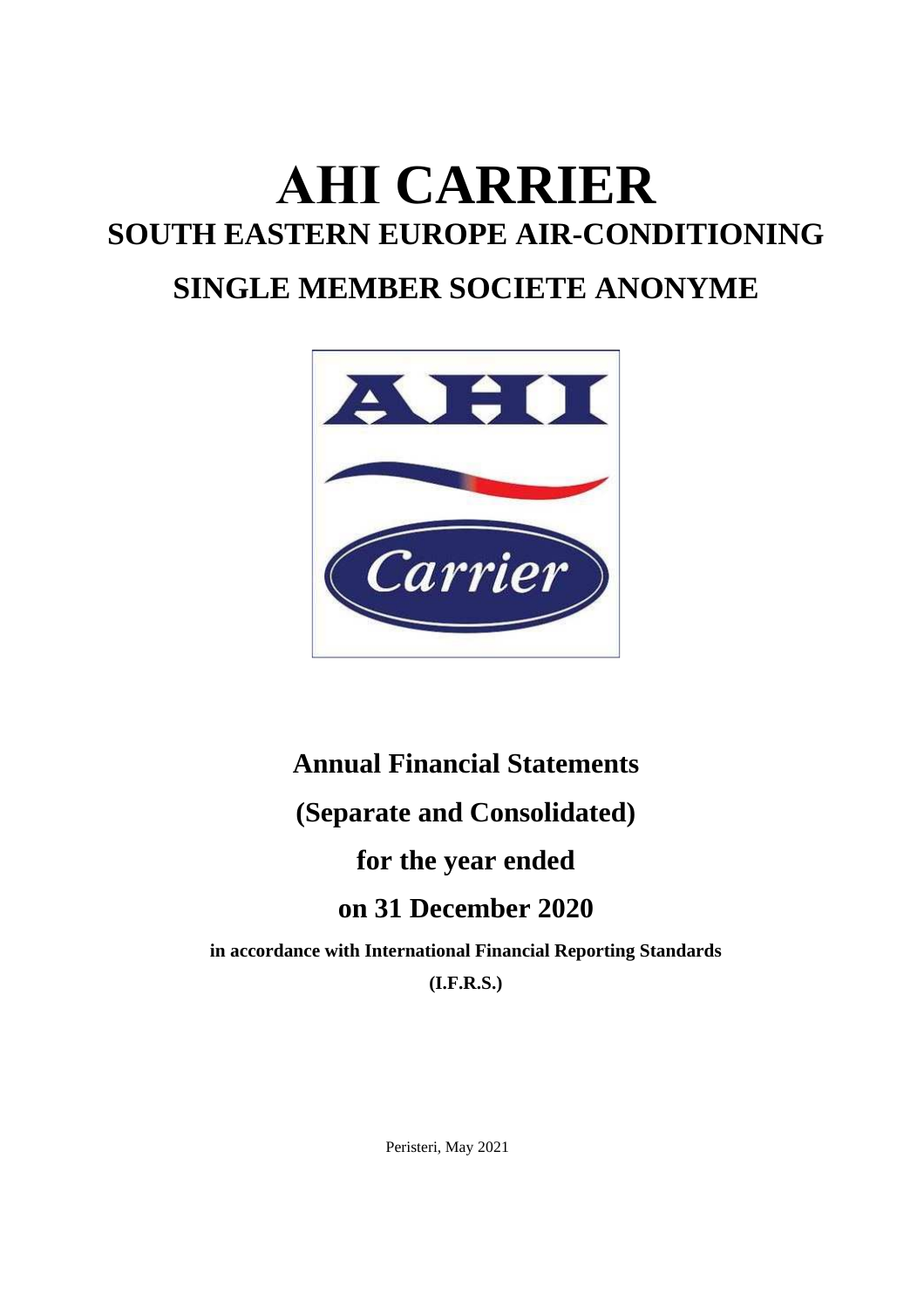

# **Index**

|        | STATEMENTS OF MEMBERS OF THE BOARD OF DIRECTORS                               | $\overline{4}$ |
|--------|-------------------------------------------------------------------------------|----------------|
|        | <b>BALANCE SHEET STATEMENT</b>                                                | 18             |
|        | <b>INCOME STATEMENT</b>                                                       | 19             |
|        | STATEMENT OF CHANGES IN EQUITY - The Group                                    | 20             |
|        | <b>CASH FLOW STATEMENT</b>                                                    | 22             |
|        | NOTES OF THE FINANCIAL STATEMENTS (FOR THE GROUP AND THE COMPANY)             | 23             |
| 1.     | GENERAL INFORMATION OF THE COMPANY AND THE GROUP                              | 23             |
| 2.     | <b>BASIS OF PREPARATION</b>                                                   | 24             |
| 2.1.   | Significant accounting judgments, estimates and assumptions                   | 24             |
| 2.1.1. | Provision for income taxes                                                    | 24             |
| 2.1.2. | Deferred tax assets                                                           | 25             |
| 2.1.3. | Provision for expected credit losses of trade receivables and contract assets | 25             |
| 2.1.4. | Post retirement and other defined benefit plans                               | 25             |
| 2.1.5. | Estimating the useful life of non-financial assets                            | 25             |
| 2.1.6. | Contingent liabilities                                                        | 25             |
| 2.1.7. | Leases - Estimating the incremental borrowing rate                            | 26             |
| 2.1.8. | Provision for obsolete and slow-moving inventories                            | 26             |
| 2.2.   | New standards, amendments to standards and interpretations                    | 26             |
| 2.2.1. | Standards and Interpretations effective for the current financial year        | 26             |
| 2.2.2. | Standards and Interpretations effective for subsequent periods                | 26             |
| 3.     | SIGNIFICANT ACCOUNTING POLICIES                                               | 28             |
| 3.1.   | Basis of Consolidation and Investments                                        | 28             |
| 3.2.   | Foreign Currency Translation                                                  | 29             |
| 3.3.   | Intangible assets                                                             | 29             |
| 3.4.   | Property, Plant and Equipment                                                 | 30             |
| 3.5.   | <b>Impairment of Non - Financial Assets</b>                                   | 30             |
| 3.6.   | <b>Financial Instruments</b>                                                  | 30             |
| 3.7.   | Derivative Financial Instruments and Hedging Instruments                      | 33             |
| 3.8.   | Inventories                                                                   | 33             |
| 3.9.   | Trade Receivables and Allowance for Doubtful Accounts                         | 33             |
| 3.10.  | Cash and Cash Equivalents - Restricted Cash                                   | 34             |
| 3.11.  | Current and Deferred Income Tax                                               | 34             |
| 3.12.  | Share Capital                                                                 | 35             |
| 3.13.  | Leases                                                                        | 35             |
| 3.14.  | <b>Borrowing Costs</b>                                                        | 36             |
| 3.15.  | Borrowings (Loans)                                                            | 36             |
| 3.16.  | Provisions                                                                    | 36             |
| 3.17.  | Trade payables                                                                | 37             |
| 3.18.  | <b>Employee Benefits</b>                                                      | 37             |
| 3.19.  | <b>Expenses Recognition</b>                                                   | 37             |
| 3.20.  | Revenue from Contracts with Customers                                         | 37             |
| 3.21.  | Dividends distribution                                                        | 38             |
| 4.     | <b>TANGIBLE FIXED ASSETS</b>                                                  | 39             |
| 5.     | RIGHT OF USE OF LEASED ASSETS                                                 | 41             |
| 6.     | <b>INTANGIBLE ASSETS</b>                                                      | 42             |
| 7.     | <b>INVESTMENTS IN SUBSIDIARIES</b>                                            | 42             |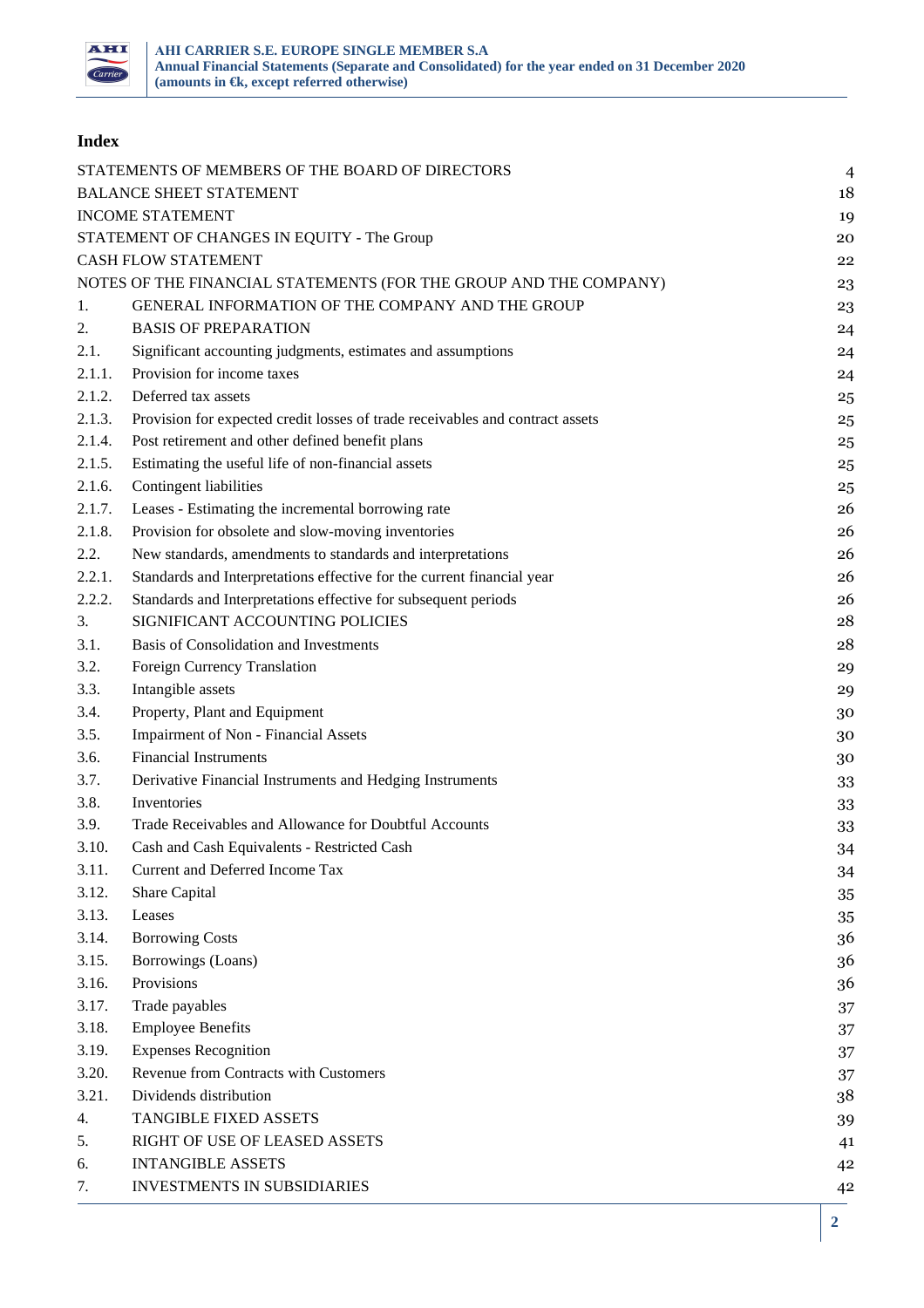

| 8.  | OTHER NON CURRENT ASSETS                       | 43 |
|-----|------------------------------------------------|----|
| 9.  | <b>INVENTORIES</b>                             | 43 |
| 10. | <b>TRADE RECEIVABLES</b>                       | 44 |
| 11. | <b>OTHER RECEIVABLES</b>                       | 45 |
| 12. | CASH AND CASH EQUIVALENTS                      | 45 |
| 13. | <b>SHARE CAPITAL</b>                           | 45 |
| 14. | STATUTORY AND OTHER RESERVES                   | 46 |
| 15. | OBLIGATIONS OF BENEFITS TO THE STAFF           | 46 |
| 16. | <b>LEASE LIABILITIES</b>                       | 47 |
| 17. | <b>PROVISIONS</b>                              | 49 |
| 18. | SHORT TERM BANK LOANS                          | 49 |
| 19. | <b>TRADE PAYABLES</b>                          | 50 |
| 20. | <b>OTHER CURRENT LIABILITIES</b>               | 50 |
| 21. | CONTRACTUAL ASSETS AND LIABILITIES             | 51 |
| 22. | <b>NET SALES</b>                               | 51 |
| 23. | <b>OTHER INCOME</b>                            | 52 |
| 24. | <b>EXPENSES PER SEGMENT/CATEGORY</b>           | 52 |
| 25. | <b>OTHER EXPENSES</b>                          | 53 |
| 26. | <b>FINANCE INCOME</b>                          | 54 |
| 27. | <b>FINANCE EXPENSES</b>                        | 54 |
| 28. | INCOME AND DEFERRED TAX                        | 54 |
| 29. | TRANSACTIONS WITH RELATED PARTIES              | 58 |
| 30. | <b>LEGAL CASES - COMMITMENTS</b>               | 62 |
| 31. | FINANCIAL ASSETS AND FINANCIAL RISK MANAGEMENT | 62 |
| 32. | EFFECTS OF THE COVID-19 PANDEMIC               | 67 |
| 33. | <b>SUBSEQUENT EVENTS</b>                       | 68 |
|     | <b>INDEPENDENT AUDITOR'S REPORT</b>            | 69 |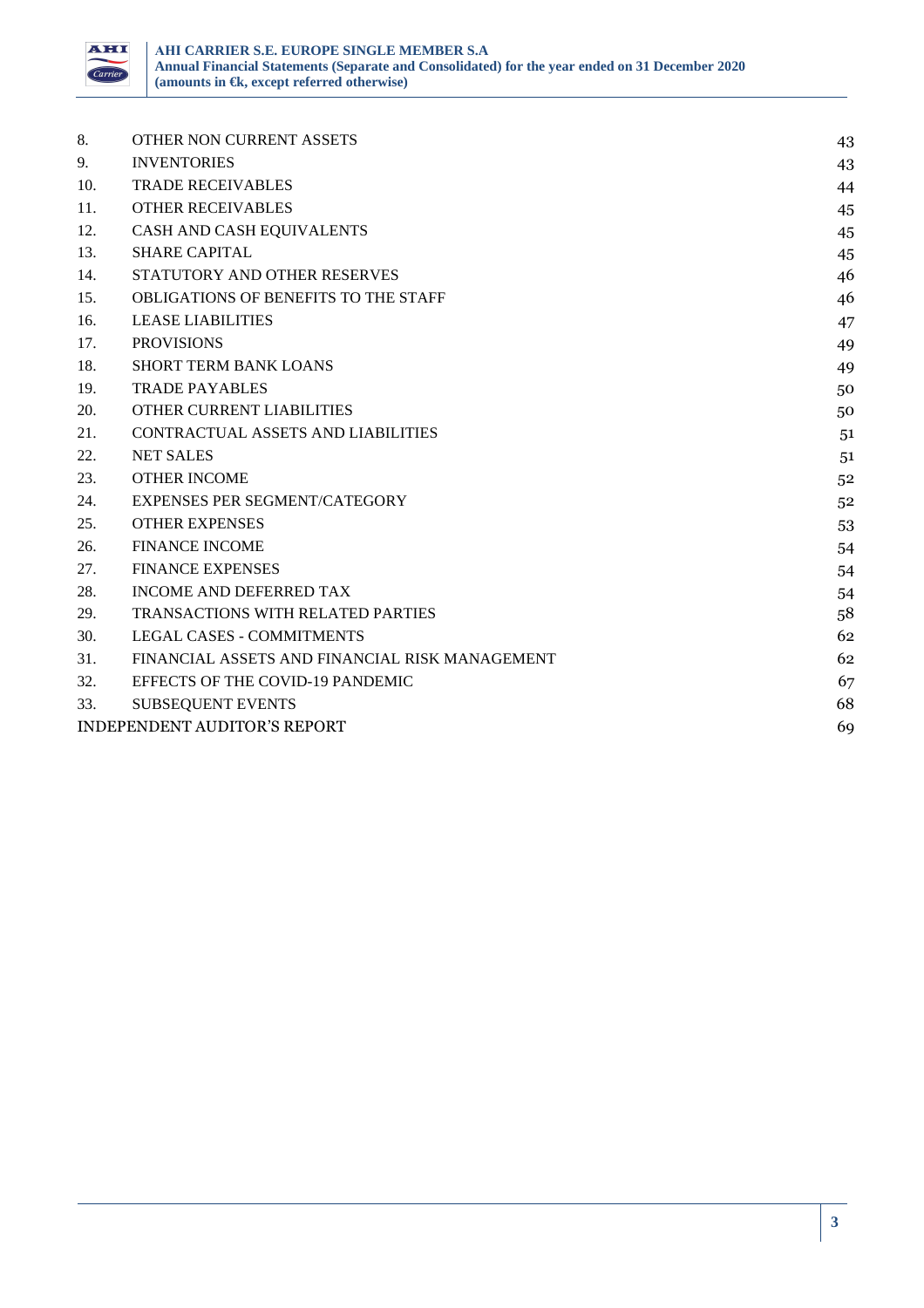

# **STATEMENTS OF MEMBERS OF THE BOARD OF DIRECTORS**

The members of the Board of Directors of ΑΗΙ CARRIER SOUTH EASTERN EUROPE AIR-CONDITIONING SINGLE MEMBER SOCIETE ANONYME:

1. Aikaterini Dimas, Chairman of the Board and CEO

- 2. Madhanagopal Chandrakumar, Vice President of the Board
- 3. Thomas Adamidis, Member of the Board

We confirm that to the best of our knowledge:

α) The accompanying Annual Financial Statements (Separate and Consolidated) of the ΑΗΙ CARRIER SOUTH EASTERN EUROPE AIR-CONDITIONING SINGLE MEMBER SOCIETE ANONYME for the period 1 January 2020 to 31 December 2020, which have been prepared in accordance with the applicable accounting standards, provide a true and fair view of the assets and liabilities, the owners' equity and the results of the ΑΗΙ CARRIER SOUTH EASTERN EUROPE AIR-CONDITIONING SINGLE MEMBER SOCIETE ANONYME as well as of the companies included in the consolidation taken as a whole;

β) The enclosed Annual Report of the Board of Directors provides a true and fair view of the development, performance and the financial position of the ΑΗΙ CARRIER SOUTH EASTERN EUROPE AIR-CONDITIONING SINGLE MEMBER SOCIETE ANONYME as well as of the companies included in the consolidation taken as a whole, including the description of the principal risks and uncertainties they are facing.

Peristeri, 20 May 2021

Chairman of the Board and CEO Vice President of the Board Member of the Board

**Aikaterini Dimas ID ΑΝ 007393** 

**Madhanagopal Chandrakumar Passport no. Ζ3314661** 

**Thomas Adamidis ID ΑΕ 504276**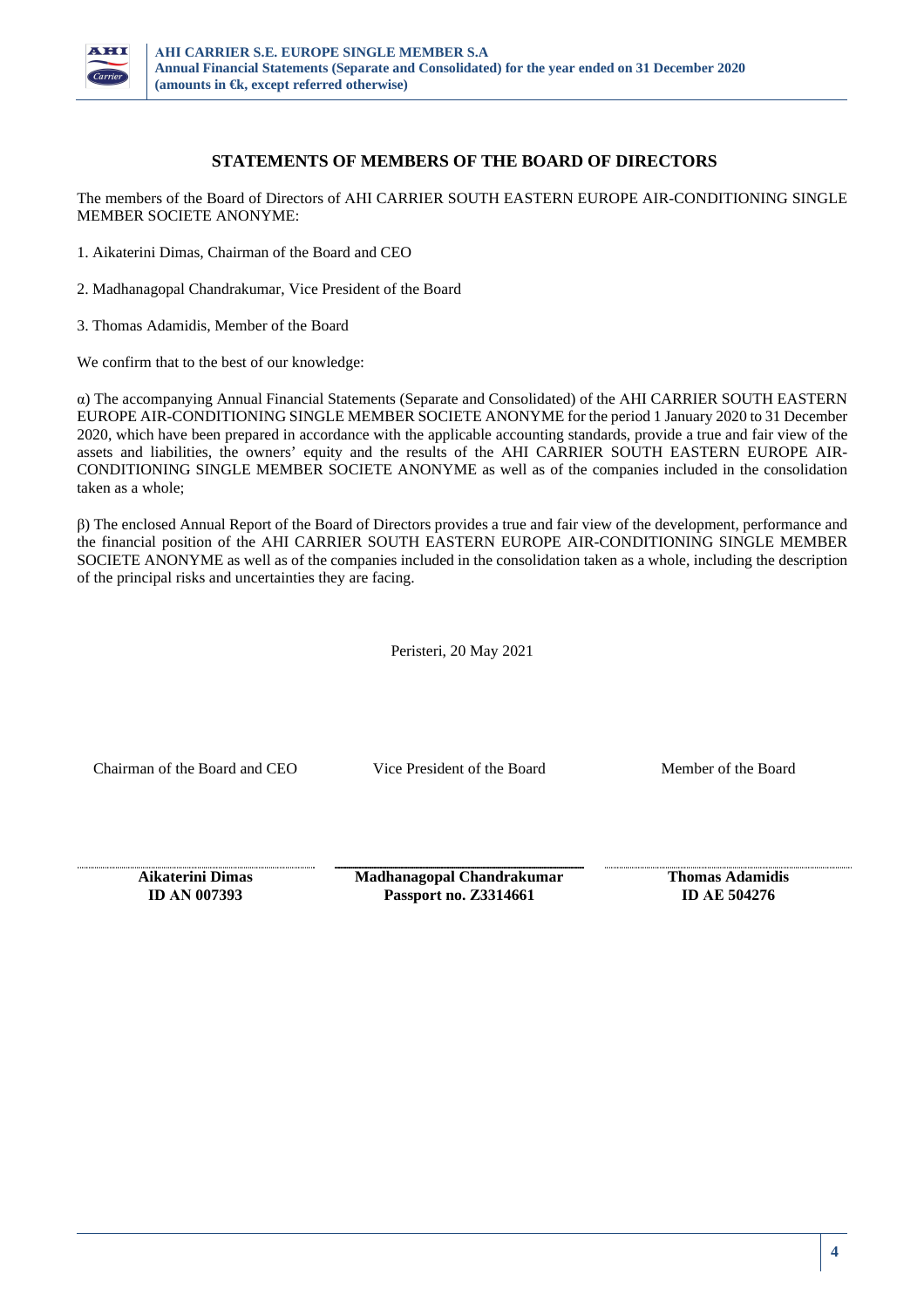

## **Board of Directors' Annual Report**

## **ΑΗΙ CARRIER**

#### **SOUTH EASTERN EUROPE AIR-CONDITIONING SINGLE MEMBER SOCIETE ANONYME**

Relating to the financial statements for the financial year 1 January 2020 to 31 December 2020

To the Shareholders,

This report of the Board of Directors of AHI CARRIER SOUTH EASTERN EUROPE AIR CONDITIONING SINGLE MEMBER SA (the "AHI Carrier" or the "Company") has been prepared based on the provisions of articles 150 and 158 of Law 45 (Separate and Consolidated) of 31 December 2020 and the year ended on that date. The AHI Carrier Group (the "Group"), in addition to the Company, includes subsidiaries, in which AHI Carrier directly or indirectly exercises control. The Company and Consolidated Financial Statements have been prepared in accordance with International Financial Reporting Standards (IFRS), as adopted by the European Union (EU).

This report includes the true and fair view of evolution and performance of the Company's activities and its financial position, during the period 1 January 2020 to 31 December 2020, its objectives and strategy, the reporting of the important events that took place during 2020, as well as the most important events after the end of the year. The report also contains the description of the main risks and uncertainties for the next year, the listing of the significant transactions of the Company and the Group with their related parties, as well as additional information as required by the relevant legislation.

## **Α. Report 2020**

#### **Group**

The consolidated operating income (net sales plus other income) amounted to Euro 55.841 thousand in 2020, decreased by 17,8% compared to 2019. The total operating expenses of the Group, before depreciation, impairment and financial results amounted to Euro 50.947 thousand in 2020, marking a decrease of 18,5% compared to 2019. The consolidated expenses for depreciation and impairment amounted to Euro 1.049 thousand decreased by 3,9%. Operating profits before financial and investment activities of the Group amounted to Euro 3.845 thousand compared to Euro 4.303 thousand in 2019. Debt interest and related expenses, excluding debit exchange differences, amounted to Euro 233 thousand, decreased by 35,2%, mainly reflecting the elimination of loans and secondly the decrease of discounts due to early payments. The income tax of the Group amounted to Euro 881 thousand in 2020, reduced by 24,0% compared to 2019, mainly reflecting the effect of the reduced earnings before tax and secondly due to reduced tax rate which applied in the calculation of the deferred tax. The profits of the Group from operating activities (attributable to the shareholders of the Company) amounted to Euro 2.687 thousand in 2020, compared to Euro 2.673 thousand in 2019.

The consolidated non-current assets of the Group amounted to Euro 3.819 thousand in 2020, decreased by 1,5% compared to 2019. Group's inventories amounted to Euro 11.139 thousand, recording a decrease of 14,1% compared to 2019. The commercial receivables of the Group amounted to Euro 21.670 thousand, marking a decrease of 14,9% compared to 2019, while the cash and cash equivalents amounted to Euro 10.517 thousand, marking a significant increase of 110,3% compared to 2019. The Group's borrowing, including the effect of IFRS 16, amounted to Euro 1.096 thousand in 2020, decreased by 57,6% compared to 2019. Finally, commercial and other Short-term liabilities amounted, at a consolidated level, to Euro 9.150 thousand, recording a decrease of 10,0% compared to 2019.

Listed below are some key indicators for a better understanding of the Group's position for 2020: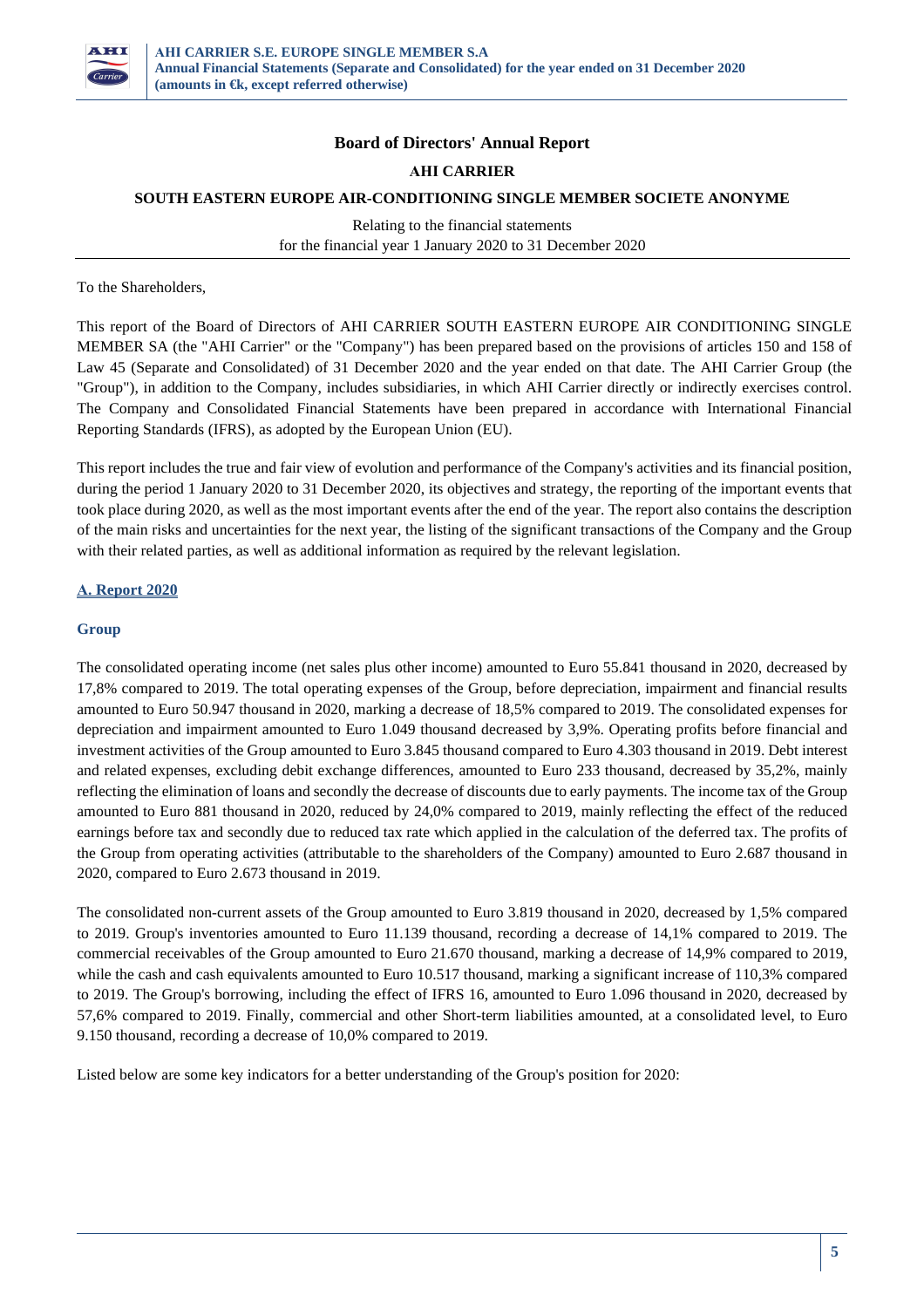

|                                           |                                                                                                                                                                                                                                                                                                                                     |                   | The group                                              |                                                                     |  |  |
|-------------------------------------------|-------------------------------------------------------------------------------------------------------------------------------------------------------------------------------------------------------------------------------------------------------------------------------------------------------------------------------------|-------------------|--------------------------------------------------------|---------------------------------------------------------------------|--|--|
|                                           |                                                                                                                                                                                                                                                                                                                                     |                   | 2020                                                   | 2019                                                                |  |  |
| <b>LIQUIDITY RATIOS</b>                   |                                                                                                                                                                                                                                                                                                                                     |                   |                                                        |                                                                     |  |  |
|                                           |                                                                                                                                                                                                                                                                                                                                     |                   |                                                        |                                                                     |  |  |
|                                           | Current assets                                                                                                                                                                                                                                                                                                                      | $=$               | $\frac{44.070}{10.868} = 405,5\%$                      | $\frac{44.294}{12.942} = 342,3\%$                                   |  |  |
| <b>CURRENT RATIO (%)</b>                  | Current liabilities                                                                                                                                                                                                                                                                                                                 |                   |                                                        |                                                                     |  |  |
|                                           |                                                                                                                                                                                                                                                                                                                                     |                   |                                                        |                                                                     |  |  |
| QUICK RATIO (%)                           | Current assets-Inventory<br>Current liabilities                                                                                                                                                                                                                                                                                     |                   |                                                        | $\frac{32.931}{10.868} = 303,0\%$ $\frac{31.326}{12.942} = 242,1\%$ |  |  |
|                                           |                                                                                                                                                                                                                                                                                                                                     |                   |                                                        |                                                                     |  |  |
|                                           | Cash and cash equivalents                                                                                                                                                                                                                                                                                                           |                   |                                                        |                                                                     |  |  |
| <b>ACID TEST RATIO (%)</b>                | <b>Current liabilities</b>                                                                                                                                                                                                                                                                                                          |                   | $\frac{10.517}{10.868} = 96,8\%$                       | $\frac{5.000}{12.942} = 38,6\%$                                     |  |  |
|                                           |                                                                                                                                                                                                                                                                                                                                     |                   |                                                        |                                                                     |  |  |
| WORKING CAPITAL TO CURRENT                | Working capital                                                                                                                                                                                                                                                                                                                     |                   | $\frac{33.203}{44.070} = 75,3\%$                       | $\frac{31.352}{44.294} = 70,8\%$                                    |  |  |
| ASEETS(%)                                 | Current assets                                                                                                                                                                                                                                                                                                                      |                   |                                                        |                                                                     |  |  |
|                                           |                                                                                                                                                                                                                                                                                                                                     |                   |                                                        |                                                                     |  |  |
| <b>CAPITAL STRUCTURE RATIOS</b>           |                                                                                                                                                                                                                                                                                                                                     |                   |                                                        |                                                                     |  |  |
|                                           |                                                                                                                                                                                                                                                                                                                                     |                   |                                                        |                                                                     |  |  |
|                                           | Dept                                                                                                                                                                                                                                                                                                                                | $=$               |                                                        | $\frac{12.938}{34.951} = 37,0\%$ $\frac{14.793}{33.378} = 44,3\%$   |  |  |
| DEPT TO EQUITY (%)                        | Equity                                                                                                                                                                                                                                                                                                                              |                   |                                                        |                                                                     |  |  |
| <b>CUERRENT LIABILITIES TO NET</b>        | Current liabilities                                                                                                                                                                                                                                                                                                                 |                   |                                                        |                                                                     |  |  |
| $WORTH$ (%)                               | Equity                                                                                                                                                                                                                                                                                                                              | $\equiv$          | $\frac{10.868}{34.951} = 31,1\%$                       | $\frac{12.942}{33.378} = 38.8\%$                                    |  |  |
|                                           |                                                                                                                                                                                                                                                                                                                                     |                   |                                                        |                                                                     |  |  |
|                                           | Fixed assets<br>$\frac{1}{2}$ $\frac{1}{2}$ $\frac{1}{2}$ $\frac{1}{2}$ $\frac{1}{2}$ $\frac{1}{2}$ $\frac{1}{2}$ $\frac{1}{2}$ $\frac{1}{2}$ $\frac{1}{2}$ $\frac{1}{2}$ $\frac{1}{2}$ $\frac{1}{2}$ $\frac{1}{2}$ $\frac{1}{2}$ $\frac{1}{2}$ $\frac{1}{2}$ $\frac{1}{2}$ $\frac{1}{2}$ $\frac{1}{2}$ $\frac{1}{2}$ $\frac{1}{2}$ |                   |                                                        |                                                                     |  |  |
| FIXED ASSETS TO NET WORTH (%)             | Equity                                                                                                                                                                                                                                                                                                                              |                   |                                                        | $\frac{1.775}{34.951} = 5,1\%$ $\frac{1.578}{33.378} = 4,7\%$       |  |  |
|                                           |                                                                                                                                                                                                                                                                                                                                     |                   |                                                        |                                                                     |  |  |
| OWNER'S EQUITY TO TOTAL                   | Equity                                                                                                                                                                                                                                                                                                                              |                   |                                                        | $\frac{34.951}{12.938} = 270,1\%$ $\frac{33.378}{14.793} = 225,6\%$ |  |  |
| LIABILITIES (%)                           | <b>Total</b> liabilities                                                                                                                                                                                                                                                                                                            |                   |                                                        |                                                                     |  |  |
|                                           |                                                                                                                                                                                                                                                                                                                                     |                   |                                                        |                                                                     |  |  |
| <b>CURRENT ASSETS TO TOTAL ASSETS</b>     | Current assets                                                                                                                                                                                                                                                                                                                      |                   |                                                        | $\frac{44.070}{47.889} = 92,0\%$ $\frac{44.294}{48.171} = 92,0\%$   |  |  |
| $RATIO$ (%)                               | Total assets                                                                                                                                                                                                                                                                                                                        |                   |                                                        |                                                                     |  |  |
|                                           |                                                                                                                                                                                                                                                                                                                                     |                   |                                                        |                                                                     |  |  |
| <b>ACTIVITY RATIOS</b>                    |                                                                                                                                                                                                                                                                                                                                     |                   |                                                        |                                                                     |  |  |
|                                           |                                                                                                                                                                                                                                                                                                                                     |                   |                                                        |                                                                     |  |  |
| <b>INVENTORIES TURNOVER RATIO (times)</b> | Cost of inventory consumptions $=$<br>Inventory                                                                                                                                                                                                                                                                                     |                   | $\frac{40.038}{12.053} = 3,32$                         | $\frac{49.726}{13.788} =$<br>3,6                                    |  |  |
|                                           |                                                                                                                                                                                                                                                                                                                                     |                   |                                                        |                                                                     |  |  |
| FIXED ASSETS TURNOVER RATIO               | Net sales revenue                                                                                                                                                                                                                                                                                                                   |                   |                                                        |                                                                     |  |  |
| (times)                                   | Fixed assets                                                                                                                                                                                                                                                                                                                        |                   | $\frac{55.545}{1.775} = 31,28$                         | $\frac{67.651}{1.578}$ =<br>42,9                                    |  |  |
|                                           |                                                                                                                                                                                                                                                                                                                                     |                   |                                                        |                                                                     |  |  |
|                                           | Trade receivables x 365                                                                                                                                                                                                                                                                                                             |                   | $\frac{21.670}{55.545} = 142,40$                       | 137,4                                                               |  |  |
| DAYS OF SALES OUTSTANDING (D.S.O)         | Net sales revenue                                                                                                                                                                                                                                                                                                                   |                   |                                                        | $\frac{25.469}{67.651} =$                                           |  |  |
|                                           |                                                                                                                                                                                                                                                                                                                                     |                   |                                                        |                                                                     |  |  |
|                                           | Net sales revenue                                                                                                                                                                                                                                                                                                                   | $=$               | $\frac{55.545}{47.889} = 116,0\%$                      | $\frac{67.651}{48.171} = 140,4\%$                                   |  |  |
| <b>ASSET TURNOVER RATIO (times)</b>       | Total assets                                                                                                                                                                                                                                                                                                                        |                   |                                                        |                                                                     |  |  |
|                                           |                                                                                                                                                                                                                                                                                                                                     |                   |                                                        |                                                                     |  |  |
| OWNER'S EQUITY TURNOVER RATIO             | Net sales revenue                                                                                                                                                                                                                                                                                                                   |                   |                                                        | $\frac{55.545}{34.951} = 158,9\%$ $\frac{67.651}{33.378} = 202,7\%$ |  |  |
| (times)                                   | Equity                                                                                                                                                                                                                                                                                                                              |                   |                                                        |                                                                     |  |  |
| <b>PROFITABILITY RATIOS</b>               |                                                                                                                                                                                                                                                                                                                                     |                   |                                                        |                                                                     |  |  |
|                                           |                                                                                                                                                                                                                                                                                                                                     |                   |                                                        |                                                                     |  |  |
|                                           | Gross profit                                                                                                                                                                                                                                                                                                                        |                   |                                                        |                                                                     |  |  |
| <b>GROSS PROFIT MARGIN (%)</b>            | Net sales revenue                                                                                                                                                                                                                                                                                                                   | $\!\!\!=\!\!\!\!$ | $\frac{12.321}{55.545} = 22.2\%$                       | $\frac{13.906}{67.651} = 20,6\%$                                    |  |  |
|                                           |                                                                                                                                                                                                                                                                                                                                     |                   |                                                        |                                                                     |  |  |
|                                           | Net profit after tax                                                                                                                                                                                                                                                                                                                |                   | $\frac{2.687}{55.545}$ = 4,8% $\frac{2.673}{67.651}$ = | 4,0%                                                                |  |  |
| NET PROFIT MARGIN (%)                     | Net sales revenue                                                                                                                                                                                                                                                                                                                   |                   |                                                        |                                                                     |  |  |
|                                           |                                                                                                                                                                                                                                                                                                                                     |                   |                                                        |                                                                     |  |  |
|                                           | Net profit after tax                                                                                                                                                                                                                                                                                                                |                   | $\frac{2.687}{34.951} = 7,7\%$                         | $\frac{2.673}{33.378} =$<br>8,0%                                    |  |  |
| RETURN OF INVESTMENT (%)                  | Equity                                                                                                                                                                                                                                                                                                                              |                   |                                                        |                                                                     |  |  |
|                                           |                                                                                                                                                                                                                                                                                                                                     |                   |                                                        |                                                                     |  |  |
|                                           | Net profit after tax                                                                                                                                                                                                                                                                                                                |                   | 2.687<br>$\frac{1}{37.022}$ = 7,3%                     | $\frac{2.673}{35.229} = 7,6\%$                                      |  |  |
|                                           | Totals assets - Current liabilities                                                                                                                                                                                                                                                                                                 |                   |                                                        |                                                                     |  |  |
| EFFICIENCY OF TOTAL ASSETS (%)            |                                                                                                                                                                                                                                                                                                                                     |                   |                                                        |                                                                     |  |  |
| <b>OPERATING EXPENSES RATIOS</b>          |                                                                                                                                                                                                                                                                                                                                     |                   |                                                        |                                                                     |  |  |
|                                           |                                                                                                                                                                                                                                                                                                                                     |                   |                                                        |                                                                     |  |  |
|                                           | $Cost of sales + Operating expenses$                                                                                                                                                                                                                                                                                                |                   |                                                        |                                                                     |  |  |
| OPERATING RATIO (%)                       | Net sales revenue                                                                                                                                                                                                                                                                                                                   |                   | $\frac{51.810}{55.545} = 93,3\%$                       | $\frac{63.416}{67.651} = 93,7\%$                                    |  |  |
|                                           |                                                                                                                                                                                                                                                                                                                                     |                   |                                                        |                                                                     |  |  |
|                                           | Loans + Lease liabilities                                                                                                                                                                                                                                                                                                           | $=$               | $\frac{1.096}{1.000}$ = 2,3%                           | $\frac{2.586}{48.171} = 5,4\%$                                      |  |  |
| LOANS TO TOTAL ASSETS (%)                 | Total assets                                                                                                                                                                                                                                                                                                                        |                   | 47.889                                                 |                                                                     |  |  |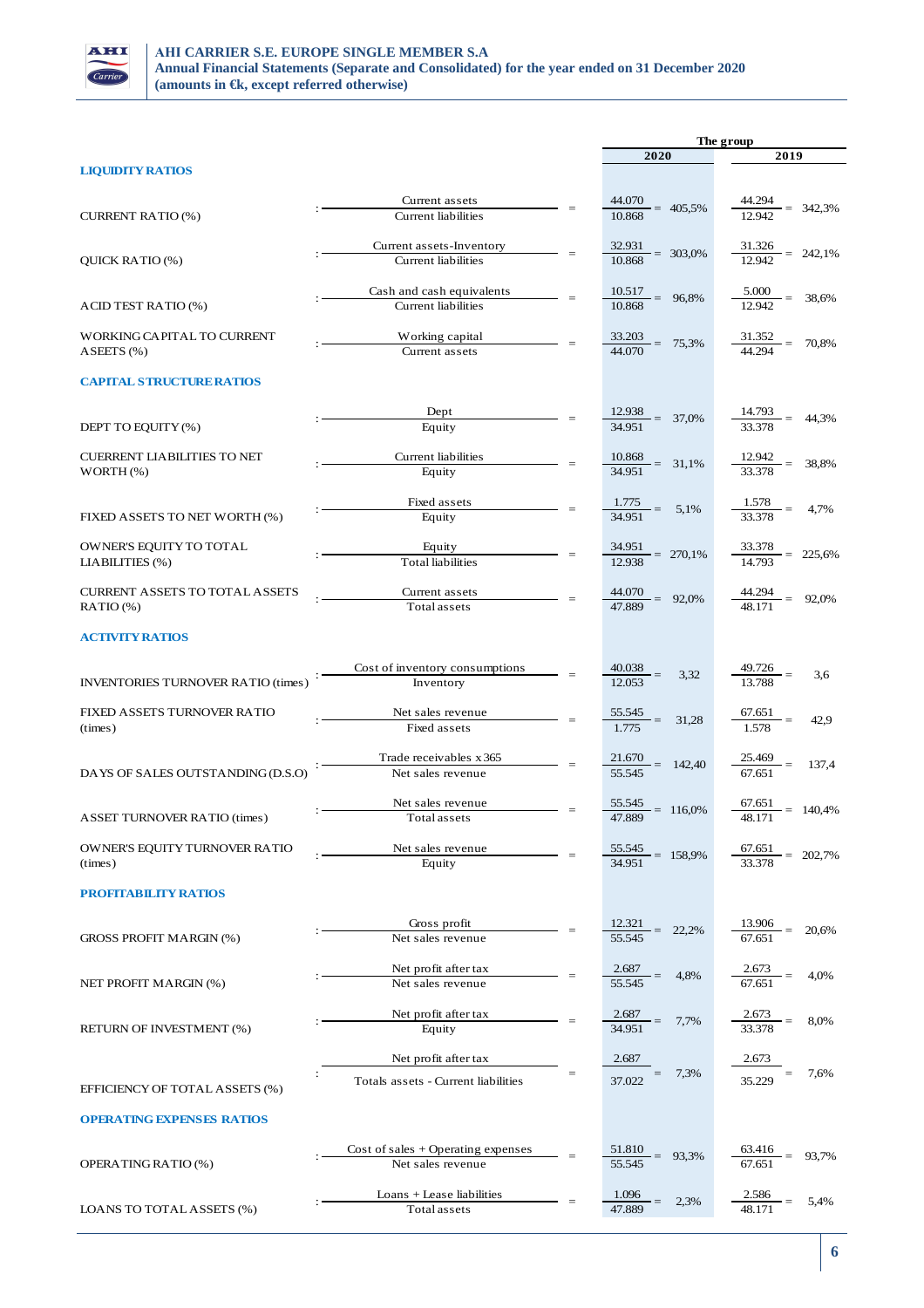

## **The company**

The Company's operating income (net sales plus other income) amounted to Euro 46.664 thousand in 2020, reduced by 18,9% compared to 2019. The total operating expenses of the Company, before depreciation, impairment and financial results amounted to Euro 43.372 thousand in 2020 marking a decrease of 19,7% compared to 2019. Corporate expenses for depreciation and impairment amounted to Euro 884 thousand with a minor decrease of 0,6%. Operating profit before financial and investment activities of the Company amounted to Euro 2,408 thousand compared to Euro 2,602 thousand in 2019. Debt interest and related expenses, excluding debt exchange differences, amounted to Euro 217 thousand, decreased by 35,7%, mainly reflecting the elimination of loans and secondly the decrease of discounts due to early payments. The Company's income tax amounted to Euro 762 thousand in 2020, reduced by 24,2% compared to 2019 mainly reflecting the effect of the reduced earnings before tax and secondly due to reduced tax rate which applied in the calculation of the deferred tax. The profits of the Company for the year from ongoing activities (attributable to the shareholders of the Company) amounted to Euro 1.484 thousand in 2020, compared to Euro 1.545thousand in 2019.

The non-current assets of the Company amounted to Euro 3.189 thousand in 2020, decreased by 11,9% compared to 2019, mainly reflecting the decrease of deferred tax assets which resulted by the decrease of tax rate used for the calculation. The Company's inventories amounted to Euro 9.605 thousand marking a decrease of 18,7% compared to 2019. The commercial receivables of the Company amounted to Euro 20.198 thousand, marking an decrease of 12,1% compared to 2019, while the cash and cash equivalents amounted to Euro 7.280 thousand, recording a significant increase of 150,0% compared to 2019. The Company's borrowing, including the effect of IFRS 16, amounted to Euro 687 thousand in 2020, decreased by 72,0% compared to 2019. Finally, commercial and other Short-term liabilities amounted, at separate level, to Euro 8.041thousand, recording a decrease of 6,8% compared to 2019.

Listed below are some key indicators for a better understanding of the Company's position for 2020: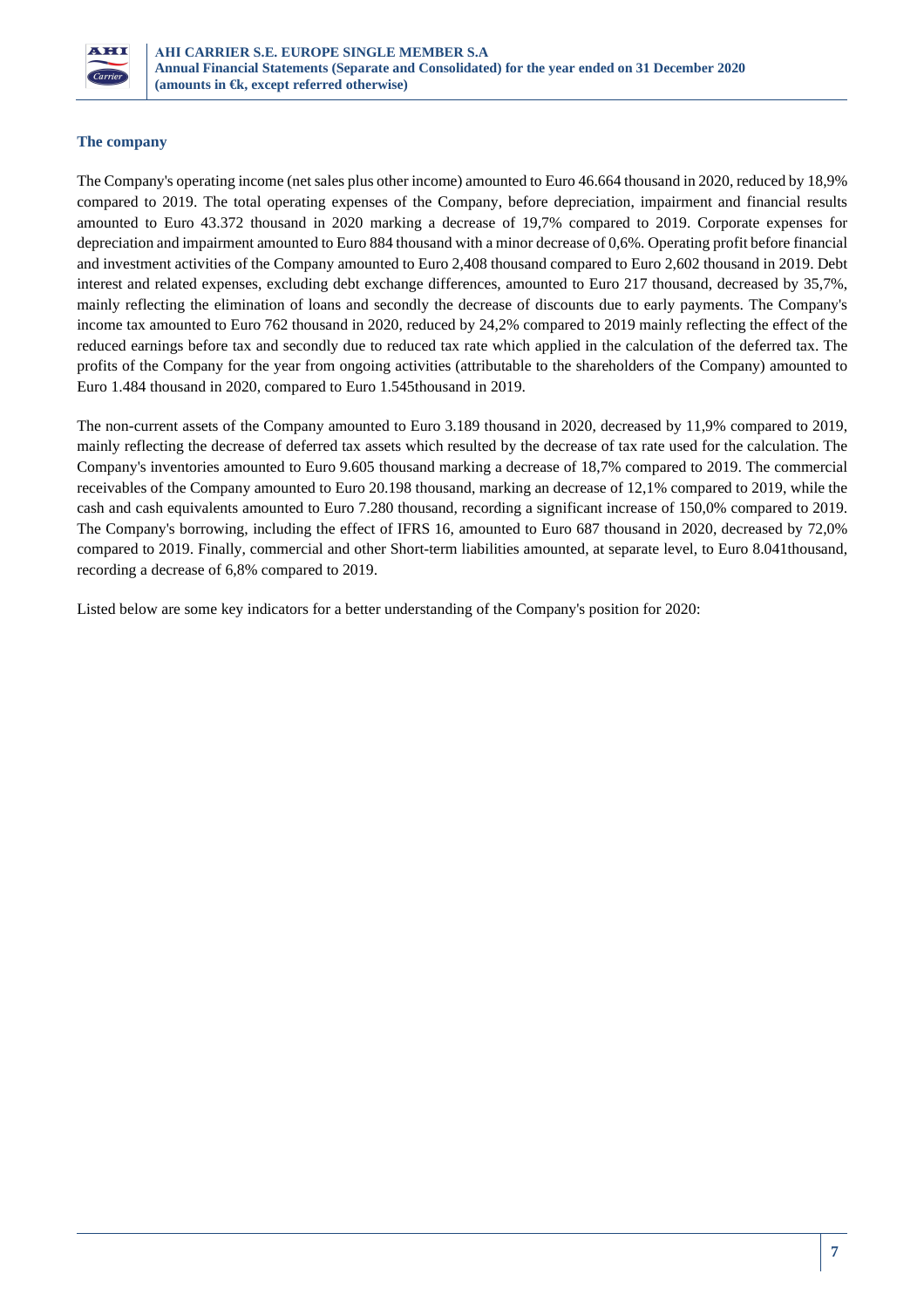

|                                           |                                           |     |                         |                   | The company |                                      |  |  |
|-------------------------------------------|-------------------------------------------|-----|-------------------------|-------------------|-------------|--------------------------------------|--|--|
|                                           |                                           |     |                         | 2020              |             | 2019                                 |  |  |
| <b>LIQUIDITY RATIOS</b>                   |                                           |     |                         |                   |             |                                      |  |  |
|                                           |                                           |     |                         |                   |             |                                      |  |  |
| CURRENT RATIO (%)                         | Current assets<br>Current liabilities     | $=$ | 37.933<br>9.397         |                   | 403,7%      | $\frac{38.522}{10.701} = 360,0\%$    |  |  |
|                                           |                                           |     |                         |                   |             |                                      |  |  |
|                                           | Current assets-Inventory                  |     | 28.327                  |                   |             |                                      |  |  |
| QUICK RATIO (%)                           | <b>Current</b> liabilities                |     | 9.397                   |                   | 301,4%      | $\frac{26.710}{10.701} = 249,6\%$    |  |  |
|                                           |                                           |     |                         |                   |             |                                      |  |  |
|                                           | Cash and cash equivalents                 |     | 7.280                   | $\quad \  \  =$   | 77,5%       | $\frac{2.912}{10.701} = 27.2\%$      |  |  |
| ACID TEST RATIO (%)                       | Current liabilities                       |     | 9.397                   |                   |             |                                      |  |  |
|                                           |                                           |     |                         |                   |             |                                      |  |  |
| WORKING CAPITAL TO CURRENT                | Working capital                           |     | $\frac{28.535}{37.933}$ | $\quad \  \  =$   | 75,2%       | $\frac{27.821}{38.522} = 72,2\%$     |  |  |
| ASEETS (%)                                | Current assets                            |     |                         |                   |             |                                      |  |  |
| <b>CAPITAL STRUCTURE RATIOS</b>           |                                           |     |                         |                   |             |                                      |  |  |
|                                           |                                           |     |                         |                   |             |                                      |  |  |
|                                           | Dept                                      |     |                         |                   |             |                                      |  |  |
| DEPT TO EQUITY (%)                        | Equity                                    |     | $\frac{11.094}{30.027}$ | $=$               | 36,9%       | $\frac{12.457}{29.686} = 42,0\%$     |  |  |
|                                           |                                           |     |                         |                   |             |                                      |  |  |
| <b>CUERRENT LIABILITIES TO NET</b>        | Current liabilities                       |     | $\frac{9.397}{30.027}$  | $\qquad \qquad =$ | 31,3%       | $\frac{10.701}{29.686} = 36,0\%$     |  |  |
| $WORTH$ (%)                               | Equity                                    |     |                         |                   |             |                                      |  |  |
|                                           |                                           |     |                         |                   |             |                                      |  |  |
|                                           | Fixed assets                              |     | $\frac{1.276}{30.027}$  |                   | 4,3%        | $\frac{1.432}{29.686} = 4,8\%$       |  |  |
| FIXED ASSETS TO NET WORTH (%)             | Equity                                    |     |                         |                   |             |                                      |  |  |
| OWNER'S EQUITY TO TOTAL                   |                                           |     |                         |                   |             |                                      |  |  |
| LIABILITIES (%)                           | Equity<br><b>Total</b> liabilities        |     | $\frac{30.027}{11.094}$ |                   | 270,7%      | $\frac{29.686}{12.457} = 238,3\%$    |  |  |
|                                           |                                           |     |                         |                   |             |                                      |  |  |
| <b>CURRENT ASSETS TO TOTAL ASSETS</b>     | Current assets                            |     |                         |                   |             |                                      |  |  |
| RATIO (%)                                 | Total assets                              |     | $\frac{37.933}{41.121}$ |                   | 92,2%       | $\frac{38.522}{42.143} = 91,4\%$     |  |  |
|                                           |                                           |     |                         |                   |             |                                      |  |  |
| <b>ACTIVITY RATIOS</b>                    |                                           |     |                         |                   |             |                                      |  |  |
|                                           |                                           |     |                         |                   |             |                                      |  |  |
|                                           | Cost of inventory consumptions            |     | 34.261                  |                   | 3,20        | $\frac{43.203}{12.615} =$<br>3,4     |  |  |
| <b>INVENTORIES TURNOVER RATIO (times)</b> | Inventory                                 |     | 10.709                  |                   |             |                                      |  |  |
|                                           |                                           |     |                         |                   |             |                                      |  |  |
| FIXED ASSETS TURNOVER RATIO<br>(times)    | Net sales revenue<br>Fixed assets         |     | 46.280<br>1.276         | $=$               | 36,26       | $\frac{57.234}{1.432}$<br>40,0       |  |  |
|                                           |                                           |     |                         |                   |             |                                      |  |  |
|                                           | Trade receivables x 365                   |     | 20.198                  |                   |             |                                      |  |  |
| DAYS OF SALES OUTSTANDING (D.S.O)         | Net sales revenue                         |     | 46.280                  | $=$               | 159,29      | $\frac{22.967}{57.234}$<br>$= 146.5$ |  |  |
|                                           |                                           |     |                         |                   |             |                                      |  |  |
|                                           | Net sales revenue                         |     | 46.280                  | $=$               | 112,5%      | $\frac{57.234}{42.143}$ = 135,8%     |  |  |
| ASSET TURNOVER RATIO (times)              | Total assets                              |     | 41.121                  |                   |             |                                      |  |  |
|                                           |                                           |     |                         |                   |             |                                      |  |  |
| OWNER'S EQUITY TURNOVER RATIO             | Net sales revenue                         |     | 46.280                  |                   | 154,1%      | $= 192,8%$                           |  |  |
| (times)                                   | Equity                                    |     | 30.027                  |                   |             |                                      |  |  |
| <b>PROFITABILITY RATIOS</b>               |                                           |     |                         |                   |             |                                      |  |  |
|                                           |                                           |     |                         |                   |             |                                      |  |  |
|                                           | Gross profit                              |     | 9.513                   |                   |             |                                      |  |  |
| <b>GROSS PROFIT MARGIN (%)</b>            | Net sales revenue                         |     | 46.280                  |                   | 20,6%       | $= 18,8%$                            |  |  |
|                                           |                                           |     |                         |                   |             |                                      |  |  |
|                                           | Net profit after tax                      |     | 1.484                   |                   | 3,2%        | 1.545<br>57.234<br>2,7%              |  |  |
| NET PROFIT MARGIN (%)                     | Net sales revenue                         |     | 46.280                  |                   |             |                                      |  |  |
|                                           |                                           |     |                         |                   |             |                                      |  |  |
|                                           | Net profit after tax                      |     | 1.484<br>30.027         |                   | 4,9%        | $= 5,2%$                             |  |  |
| RETURN OF INVESTMENT (%)                  | Equity                                    |     |                         |                   |             |                                      |  |  |
|                                           | Net profit after tax                      |     | 1.484                   |                   |             | 1.545                                |  |  |
|                                           |                                           | $=$ |                         | $=$               | 4,7%        | $= 4.9\%$                            |  |  |
| EFFICIENCY OF TOTAL ASSETS (%)            | Totals assets - Current liabilities       |     | 31.724                  |                   |             | 31.442                               |  |  |
|                                           |                                           |     |                         |                   |             |                                      |  |  |
| <b>OPERATING EXPENSES RATIOS</b>          |                                           |     |                         |                   |             |                                      |  |  |
|                                           |                                           |     |                         |                   |             |                                      |  |  |
|                                           | $Cost of sales + Operating expenses$      |     | 44.131                  |                   | 95,4%       | $= 95,7%$                            |  |  |
| OPERATING RATIO (%)                       | Net sales revenue                         |     | 46.280                  |                   |             |                                      |  |  |
|                                           |                                           |     |                         |                   |             |                                      |  |  |
| LOANS TO TOTAL ASSETS (%)                 | Loans + Lease liabilities<br>Total assets |     | 687<br>41.121           |                   | 1,7%        | 5,8%                                 |  |  |
|                                           |                                           |     |                         |                   |             |                                      |  |  |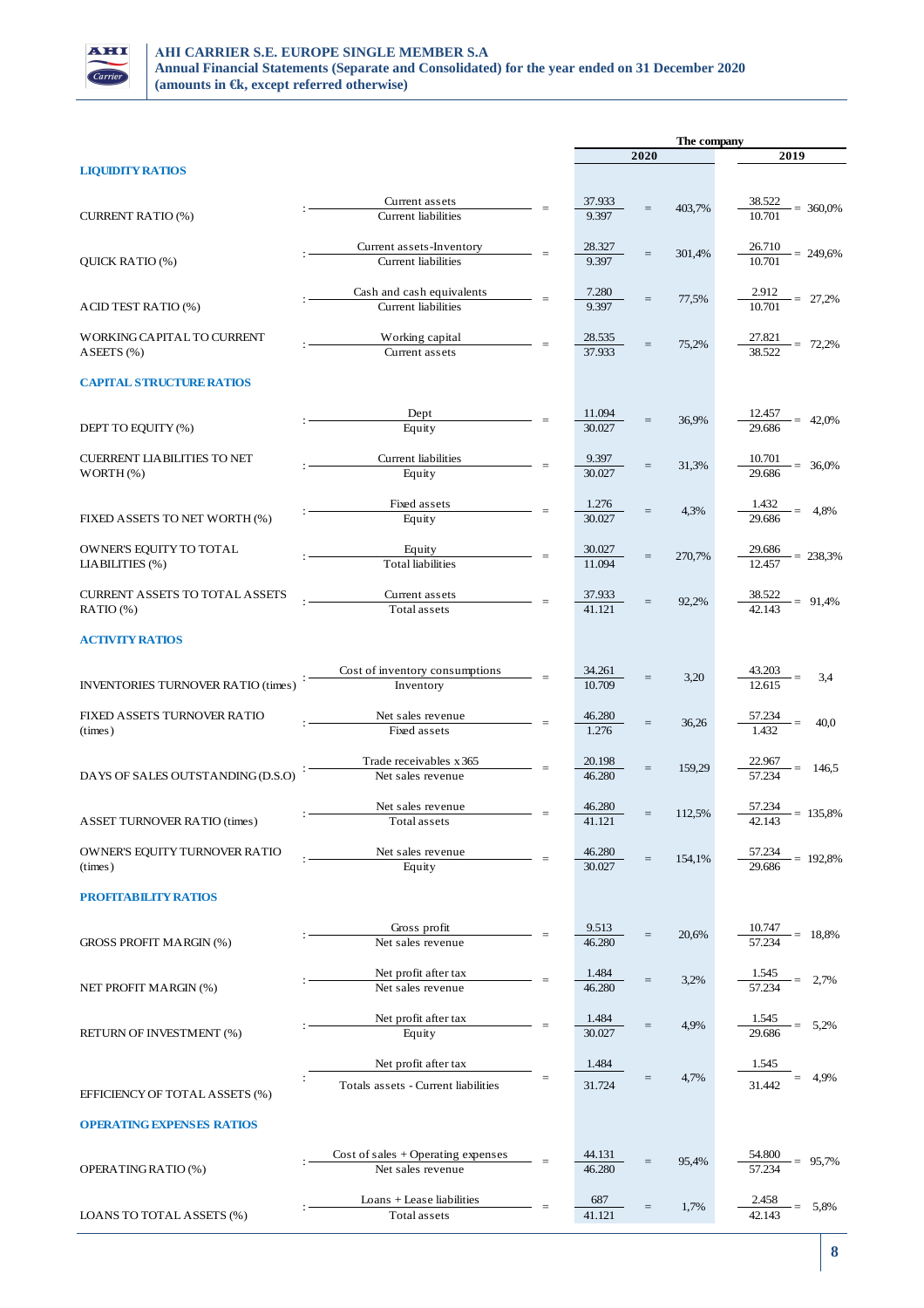

# **B. OBJECTIVES AND STRATEGY**

AHI Carrier S.E. Europe Single Member S.A is responsible for the European activity of AHI CARRIER FZC in Central and South Eastern Europe, for the distribution and after-sales services of Carrier, Toshiba and Totaline air conditioning products.

Mission of the Group is to be the number one choice of customers in air conditioning, heating, ventilation and industrial refrigeration applications throughout its' responsibility region, creating a cozy and productive environment despite the weather conditions, by offering solutions which provide air conditions of high quality.

The quality and efficiency of the services and products offered are a commitment for the Group to continuously strengthen its leadership position, providing products with durability and high performance that exceed the expectations of its customers.

The Group's personnel work every day to provide innovative and reliable products and services that improve the environment and the living conditions of all, while the needs of customers are at the heart of the interest and that is why it is an ongoing effort to anticipate and address them, through the provision of quality products/services and innovative solutions that create a competitive advantage.

Compliance with the highest standards of ethical and professional conduct is a standard commitment of the Group. This includes the relationships maintained with its customers, suppliers, competitors, local communities in which the Group operates and of course its employees.

The main asset of the Group is its human resources and that is why its personal and professional development is encouraged, investing in its training, and aiming at the creation of a working environment dominated by meritocracy, respect and acceptance of diversity. The protection of the safety of employees, customers and the environment is also a fundamental value for the Group.

The permanent goal of the Management team of AHI Carrier Group is to retain a leading position in the relevant market, being a modern high-performance Group, by using its technological excellence and consistently providing excellent experience to its customers.

In particular, the AHI Carrier Group seeks to remain a leader in air conditioning, heating, ventilation and industrial cooling applications, to ensure a leading position in the countries in which it operates, to offer a leading customer service experience, to develop its staff and attract talented employees, to enhance the value created for shareholders and to continue its positive contribution to society and the economy.

## **C. SIGNIFICANT EVENTS DURING THE CLOSING YEAR**

## **Effects of the Covid-19 pandemic**

2020 was marked by the unprecedented crisis in global health and economy led by the spread of the Covid-19 pandemic and the response measures taken at domestic and international level. A significant part of the domestic and global economy ceased activity in whole or partially, for a significant period of time and significant restrictions were placed on the movement of citizens, with the result that all domestic and international consumption was dealt a major blow in both quantitative and qualitative terms.

In Greece, the virus was first detected at the end of February 2020, leading to national quarantine and the Management adopting a pandemic plan, implemented in the first half of March, responding immediately to national and international changes. In early May, a gradual relaxation of quarantine restrictions began, which continued until June. During the summer, however, the increase in Covid-19 cases in Greece led to the early end of the tourist season and the reintroduction of restrictive measures while measures of limited reopening of shops were implemented during the Christmas holiday season. Throughout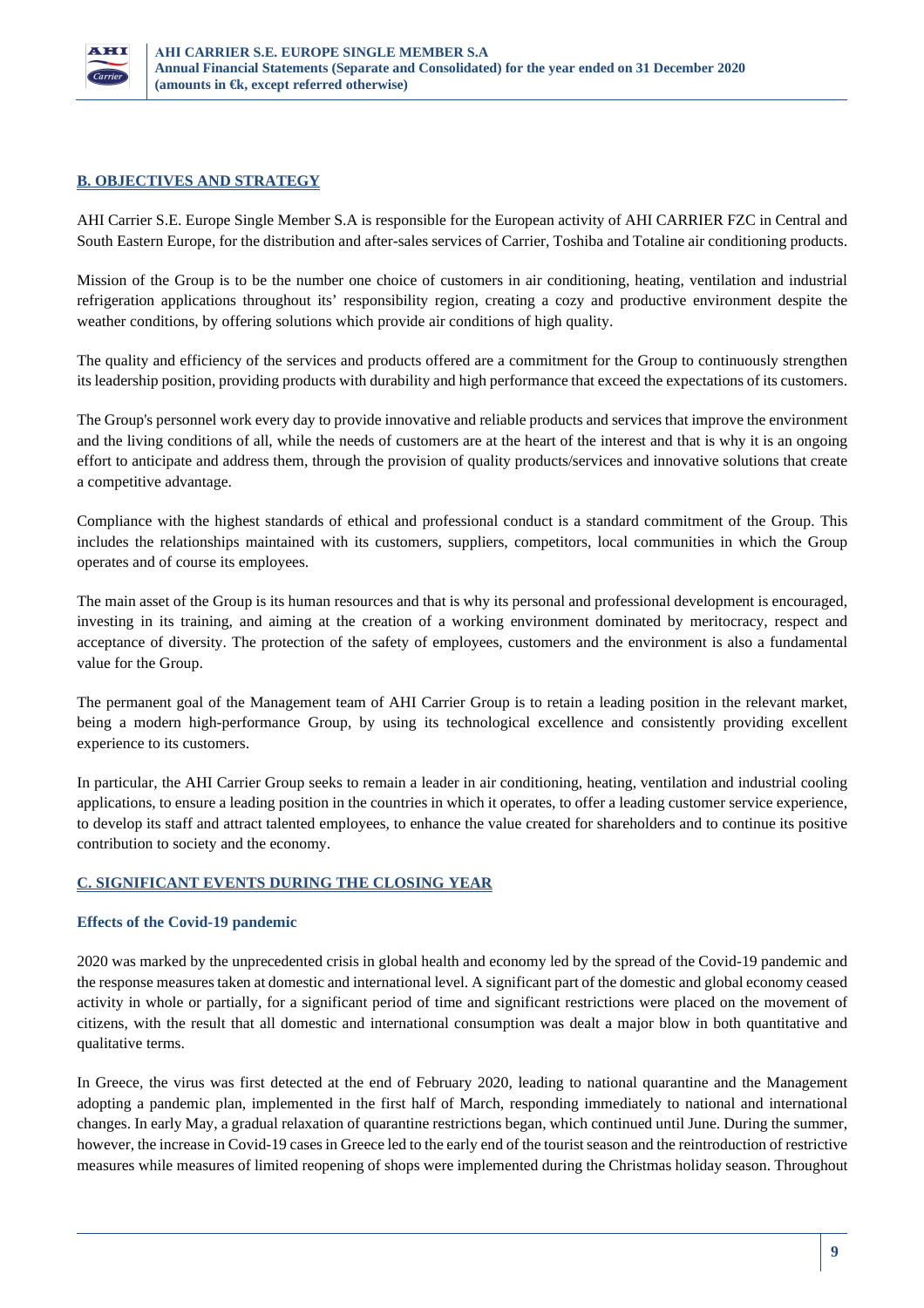

the pandemic, the Management acted continuously on the basis of the instructions and decisions of all relevant public organizations, in accordance with the requirements and action plan adopted by the Greek authorities.

The pandemic significantly accelerated the Group's digital transformation, as changes were made to its day-to-day operations. Since the start of quarantine, the Management has also taken a number of preventive measures, with regard to the health and safety of its employees, which is its main priority, implementing all protocols required in accordance with the instructions of the competent health authorities and taking all necessary measures by activating strict regulations, such as the extensive use of "teleworking", the restriction on internal and external meetings with a physical presence, the distribution of protective equipment to workers, the organization of seminars on how to deal with the new conditions created by the pandemic, ensuring the existence of continuous ventilation of buildings in order to significantly eliminate the concentration of particles indoors as well as the rearrangement of office spaces , so that the layout of the jobs ensures comfort, proper ventilation and adequate safety distances between the employees.

The pandemic, brought a significant recession and insecurity in the global and Greek economy. The decrease in consumption and in the construction sector and the restriction of investments led, as expected, to a significant delay in the execution of projects which combined with the overall decrease in consumer expenditure led to a decrease in sales of the Company and the Group. As a result, management has adjusted its cost structure to limit the negative effects of the decrease in turnover, with the aim to keep the profitability of the Company and the Group relatively stable.

## **D. UNCERTAINTIES AND RISKS FOR THE NEXT FINANCIAL YEAR**

AHI Carrier Group has developed and implements a Corporate Risk Management System, which supports the Management in making strategic decisions, with the main goal of preserving the smooth business operation and the future business success of the Group. This is achieved by identifying, evaluating, communicating, and addressing corporate risks (including sustainable development risks), utilizing all the strategic, operational and organizational control and monitoring measures applied, both to reduce the risks and to seize future opportunities.

Management continuously assesses the potential impact of any changes in the macroeconomic and financial environment in Greece and in the countries in which the Group operates in order to ensure that all necessary actions and measures are taken to minimize any impact on the Group's activities. Based on its current assessment, Management has concluded that no additional impairment provisions are required for the Group's financial and non-financial assets as at 31 December 2020.

#### **Brexit**

The Group evaluates the possible effect from Brexit and takes actions as to eliminate them. Taking into account the analysis till today, Brexit has and is estimated to have no effect in the Group's Operations.

#### **Financial Risks**

Risks stated below are significantly affected by the Macro and Micro Environment in Greece.

## **a) Credit Risk**

Credit risk is the possibility of a loss resulting from a borrower's failure to meet contractual obligations to the Group and the Company.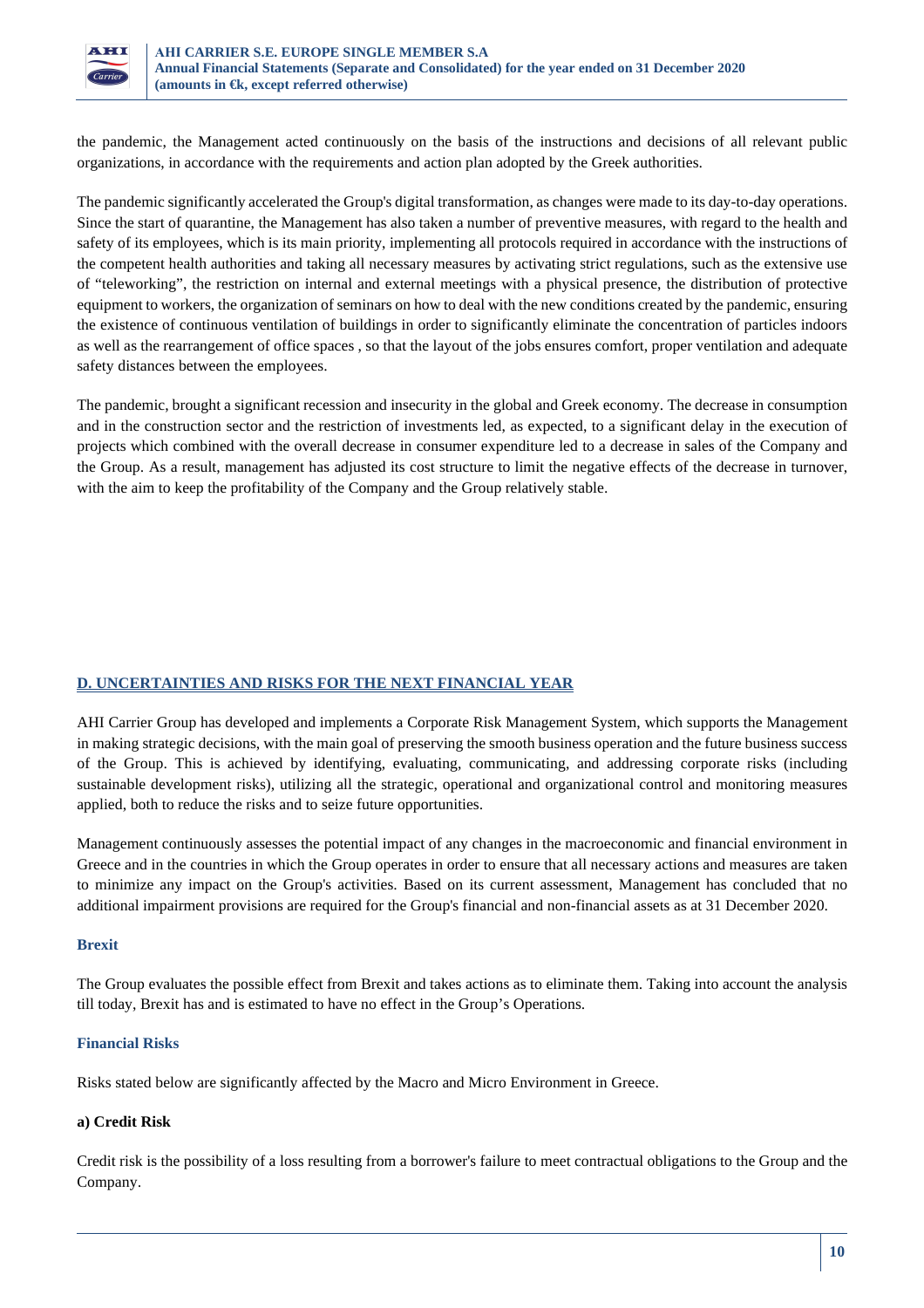

The primary credit risk for the Group and the Company, as at the Financial Statements date, is the book value of their Financial Assets.

Default payments from company's customers, can possibly have a negative impact in normal liquidity of the Group and the Company. As a result of the high number in customers and the diversity of customer base of the Group, there is no significant credit risk in relationship with the receivables. Nevertheless, partial credit risk can be found in specific primary customers, due to high volume of transactions with the Group and the Company. For this specific category, the Group and the Company evaluate the credit risk in accordance with the established policies and procedures and a Bad Debt provision reserved.

The Group and the Company apply specific Credit and Insurance policy, for the monitoring and evaluation of customers', not only for the initial credit assessment and the efficient management of receivables before their characterization as "past due" but also when these characterized as expired or unsecured. To monitor credit risk, customers are grouped according to the category they belong to, their credit risk characteristics, the maturity of their receivables and any past collection problems they have shown, considering future factors in relation to customers as well as the economic environment they operate.

The Group and the Company have the following categories of Financial Assets, which are under new financial model for expected credit losses:

- $\Box$  Trade receivables
- $\Box$  Contractual assets
- Other current assets

The Group and the Company apply the simplified IFRS 9 for the measurement of expected losses, in which the loss allowance is measured at an amount equal to lifetime expected losses for the Trade Receivables, the Current Assets and the Other Current Assets.

The following table, presents the Group's and the Company's credit risk exposure for the year ended 31 December 2020 and the year ended 31 December, 2019, for the Trade Receivables and The Contractual Assets in book value before any impairment value:

|                    | The group                |                                              |                              |                            |  |  |  |
|--------------------|--------------------------|----------------------------------------------|------------------------------|----------------------------|--|--|--|
| $\epsilon$         | Performing<br>31/12/2020 | <b>Partially</b><br>performing<br>31/12/2020 | Non performing<br>31/12/2020 | <b>Total</b><br>31/12/2020 |  |  |  |
|                    |                          |                                              |                              |                            |  |  |  |
| Trade receivables  | 13.694                   | 7.976                                        | 7.927                        | 29.597                     |  |  |  |
| Contractual assets | 264                      | $\Omega$                                     | 0                            | 264                        |  |  |  |
| <b>Total</b>       | 13.958                   | 7.976                                        | 7.927                        | 29.861                     |  |  |  |

|                    | The company                     |                                              |                              |                            |  |  |  |
|--------------------|---------------------------------|----------------------------------------------|------------------------------|----------------------------|--|--|--|
| $\epsilon$         | <b>Performing</b><br>31/12/2020 | <b>Partially</b><br>performing<br>31/12/2020 | Non performing<br>31/12/2020 | <b>Total</b><br>31/12/2020 |  |  |  |
| Trade receivables  | 13.631                          | 6.566                                        | 7.729                        | 27.927                     |  |  |  |
| Contractual assets | 434                             | $\Omega$                                     | $\theta$                     | 434                        |  |  |  |
| <b>Total</b>       | 14.066                          | 6.566                                        | 7.729                        | 28.361                     |  |  |  |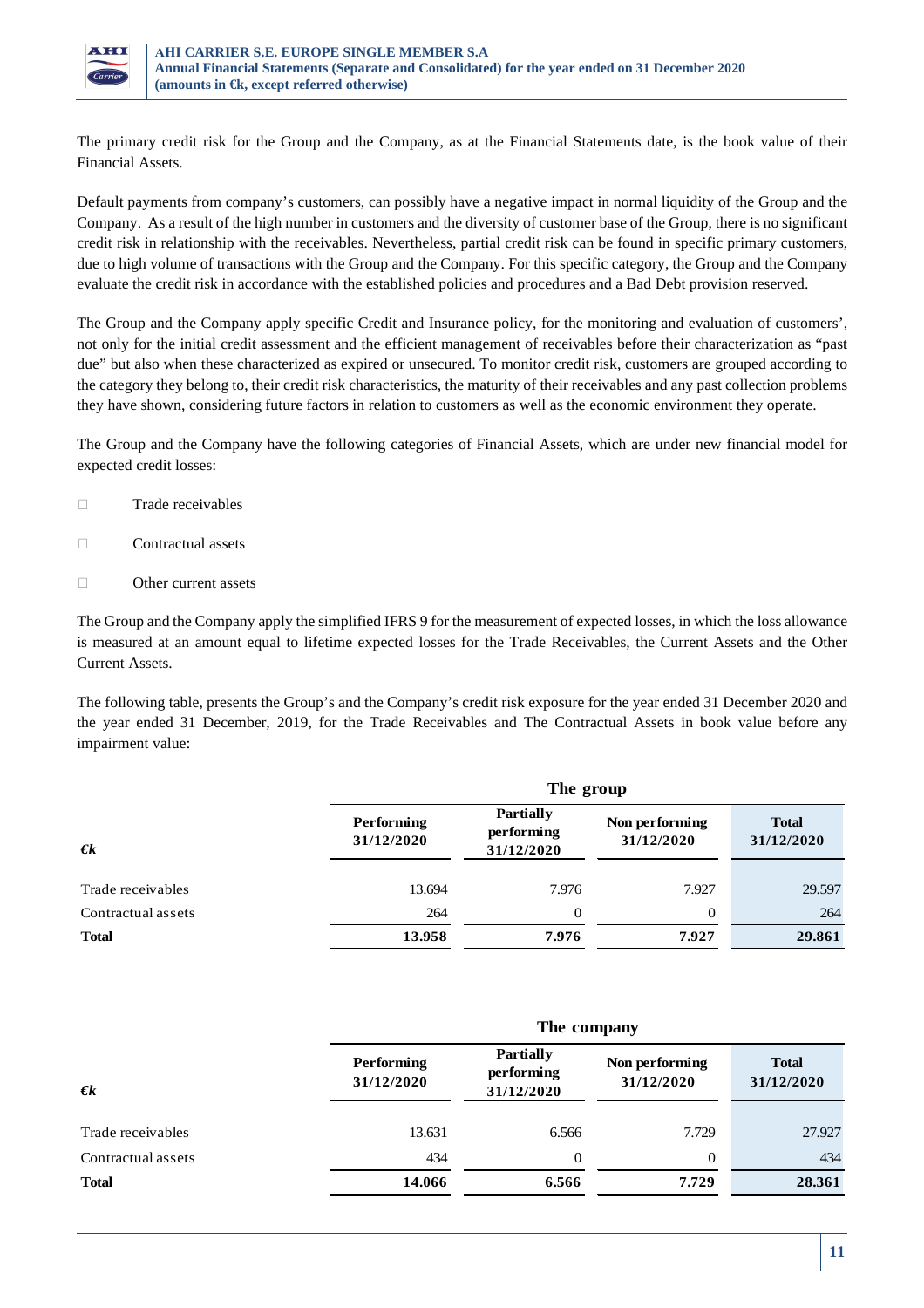

Other Financial Assets for the Group and the Company assumed to have low credit risk and therefore the balance is considered without credit risk.

Financial assets that present a low risk of default and a strong ability to meet contractual cash flows are considered to be valid, while financial assets for which credit risk has increased significantly since initial recognition but there is no objective evidence of loss are considered partially valid. Non-performing financial assets are considered to be those for which there is objective evidence of credit loss at the reporting date and there is limited expectation of recovery of contractual cash flows.

The separation of customers and contractual assets within the above categories and the determination of whether there has been a significant increase in credit risk at Group level is assessed based on the best estimates of each entity, taking into account specific events and circumstances that apply to them.

# **b) Liquidity Risk**

Liquidity risk is the risk that the Group or the Company will not be able to meet their financial obligations when required. Liquidity risk is kept low through the availability of sufficient cash and / or credit limits, which ensure that financial obligations maturing over the next 12 months are met. The cash and cash equivalents of the Group and the Company on December 31, 2020 amounted to Euro 10.517 thousands and Euro 7.280 thousands respectively. There are no short-term loans as at the end of the fiscal year.

To monitor and deal with liquidity risk, the Group companies prepare cash flow forecasts on a regular basis.

## **c) Market Risk**

Market risk arises from the possibility that changes in market prices, such as exchange rates, interest rates and share prices, will affect the fluctuation of the value of the financial instruments held by the Group and the Company. Market risk management consists of the effort of the Group and the Company to manage and control their exposure to acceptable limits.

The individual risks that compose the market risk and their management policies by the Group and the Company are described below:

#### **a. Interest rate risk**

Interest rate risk is the probability that the fair value of a financial instrument's future cash flows will fluctuate due to changes in market interest rates. The Group's exposure to interest rate risk is primarily related to the Group's borrowing.

The Group manages the risk of interest rate fluctuations using primary (non-derivative) financial instruments.

## **b. Currency risk**

Foreign exchange risk is the probability that the fair value of a financial instrument 's cash flows will fluctuate due to changes in foreign exchange rates.

The Group operates in Southeastern Europe and is therefore exposed to foreign exchange risk arising from changes in the functional currencies of these countries against other currencies. The main currencies traded with the Group are the Euro, the Bulgarian BGN and the Romanian RON.

The Group monitors changes in foreign exchange rates in order to have, if required, sufficient foreign exchange reserves to minimize exposure to foreign exchange risk in cash flows. Foreign exchange risks that do not affect the Group's cash flows (e.g., risks arising from the conversion of the financial statements of foreign operations into the presentation currency of the Group) are generally not hedged.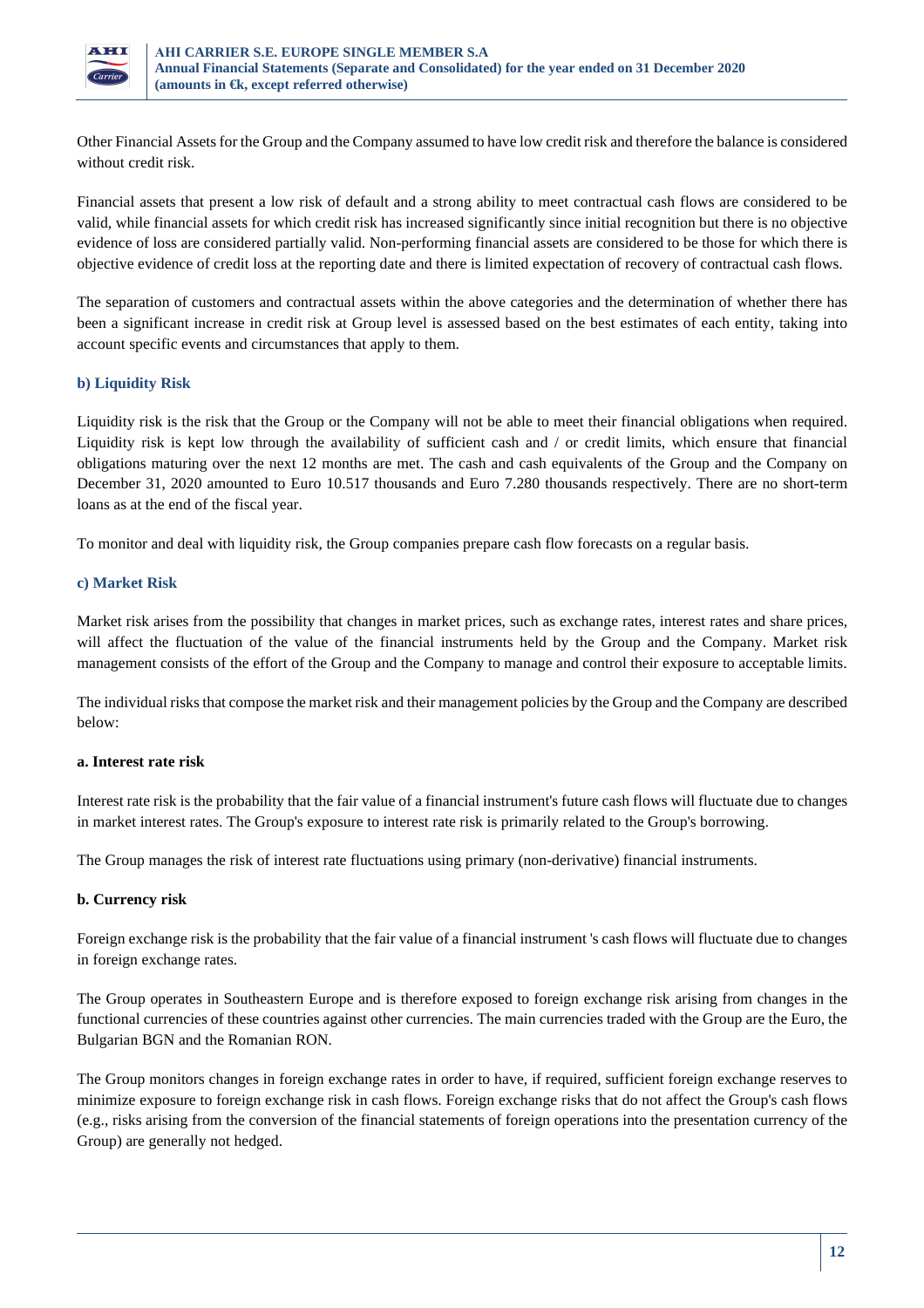

## **c. Capital Management**

The primary goal of the Group and the Company in terms of capital management is to ensure the maintenance of strong creditworthiness and sound capital ratios to support their business operation and maximize value for the benefit of shareholders.

The Group and the Company manage the capital structure and adjust in order to harmonize with the changes in the financial environment.

An important tool for capital management is the use of the leverage ratio (the ratio of net debt to equity), which is monitored at Group level. Net borrowing includes interest bearing loans as well as long-term and short-term lease liabilities (after the adoption of IFRS 16 as of January 1, 2020), less cash and cash equivalents.

|                                  |            | The group  | The company  |            |  |
|----------------------------------|------------|------------|--------------|------------|--|
| €k                               | 31.12.2020 | 31.12.2019 | 31.12.2020   | 31.12.2019 |  |
| Short term bank loans            | $\theta$   | 1.500      | $\mathbf{0}$ | 1.500      |  |
| Lease liabilities (long term)    | 547        | 593        | 259          | 529        |  |
| Lease liabilities (short term)   | 549        | 493        | 428          | 429        |  |
| Minus: Cash and cash equivalents | (10.517)   | (5.000)    | (7.280)      | (2.912)    |  |
| <b>Total leverage</b>            | (9.421)    | (2.414)    | (6.593)      | (453)      |  |
| Total equity                     | 34.951     | 33.378     | 30.027       | 29.686     |  |
| Leverage rate                    | (0,27)     | (0,07)     | (0,22)       | (0,02)     |  |

#### **d) Other risks**

Risk Assessment in the AHI Carrier Group is a structured process in terms of identification, analysis, valuation, and management of business risks, with the aim of taking the optimal decisions, for the proper management. In this context, operational, strategic, regulatory, financial risks, as well as legal / regulatory risks are properly reviewed and monitored.

## **Protection of personal data**

The Company collects, stores and uses data in the normal course of its operations and protects them in accordance with the applicable data protection legislation and the Corporate Binding Data Protection Rules for the protection of the Group's personal data, which have been adopted by company's management. Although technical and organizational measures are taken to protect personal data, the measures may fail and some personal data may be lost as a result of human error or technological failure or misused. Possible violation of personal data by the Company or by its associates or suppliers may lead to fines, damage to reputation, loss of business partners and have a negative impact on the company and its financial situation.

The protection of personal data is one of the main priorities of the AHI Carrier Group, not only to meet the legal and regulatory requirements, but also as an integral part of its culture.

Technical and organizational data protection measures include, inter alia, measures to prevent unauthorized persons from accessing data processing systems, measures to ensure the confidentiality of data during storage and transmission (e.g. encryption, pseudonymization), measures that ensure that personal data processed by third parties / contractors are processed only in accordance with the Company's instructions, as well as periodic information and training activities for employees.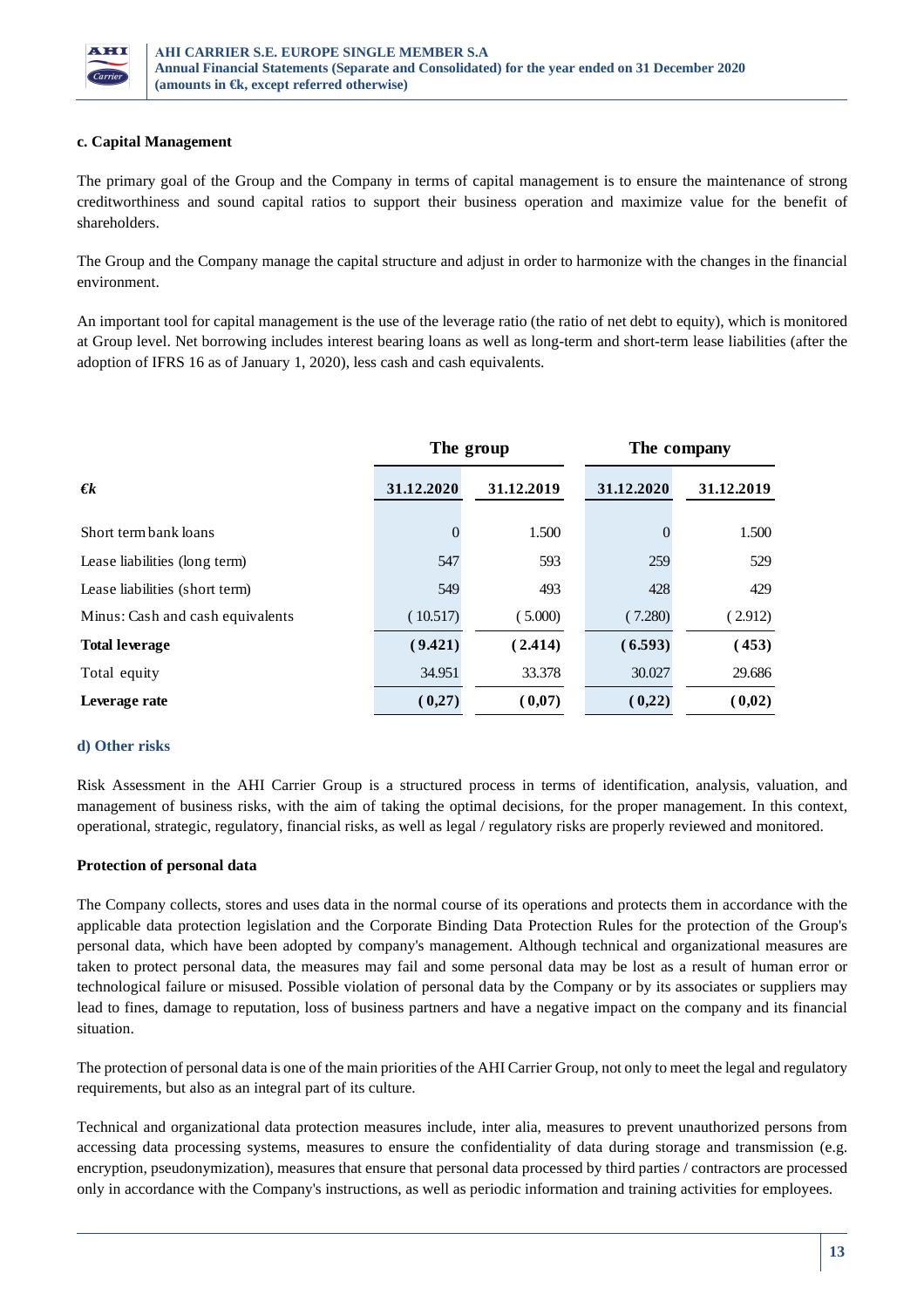

## **Environmental Protection**

The Company recognizes its obligations towards the environment and the need for continuous improvement of its environmental performance. The Company, through its procedures, makes rational use of waste which ultimately does not burden the environment and therefore there are no environmental issues in relation to its operation.

Our goals are:

. Reduce energy, fuel and paper consumption.

. Reduce our waste and increase recycling rates.

. To integrate environmental awareness into our corporate culture.

We monitor our energy footprint and the environmental impact of our activity, while at the same time we seek to improve our operations, the metering process and to further intensify recycling.

Our Company, due to the nature of its operations, energetically burdens the environment, both in terms of resource consumption (electricity, a 'and b' materials, fuels, stationery), but also in terms of production of pollutants and partially recyclable waste.

In relation to the control and prevention of pollution and environmental effects from the consumption of energy resources, the release of air pollutants and the production of waste and waste, our Company fully complies with the applicable legislation and has signed the relevant contracts with Hellenic Recovery and Recycling Corporation and Appliances Recycling S.A.

## **Health and Safety at work**

A number of factors related to work activities can endanger the Health and Safety of workers, with more vulnerable the technical staff (including refrigerators and storekeepers). The inability to provide a safe working environment can burden the Company with compensation obligations and other legal costs, while damaging its reputation.

AHI Carrier ensures that the technical staff is always equipped with the necessary personal protective equipment, which are of modern technology, certified and tested for their integrity and expiration and are renewed according to the standards set by law. Also, the Company has undertaken the training and the constant vigilance of the technical staff. Technicians regularly participate in seminars, which are constantly enriched.

In addition to the specialized actions for the demanding work of the technical staff, all the employees of the Group are covered by private health insurance, a system of compensation for health issues and have at their disposal occupational physicians.

## **E. INTERNAL CONTROL AND RISK MANAGEMENT SYSTEMS**

The Group has implemented a system of internal controls to safeguard the reliability of financial statements, the efficiency and effectiveness of operations and compliance with laws and regulations.

The Group has established a standard procedure for recording and evaluating the Internal Audit System, the scope of which is determined based on specific criteria of importance (qualitative and quantitative) to ensure that financial information risks are properly identified and assessed and that checkpoints are designed and are implemented on an ongoing basis by Management and staff.

The Internal Audit System, which is an integral part of corporate governance, contributes to the efficiency and effectiveness of the operations of the Company and the Group. Management reviews the controls annually and verifies the adequacy of the system.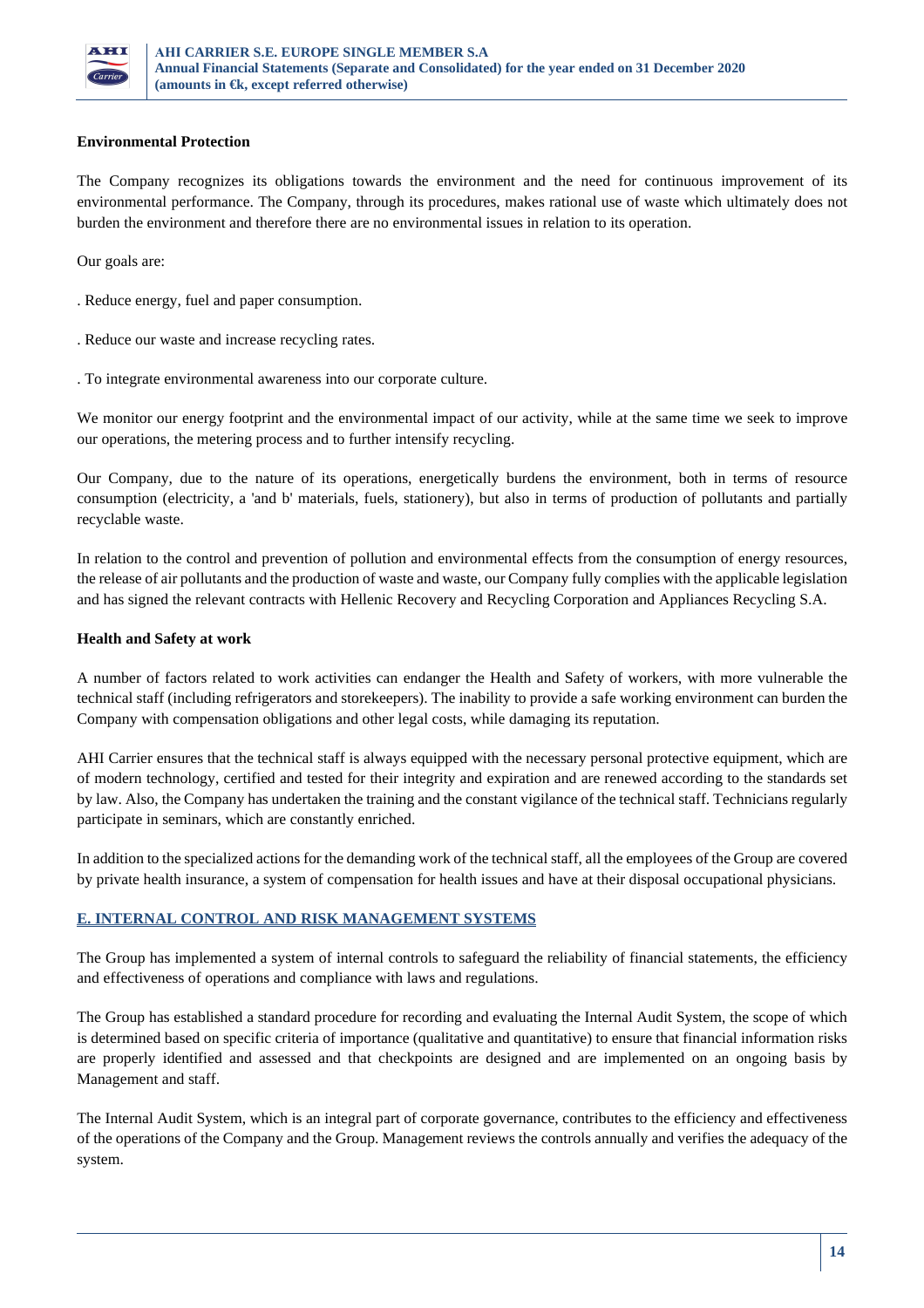

The Group has also developed and implements a Corporate Risk Management System, which supports Management in making strategic decisions by identifying, evaluating, communicating and addressing corporate risks, including all strategic, operational and organizational control and monitoring measures. used in risk management.

In the context of the implementation of the Corporate Risk Management System, the strategy for the monitoring, response and management of corporate risks is defined, so that:

. It is ensured that the existing risks of the Group are systematically identified, analyzed and evaluated and, the information related to the risks and the respective opportunities, are immediately communicated to the competent decision-making bodies.

. The Group's response to the way it deals with risks that have been identified, analyzed and communicated is recorded and alternatives are evaluated (such as transfer of risks to third parties, e.g. insurance companies).

. Α Tolerance thresholds are established for each level of risk assessment. In case these limits are exceeded, relevant reports and action is made.

. A common methodology is followed throughout the Group for the identification, evaluation and management of corporate risks.

Risk Assessment in the AHI Carrier Group is a structured process in terms of identification, analysis, valuation and management of business risks, with the aim of taking the optimal decisions, for the proper management. In this context, operational, strategic, regulatory, financial risks, as well as legal / regulatory risks are properly reviewed and monitored. A common Risk Assessment methodology is used, in all business units based on universal assessment and evaluation criteria, so that there is a single way of managing corporate risks throughout the Group.

## **F. IMPORTANT EVENTS AFTER YEAR END**

In respect of an audit carried out by the Directorate-General for Competition at the Company's offices on 7 February 2019, following an own-initiative investigation and pursuant to No. Cfi. 683/29.01.2019 control order of the Chairman of the Competition Committee during which various documents were displayed and collected, the Company was requested, by letter of 3 December 2020 from the Competition Committee, to provide additional information, which the Company also submitted to the Commission on 7 January 2021. In addition, on April 1, 2021, the Company received a summons from the Competition Commission to submit a memorandum. At this stage, any assessment of the duration and outcome of this investigation is still considered premature and therefore no provision has been made in the corporate and consolidated financial statements in this respect.

There were no significant events after the reporting period, other than those listed above, that are relevant to the understanding of the separate and consolidated financial statements that are required to be reported in accordance with International Financial Reporting Standards.

## **F. NEXT YEAR OUTLOOK**

Next year, 2021, the challenges that businesses will have to face are expected to be significant. The way economies operate at both domestic and international level has undergone structural changes during 2020 and these changes are expected to have an impact on consumer habits as well. Consumers and businesses will be faced with the consequences of the prolonged cessation of economic activity due to the measures taken to tackle the pandemic and it is very likely that pressure will be exerted on household consumption and, by extension, on the financial figures of businesses due to the recession in which both the European and Greek economy have been affected.

While the negative impact of the Covid-19 pandemic is expected to gradually subside in 2021 as the pace of vaccinations accelerates, travel restrictions will be lifted and travel and tourism will return, AHI Carrier Group expects, through the opening up of the economy and investment, a progressive but measured return to better operating conditions and revenue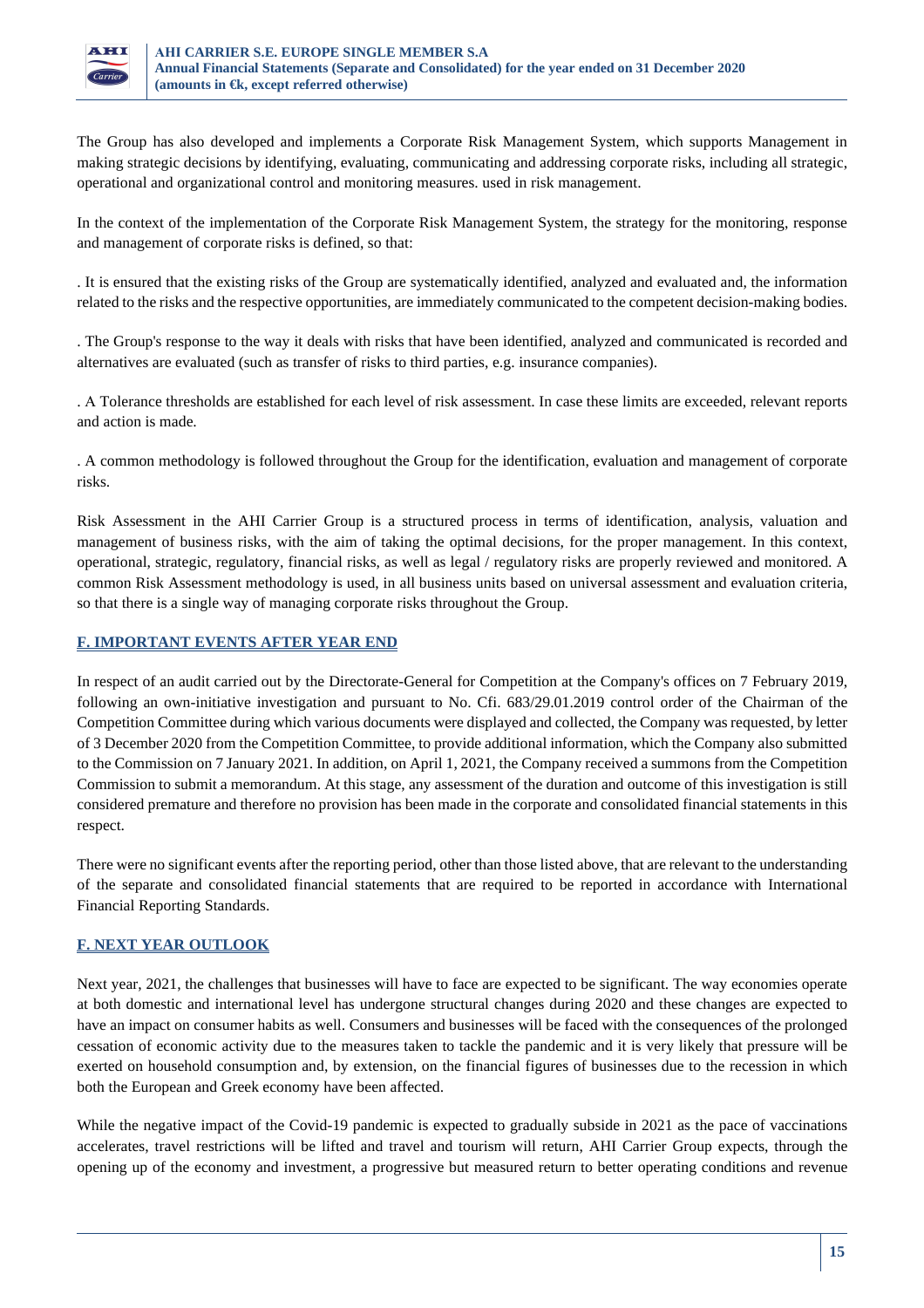

growth , from the second half of the year onwards, as the EU's recovery and resilience plans, if implemented, are also expected to significantly boost demand in all the countries where the Group operates.

In this context, management remains vigilant and continues to implement strict cost rationalization measures in all sectors to support the Group's profitability and cash flow, while continuing to invest in infrastructures that ensure its comparative advantage and future growth. Management also continuously examines the very demanding conditions and risks to which the Group is exposed for its business activities and has concluded that coronavirus disease is not expected to have a material impact on the results of its operations and its financial performance in the next financial year (01/01/2021 - 31/12/2021) as it is estimated that there will be growth in turnover and improved profitability. The Administration, however, will continue to closely monitor the situation and assess the need for individual actions if the period of disruption is extended again.

The Group will remain committed in 2021 to achieving its annual business objectives, while creating the conditions for its long-term development. Special emphasis will be placed on customer-oriented processes and internal corporate processes, further improving the customer experience and achieving a more unassuming and flexible operating model.

# **G. LABOR ISSUES**

Regarding labor issues, the promotion of equal opportunities and the protection of diversity are key principles of the Group. The Management of the Group does not discriminate in the recruitment / selection of staff, in salaries, in training, in the assignment of job duties or in any other work activities and urges and advises all its employees to respect the diversity of each employee or its supplier or customer Company and do not accept any behavior that may discriminate in any form.

## **Η. OTHER INFORMATION ACCORDING TO LAW**

1. Land - Plots

The Company and the Group do not own land and plots.

2. Bonds

The Company and the Group do not hold securities.

3. Available foreign currency

The Company and the Group had in their possession, as at 31/12/2020, US dollars, amounted USD 4.264,66.

4. Branches

The Company and the Group have a branch in Thessaloniki

5. Research and Development activities

The Company and the Group are not active in the field of Research and Development.

6. Acquisition of Own Shares

The Company and the subsidiaries of the Group do not hold own shares.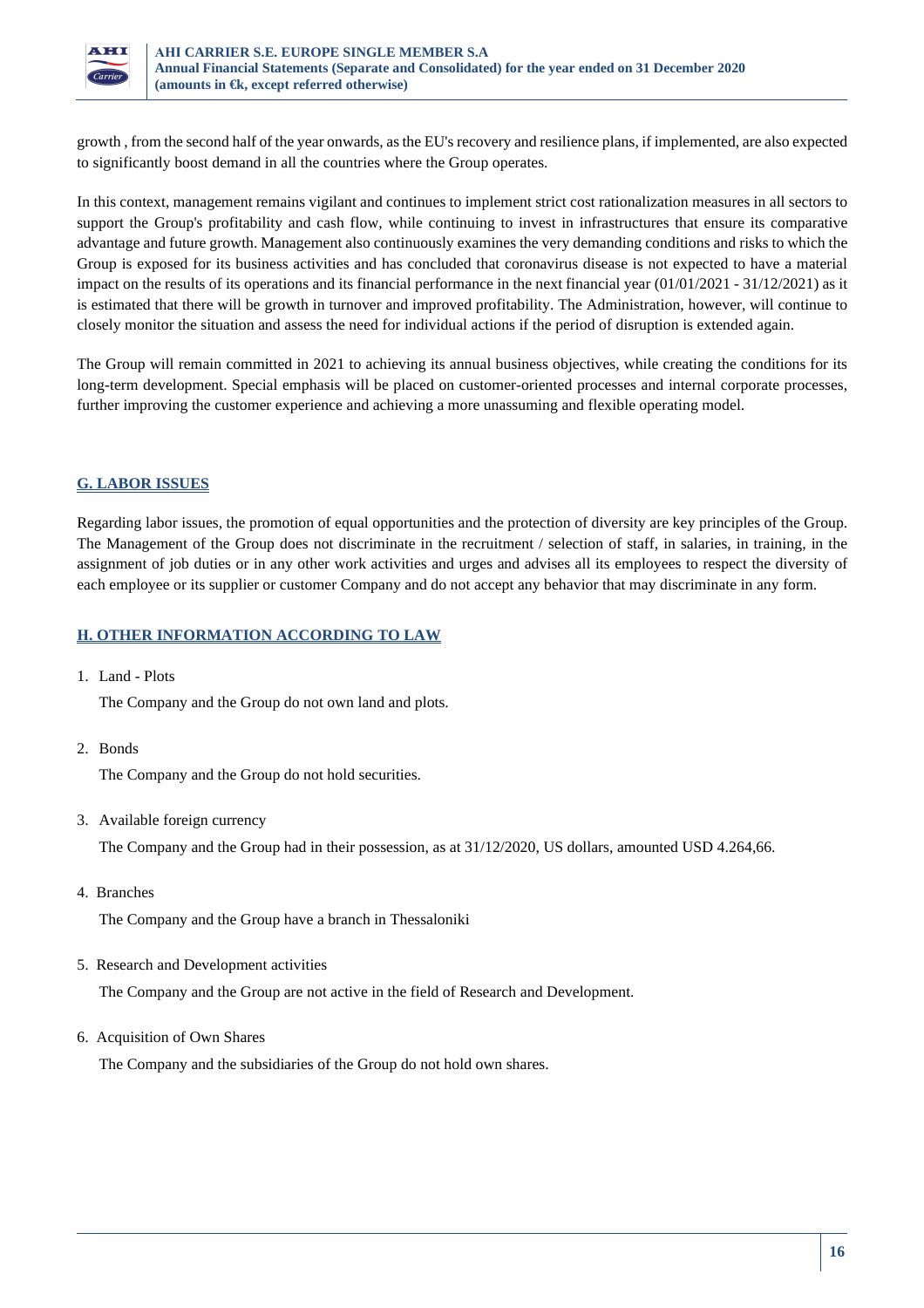

Dear Shareholders,

After the information presented above, please:

1. Approve the Annual Financial Statements (Separate and Consolidated) of December 31, 2020, as well as the relevant appendix.

2. Exempt the members of the Board of Directors and our Auditors from any responsibility for the activities of the year 01/01/2020 - 31/12/2020 in accordance with the Law and the Articles of Association.

3. Appoint an Audit Company for the audit of the Annual Financial Statements (Separate and Consolidated) for the year 01/01/2020 -31/12/2020.

At the end of our Report, we would like to thank the staff of the Company and the Group for their efforts to achieve our goals and we invite you to make decisions on every issue of the agenda.

Peristeri, May 20<sup>th</sup> 2021

## Yours sincerely

For the Board of Directors

Aikaterini Dimas Chairman of the Board and CEO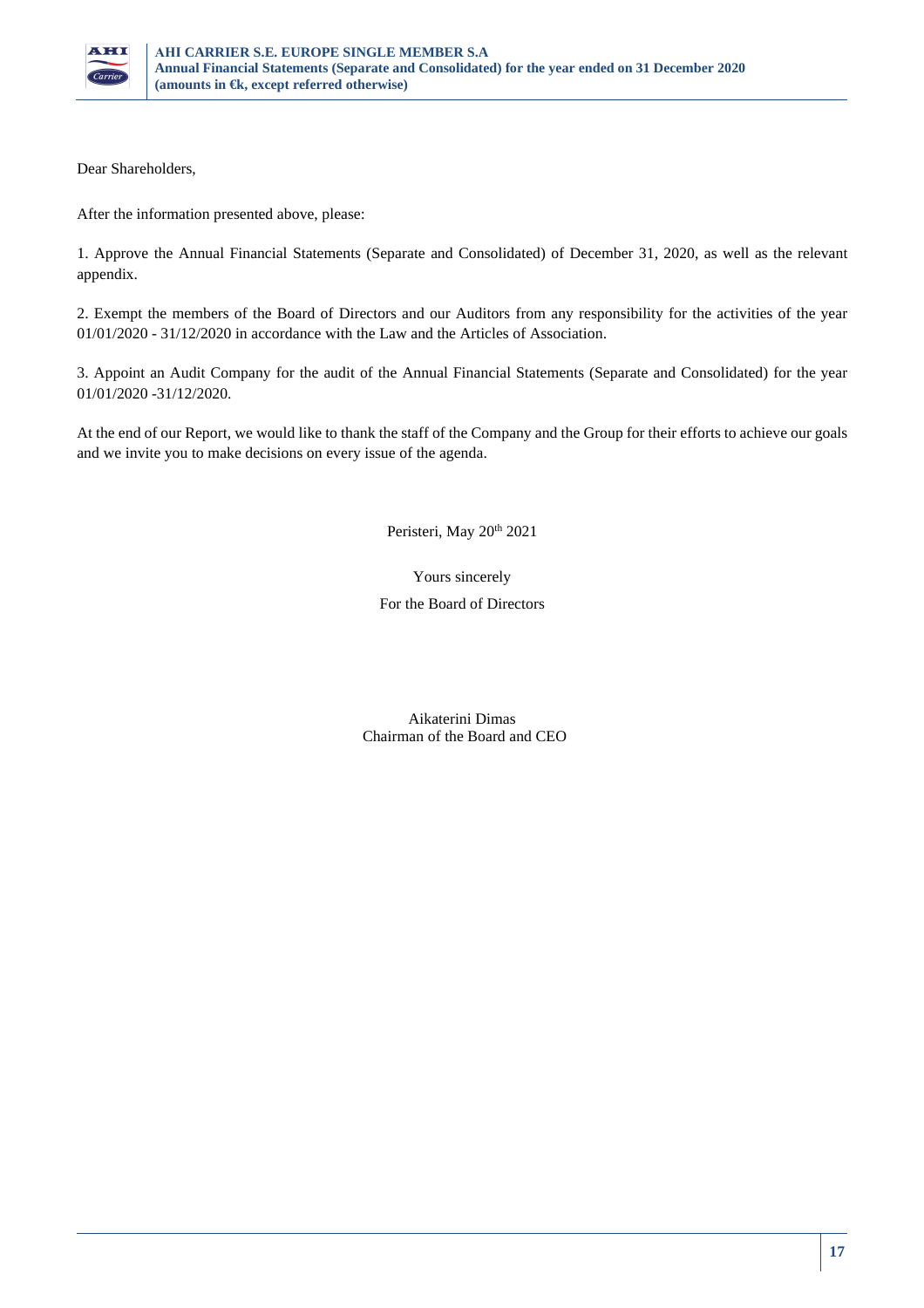

# **BALANCE SHEET STATEMENT**

|                                                   |             |                  | The group    |                | The company    |  |
|---------------------------------------------------|-------------|------------------|--------------|----------------|----------------|--|
| €k                                                | <b>Note</b> | 31.12.2020       | 31.12.2019   | 31.12.2020     | 31.12.2019     |  |
| <b>ASSETS</b>                                     |             |                  |              |                |                |  |
| Non-current assets                                |             |                  |              |                |                |  |
| Property, plant and equipment                     | 4           | 215              | 137          | 120            | 114            |  |
| Right-of-use assets                               | 5           | 996              | 921          | 592            | 798            |  |
| Intangible assets                                 | 6           | 564              | 520          | 564            | 520            |  |
| Investments in subsidiaries                       | 7           | $\theta$         | $\mathbf{0}$ | $\overline{c}$ | $\overline{2}$ |  |
| Other non current assets                          | 8           | 197              | 186          | 169            | 171            |  |
| Deferred tax assets                               | 28          | 1.846            | 2.114        | 1.741          | 2.015          |  |
| <b>Total non-current assets</b>                   |             | 3.819            | 3.877        | 3.189          | 3.621          |  |
| <b>Current assets</b>                             |             |                  |              |                |                |  |
| Inventories                                       | 9           | 11.139           | 12.968       | 9.605          | 11.812         |  |
| Trade receivables                                 | 10          | 21.670           | 25.469       | 20.198         | 22.967         |  |
| Contract assets                                   | 21          | 264              | 44           | 434            | 44             |  |
| Other receivables                                 | 11          | 480              | 813          | 415            | 787            |  |
| Cash and cash equivalents                         | 12          | 10.517           | 5.000        | 7.280          | 2.912          |  |
| <b>Total current assets</b>                       |             | 44.070           | 44.294       | 37.933         | 38.522         |  |
| <b>Total assets</b>                               |             | 47.889           | 48.171       | 41.121         | 42.143         |  |
| <b>Equity</b>                                     |             |                  |              |                |                |  |
| Equity attributable to owners of the Parent       |             |                  |              |                |                |  |
| Share capital                                     | 13          | 4.662            | 4.662        | 4.662          | 4.662          |  |
| Share premium                                     | 13          | 13.577           | 13.577       | 13.577         | 13.577         |  |
| Statutory and other reserves                      | 14          | 852              | 777          | 851            | 777            |  |
| Retained earnings                                 |             | 15.860           | 14.362       | 10.936         | 10.669         |  |
| Total equity attributable to owners of the Parent |             | 34.951           | 33.378       | 30.027         | 29.686         |  |
| Non-controlling interest                          |             | $\boldsymbol{0}$ | $\mathbf{0}$ | $\mathbf{0}$   | $\mathbf{0}$   |  |
| <b>Total equity</b>                               |             | 34.951           | 33.378       | 30.027         | 29.686         |  |
| <b>Liabilities</b>                                |             |                  |              |                |                |  |
| <b>Non-current liabilities</b>                    |             |                  |              |                |                |  |
| Obligations of benefits to the staff              | 15          | 969              | 705          | 884            | 674            |  |
| Lease liabilities                                 | 16          | 547              | 593          | 259            | 529            |  |
| Provisions                                        | 17          | 401              | 411          | 401            | 411            |  |
| Contractual liabilities                           | 21          | 154              | 141          | 154            | 141            |  |
| <b>Total non-current liabilities</b>              |             | 2.071            | 1.851        | 1.697          | 1.756          |  |
| <b>Current liabilities</b>                        |             |                  |              |                |                |  |
| Short term bank loans                             | 18          | $\mathbf{0}$     | 1.500        | $\mathbf{0}$   | 1.500          |  |
| Current lease liability                           | 16          | 549              | 493          | 428            | 429            |  |
| Contractual liabilities                           | 21          | 1.084            | 776          | 843            | 145            |  |
| Trade payables                                    | 19          | 7.013            | 8.061        | 6.167          | 6.958          |  |
| Income tax liability                              | 28          | 85               | 8            | 85             | $\theta$       |  |
| Other current liabilities                         | 20          | 2.137            | 2.103        | 1.874          | 1.669          |  |
| <b>Total current liabilities</b>                  |             | 10.868           | 12.942       | 9.397          | 10.701         |  |
| <b>Total liabilities</b>                          |             | 12.938           | 14.793       | 11.094         | 12.457         |  |
| <b>Total equity and liabilities</b>               |             | 47.889           | 48.171       | 41.121         | 42.143         |  |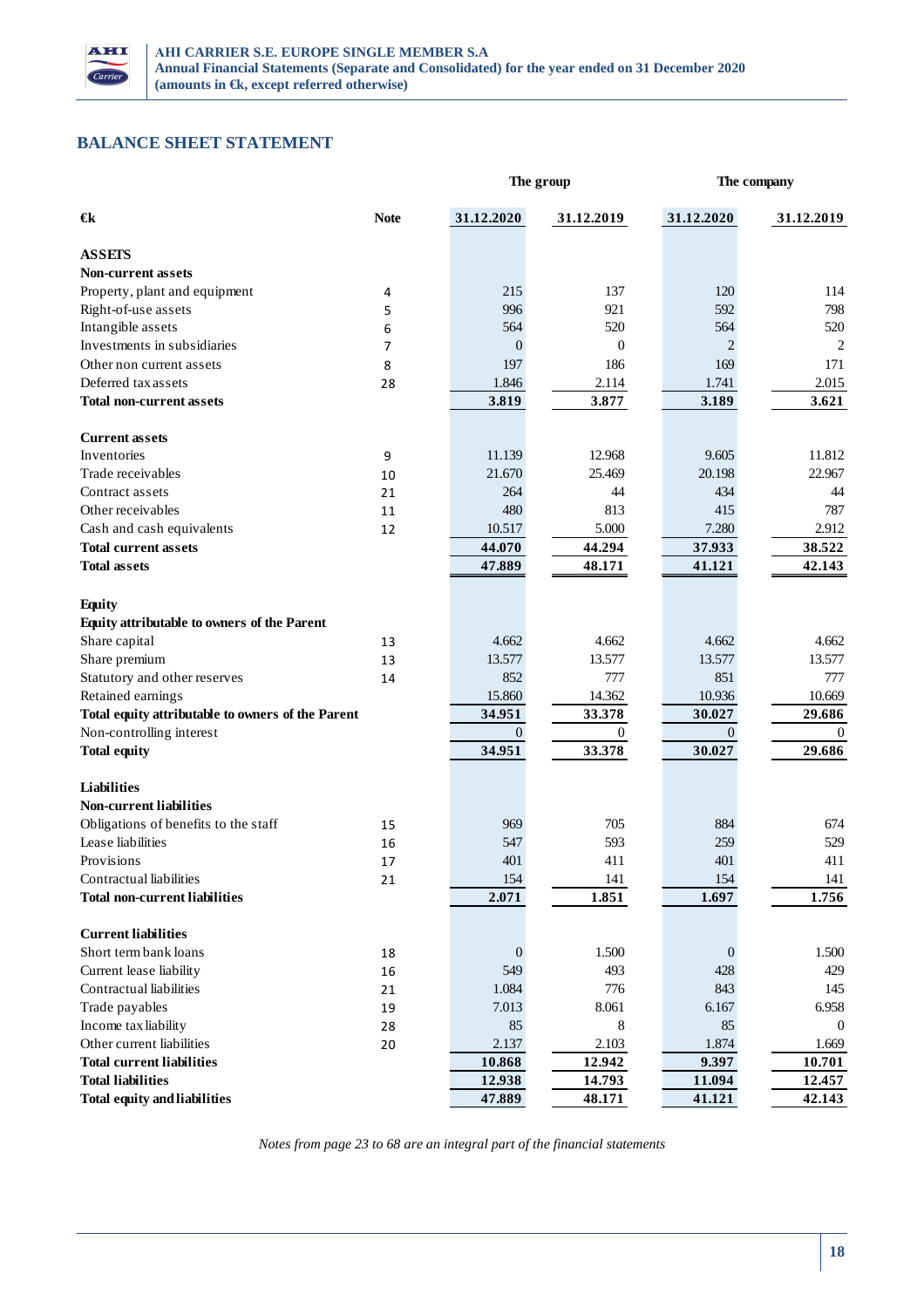

# **INCOME STATEMENT**

|                                                                      |             |                | The group      | The company      |                  |
|----------------------------------------------------------------------|-------------|----------------|----------------|------------------|------------------|
| €k                                                                   |             | $01.01.2020 -$ | $01.01.2019 -$ | $01.01.2020 -$   | $01.01.2019 -$   |
|                                                                      | <b>Note</b> | 31.12.2020     | 31.12.2019     | 31.12.2020       | 31.12.2019       |
| <b>Results from continuing operations</b>                            |             |                |                |                  |                  |
| Net sales revenue                                                    | 22          | 55.545         | 67.651         | 46.280           | 57.234           |
| Cost of goods sold                                                   | 24          | (43.224)       | (53.745)       | (36.767)         | (46.486)         |
| Gross profit                                                         |             | 12.321         | 13.906         | 9.513            | 10.747           |
| Other income                                                         | 23          | 296            | 248            | 384              | 270              |
| <b>Distribution Costs</b>                                            | 24          | (4.780)        | (5.136)        | (3.957)          | (4.262)          |
| Administrative expenses                                              | 24          | (3.806)        | (4.536)        | (3.407)          | (4.052)          |
| Other expenses                                                       | 25          | (186)          | (180)          | (125)            | (102)            |
| <b>Total operating income</b>                                        |             | 3.845          | 4.303          | 2.408            | 2.602            |
| Finance income                                                       | 26          | 69             | 49             | 64               | 307              |
| Finance expenses                                                     | 27          | (345)          | (521)          | (226)            | (358)            |
| Profit before tax                                                    |             | 3.569          | 3.831          | 2.246            | 2.551            |
| Income tax                                                           | 28          | (881)          | (1.159)        | (762)            | (1.006)          |
| Profit after tax (a)                                                 |             | 2.687          | 2.673          | 1.484            | 1.545            |
| Profit for the year attributable to:                                 |             |                |                |                  |                  |
| - Owners of the parent                                               |             | 2.687          | 2.673          | 1.484            | 1.545            |
| - Non-controlling interest                                           |             | $\Omega$       | $\theta$       | $\theta$         | $\theta$         |
| Other comprehensive income                                           |             |                |                |                  |                  |
| Other comprehensive income                                           |             |                |                |                  |                  |
| Actuarial gains/losses                                               |             | (239)          | $\mathbf{0}$   | (183)            | $\overline{0}$   |
| Deffered tax on actuarial gains/losses<br>Other comprehensive income |             | 46             | $\theta$       | 40               | $\theta$         |
| FX Translation gains/losses on FS of foreign subsidiaries            |             | 78             | (16)           | $\boldsymbol{0}$ | $\bf{0}$         |
| Other comprehensive income after tax (b)                             |             | (115)          | (16)           | (143)            | $\bf{0}$         |
| Total comprehensive income after $tax(a) + (b)$                      |             | 2.572          | 2.657          | 1.341            | 1.545            |
| Total comprehensive income for the year attributable to:             |             |                |                |                  |                  |
| - Owners of the parent                                               |             | 2.572          | 2.657          | 1.341            | 1.545            |
| - Non-controlling interest                                           |             | $\overline{0}$ | $\overline{0}$ | $\overline{0}$   | $\boldsymbol{0}$ |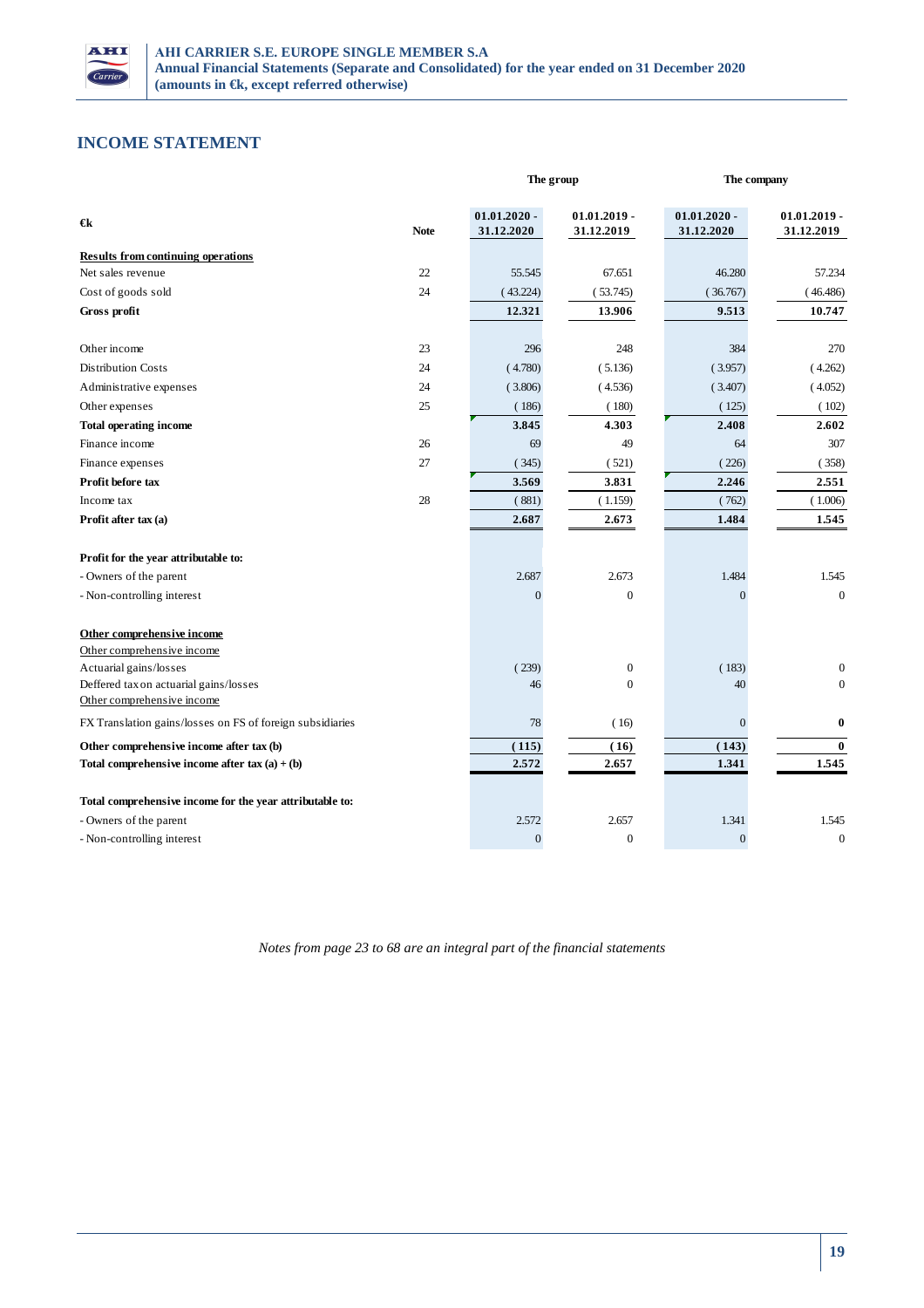

# **STATEMENT OF CHANGES IN EQUITY - The Group**

|                                              |          | Distributed to shareholders                       |              |                          |              |                             |              |
|----------------------------------------------|----------|---------------------------------------------------|--------------|--------------------------|--------------|-----------------------------|--------------|
| $\epsilon$ k                                 |          | <b>Share Capital Share Premium Other Reserves</b> |              | <b>Retained Earnings</b> | <b>Total</b> | Non-controlling<br>interest | Total equity |
| Balance as at 1 January 2019                 | 4.662    | 13.577                                            | 681          | 12.020                   | 30.940       | $\bf{0}$                    | 30.940       |
| Impact of implementation of IFRS 16          |          |                                                   |              | (218)                    | (218)        | 0                           | (218)        |
| Comprehensive income for the year net of tax |          |                                                   |              | 2.673                    | 2.673        |                             | 2.673        |
| Other comprehensive income / (loss)          |          |                                                   |              | 16                       | (16)         | $\theta$                    | (16)         |
| Total income for the year net of tax         |          |                                                   | $\mathbf 0$  | 2.657                    | 2.657        | $\mathbf{0}$                | 2.657        |
| <b>Statutory Reserve</b>                     |          |                                                   | 97           | (97)                     |              |                             | $\bf{0}$     |
| Balance as at 31 December 2019               | 4.662    | 13.577                                            | 777          | 14.362                   | 33.379       | $\mathbf{0}$                | 33.379       |
| Comprehensive income for the year net of tax | $\Omega$ | $\Omega$                                          |              | 2.687                    | 2.687        | $\Omega$                    | 2.687        |
| Other comprehensive income / (loss)          | 0        | 0                                                 |              | (115)                    | (115)        | $\theta$                    | (115)        |
| Total income for the year net of tax         |          | $\mathbf{0}$                                      | $\mathbf{0}$ | 2.572                    | 2.572        | 0                           | 2.572        |
| <b>Statutory Reserve</b>                     |          |                                                   | 74           | (74)                     | $\Omega$     |                             | $\mathbf{u}$ |
| Dividends paid                               | 0        |                                                   |              | (1.000)                  | (1.000)      | $\overline{0}$              | (1.000)      |
| Balance as at 31 December 2020               | 4.662    | 13.577                                            | 851          | 15.860                   | 34.951       | $\mathbf{0}$                | 34.951       |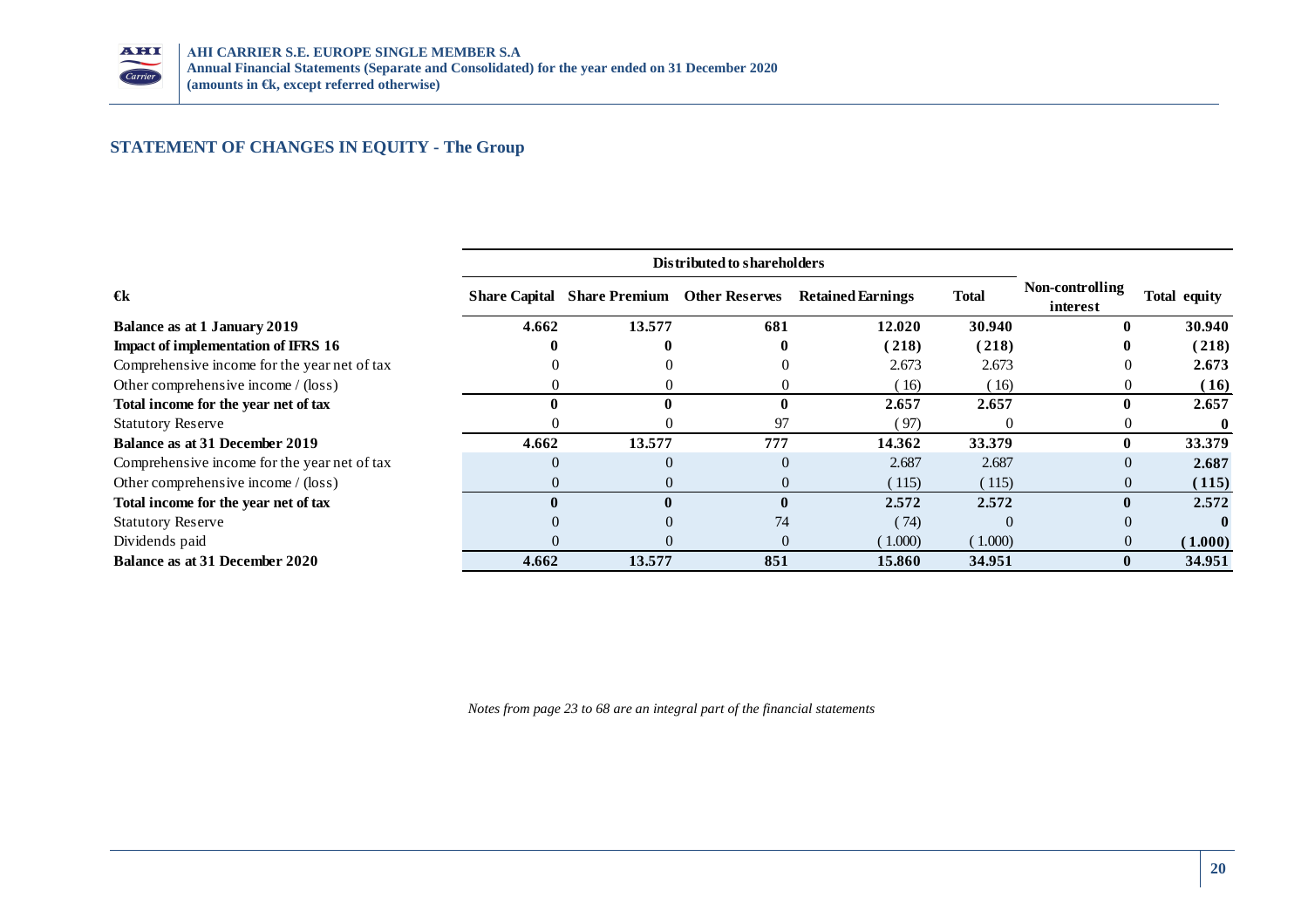

# **STATEMENT OF CHANGES IN EQUITY - The Company**

| €k                                           | <b>Share Capital</b> | <b>Share Premium</b> | <b>Other Reserves</b> | <b>Retained Earnings</b> | <b>Total</b> |
|----------------------------------------------|----------------------|----------------------|-----------------------|--------------------------|--------------|
| Balance as at 1 January 2019                 | 4.662                | 13.577               | 680                   | 9.433                    | 28.353       |
| <b>Impact of implementation of IFRS 16</b>   |                      |                      |                       | (213)                    | $-213$       |
| Comprehensive income for the year net of tax |                      |                      |                       | 1.545                    | 1.545        |
| Other comprehensive income / (loss)          |                      |                      |                       |                          |              |
| Total income for the year net of tax         |                      |                      |                       | 1.545                    | 1.545        |
| <b>Statutory Reserve</b>                     |                      |                      | 97                    | (97)                     | $\Omega$     |
| Balance as at 31 December 2019               | 4.662                | 13.577               | 777                   | 10.669                   | 29.685       |
| Comprehensive income for the year net of tax | $\Omega$             |                      | $\Omega$              | 1.484                    | 1.484        |
| Other comprehensive income / (loss)          |                      |                      |                       | (143)                    | (143)        |
| Total income for the year net of tax         |                      |                      |                       | 1.341                    | 1.341        |
| <b>Statutory Reserve</b>                     |                      |                      | 74                    | (74)                     | $\mathbf{0}$ |
| Dividends paid                               |                      |                      | $\Omega$              | (1.000)                  | (1.000)      |
| Balance as at 31 December 2020               | 4.662                | 13.577               | 851                   | 10.937                   | 30.027       |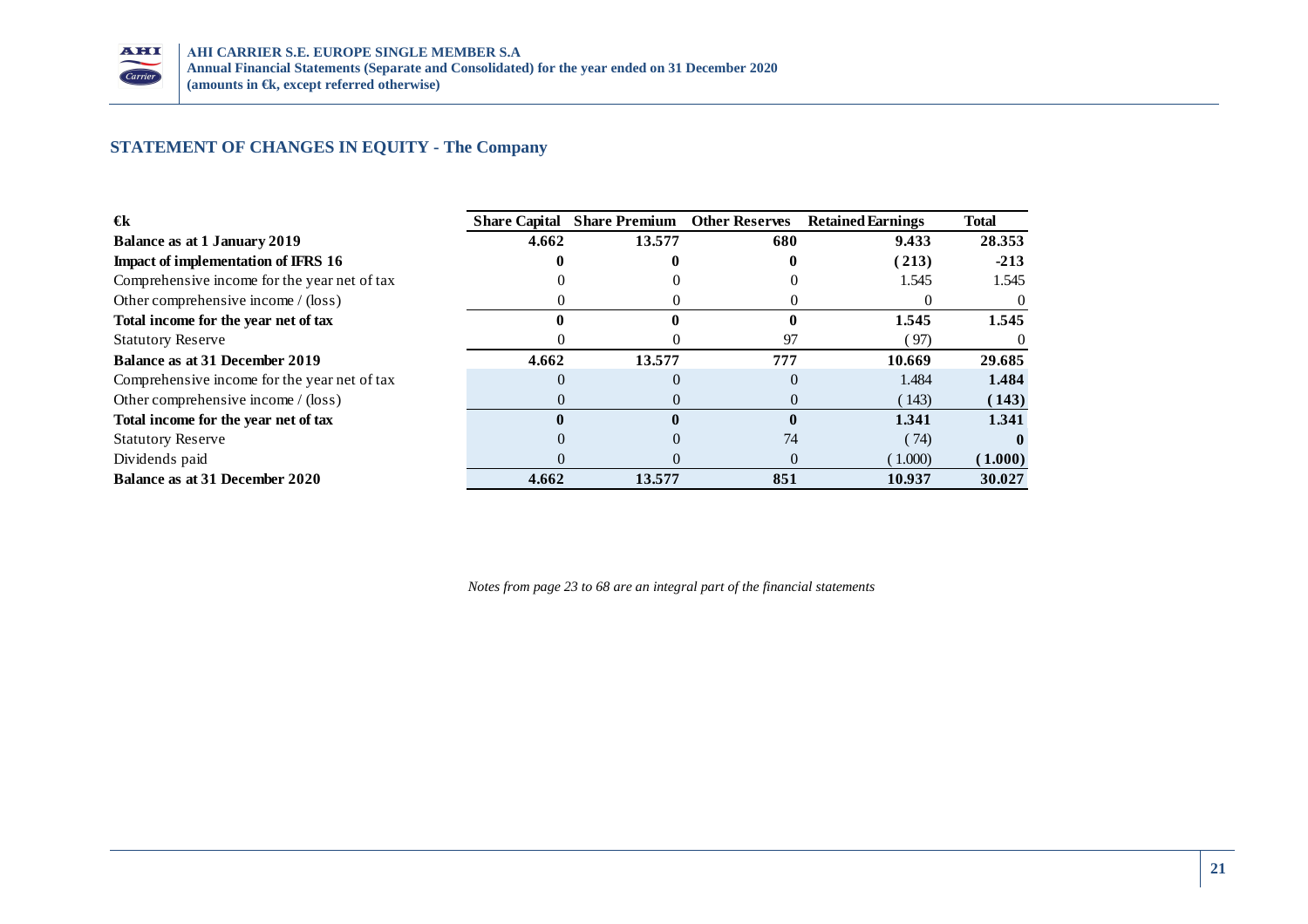

# **CASH FLOW STATEMENT**

|                                                                      |                | The group      |                | The company    |  |  |
|----------------------------------------------------------------------|----------------|----------------|----------------|----------------|--|--|
|                                                                      | $01.01.2020 -$ | $01.01.2019 -$ | $01.01.2020$ - | $01.01.2019$ - |  |  |
| €k                                                                   | 31.12.2020     | 31.12.2019     | 31.12.2020     | 31.12.2019     |  |  |
| <b>Operating activities</b>                                          |                |                |                |                |  |  |
| Profit after tax                                                     | 3.569          | 3.831          | 2.246          | 2.551          |  |  |
| Additions/reductions to:                                             |                |                |                |                |  |  |
| Depreciation of tangible and intangible assets                       | 125            | 106            | 109            | 90             |  |  |
| Depreciation of rights of use for leased assets                      | 466            | 431            | 378            | 348            |  |  |
| Provision for compensation due to retirement                         | 245            | 151            | 247            | 149            |  |  |
| Provision for obsolete inventories                                   | 152            | (68)           | 192            | (78)           |  |  |
| Provision for bad debts                                              | 241            | 546            | 205            | 451            |  |  |
| Exchange differences                                                 | 74             | 113            | (25)           | 14             |  |  |
| Net cash used in investing activities                                | (30)           | (2)            | (30)           | (302)          |  |  |
| Interest and other expenses                                          | 233            | 359            | 217            | 338            |  |  |
| Working capital adjustments:                                         |                |                |                |                |  |  |
| Decrease / (Increase) in inventories                                 | 1.798          | 1.710          | 2.015          | 1.684          |  |  |
| (Increase) / decrease in trade and other receivables                 | 3.114          | (2.502)        | 2.547          | (1.831)        |  |  |
| Increase in trade payables and other liabilities (except from loans) | (910)          | (2.071)        | (608)          | (1.686)        |  |  |
| Minus:                                                               |                |                |                |                |  |  |
| Interest paid and other expenses                                     | (225)          | (345)          | (210)          | (324)          |  |  |
| Tax paid                                                             | (1.046)        | (1.565)        | (814)          | (1.330)        |  |  |
| Net cash from operating activities (a)                               | 7.807          | 693            | 6.469          | 73             |  |  |
| <b>Investing activities</b>                                          |                |                |                |                |  |  |
| Payment for purchase of tangible and intangible assets               | (247)          | (199)          | (159)          | (194)          |  |  |
| Proceeds from disposal of tangible and intangible assets             | $\overline{0}$ | $\overline{c}$ | $\mathbf{0}$   | $\overline{2}$ |  |  |
| Proceeds from dividends                                              | $\overline{0}$ | $\theta$       | $\mathbf{0}$   | 300            |  |  |
| Interest received                                                    | $\theta$       |                | $\theta$       | 1              |  |  |
| Net cash used in investing activities (b)                            | (247)          | (197)          | (158)          | 108            |  |  |
| <b>Finance Activities</b>                                            |                |                |                |                |  |  |
| Proceeds/Payments from/of loans and borrowings                       | (1.500)        | 100            | (1.500)        | 100            |  |  |
| Lease repayments                                                     | (544)          | (484)          | (443)          | (401)          |  |  |
| Net cash used in financing activities (c)                            | (2.044)        | (384)          | (1.943)        | (301)          |  |  |
| Net increase in cash and cash equivalents $(a) + (b) + (c)$          | 5.516          | 112            | 4.368          | (120)          |  |  |
| Cash and cash equivalents at 1 January                               | 5.000          | 4.888          | 2.912          | 3.031          |  |  |
| Cash and cash equivalents at 31 December                             | 10.517         | 5.000          | 7.280          | 2.912          |  |  |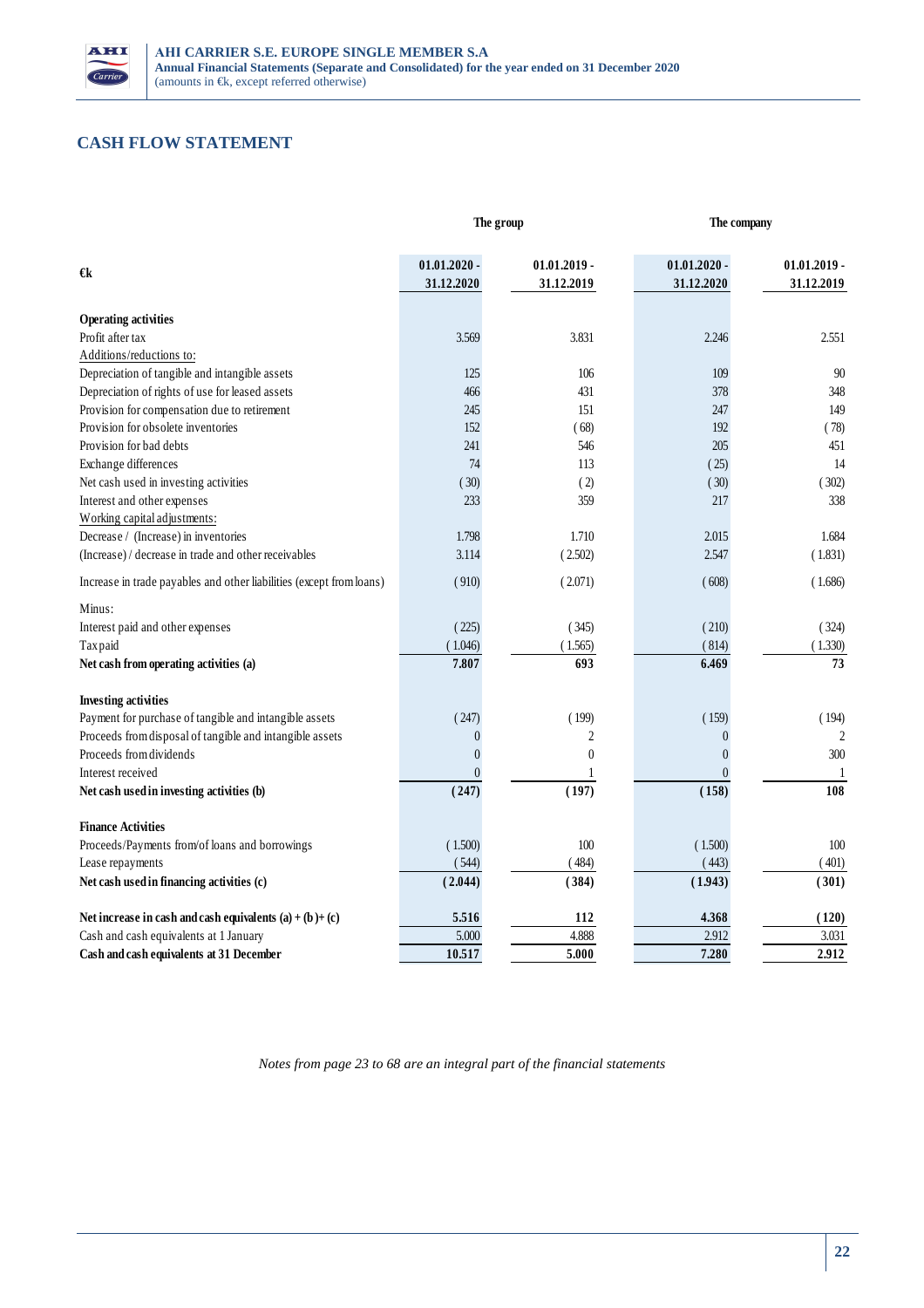

## **NOTES OF THE FINANCIAL STATEMENTS (FOR THE GROUP AND THE COMPANY)**

# **1. GENERAL INFORMATION OF THE COMPANY AND THE GROUP**

"ΑΗΙ CARRIER SOUTH EASTERN EUROPE AIR-CONDITIONING SINGLE MEMBER SOCIETE ANONYME"(hereafter mentioning as «Τhe Company», «AHI Carrier» or «Parent Company»), created in 1996 as a subsidiary of Carrier Corporation, under the name Carrier HELLAS S.A. and is registered to the General Commercial Registry of Greece with identification number 002134301000. The address of the head office of the Company is 18 Kifissou Avenue, Peristeri, Athens and its official webpage is www.ahi-carrier.gr. The shares of the company are ordinary and not available for public through the Athens Stock exchange.

The main operations of the company are the distribution and sales for the Carrier air conditioning products -Toshiba and Totaline- and services, in Greece, Cyprus and the Balkans

The Company and the Group expand their rights of sales of their products on the Balkans through their offices in Bulgaria (2004) and Romania (2008). On 2020, the name of the Company changes to CARRIER SOUTH EASTERN EUROPE AIR-CONDITIONING S.A. declaring the whole area operating in.

In 2011, the Company and the Group in order to improve their services, integrates distribution Carrier products, Toshiba, Totaline and after-sales services in Greece, Cyprus and the Balkans to the existing joint venture AHI Carrier FZC and the Company's and the Group's name change in AHI Carrier Air-Conditioning S.A. SA South Eastern Europe.

In 2013, the Company and the Group also undertook the distribution right of Residential Light Commercial products (RLC) of the Carrier in Central Europe.

The Company and the Group are part of CARRRIER GLOBAL CORPORATION, the largest provider worldwide in HVAC technologies. Committed to innovation and environmental sustainability, Carrier, provides complete solutions in the field of heating, ventilation, air conditioning, refrigeration, building automation, fire safety and protection in order to improve our daily lives.

The accompanying financial statements are consolidated (under full consolidation method) with the financial statements of AHI CARRIER FZC UAE, an UAE company that holds 100% of the share capital of the Company.

AHI Carrier group of companies (hereafter mentioning as «The Group»), holds apart from the Company also all entities that the company controls direct or indirect.

The accompanying financial statements (hereafter mentioning as «financial statements») for the year ended December 31, 2020 were approved for publication by decision of the Board of the Company on 20 May 2021 and are pending the final approval by the Shareholders Meeting of AHI Carrier.

The number of employees for the Group and the Company as at 31.12.2020 and 31.12.2019 is as follows.

| The group  |            | The company |            |
|------------|------------|-------------|------------|
| 31.12.2020 | 31.12.2019 | 31.12.2020  | 31.12.2019 |
| 109        | 123        | 88          | 101        |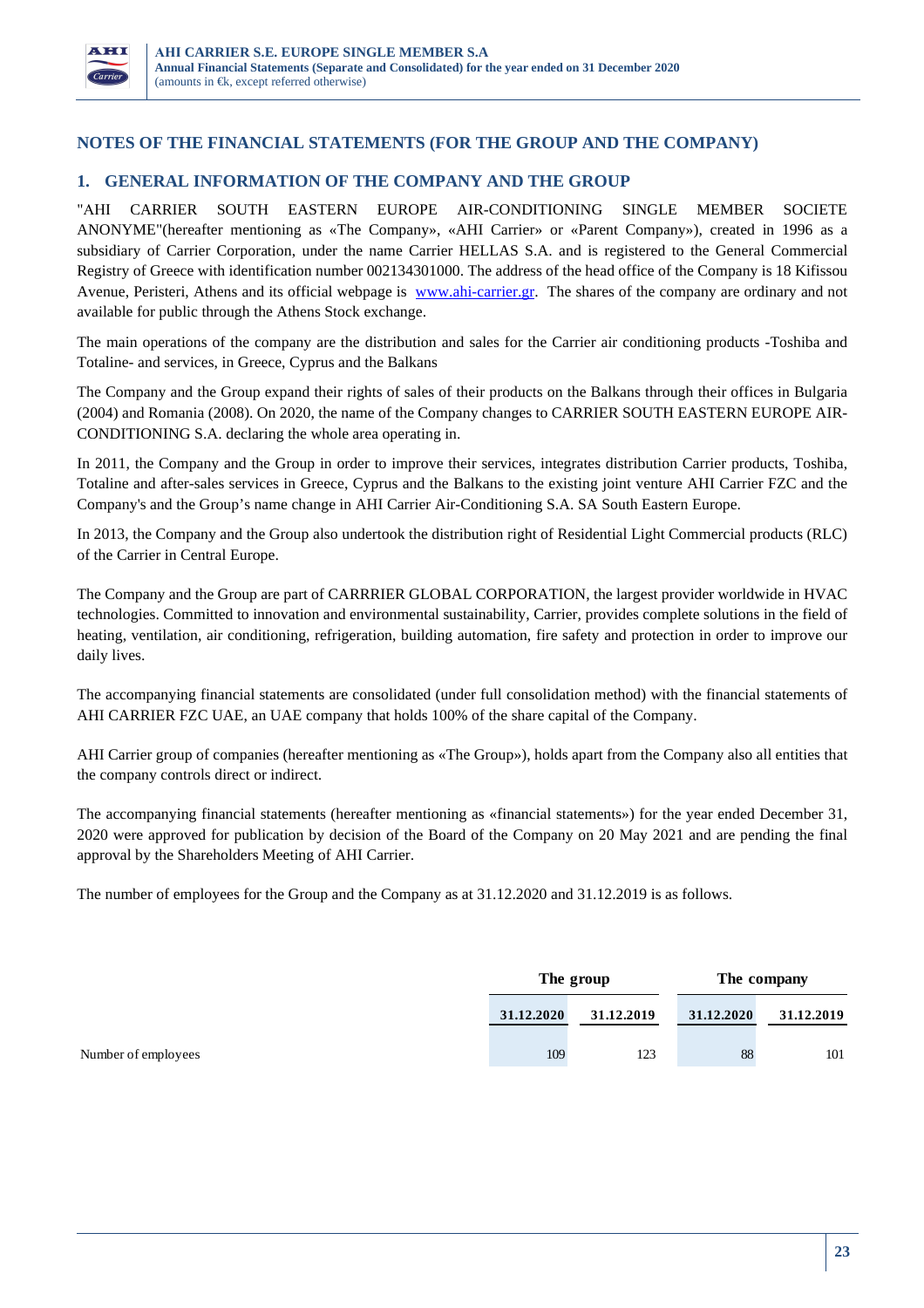

Consolidated financial statements include the financial statements of the parent company ΑΗΙ CARRIER SOUTH EASTERN EUROPE AIR-CONDITIONING SINGLE MEMBER SOCIETE ANONYME and the subsidiaries as indicated at the table below:

| <b>Entity name</b>                                | <b>Line of Business</b>                                 | Country  | <b>Consolidation</b><br>method | Percentage $(\% )$ |            |
|---------------------------------------------------|---------------------------------------------------------|----------|--------------------------------|--------------------|------------|
|                                                   |                                                         |          |                                | 31.12.2020         | 31.12.2019 |
| AHI CARRIER S.E.E. SINGLE<br>MEMBER S.A.          | Sales $\&$ distribution of air<br>conditioning products | Greece   | Parent                         |                    |            |
| AHI CARRIER BULGARIA HVAC<br><b>BULGARIA EOOD</b> | Sales & distribution of air<br>conditioning products    | Bulgaria | Full                           | 100,00%            | 100,00%    |
| AHI CARRIER ROMANIA SRL                           | Sales & distribution of air<br>conditioning products    | Romania  | Full                           | 100,00%            | 100,00%    |

# **2. BASIS OF PREPARATION**

The financial statements have been prepared in accordance with International Financial Reporting Standards ("IFRS") as adopted by the European Union ("EU").

The financial statements have been prepared on a historical cost basis, except for financial assets at fair value through profit or loss, which have been measured at fair values in accordance with IFRS.

The financial statements are presented in thousands of Euro, except when otherwise indicated.

## **2.1. Significant accounting judgments, estimates and assumptions**

The preparation of the financial statements requires management to make estimates and judgments that affect the reported amount of assets, liabilities, revenues and expenses and related disclosures of contingent assets and liabilities included in the financial statements. On an ongoing basis, Management evaluates its estimates and judgements, including those related to legal contingencies, allowance for doubtful accounts, the estimated useful life of non-financial assets, impairment of property, plant and equipment, impairment of intangible assets, impairment of investments, reserve for staff retirement indemnities, recognition of revenues and expenses and income taxes. Management bases its estimates on historical experience and on various other assumptions that are believed to be reasonable, the results of which form the bases for making judgments about the carrying value of assets and liabilities that are not readily available from other sources. Actual results may differ from these estimates under different assumptions or conditions.

The key estimates and assumptions concerning the future and other key sources of estimation uncertainty at the reporting date, that have a significant risk of causing material adjustment to the carrying amounts of assets and liabilities within the next financial year are discussed below:

## **2.1.1. Provision for income taxes**

The provision for income taxes in accordance with IAS 12 "Income taxes", are the amounts expected to be paid to the taxation authorities and includes provision for current income taxes reported and the potential additional tax that may be imposed as a result of audits by the taxation authorities. Group entities are subject to income taxes in various jurisdictions and significant management judgment is required in determining provision for income taxes. Actual income taxes could vary from these estimates due to future changes in income tax law, significant changes in the jurisdictions in which the Group and the Company operate, or unpredicted results from the final determination of each year's liability by tax authorities. These changes could have a significant impact on the Group's and the Company's financial position. Where the actual additional taxes payable are different from the amounts that were initially recorded, these differences will impact the income tax and deferred tax provisions in the period in which such a determination is made. Further details are provided in Note 28.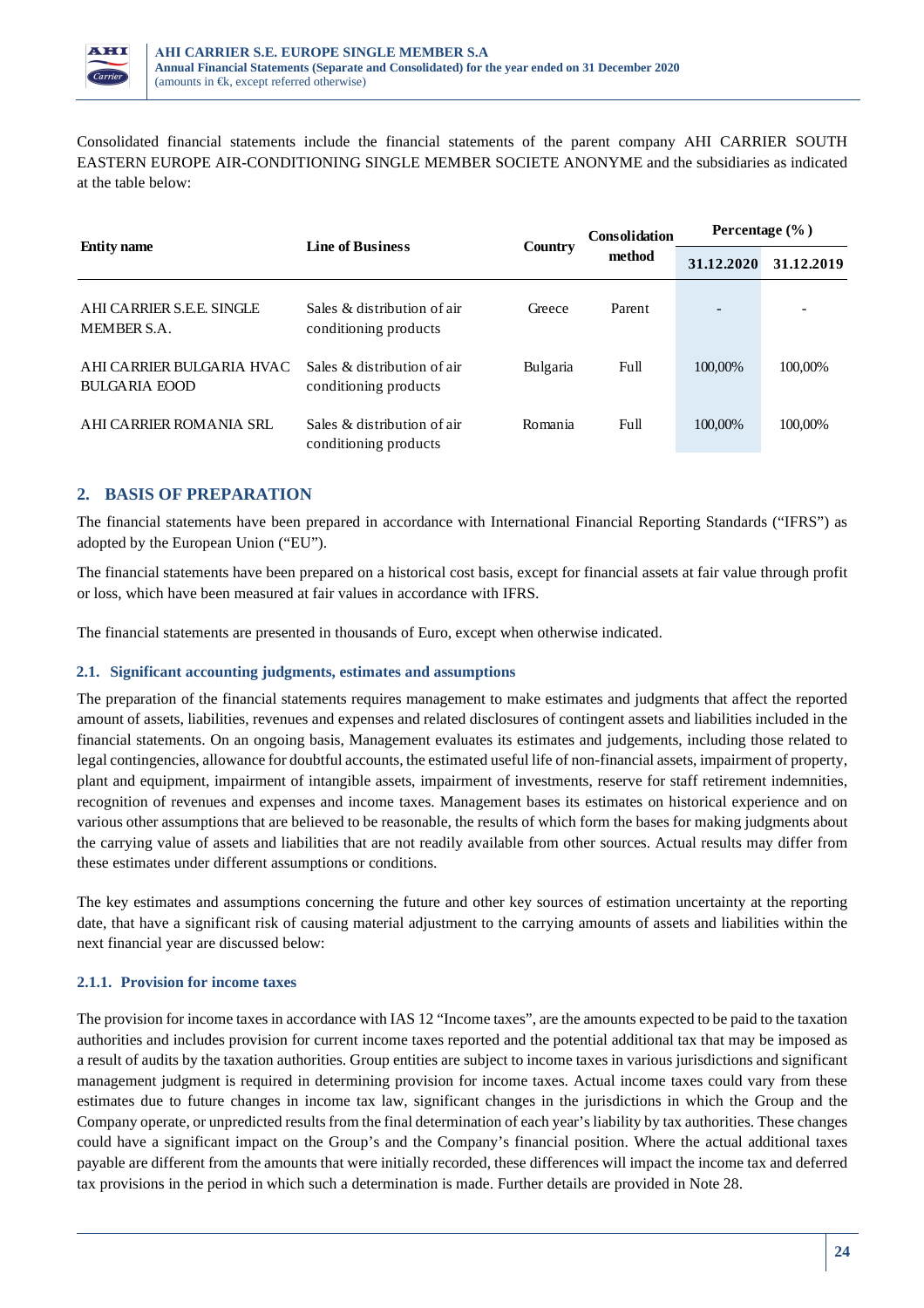

## **2.1.2. Deferred tax assets**

Deferred income tax assets and liabilities have been provided for the tax effects of temporary differences between the carrying amount and tax base of such assets and liabilities, using enacted tax rates in effect in the years in which the differences are expected to reverse. Deferred tax assets are recognized for all deductible temporary differences, carry forward of unused tax credits and unused tax losses, to the extent that it is probable that taxable profit will be available against which the deductible temporary differences and the carry forward of unused tax credits and unused losses can be utilized. The Group and the Company have considered future taxable income and followed ongoing feasible and prudent tax planning strategy in the assessment of the recoverability of deferred tax assets. The accounting estimate related to deferred tax assets requires management to make assumptions regarding the timing of future events, including the probability of expected future taxable income and available tax planning opportunities. Further details are provided in Note 28.

## **2.1.3. Provision for expected credit losses of trade receivables and contract assets**

The Group and the Company apply the IFRS 9 simplified approach to measure expected credit losses using a lifetime expected loss allowance for all trade receivables and contract assets.

The Group and the Company establish allowance for doubtful accounts sufficient to cover reasonably estimable loss for these accounts. Because of the number of accounts, it is not practical to review the collectability of each account; therefore, at each reporting date all accounts receivable are assessed based on historical trends, statistical information and future expectations regarding suspended customers. The balance of such allowance for doubtful accounts is adjusted by recording a charge to the income statement of the reporting period. Any amount written off with respect to customer account balances is charged against the existing allowance for doubtful accounts. Additional details are provided in Note 10.

## **2.1.4. Post retirement and other defined benefit plans**

Staff Retirement Indemnities obligations are calculated at the discounted present value of the future retirement benefits deemed to have accrued at year-end. Retirement obligations are calculated on the basis of financial and actuarial assumptions that require management to make assumptions regarding discount rates, pay increases, mortality and disability rates, retirement ages and other factors. Changes in these key assumptions can have a significant impact on the obligation and pension costs for the period. Net pension costs for the period consist of the present value of benefits earned in the year, interest costs on the benefits obligation, prior service costs and actuarial gains or losses. The Staff Retirement Indemnities obligations are not funded. Due to the long-term nature of these defined benefit plans, these assumptions are subject to a significant degree of uncertainty. Further details are provided in Note 15.

## **2.1.5. Estimating the useful life of non-financial assets**

The Group and the Company must estimate the useful life of property, plant and equipment and intangible assets recognized at acquisition or as a result of a business combination. These estimates are revisited at least on an annual basis taking into account new developments and market conditions.

## **2.1.6. Contingent liabilities**

The Group and the Company are currently involved in various claims and legal proceedings. Periodically, the Group and the Company review the status of each significant matter and assess potential financial exposure, based on the advice of legal counsel. If the potential loss from any claim or legal proceeding is considered probable and the amount can be reliably estimated, the Group and the Company recognize a provision for the estimated loss. Significant judgment is required in both the determination of probability and the determination as to whether an exposure is reasonably estimable. As additional information becomes available, the Group and the Company reassess the potential liability related to pending claims and litigation and may revise assessments of the probability of an unfavorable outcome and the related estimate of potential loss. Such revisions in the estimates of the potential liabilities could have a material impact on the Group's or the Company's financial position and results of operations.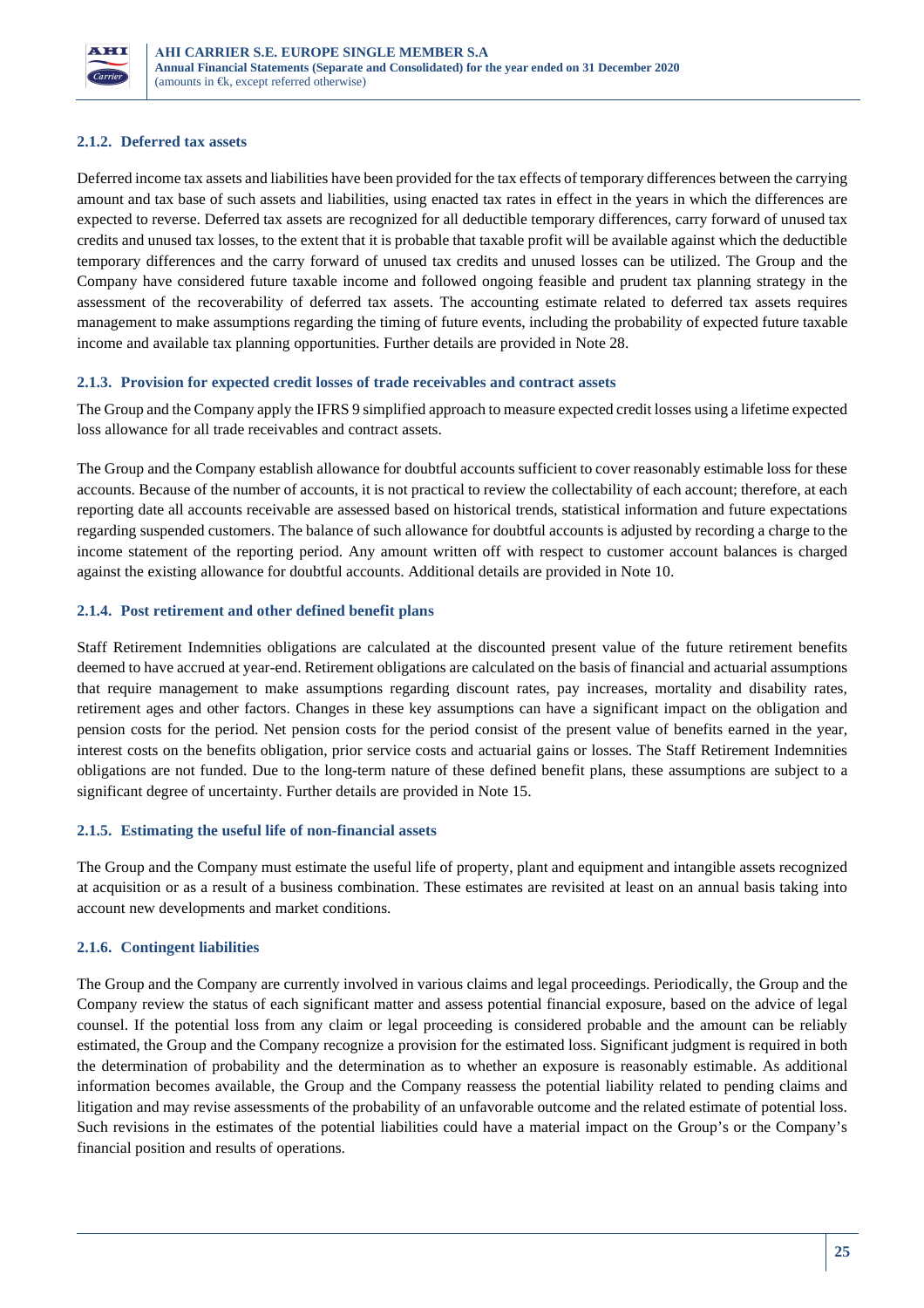

#### **2.1.7. Leases - Estimating the incremental borrowing rate**

The Group and the Company cannot readily determine the interest rate implicit in the lease, therefore, they use the Group's incremental borrowing rate to measure lease liabilities. The incremental borrowing rate is the rate of interest that the Group would have to pay to borrow over a similar term, and with a similar security, the funds necessary to obtain an asset of a similar value to the right-of-use asset in a similar economic environment.

#### **2.1.8. Provision for obsolete and slow-moving inventories**

The Group and the Company examine the inventory records in order to assess their marketability and net realizable value in case of sale. The provision for obsolete and slow-moving inventories is based on the Management's past experience, sales forecasts and market conditions, taking into account both the value of inventories and the movement and volume of inventories for each category separately. The monitoring of net realizable value is ongoing and the methodology and assumptions surrounding the calculation of the provision for obsolete and slowly moving inventories are regularly reviewed and adjusted accordingly. The amount already provided is adjusted by charging the results of each year.

#### **2.2. New standards, amendments to standards and interpretations**

Certain new standards, amendments to standards and interpretations have been issued that are mandatory for periods beginning on or after January 1, 2020.

#### **2.2.1. Standards and Interpretations effective for the current financial year**

**IFRS 3 (Amendment) "Definition of a business":** The amended definition emphasises that the output of a business is to provide goods and services to customers, whereas the previous definition focused on returns in the form of dividends, lower costs or other economic benefits to investors and others. It further clarifies that, to be considered a business, an acquired set of activities and assets must include, at a minimum, an input and a substantive process that together significantly contribute to the ability to create outputs. Finally, it introduces an optional concentration test that permits a simplified assessment of whether an acquired set of activities and assets is not a business.

**IAS 1 and IAS 8 (Amendments) "Definition of material":** These amendments clarify the definition of material and how it should be applied by including in the definition guidance which until now was featured elsewhere in IFRS. In addition, the explanations accompanying the definition have been improved. Finally, the amendments ensure that the definition of material is consistent across all IFRSs.

**IFRS 9, IAS 39 and IFRS 7 (Amendments) "Interest rate benchmark reform":** These amendments modify some specific hedge accounting requirements to provide relief from potential effects of the uncertainty caused by the other interbank offered rates ("IBOR") reform. In addition, the amendments require companies to provide additional information to the users of the financial statements about their hedging relationships which are directly affected by these uncertainties.

#### **2.2.2. Standards and Interpretations effective for subsequent periods**

A number of new standards and amendments to standards and interpretations are effective for subsequent periods and have not been applied in preparing these consolidated and separate financial statements. The Group is currently investigating the impact of the new standards and amendments on its financial statements.

**IFRS 17 "Insurance contracts" and Amendments to IFRS 17 (effective for annual periods beginning on or after January 1, 2023):** IFRS 17 has been issued in May 2017 and, along with the Amendments to IFRS 17 issued in June 2020, supersedes IFRS 4. IFRS 17 establishes principles for the recognition, measurement, presentation and disclosure of insurance contracts within the scope of the Standard and its objective is to ensure that an entity provides relevant information that faithfully represents those contracts. The new standard solves the comparison problems created by IFRS 4 by requiring all insurance contracts to be accounted for in a consistent manner. Insurance obligations will be accounted for using current values instead of historical cost. The standard has not yet been endorsed by the EU.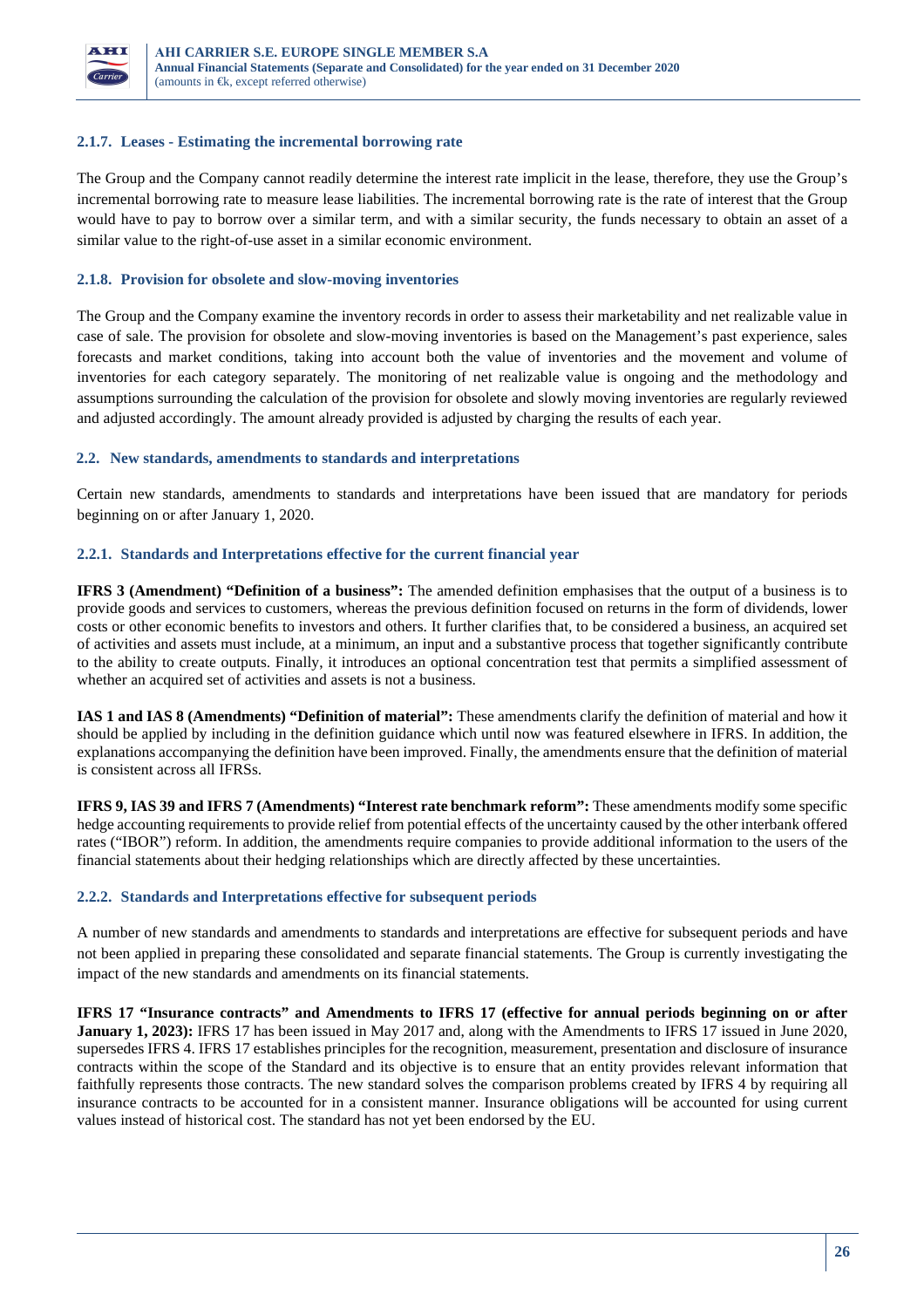

**IFRS 16 (Amendment) "Covid-19-Related rent concessions" (effective for annual periods beginning on or after June 1, 2020):** The amendment provides lessees (but not lessors) with relief in the form of an optional exemption from assessing whether a rent concession related to COVID-19 is a lease modification. Lessees can elect to account for rent concessions in the same way as they would for changes which are not considered lease modifications.

**IFRS 4 (Amendment) "Extension of the temporary exemption from applying IFRS 9" (effective for annual periods beginning on or after January 1, 2021):** The amendment changes the fixed expiry date for the temporary exemption in IFRS 4 'Insurance Contracts' from applying IFRS 9 'Financial Instruments', so that entities would be required to apply IFRS 9 for annual periods beginning on or after January 1, 2023.

**IFRS 9, IAS 39, IFRS 7, IFRS 4 and IFRS 16 (Amendments) 'Interest rate benchmark reform – Phase 2' (effective for annual periods beginning on or after January 1, 2021):** These amendments complement those issued in 2019 and focus on the effects on financial statements when a company replaces the old interest rate benchmark with an alternative benchmark rate as a result of the reform. More specifically, the amendments relate to how a company will account for changes in the contractual cash flows of financial instruments, how it will account for the change in its hedging relationships and the information it should disclose.

**IAS 16 (Amendment) "Property, plant and equipment – Proceeds before intended use" (effective for annual periods beginning on or after January 1, 2022):** The amendment prohibits an entity from deducting from the cost of an item of property, plant and equipment any proceeds received from selling items produced while the entity is preparing the asset for its intended use. It also requires entities to separately disclose the amounts of proceeds and costs relating to such items produced that are not an output of the entity's ordinary activities. The amendment has not yet been endorsed by the EU.

**IAS 37 (Amendment) "Onerous contracts – Cost of fulfilling a contract" (effective for annual periods beginning on or after January 1, 2022):** The amendment clarifies that 'costs to fulfil a contract' comprise the incremental costs of fulfilling that contract and an allocation of other costs that relate directly to fulfilling contracts. The amendment also clarifies that, before a separate provision for an onerous contract is established, an entity recognises any impairment loss that has occurred on assets used in fulfilling the contract, rather than on assets dedicated to that contract. The amendment has not yet been endorsed by the EU.

**IFRS 3 (Amendment) "Reference to the Conceptual Framework" (effective for annual periods beginning on or after January 1, 2022):** The amendment updated the standard to refer to the 2018 Conceptual Framework for Financial Reporting, in order to determine what constitutes an asset or a liability in a business combination. In addition, an exception was added for some types of liabilities and contingent liabilities acquired in a business combination. Finally, it is clarified that the acquirer should not recognise contingent assets, as defined in IAS 37, at the acquisition date. The amendment has not yet been endorsed by the EU.

**IAS 1 (Amendment) "Classification of liabilities as current or non-current" (effective for annual periods beginning on or after January 1, 2023):** The amendment clarifies that liabilities are classified as either current or non-current depending on the rights that exist at the end of the reporting period. Classification is unaffected by the expectations of the entity or events after the financial position date. The amendment also clarifies what IAS 1 means when it refers to the 'settlement' of a liability. The amendment has not yet been endorsed by the EU.

## **Annual Improvements to IFRSs 2018–2020 (effective for annual periods beginning on or after January 1, 2022):**

The amendments set out below describe the key changes to certain IFRSs. The amendments have not yet been endorsed by the EU.

**IFRS 9 "Financial instruments":** The amendment addresses which fees should be included in the 10% test for derecognition of financial liabilities. Costs or fees could be paid to either third parties or the lender. Under the amendment, costs or fees paid to third parties will not be included in the 10% test.

**IFRS 16 "Leases":** The amendment removed the illustration of payments from the lessor relating to leasehold improvements in Illustrative Example 13 of the standard in order to remove any potential confusion about the treatment of lease incentives.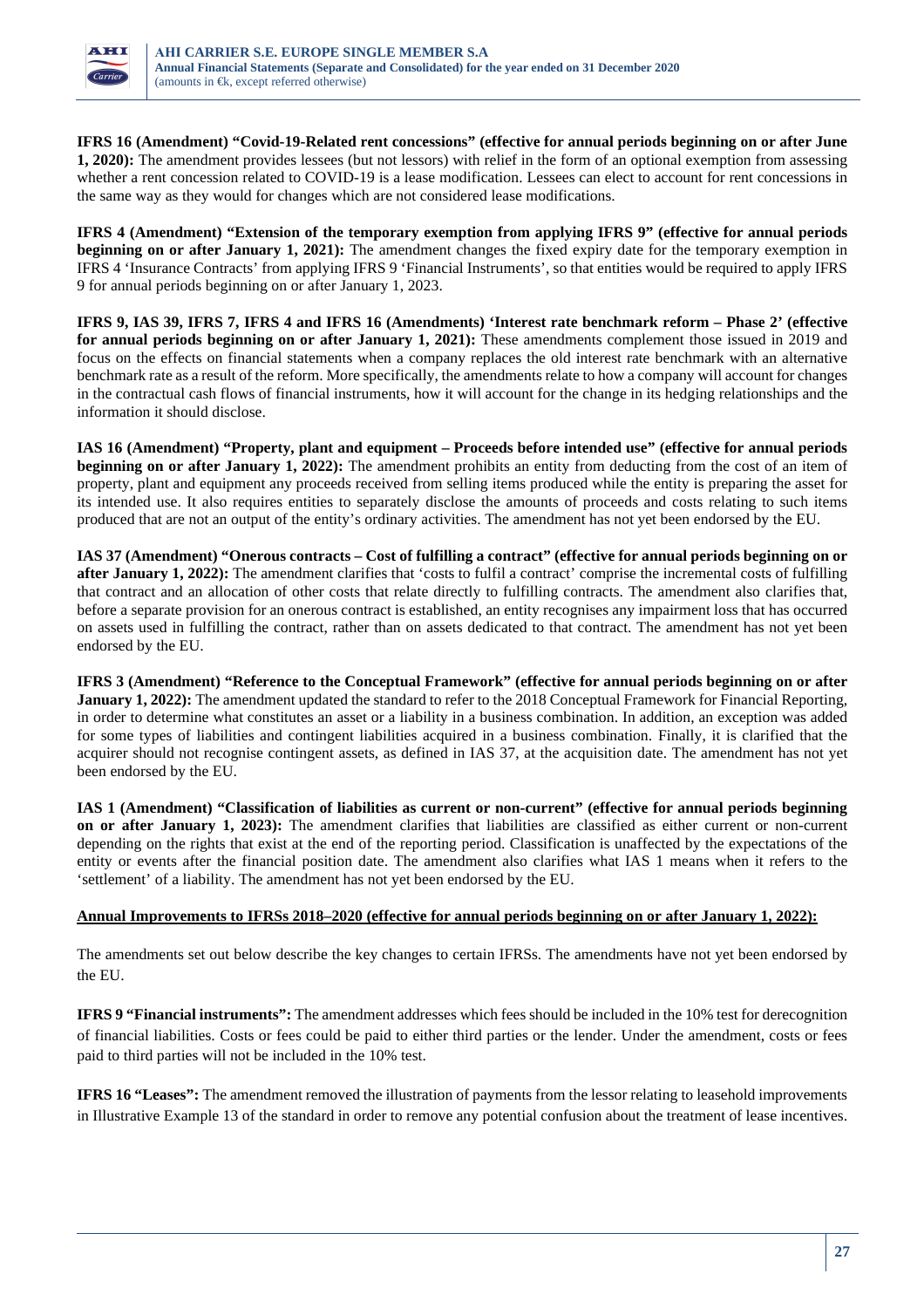

# **3. SIGNIFICANT ACCOUNTING POLICIES**

The significant accounting policies applied for the preparation of the financial statements are as follows:

#### **3.1. Basis of Consolidation and Investments**

#### **Subsidiaries**

The consolidated financial statements are comprised of the financial statements of the Company and all subsidiaries controlled by the Company directly or indirectly. Control exists when the Group is exposed to, or has rights to variable returns from its involvement with the entity and has the ability to affect those returns through its power over the entity. Subsidiaries are fully consolidated from the date on which control is transferred to the Group and cease to be consolidated from the date on which control ceases.

The Group applies the acquisition method to account for business combinations. The consideration transferred for the acquisition of a subsidiary is the fair values of the assets transferred, the liabilities incurred to the former owners of the acquiree and the equity interests issued by the Group. The consideration transferred includes the fair value of any asset or liability resulting from a contingent consideration arrangement. Identifiable assets acquired and liabilities and contingent liabilities assumed in a business combination are measured initially at their fair values at the acquisition date. For each business combination, the acquirer measures the non-controlling interest in the acquiree either at fair value or at the proportionate share of the acquiree's identifiable net assets. Acquisition costs are expensed as incurred.

If the business combination is achieved in stages, the acquisition date carrying value of the acquirer's previously held equity interest in the acquiree is remeasured to fair value at the acquisition date through profit or loss. Any contingent consideration to be transferred by the acquirer is recognized at fair value at the acquisition date. Subsequent changes to the fair value of the contingent consideration are recognized in accordance with IFRS 9 either in profit or loss or as a change to other comprehensive income. Contingent consideration that is classified as equity is not remeasured, and its subsequent settlement is accounted for within equity.

The financial statements of the subsidiaries are prepared as of the same reporting period as the parent company, using consistent accounting policies. All intercompany balances, transactions and any intercompany profit or loss are eliminated in the consolidated financial statements.

#### **Changes in ownership interests in subsidiaries without change of control**

Transactions with non-controlling interests that do not result in change of control are accounted for as equity transactions. The difference between fair value of any consideration paid and the relevant share acquired of the carrying value of net assets of the subsidiary is recorded in equity. Gains or losses on disposals to non-controlling interest are also recorded in equity.

#### **Disposal of subsidiaries**

When the Group disposes of or ceases to have control or any retained interest in the subsidiary it is remeasured to its fair value at the date of disposal or when control is lost, with the change in carrying amount recognized in profit or loss. The fair value is the initial carrying amount for the purposes of subsequently accounting for the retained interest as an associate or financial asset. In addition, any amounts previously recognized in other comprehensive income in respect of that subsidiary are reclassified to profit or loss.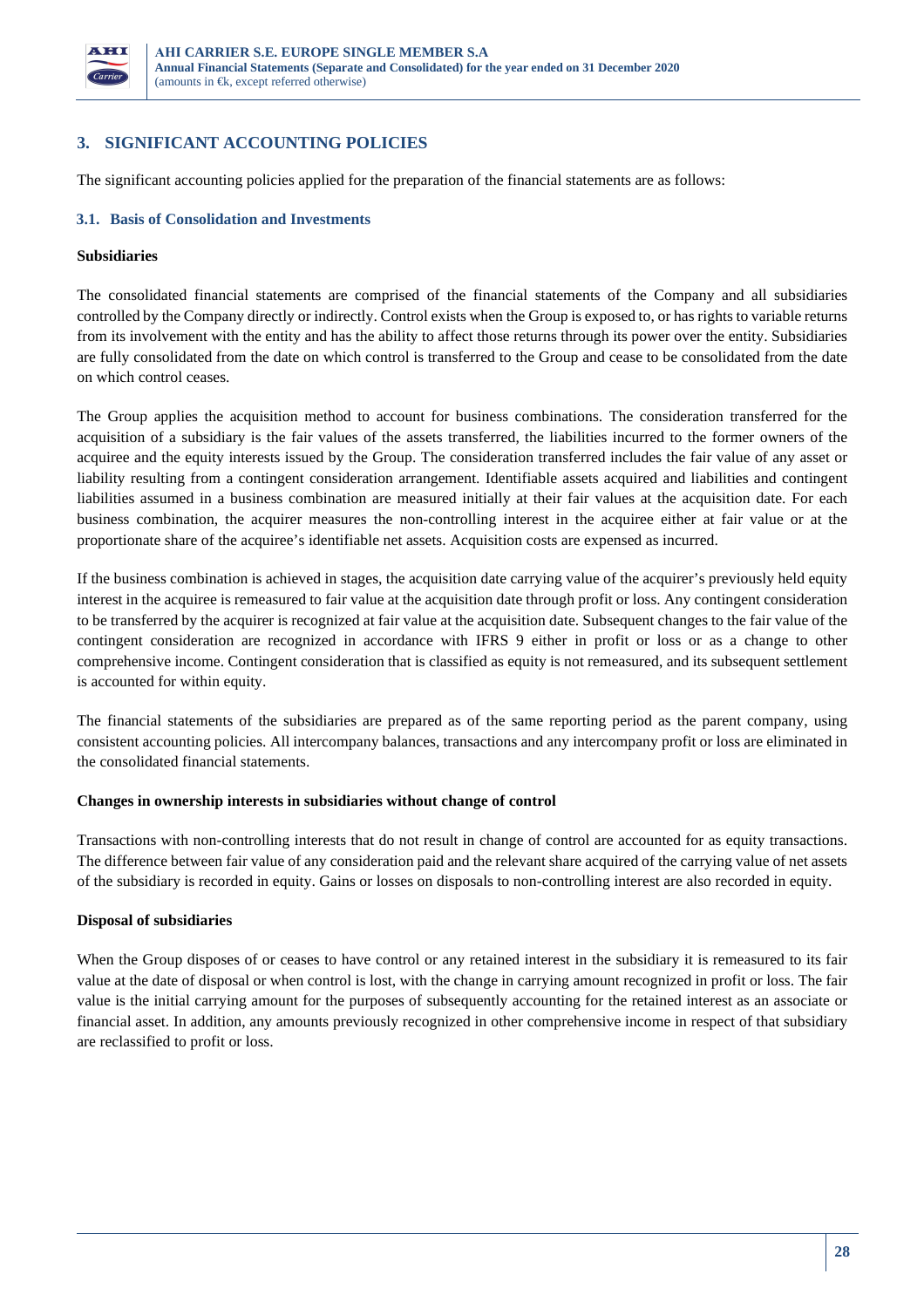

#### **Associates**

Associates are those entities in which the Group has significant influence upon, but not control over their financial and operating strategy, generally accompanying a shareholding of between 20% and 50% of the voting rights. Investments in associates in which the Group has significant influence are accounted for using the equity method of accounting. Under this method the investment is initially recognized at cost and is adjusted to recognize the investor's share of the profit or loss after the date of acquisition.

The Group's share of post-acquisition profit or loss is recognized in the income statement and its share of post-acquisition movements in other comprehensive income is recognized in other comprehensive income.

Gains or losses from transactions with associates are eliminated to the extent of the interest in the associate. Dividends received from associates are eliminated against the carrying value of the investment. The associate's value is adjusted for any accumulated impairment loss. When the Group's share of losses exceeds the carrying amount of the investment, the carrying value of the investment is reduced to nil and recognition of further losses is discontinued, except to the extent the Group has created obligations or has made payments on behalf of the associate.

The Group has no any participating interests in associates as of 31 December 2020.

In the separate financial statements, investments in subsidiaries are accounted for at cost adjusted for any impairment where necessary.

## **3.2. Foreign Currency Translation**

The Company's functional and presentation currency is the Euro. Transactions involving other currencies are translated into Euro at the exchange rates, ruling on the date of the transactions. At the reporting date, monetary assets and liabilities, which are denominated in foreign currencies, are retranslated at the exchange rates at that date. Gains or losses resulting from foreign currency translation are recognized in the income statement.

Non-monetary items denominated in foreign currencies that are measured at historical cost are translated at the exchange rate at the date of the initial transaction. Non-monetary items denominated in foreign currencies that are measured at fair value are retranslated at the exchange rates at the date that the fair value was determined. The foreign currency differences arising from the change in the fair value of these items are recognized in the income statement or directly in other comprehensive income depending on the underlying item.

Items included in the financial statements of each of the Group entities are measured using the currency of the primary economic environment in which the entity operates ("functional currency"). Assets and liabilities of entities that have a functional currency different from the presentation currency, including any goodwill and the fair value adjustments to the carrying amounts of assets and liabilities arising on acquisition, are translated into Euro using exchange rates ruling at the reporting date. Revenues and expenses are translated at rates prevailing at the date of the transaction. All resulting foreign exchange differences are recognized in other comprehensive income and are reclassified in the income statement on the disposal of the foreign operation.

## **3.3. Intangible assets**

Intangible assets acquired separately are recognized at historical cost, while those acquired from a business combination are recognized at fair value on the date of acquisition. Subsequently, they are carried at cost less accumulated amortization and accumulated impairment losses. All intangible assets have a finite useful life and are amortized on a straight-line basis over their useful life. The useful life of intangible assets is reviewed on an annual basis, and adjustments, where applicable, are made prospectively.

The intangible assets of the Company and the Group mainly relate to software programs, the useful life of which has been estimated to be between 5 and 10 years.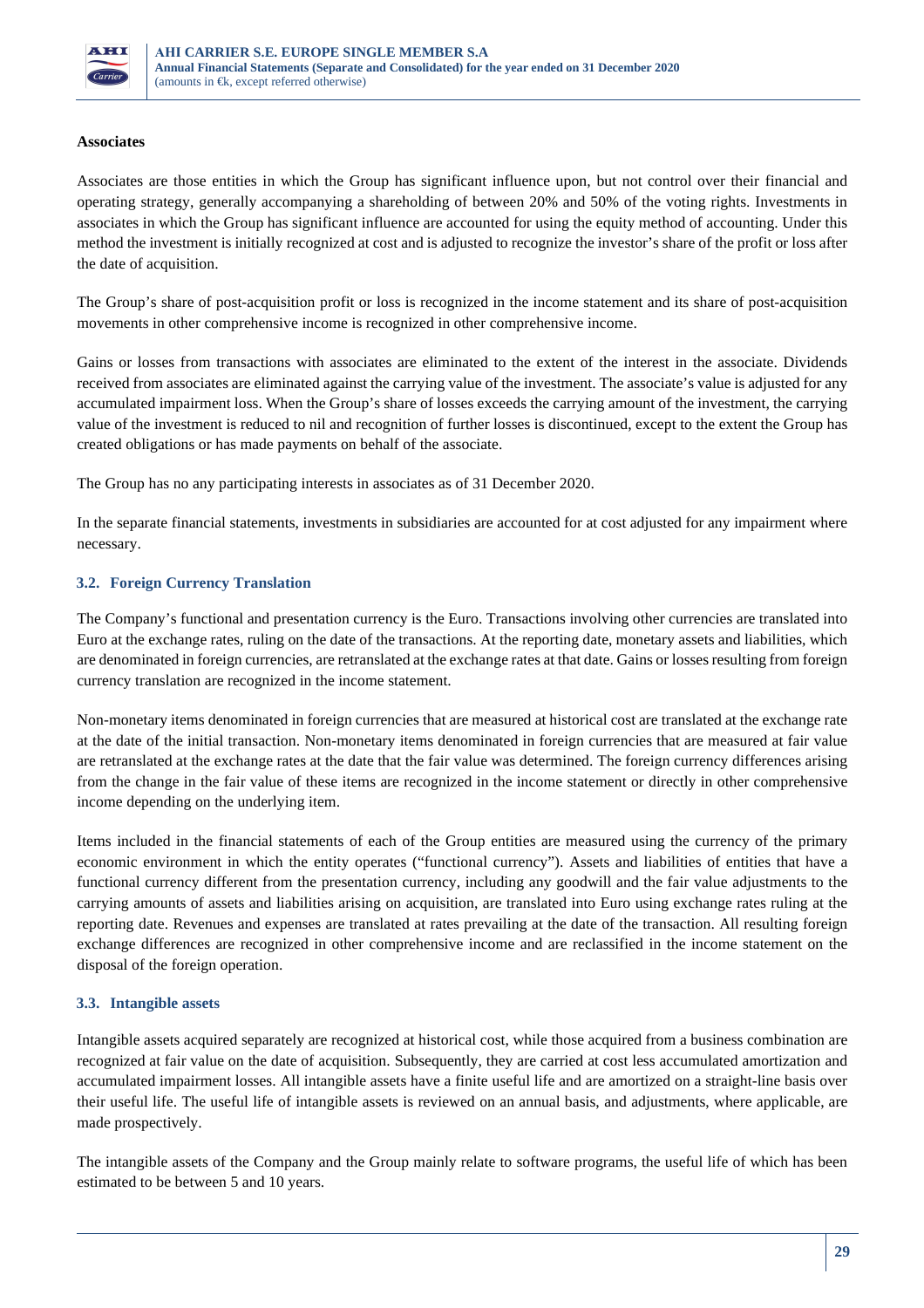

## **3.4. Property, Plant and Equipment**

Items of property, plant and equipment are measured at historical cost, plus interest costs incurred during periods of construction, less accumulated depreciation and any impairment in value.

The present value of the expected retirement costs, for a relevant asset, is included in the cost of the respective asset if the recognition criteria for a provision are met and are depreciated accordingly.

Repairs and maintenance costs are expensed as incurred. The cost and related accumulated depreciation of assets retired or sold are removed from the corresponding accounts at the time of sale or retirement, and any gain or loss is recognized in the income statement.

When significant parts of the property, plant and equipment are required to be replaced at intervals, the Group recognizes such parts as individual assets with specific useful lives and depreciation.

Depreciation is recognized on a straight-line basis over the estimated useful lives of property, plant and equipment, which are periodically reviewed. The estimated useful lives and the respective rates are as follows:

| <b>Item Description</b>                          | <b>Estimated Useful Life</b> | <b>Depreciation Rates</b> |  |
|--------------------------------------------------|------------------------------|---------------------------|--|
| Building installations in third party properties | Duration of the lease        | $8\% - 12\%$              |  |
| Technical equipment and machinery                | $5 - 10$ years               | $10\% - 20\%$             |  |
| Transportation means                             | $6 - 9$ years                | $11\% - 17\%$             |  |
| PC Hardware                                      | $5 - 10$ years               | $10\% - 20\%$             |  |
| <b>Fixtures and furniture</b>                    | $5 - 10$ years               | $10\% - 20\%$             |  |

#### **3.5. Impairment of Non - Financial Assets**

The carrying values of the Group's or the Company's non-financial assets are tested for impairment, when there are indications that their carrying amount is not recoverable. In such cases, the recoverable amount is estimated and if the carrying amount of the asset exceeds its estimated recoverable amount, an impairment loss is recognized in the income statement. The recoverable amount of an asset is the higher of its fair value less costs of disposal and its value in use. In measuring value in use, estimated future cash flows are discounted to their present value using a pre-tax discount rate that reflects current market assessments of the time value of money and the risks specific to that asset. If an asset does not generate cash flows individually, the recoverable amount is determined for the cash generating unit to which the asset belongs. At each reporting date the Group and the Company assess whether there is an indication that an impairment loss recognized in prior periods may no longer exist. If any such indication exists, the Group and the Company estimate the recoverable amount of that asset and the impairment loss is reversed, increasing the carrying amount of the asset to its recoverable amount, to the extent that the recoverable amount does not exceed the carrying value of the asset that would have been determined (net of amortization or depreciation), if no impairment loss had been recognized for the asset in prior years.

## **3.6. Financial Instruments**

A financial instrument is any contract that gives rise to a financial asset of one entity and a financial liability or equity instrument of another entity.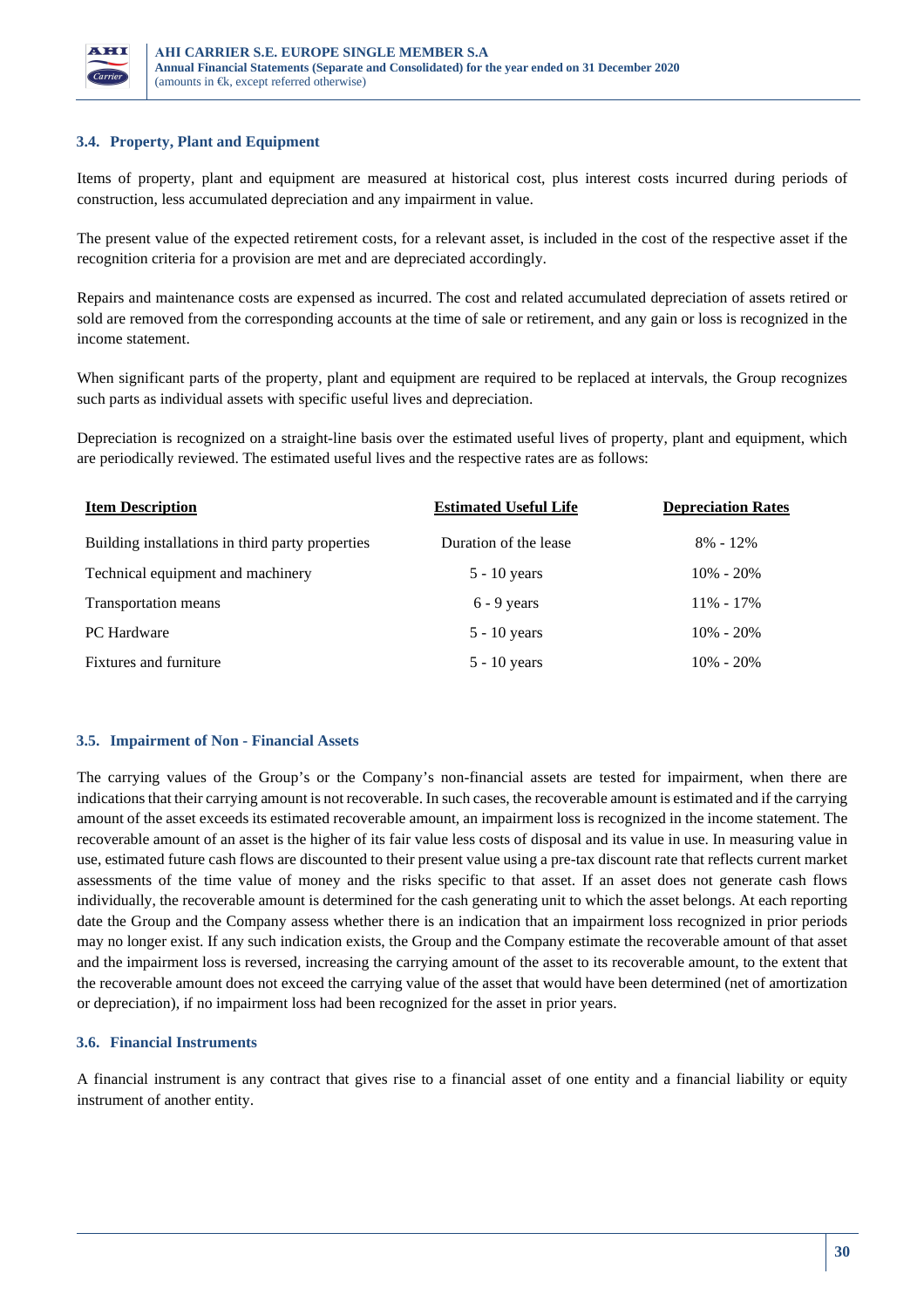

#### **Initial recognition and subsequent measurement of financial assets**

The financial assets are classified, at initial recognition, as subsequently measured at amortized cost, fair value through other comprehensive income and fair value through profit or loss. The classification of financial assets at initial recognition depends on the financial asset's contractual cash flow characteristics and the business model within which the financial asset is held.

With the exception of trade receivables, the Group initially measures a financial asset at its fair value plus, in the case of a financial asset not at fair value through profit or loss, transaction costs. Trade receivables are initially measured at the transaction price determined under IFRS 15 "Revenue from contracts with customers".

In order for a financial asset to be classified and measured at amortized cost or fair value through other comprehensive income, it needs to give rise to cash flows that are 'solely payments of principal and interest (SPPI)' on the principal amount outstanding. This assessment is referred to as the SPPI criterion and is performed at an instrument level.

For the purpose of subsequent measurement, financial assets are classified in three categories:

- Financial assets at amortized cost (debt instruments)
- Financial assets at fair value through other comprehensive income
- Financial assets at fair value through profit or loss.

The Group and the Company hold no assets at fair value through other comprehensive income as of 31 December 2020.

Financial assets at amortized cost are subsequently measured using the effective interest (EIR) method and are subject to impairment. Gains and losses are recognized in profit or loss when the asset is derecognized, modified or impaired. This category includes all financial assets of the Group and the Company.

Financial assets at fair value through profit or loss are carried in the statement of financial position at fair value with net changes in fair value recognized in the income statement.

The fair values of quoted investments are based on quoted market bid prices. For investments where there is no quoted market price, fair value is determined using valuation techniques, unless the range of reasonable fair value estimates is significant and the probabilities of the various estimates cannot be reasonably assessed, where the entity is precluded from measuring these investments at fair value. Purchases or sales of financial assets that require delivery of assets within a time frame established by regulation or convention in the market place are recognized on the settlement date (i.e. the date that the asset is transferred or delivered to the Group or the Company).

The Group and the Company have no any financial assets measured at fair value through profit or loss as of 31 December 2020.

#### **Impairment of financial assets**

The Group and the Company assess at each reporting date, whether a financial asset or group of financial assets is impaired and recognize, if necessary, an allowance for Expected Credit Losses for all debt instruments not held at fair value through profit or loss. Expected Credit Losses are based on the difference between the contractual cash flows due in accordance with the contract and all the cash flows that the Group expects to receive, discounted at an approximation of the original effective interest rate.

Expected Credit Losses are recognized in two stages. For credit exposures for which there has not been a significant increase in credit risk since initial recognition, Expected Credit Losses are provided for credit losses that result from default events that are possible within the next 12 months. For those credit exposures for which there has been a significant increase in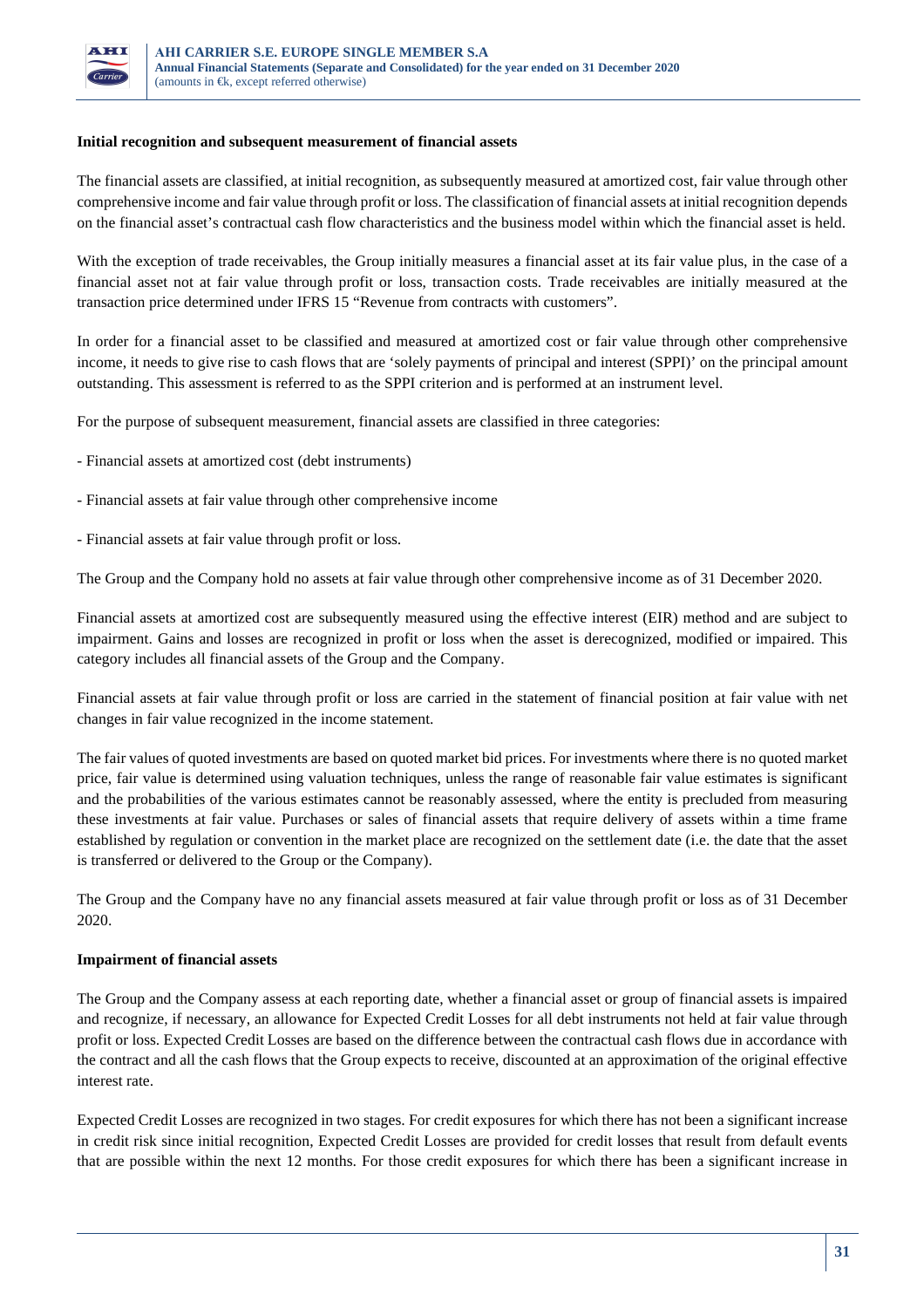

credit risk since initial recognition, a loss allowance is required for credit losses expected over the remaining life of the exposure, irrespective of the timing of the default.

For trade receivables and contractual assets, the Group and the Company apply a simplified approach in calculating Expected Credit Losses. Therefore, the Group and the Company do not track changes in credit risk, but instead recognize a loss allowance based on lifetime Expected Credit Losses at each reporting date.

To measure the expected credit loss in relation to trade receivables and contract assets, the Group has established a provision matrix relying on aging analysis, which is based on the Group's historical credit loss experience, adjusted for forward-looking factors specific to the debtors and the economic environment.

For all other Group's financial assets at amortized cost, the general approach is applied. These assets are considered to have low credit risk and any loss allowance is therefore limited to 12 months' expected losses.

## **Derecognition of financial assets**

A financial asset (or, a part of a financial asset or part of a group of similar financial assets) is derecognized when:

- the rights to receive cash flows from the asset have expired.
- the Group or the Company retains the right to receive cash flows from the asset, but has assumed an obligation to pay them in full without material delay to a third party under a "pass-through" arrangement; or
- the Group or the Company has transferred its rights to receive cash flows from the asset and either (a) has transferred substantially all the risks and rewards of the assets, or (b) has neither transferred nor retained substantially all the risks and rewards of the asset, but has transferred control of the asset.

When the Group or the Company has transferred its rights to receive cash flows from an asset or has entered into a passthrough arrangement, it evaluates if, and to what extent, it has retained the risks and rewards of ownership. When it has neither transferred nor retained substantially all of the risks and rewards of the asset, nor transferred control of the asset, the Group or the Company continues to recognize the transferred asset to the extent of its continuing involvement. In that case, the Group or the Company also recognize an associated liability. The transferred asset and the associated liability are measured on a basis that reflects the rights and obligations that the Group or the Company has retained.

Continuing involvement that takes the form of a guarantee over the transferred asset is measured at the lower of the original carrying amount of the asset and the maximum amount of consideration that the Group could be required to repay.

#### **Initial recognition and subsequent measurement of financial liabilities**

All financial liabilities are recognized initially at fair value and, in the case of loans and borrowings and payables, net of directly attributable transaction costs. For the purpose of subsequent measurement, financial liabilities are classified as financial liabilities at amortized cost or financial liabilities at fair value through profit or loss.

#### **Derecognition of financial liabilities**

A financial liability is derecognized when the obligation under the liability is discharged or cancelled or expires. When an existing financial liability is replaced by another from the same lender on substantially different terms, or the terms of an existing liability are substantially modified, such an exchange or modification is treated as a derecognition of the original liability and a recognition of a new liability. The difference in the respective carrying amounts is recognized in the income statement.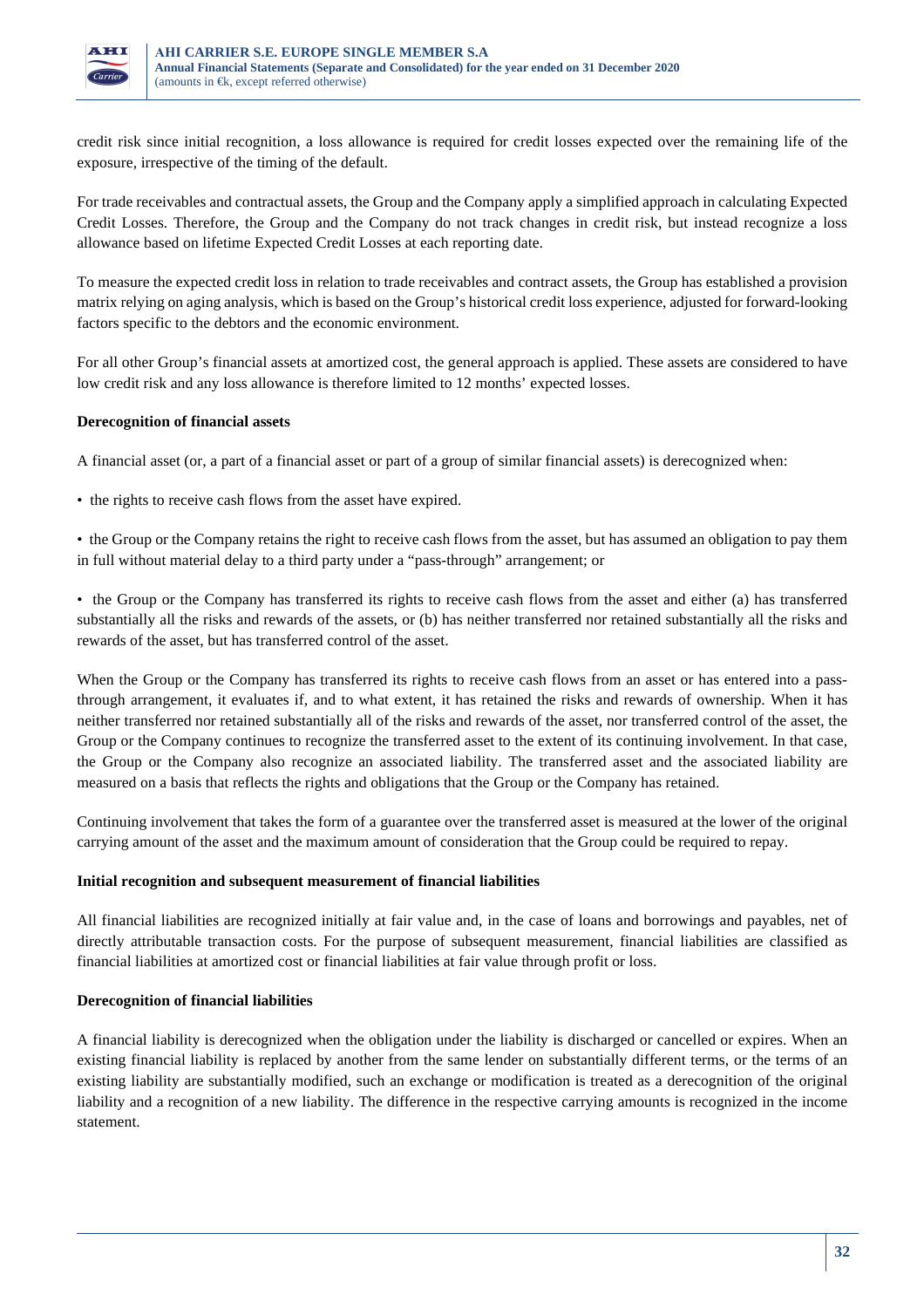

#### **Offsetting of financial assets and liabilities**

Financial assets and liabilities are offset and the net amount is presented in the statement of financial position only when the Group or the Company has a legally enforceable right to set off the recognized amounts and intends either to settle such asset and liability on a net basis or to realize the asset and settle the liability simultaneously. The legally enforceable right must not be contingent on future events and must be enforceable in the normal course of business and in the event of default, insolvency or bankruptcy of the company or the counterparty.

## **3.7. Derivative Financial Instruments and Hedging Instruments**

Derivative financial instruments include interest rate swaps, currency swaps and other derivative instruments.

#### **Derivatives and hedging activities**

Derivatives are initially recognized at fair value on the date a derivative contract is entered into and are subsequently remeasured to their fair value based on quoted market prices, if available, or based on valuation techniques such as discounted cash flows. The accounting for subsequent changes in fair value depends on whether the derivative is designated as a hedging instrument, and if so, the nature of the item being hedged.

For hedge accounting purposes, hedges are classified either as fair value hedges, where the exposure to changes in the fair value of a recognized asset or liability is being hedged, or as a cash flow hedge, where the exposure to variability in cash flows associated with a specifically identified risk which may be directly related to the recognized asset or liability is being hedged. When hedge accounting is applied, at the inception of the hedge there is formal documentation which includes identification of the hedging instrument, the hedged item, the hedging relationship, the nature of the risk being hedged and the risk strategy.

In a fair value hedge, the change in the fair value of a hedging instrument is recognized in the income statement. The change in the fair value of the hedged item attributable to the risk hedged is recorded as part of the carrying value of the hedged item and is also recognized in the income statement.

In a cash flow hedge, the effective portion of the gain or loss on the hedging instrument is recognized in other comprehensive income in a cash flow hedge reserve, while any ineffective portion is recognized immediately in the income statement. The cash flow hedge reserve is adjusted to the lower of the cumulative gain or loss on the hedging instrument and the cumulative change in fair value of the hedged item.

The Group and the Company do not hold any derivatives as of 31 December 2020.

#### **3.8. Inventories**

Inventories are measured at the lower of cost and net realizable value. The cost is based on the weighted average cost method, where the average is calculated at the end of the period. Net realizable value is the estimated selling price in the ordinary course of business, less estimated costs of completion and the estimated costs necessary to make the sale. When there is any subsequent increase of the net realizable value of inventories that have been previously written-down, the amount of the write-down is reversed.

#### **3.9. Trade Receivables and Allowance for Doubtful Accounts**

A receivable represents the Group's or the Company's right to an amount of consideration that is unconditional (i.e., only the passage of time is required before payment of the consideration is due).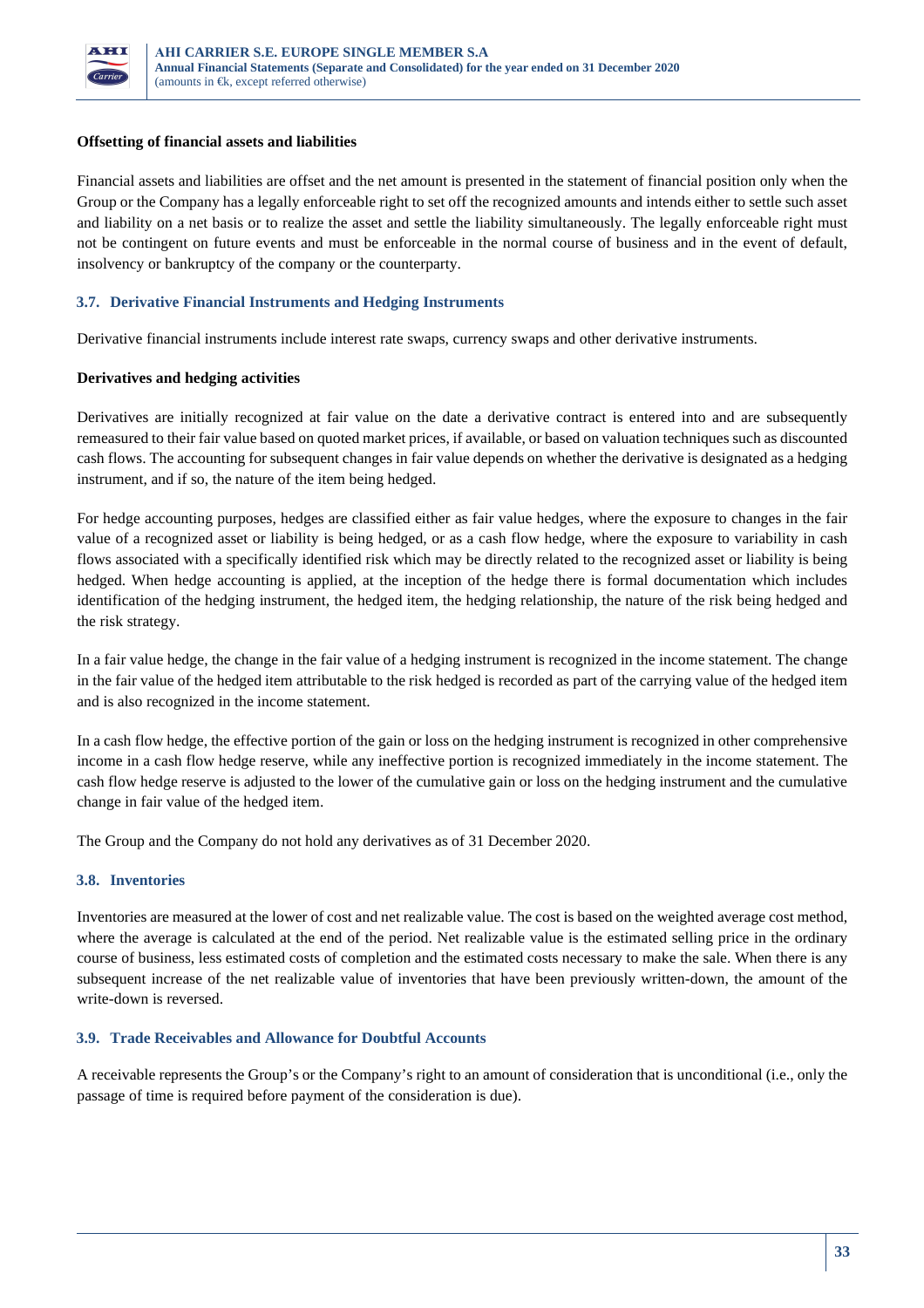

Trade receivables are initially recognized at their fair value which is equal to the transaction amount. Subsequently they are measured at amortized cost, less an allowance for expected credit losses based on lifetime expected credit losses at each reporting period. At each reporting date, trade receivables are either assessed individually for debtors such as other providers or collectively based on historical trends, statistical information and forward looking factors and a provision for the probable and reasonably estimated loss for these accounts is recorded. The balance of such allowance for doubtful accounts is adjusted by recording a charge to the income statement at each reporting period. Any customer account balances written-off are charged against the existing allowance for doubtful accounts.

## **3.10. Cash and Cash Equivalents - Restricted Cash**

For purposes of the cash flow statement, time deposits are considered to be cash and cash equivalents. Restricted cash is cash not available for immediate use. Such cash cannot be used by a company until a certain point or event in the future. In cases when restricted cash is expected to be used within one year after the reporting date, it is classified as a current asset. However, if restricted cash is not expected to be used within one year after the reporting date, it is classified as a non-current asset. Restricted cash is not included in line "Cash and cash equivalents".

The Group and the Company do not have any time deposits or restricted cash as of 31 December 2020.

## **3.11. Current and Deferred Income Tax**

Income tax for the period comprises current and deferred tax. Tax is recognized in the income statement, except to the extent that it relates to items recognized in other comprehensive income or directly in equity. In this case, the tax is also recognized in other comprehensive income or directly in equity, respectively.

Current income tax is measured on the taxable income for the year using enacted or substantively enacted tax rates at the reporting date in the countries where the Group operates and generates taxable income. Management periodically evaluates positions taken in tax returns with respect to situations in which applicable tax regulation is subject to interpretation. It establishes provisions where appropriate on the basis of amounts expected to be paid to the tax authorities.

Deferred income tax is provided on all temporary differences arising between the carrying amounts of assets and liabilities for financial reporting purposes and their tax bases.

Deferred tax liabilities are recognized for all taxable temporary differences except:

- $\Box$  where the deferred tax liability arises from the initial recognition of goodwill of an asset or liability in a transaction that is not a business combination and, at the time of the transaction, affects neither the accounting profit nor taxable profit or loss; and
- $\Box$  in respect of temporary differences associated with investment in subsidiaries and associates, where the timing of the reversal of the temporary differences can be controlled and it is probable that the temporary differences will not reverse in the foreseeable future.

Deferred tax assets are recognized for all deductible temporary differences, carry forward of unused tax credits and unused tax losses, to the extent that is probable that taxable profit will be available against which the deductible temporary differences and the carry forward of unused tax credits and unused tax losses can be utilized except:

- $\Box$  where the deferred tax asset relating to the deductible temporary differences arises from the initial recognition of goodwill of an asset or liability in a transaction that is not a business combination and, at the time of the transaction, affects neither the accounting profit nor taxable profit or loss; and
- in respect of temporary differences associated with investment in subsidiaries and associates, deferred tax assets are recognized only to the extent that it is probable that the temporary differences will reverse in the foreseeable future and taxable profit will be available against which the temporary differences can be utilized.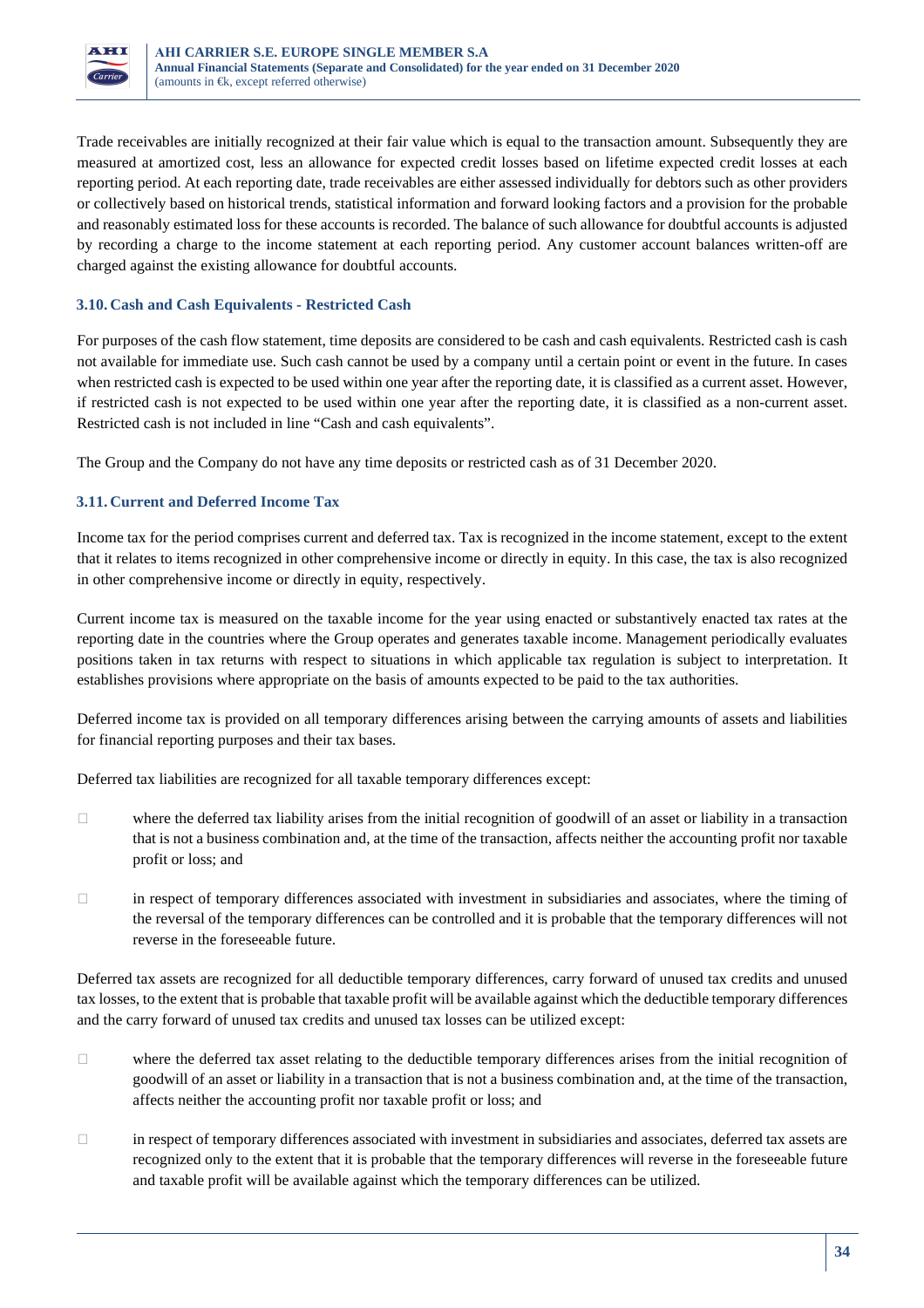

Deferred tax is measured at the tax rates that are expected to apply in the year when the asset is realized or liability is settled based on tax rates (and tax laws) that have been enacted or substantively enacted at the reporting date. The carrying amount of deferred tax assets is reviewed at each reporting date and reduced to the extent that it is no longer probable that sufficient taxable profits will be available to allow all or part of the deferred tax asset to be utilized.

## **3.12. Share Capital**

Ordinary shares are classified as equity. Share capital issuance costs, net of related tax, are reflected as a deduction from Share Premium.

## **3.13.Leases**

The Group and the Company assess at contract inception whether a contract is, or contains, a lease. A contract is, or contains, a lease if the contract conveys the right to control the use of an identified asset for a period of time in exchange for consideration.

## **Accounting by lessee**

The Group and the Company apply a single recognition and measurement approach for all leases (including short-term leases and leases of low-value assets). The Group and the Company recognize lease liabilities to make lease payments and right-ofuse assets representing the right to use the underlying assets.

## **a) Right-of-use assets**

The Group and the Company recognize right-of-use assets at the commencement date of the lease (i.e., the date the underlying asset is available for use). Right-of-use assets are measured at cost, less any accumulated depreciation and impairment losses and adjusted for any remeasurement of lease liabilities. The cost of right-of-use assets includes the amount of lease liabilities recognized, initial direct costs incurred, and lease payments made at or before the commencement date less any lease incentives received. Right-of-use assets are depreciated on a straight-line basis over the shorter of the lease term and the estimated useful life of the assets.

If ownership of the leased asset is transferred to the Group or the Company at the end of the lease term or its cost reflects the exercise of a purchase option, depreciation is calculated using the estimated useful life of the asset.

The Group and the Company have lease contracts for buildings (used as offices and storage spaces), forklift trucks, vehicles and other equipment used in their operations. The lease contracts may contain both lease and non-lease components. The Group and the Company have elected not to separate non-lease components from lease components, and instead to account for each lease component and any associated non-lease components as a single combined lease component.

The right-of-use assets are also subject to impairment.

## **b) Lease liabilities**

At the commencement date of the lease, the Group and the Company recognize lease liabilities measured at the present value of lease payments to be made over the lease term. The lease payments include fixed payments (including in-substance fixed payments) less any lease incentives receivable, variable lease payments that depend on an index or a rate, and amounts expected to be paid under residual value guarantees. The lease payments also include the exercise price of a purchase option reasonably certain to be exercised by the Group or the Company and payments of penalties for terminating the lease, if the lease term reflects the option to terminate. Variable lease payments that do not depend on an index or a rate are recognized as expenses in the period in which the event or condition that triggers the payment occurs. In calculating the present value of lease payments, the Group and the Company use the Group's incremental borrowing rate because the interest rate implicit in the lease is not readily determinable.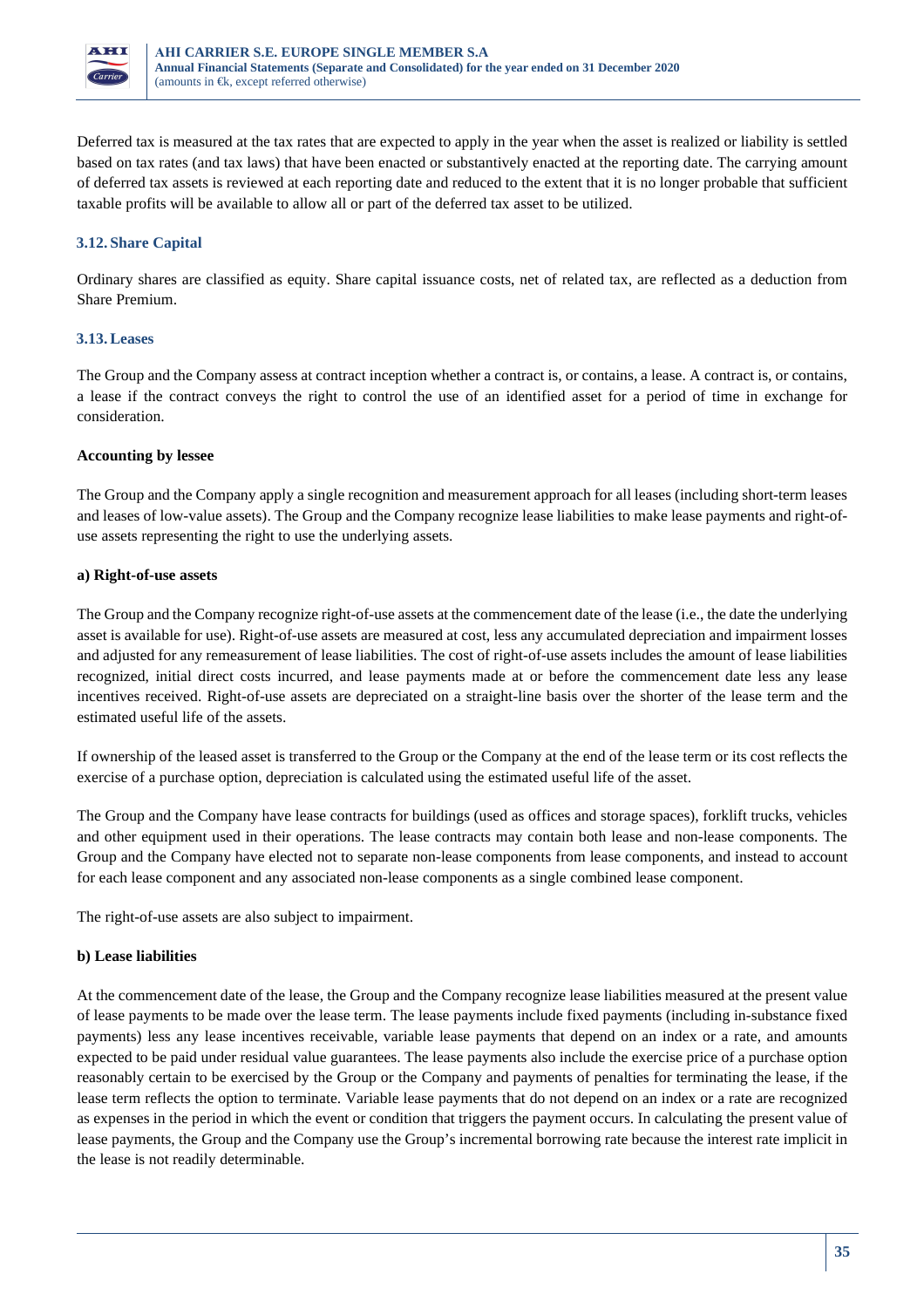

After the commencement date, the amount of lease liabilities is increased to reflect the accretion of interest and reduced through the lease payments made. In addition, the carrying amount of lease liabilities is remeasured if there is a reassessment or modification of the lease contract.

## **Accounting by lessor**

Leases in which the lessor does not transfer substantially all the risks and rewards incidental to ownership of an asset are classified as operating leases. When assets are leased out under an operating lease, the asset is included in the statement of financial position based on the nature of the asset. Lease income on operating leases is recognized over the term of the lease on a straight-line basis.

A lease that transfers substantially all of the risks and rewards incidental to ownership of the leased item is classified as finance lease.

The lessor in a finance lease derecognizes the leased asset and recognizes a receivable in the amount of the net investment in the lease. The lease receivable is discounted using the effective interest method and the carrying amount is adjusted accordingly. Lease receivable is increased to reflect the accretion of interest and reduced through the lease proceeds made.

The Group and the Company do not act as lessors as of 31 December 2020.

Details for the Group's and the Company's leases are included in Note 16.

## **3.14.Borrowing Costs**

Borrowing costs directly attributable to the acquisition, construction or production of a qualifying asset that necessarily takes a substantial period of time to get ready for its intended use or sale are capitalized as part of the cost of the respective assets. All other borrowing costs are expensed in the period in which they incur. Borrowing costs consist of interest and other costs that an entity incurs in connection with the borrowing of funds.

#### **3.15.Borrowings (Loans)**

All loans and borrowings are initially recognized at fair value, net of direct costs associated with the borrowing. After initial recognition, borrowings are measured at amortized cost. Gains and losses are recognized in the income statement over the period of the borrowings using the effective interest method.

#### **3.16. Provisions**

Provisions are recognized when the Group or the Company has a present obligation (legal or constructive) as a result of a past event, it is probable that an outflow of resources embodying economic benefits will be required to settle the obligation and a reliable estimate can be made of the amount of the obligation. If the effect of the time value of money is material, provisions are measured by discounting the expected future cash flows at a pre-tax rate that reflects current market assessments of the time value of money and the risks specific to the liability. Where discounting is used, the increase of the provision due to the passage of time is recognized as a borrowing cost. Provisions are reviewed at each reporting date, and if it is no longer probable that an outflow of resources embodying economic benefits will be required to settle the obligation, they are reversed. Provisions are used only for expenditures for which they were originally recognized. No provisions are recognized for future operating losses. Contingent assets and contingent liabilities are not recognized.

A provision for warranties is recognized when the underlying products or services are sold, based on historical warranty data and a weighting of possible outcomes against their associated probabilities.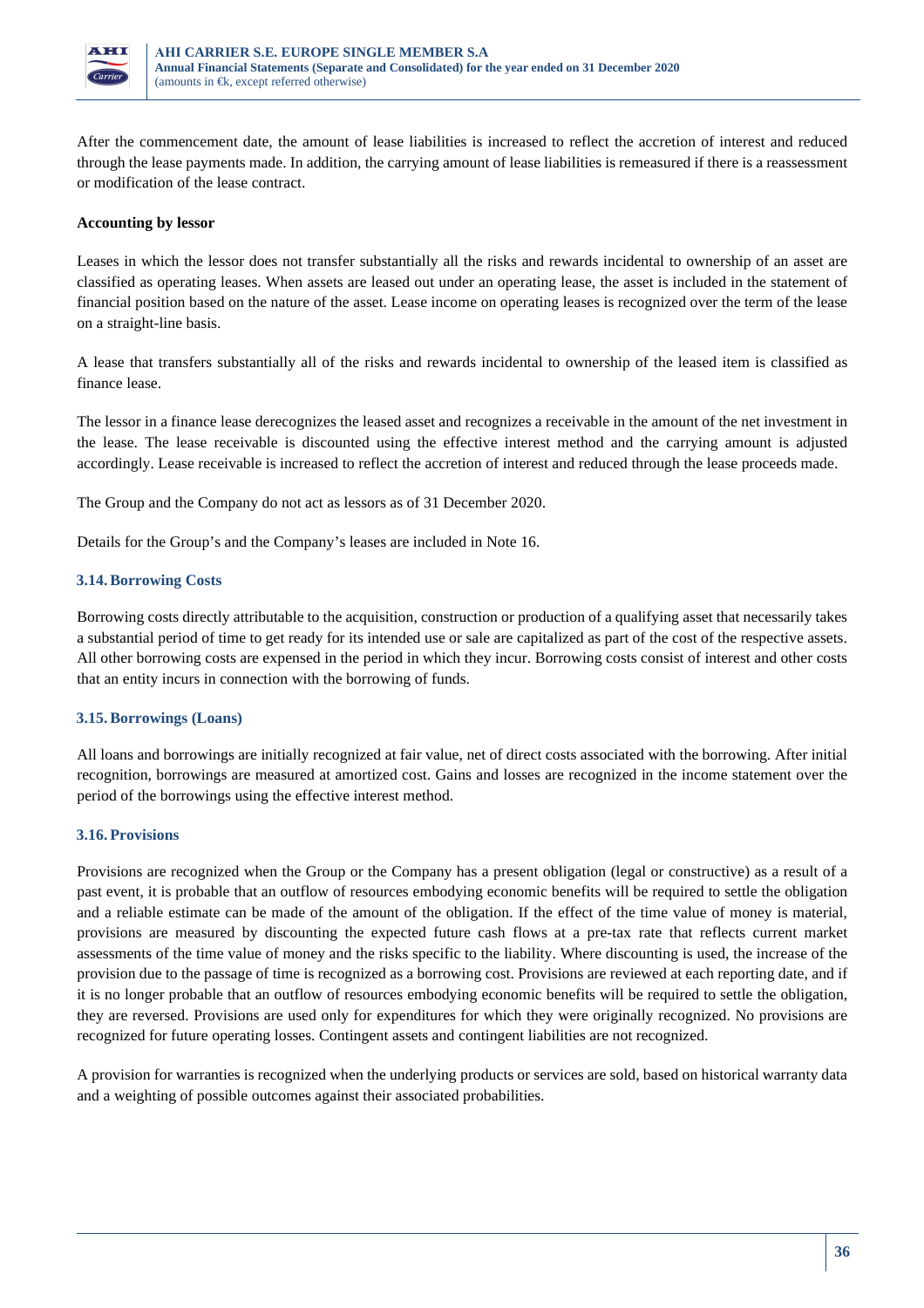

#### **3.17.Trade payables**

Trade payables are obligations to pay for goods or services that have been acquired in the ordinary course of business from suppliers. Accounts payable are classified as current liabilities if payment is due within one year or less. If not, they are presented as non-current liabilities. Trade payables are recognized initially at fair value and subsequently measured at amortized cost using the effective interest method.

#### **3.18.Employee Benefits**

#### **Defined Contribution Plans**

A defined contribution plan is a pension plan under which the Group and the Company pay fixed contributions into a separate entity. The Group and the Company has no legal or constructive obligations to pay any further amounts if the fund does not hold sufficient assets to pay benefits relating to service in the current and prior periods. Obligations for contributions to defined contribution plans are recognized as an expense as incurred.

#### **Termination benefits**

Termination benefits are payable when employment is terminated by the Group or the Company before the normal retirement date, or whenever an employee accepts voluntary redundancy in exchange for these benefits. The Group and the Company recognize termination benefits at the earlier of the following dates: (a) when the Group or the Company can no longer withdraw the offer of those benefits; and (b) when the entity recognizes costs for a restructuring that is within the scope of IAS 37 and involves the payment of termination benefits. In the case of an offer made to encourage voluntary redundancy, the termination benefits are measured based on the number of employees expected to accept the offer. Benefits falling due more than 12 months after the end of the reporting period are discounted to their present value.

#### **3.19.Expenses Recognition**

Expenses are recognized in profit or loss on accrued basis and in the period in which they are incurred. All marketing costs are expensed as incurred.

### **3.20. Revenue from Contracts with Customers**

Revenue from contracts with customers is recognized when control of the goods or services is transferred to the customer at an amount that reflects the consideration to which the Group or the Company expects to be entitled in exchange for those goods or services.

The Group and the Company are in the business of the distribution and after-sales services of air conditioning and ventilation products. Revenues primarily consist of sales of air conditioning, refrigeration and heating products, compressors, sales of spare parts and components for these products, as well as of fee income from technical support and extended warranty services.

The Group and the Company recognize revenue from extended warranty services over time because the customer simultaneously receives and consumes the benefits provided by the Group and the Company.

Revenues from the sale of air conditioning products, spare parts and components for these products as well as fee income from technical support are recognized at a point in time, upon delivery of the equipment or technical support, as it generally constitutes separate performance obligation.

The services and the air conditioning equipment are sold on their own in separately identified contracts with customers or together as a bundled package of goods and services. Where the contracts include multiple performance obligations, the transaction price is allocated to each performance obligation based on the stand-alone selling prices. Each performance obligation is accounted for separately.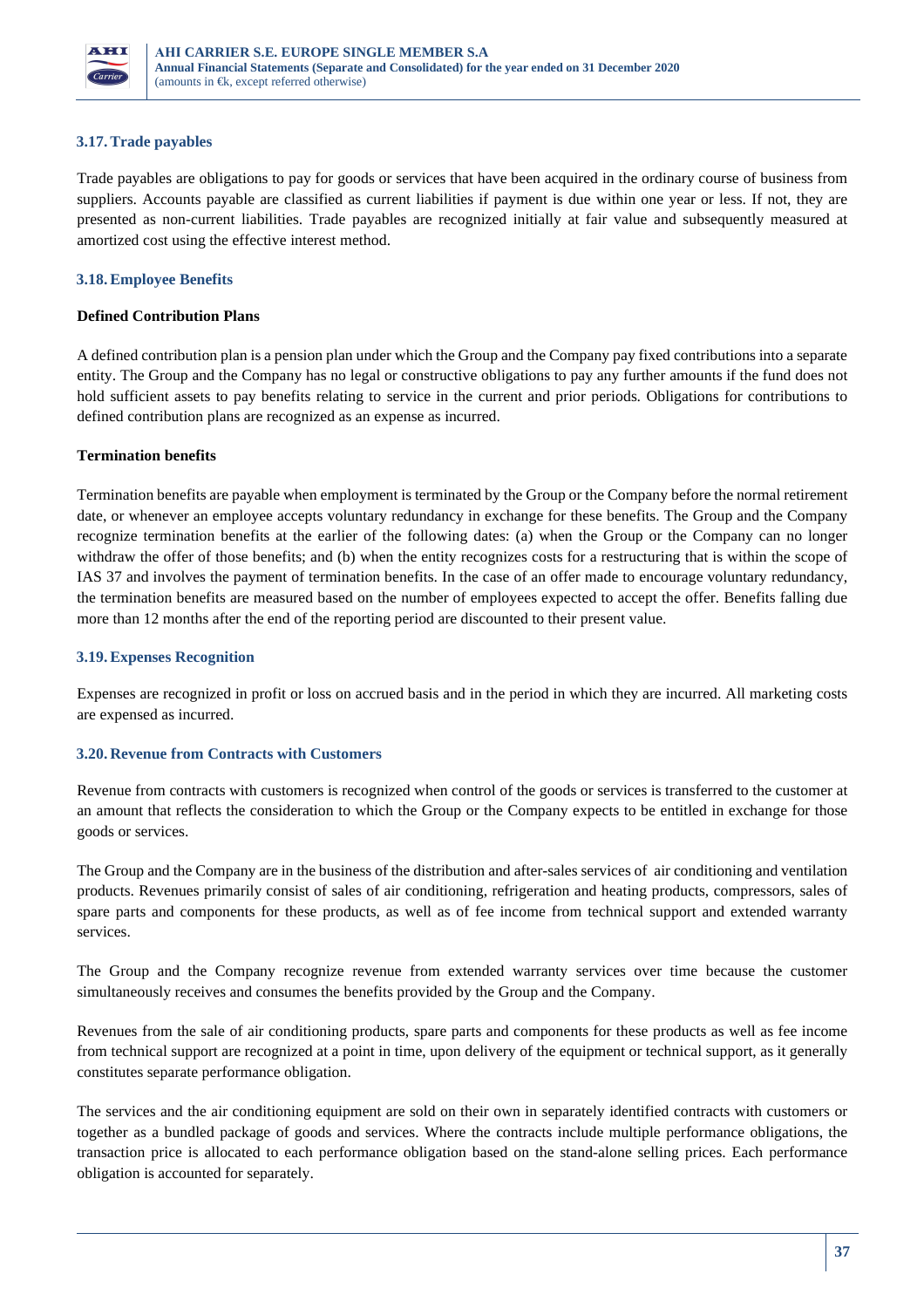

When the Group or the Company performs by transferring goods or services to a customer before the customer pays consideration or before payment is due, the Group presents the contract as a contract asset, excluding any amounts presented as a receivable. A contract asset is the Group's and the Company's right to consideration in exchange for goods or services that the entity has transferred to a customer.

Contract assets will be typically recovered between 12 to 24-month service contracts period which defines the normal operating cycle and is also frequently used at the Group and the Company. As a result, any contract asset recognized under a multiple-element arrangement will be also recovered in the entity's normal operating cycle and is presented as current in the statement of financial position.

When customer pays consideration, or the Group and the Company have a right to an amount of consideration that is unconditional, before the Group or the Company transfers a good or service to the customer, the Group and the Company present the contract as a contract liability when the payment is made or the payment is due (whichever is earlier). For the Group and the Company, contract liabilities are primarily the result of product sales or services charged to the customer in advance, or prepaid by him, as well as contract liabilities relating to extended warranty services. Some of the Group's and the Company's contract liabilities will be settled within a "regular" 12 to 24-month service contract and are also tied to a defined operating cycle. However, other might be settled over a period exceeding the "regular" period. Therefore, the Group has concluded that the more prudent approach is to present:

- $\Box$  the amount of Contract liabilities expected to be settled within 12 months as current, and
- $\Box$  the amount of Contract liabilities expected to be settled after more than 12 months as non-current.

#### **3.21. Dividends distribution**

Dividends payables to the shareholders are recognized as a liability at the moment they are approved by the Shareholders meeting.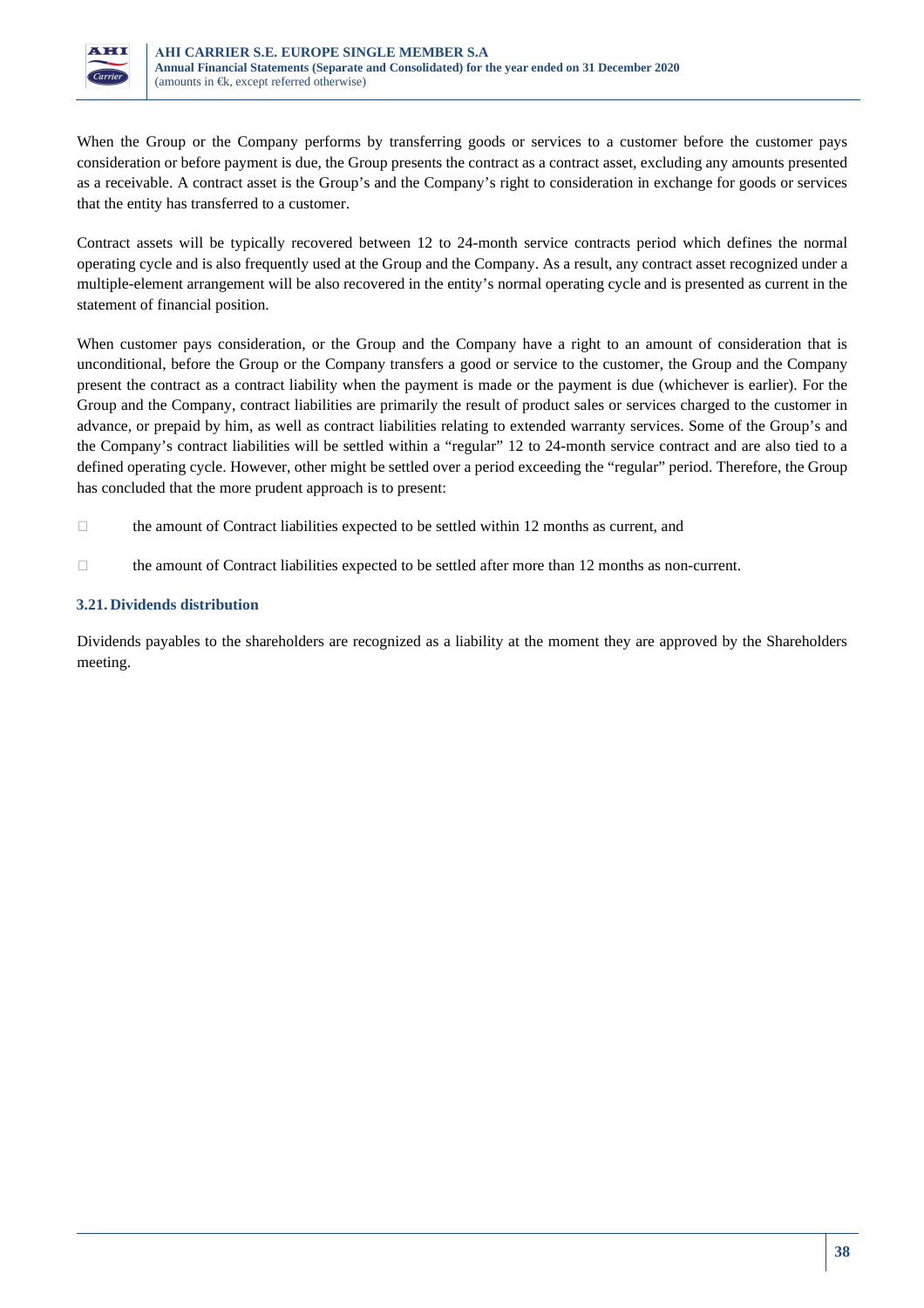

# **4. TANGIBLE FIXED ASSETS**

The own tangible fixed assets for the Group and the Company are analyzed as follows:

|                                       | The group                    |                  |                                |                               |              |  |
|---------------------------------------|------------------------------|------------------|--------------------------------|-------------------------------|--------------|--|
|                                       | <b>Land</b> and<br>buildings | <b>Machinery</b> | <b>Transportation</b><br>means | <b>Plant</b> and<br>equipment | <b>Total</b> |  |
| $\epsilon$                            |                              |                  |                                |                               |              |  |
| Cost                                  |                              |                  |                                |                               |              |  |
| As at 1 January 2019                  | 247                          | 274              | 23                             | 515                           | 1.060        |  |
| Additions                             | $\boldsymbol{0}$             | $\overline{4}$   | $\boldsymbol{0}$               | 50                            | 55           |  |
| Reclasses                             | $\boldsymbol{0}$             | 21               | $\boldsymbol{0}$               | (21)                          | $\bf{0}$     |  |
| Disposals and write offs              | $\boldsymbol{0}$             | $\boldsymbol{0}$ | (23)                           | 0                             | (23)         |  |
| As at 31 December 2019                | 247                          | 299              | $\boldsymbol{0}$               | 545                           | 1.091        |  |
| <b>Accumulated Depreciation</b>       |                              |                  |                                |                               |              |  |
| As at 1 January 2019                  | (229)                        | (260)            | (23)                           | (418)                         | (930)        |  |
| Charge for the year                   | (8)                          | (6)              | $\mathbf{0}$                   | (33)                          | (48)         |  |
| Reclasses                             | $\boldsymbol{0}$             | (13)             | $\boldsymbol{0}$               | 13                            | $\bf{0}$     |  |
| Disposals and write offs              | $\boldsymbol{0}$             | $\boldsymbol{0}$ | 23                             | 0                             | 23           |  |
| As at 31 December 2019                | (237)                        | (279)            | (0)                            | (438)                         | (955)        |  |
| Net book value as at 31 December 2019 | 10                           | $20\,$           | $\boldsymbol{0}$               | 107                           | 137          |  |
| Cost                                  |                              |                  |                                |                               |              |  |
| As at 1 January 2020                  | 247                          | 299              | $\bf{0}$                       | 545                           | 1.091        |  |
| Additions                             | 49                           | 6                | $\boldsymbol{0}$               | 79                            | 134          |  |
| Reclasses                             | $\boldsymbol{0}$             | $\boldsymbol{0}$ | $\boldsymbol{0}$               | $\boldsymbol{0}$              | $\bf{0}$     |  |
| Disposals and write offs              | $\boldsymbol{0}$             | $\boldsymbol{0}$ | $\boldsymbol{0}$               | $\boldsymbol{0}$              | $\mathbf{0}$ |  |
| As at 31 December 2020                | 296                          | 305              | $\boldsymbol{0}$               | 624                           | 1.226        |  |
| <b>Accumulated Depreciation</b>       |                              |                  |                                |                               |              |  |
| As at 1 January 2020                  | (237)                        | (279)            | (0)                            | (438)                         | (955)        |  |
| Charge for the year                   | (8)                          | (3)              | $\boldsymbol{0}$               | (44)                          | (55)         |  |
| Reclasses                             | $\boldsymbol{0}$             | $\boldsymbol{0}$ | $\boldsymbol{0}$               | $\boldsymbol{0}$              | $\bf{0}$     |  |
| Disposals and write offs              | $\boldsymbol{0}$             | $\boldsymbol{0}$ | $\boldsymbol{0}$               | $\boldsymbol{0}$              | $\bf{0}$     |  |
| As at 31 December 2020                | (245)                        | (282)            | (0)                            | (482)                         | (1.010)      |  |
| Net book value as at 31 December 2020 | ${\bf 52}$                   | 23               | $\boldsymbol{0}$               | 141                           | 216          |  |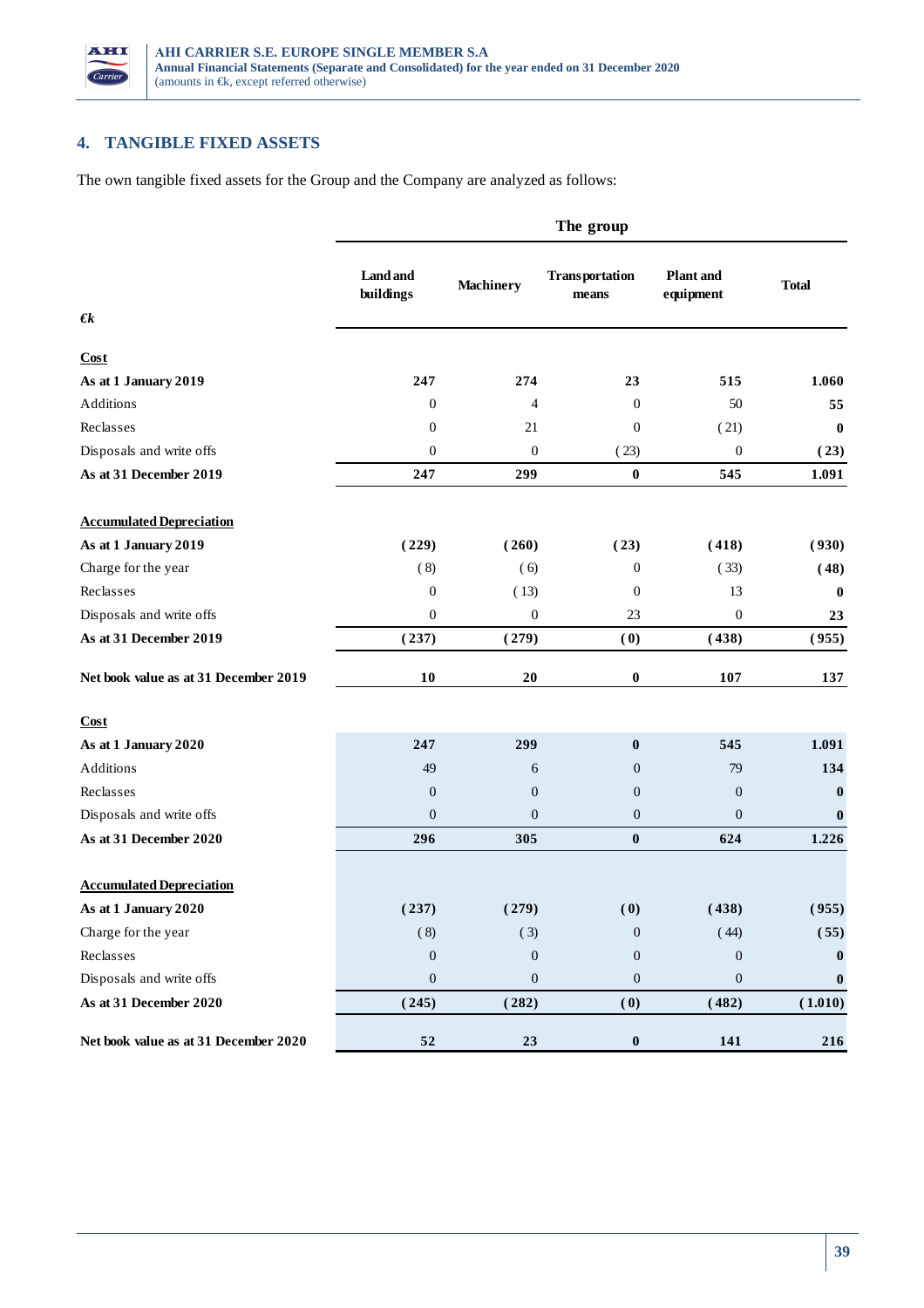

|                                                           |                         |                  | The company                    |                               |                  |
|-----------------------------------------------------------|-------------------------|------------------|--------------------------------|-------------------------------|------------------|
|                                                           | Land and<br>buildings   | <b>Machinery</b> | <b>Transportation</b><br>means | <b>Plant</b> and<br>equipment | <b>Total</b>     |
| $\epsilon$                                                |                         |                  |                                |                               |                  |
| Cost                                                      |                         |                  |                                |                               |                  |
| As at 1 January 2019                                      | 247                     | 270              | 23                             | 462                           | 1.003            |
| Additions                                                 | $\boldsymbol{0}$        | 3                | $\mathbf{0}$                   | 47                            | 49               |
| Reclasses                                                 | $\mathbf{0}$            | $\mathbf{0}$     | $\mathbf{0}$                   | $\mathbf{0}$                  | $\bf{0}$         |
| Disposals and write offs                                  | $\boldsymbol{0}$        | $\boldsymbol{0}$ | (23)                           | $\boldsymbol{0}$              | (23)             |
| As at 31 December 2019                                    | 247                     | 273              | $\bf{0}$                       | 509                           | 1.029            |
| $\boldsymbol{0}$                                          |                         |                  |                                |                               |                  |
| <b>Accumulated Depreciation</b>                           |                         |                  |                                |                               |                  |
| As at 1 January 2019                                      | (229)                   | (259)            | (23)                           | (394)                         | (905)            |
| Charge for the year                                       | (8)                     | (3)              | $\boldsymbol{0}$               | (22)                          | (33)             |
| Reclasses                                                 | $\boldsymbol{0}$        | $\boldsymbol{0}$ | $\boldsymbol{0}$               | $\boldsymbol{0}$              | $\boldsymbol{0}$ |
| Disposals and write offs                                  | $\boldsymbol{0}$        | $\boldsymbol{0}$ | 23                             | $\boldsymbol{0}$              | 23               |
| As at 31 December 2019                                    | (237)                   | (262)            | (0)                            | (416)                         | (915)            |
| Net book value as at 31 December 2019<br>$\boldsymbol{0}$ | 10                      | 11               | $\pmb{0}$                      | 93                            | 114              |
| Cost                                                      |                         |                  |                                |                               |                  |
| As at 1 January 2020                                      | 247                     | 273              | $\bf{0}$                       | 509                           | 1.029            |
| Additions                                                 | $\boldsymbol{0}$        | 6                | $\mathbf{0}$                   | 40                            | 46               |
| Reclasses                                                 | $\boldsymbol{0}$        | $\boldsymbol{0}$ | $\mathbf{0}$                   | $\boldsymbol{0}$              | $\bf{0}$         |
| Disposals and write offs                                  | $\boldsymbol{0}$        | $\boldsymbol{0}$ | $\boldsymbol{0}$               | $\boldsymbol{0}$              | $\bf{0}$         |
| As at 31 December 2020                                    | 247                     | 279              | $\bf{0}$                       | 549                           | 1.075            |
| $\pmb{0}$                                                 |                         |                  |                                |                               |                  |
| <b>Accumulated Depreciation</b>                           |                         |                  |                                |                               |                  |
| As at 1 January 2020                                      | (237)                   | (262)            | (0)                            | (416)                         | (915)            |
| Charge for the year                                       | (6)                     | (3)              | $\boldsymbol{0}$               | (30)                          | (40)             |
| Reclasses                                                 | $\boldsymbol{0}$        | $\boldsymbol{0}$ | $\boldsymbol{0}$               | $\boldsymbol{0}$              | $\bf{0}$         |
| Disposals and write offs                                  | $\boldsymbol{0}$        | $\boldsymbol{0}$ | $\boldsymbol{0}$               | $\boldsymbol{0}$              | $\bf{0}$         |
| As at 31 December 2020                                    | (243)                   | (265)            | (0)                            | (446)                         | (955)            |
| Net book value as at 31 December 2020                     | $\overline{\mathbf{4}}$ | 14               | $\pmb{0}$                      | 102                           | 120              |

No mortgages on fixed assets of the Group or the Company exists.

For the year ended 31 December, 2020, the management evaluated that there is no indication of book value exceed the recoverable amount of Property, Plant and Equipment.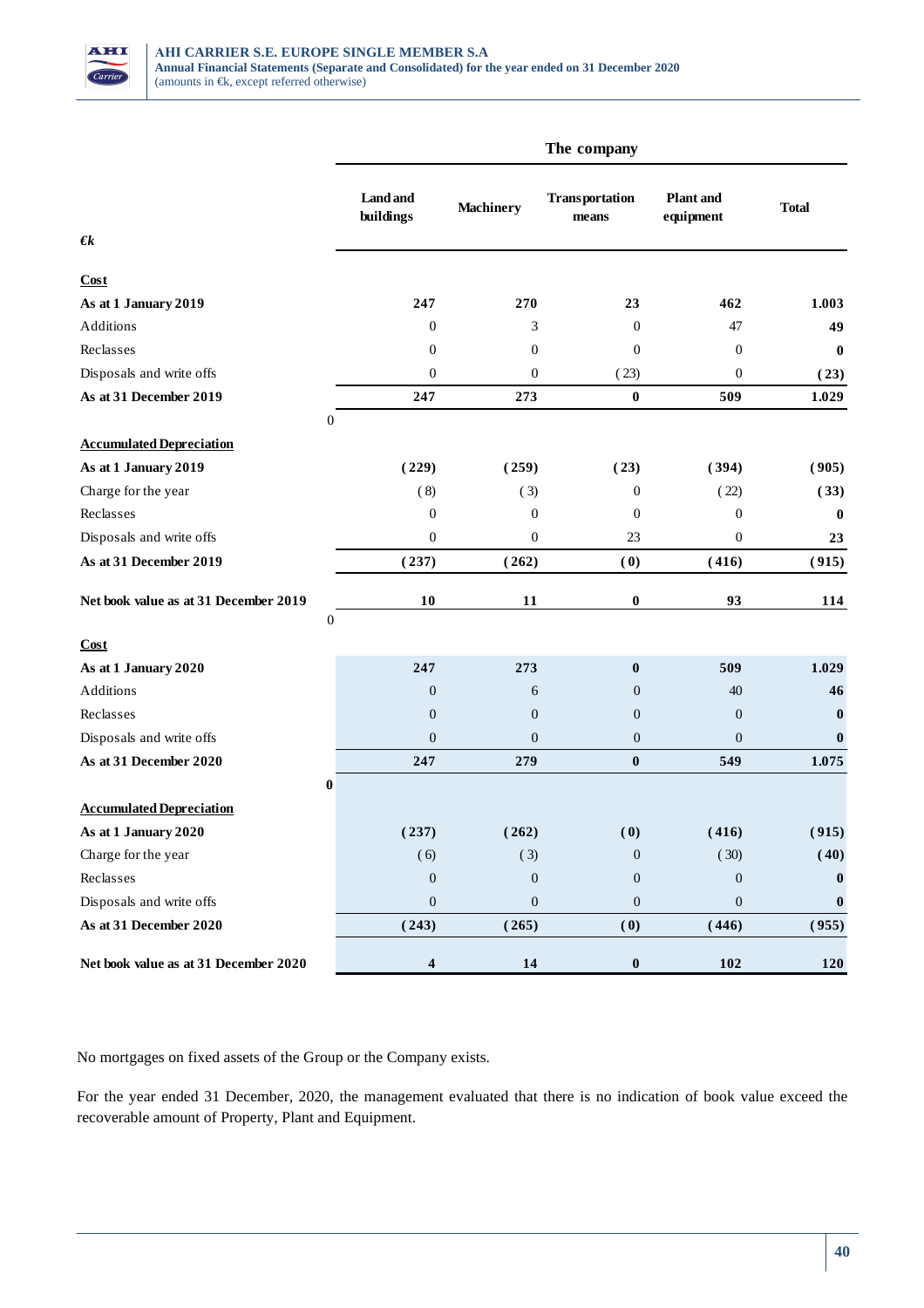

### **5. RIGHT OF USE OF LEASED ASSETS**

The recognized rights of use of leased assets at the beginning (1 January, 2020) and the end of fiscal year (31 December, 2020), for the Group and the Company, are as follows:

|                                              | The group  |            | The company |            |
|----------------------------------------------|------------|------------|-------------|------------|
| $\epsilon$                                   | 31.12.2020 | 31.12.2019 | 31.12.2020  | 31.12.2019 |
| Right of use for leased buildings            | 438        | 416        | 187         | 357        |
| Right of use for leased transportation means | 515        | 473        | 362         | 410        |
| Right of use for leased machinery            | 43         | 32         | 43          | 32         |
| <b>Right of use for leased assets</b>        | 996        | 921        | 592         | 798        |

The movement of rights of use leased assets for the Group and the Company, is as follows:

| $\epsilon$                                                | The group        | The company    |
|-----------------------------------------------------------|------------------|----------------|
| Balance as at 1/1/2019 - 1st Implementation of LF.R.S. 16 | 1.085            | 916            |
| Plus: Right of use additions:                             |                  |                |
| - Buildings                                               | 13               | $\overline{0}$ |
| - Transportation means                                    | 254              | 230            |
| - Machinery                                               | $\boldsymbol{0}$ | $\mathbf{0}$   |
| Minus: Depreciation on right of use                       |                  |                |
| - Buildings                                               | (201)            | (170)          |
| - Transportation means                                    | (218)            | (167)          |
| - Machinery                                               | (11)             | (11)           |
| <b>Balance as at 31/12/2019</b>                           | 921              | 798            |
| Plus: Right of use additions:                             |                  |                |
| - Buildings                                               | 227              | $\mathbf{0}$   |
| - Transportation means                                    | 292              | 149            |
| - Machinery                                               | 23               | 23             |
| Minus: Depreciation on right of use                       |                  |                |
| - Buildings                                               | (205)            | (170)          |
| - Transportation means                                    | (250)            | (197)          |
| - Machinery                                               | (11)             | (11)           |
| <b>Balance as at 31/12/2020</b>                           | 997              | 592            |

The Group and the Company hold lease contracts for buildings (used as offices and warehouses), clarks, means of transportation as well as other equipment used for their core operations.

Lease liabilities are analyzed in note 16.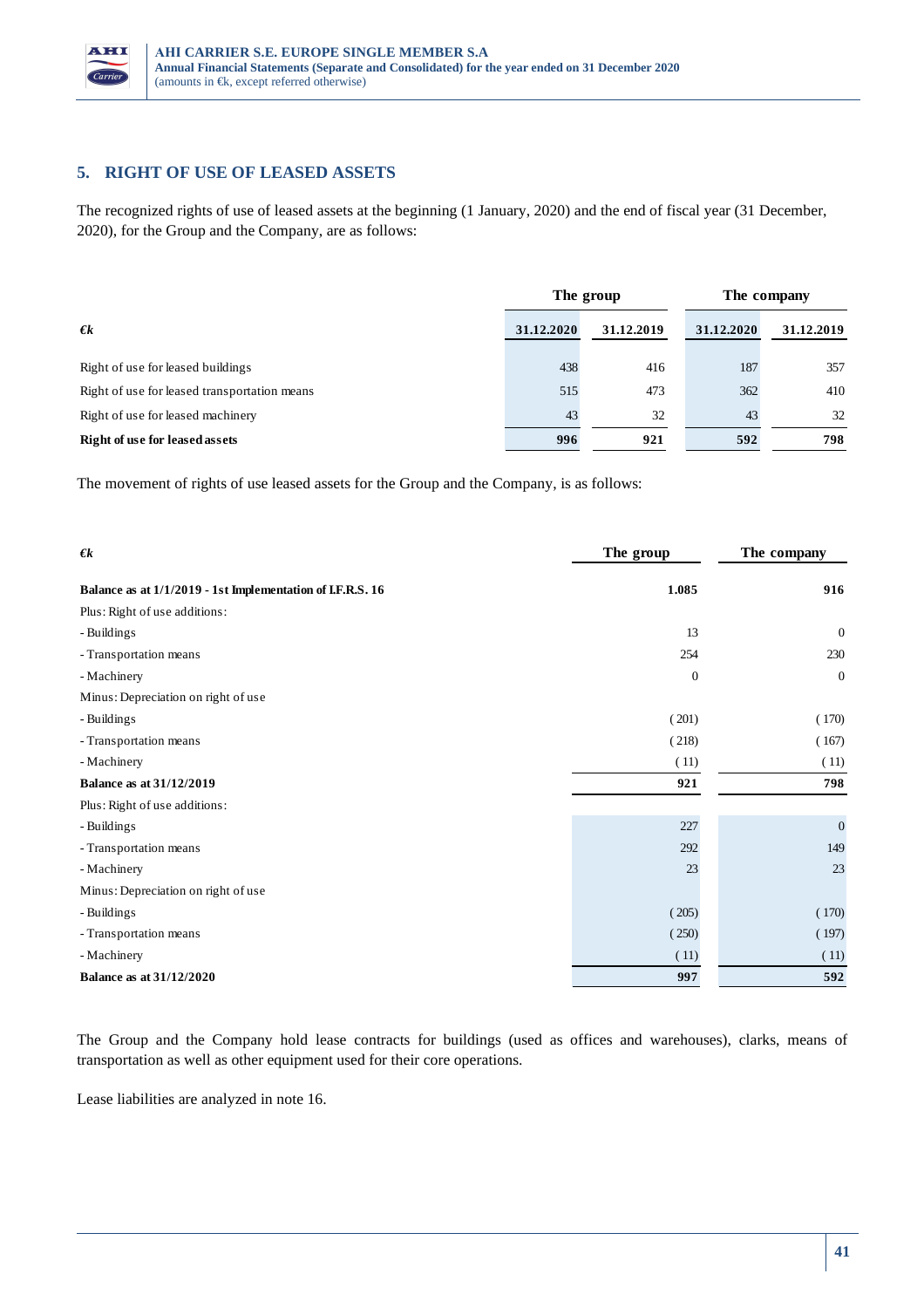

### **6. INTANGIBLE ASSETS**

The movement of Intangible assets for the Group and the Company is as follows:

|                                       | The group                | The company              |
|---------------------------------------|--------------------------|--------------------------|
| €k                                    | <b>Computer Software</b> | <b>Computer Software</b> |
| Cost                                  |                          |                          |
| As at 1 January 2019                  | 507                      | 507                      |
| <b>Additions</b>                      | 145                      | 145                      |
| Disposals and write offs              | $\mathbf{0}$             | $\boldsymbol{0}$         |
| As at 31 December 2019                | 652                      | 652                      |
| <b>Accumulated Depreciation</b>       |                          |                          |
| As at 1 January 2019                  | (75)                     | (75)                     |
| <b>Additions</b>                      | (57)                     | (57)                     |
| Disposals and write offs              | $\boldsymbol{0}$         | $\Omega$                 |
| As at 31 December 2019                | (132)                    | (132)                    |
| Net book value as at 31 December 2019 | 520                      | 520                      |
| Cost                                  |                          |                          |
| As at 1 January 2020                  | 652                      | 652                      |
| <b>Additions</b>                      | 113                      | 113                      |
| Disposals and write offs              | $\mathbf{0}$             | $\mathbf{0}$             |
| As at 31 December 2020                | 765                      | 765                      |
| <b>Accumulated Depreciation</b>       |                          |                          |
| As at 1 January 2020                  | (132)                    | (132)                    |
| <b>Additions</b>                      | (69)                     | (69)                     |
| Disposals and write offs              | $\Omega$                 | $\mathbf{0}$             |
| As at 31 December 2020                | (201)                    | (201)                    |
| Net book value as at 31 December 2020 | 564                      | 564                      |

Group's and company's intangible assets are mainly software programs, for which the useful life has been estimated between 5 and 10 years.

For the years ended 31 December, 2020, and 31 December, 2019, there are no intangible assets with infinite useful life.

### **7. INVESTMENTS IN SUBSIDIARIES**

The investments in subsidiaries are as follows:

|                                         | $%$ of        | Country  | <b>Carrying Value</b> |              |
|-----------------------------------------|---------------|----------|-----------------------|--------------|
| <b>Entity name</b>                      | Participation |          | 31.12.2020            | 31.12.2019   |
| AHI CARRIER BULGARIA HVAC BULGARIA EOOD | 100,00%       | Bulgaria |                       |              |
| AHI CARRIER ROMANIA SRL                 | 100,00%       | Romania  |                       |              |
| <b>Total</b>                            |               |          |                       | $\mathbf{2}$ |

For the year ended 31 December, 2020, there is no cumulative impairment loss at the book value of investments in subsidiaries of the Company.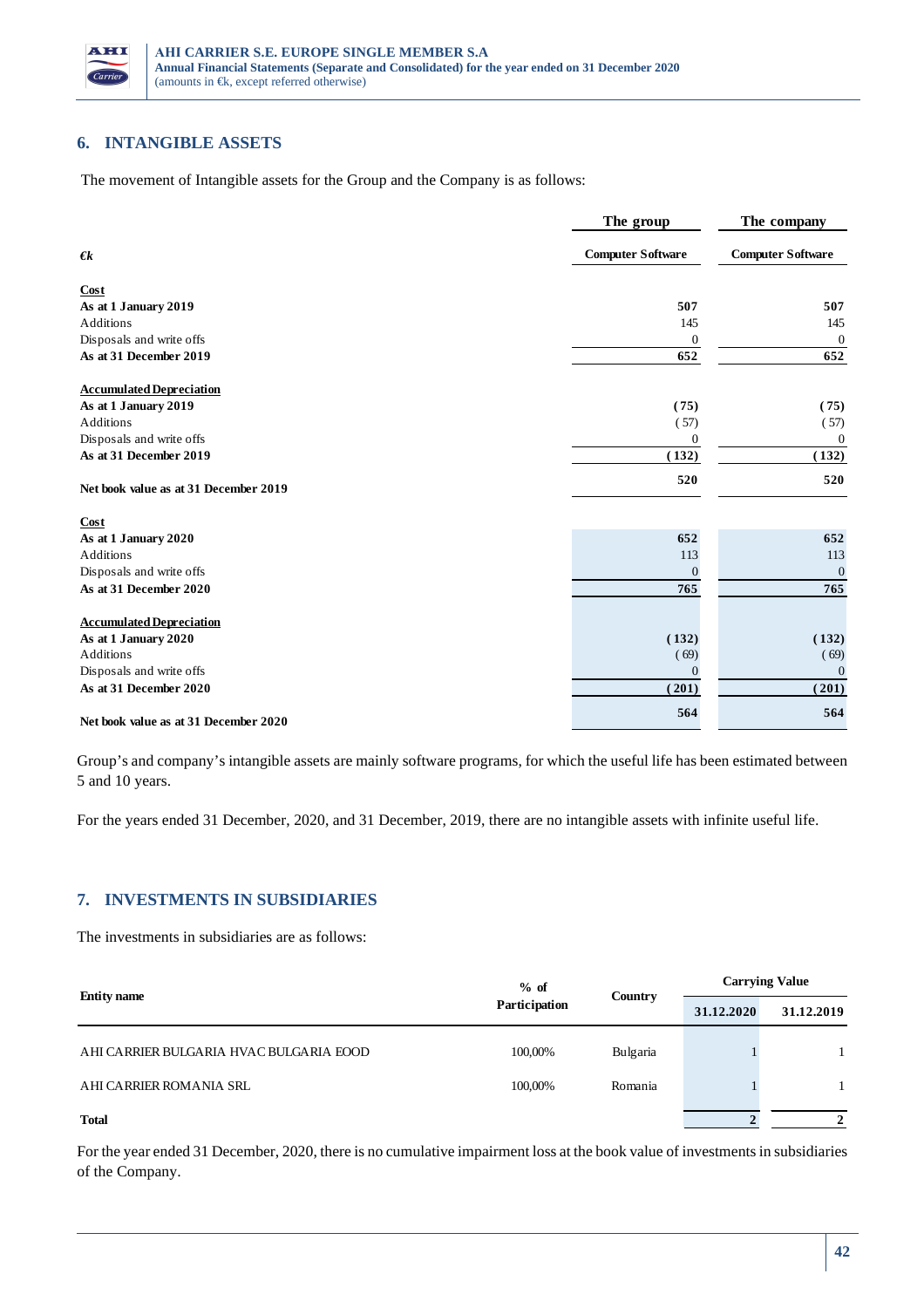

### **8. OTHER NON CURRENT ASSETS**

The Other Non Current Assets for the Group and the Company, are as follows:

|                                                 |            | The group  |            | The company  |
|-------------------------------------------------|------------|------------|------------|--------------|
| $\epsilon$                                      | 31.12.2020 | 31.12.2019 | 31.12.2020 | 31.12.2019   |
| Guaranties given on leased buildings            | 159        | 146        | 138        | 138          |
| Guaranties given on leased transportation means | 31         | 33         | 25         | 28           |
| Guaranties given on utilities                   |            |            |            | $\mathbf{1}$ |
| Other guaranties                                |            | 7          |            | 5.           |
| <b>Total</b>                                    | 197        | 186        | 169        | 171          |

### **9. INVENTORIES**

Inventories of the Group and the Company consisted of the following at December, 31:

|                                    | The group  |            | The company |            |
|------------------------------------|------------|------------|-------------|------------|
| $\epsilon$                         | 31.12.2020 | 31.12.2019 | 31.12.2020  | 31.12.2019 |
| Finished goods                     | 11.654     | 13.155     | 10.026      | 11.865     |
| Stock in transit                   | 999        | 1.175      | 999         | 1.175      |
| Provision for obsolete inventories | (1.514)    | (1.362)    | (1.420)     | (1.228)    |
| <b>Total</b>                       | 11.139     | 12.968     | 9.605       | 11.812     |

The movement of the provision for the obsolete and slow moving inventory, is as follows:

|                                   | The group  |            | The company |            |
|-----------------------------------|------------|------------|-------------|------------|
| $\epsilon$                        | 31.12.2020 | 31.12.2019 | 31.12.2020  | 31.12.2019 |
| <b>Balance as at 1/1</b>          | 1.362      | 1.431      | 1.228       | 1.305      |
| Provision charged in the period   | 192        | 42         | 192         | $\Omega$   |
| Reversal of prior years provision | (40)       | (110)      | $\Omega$    | (78)       |
| Balance as at 31/12               | 1.514      | 1.362      | 1.420       | 1.228      |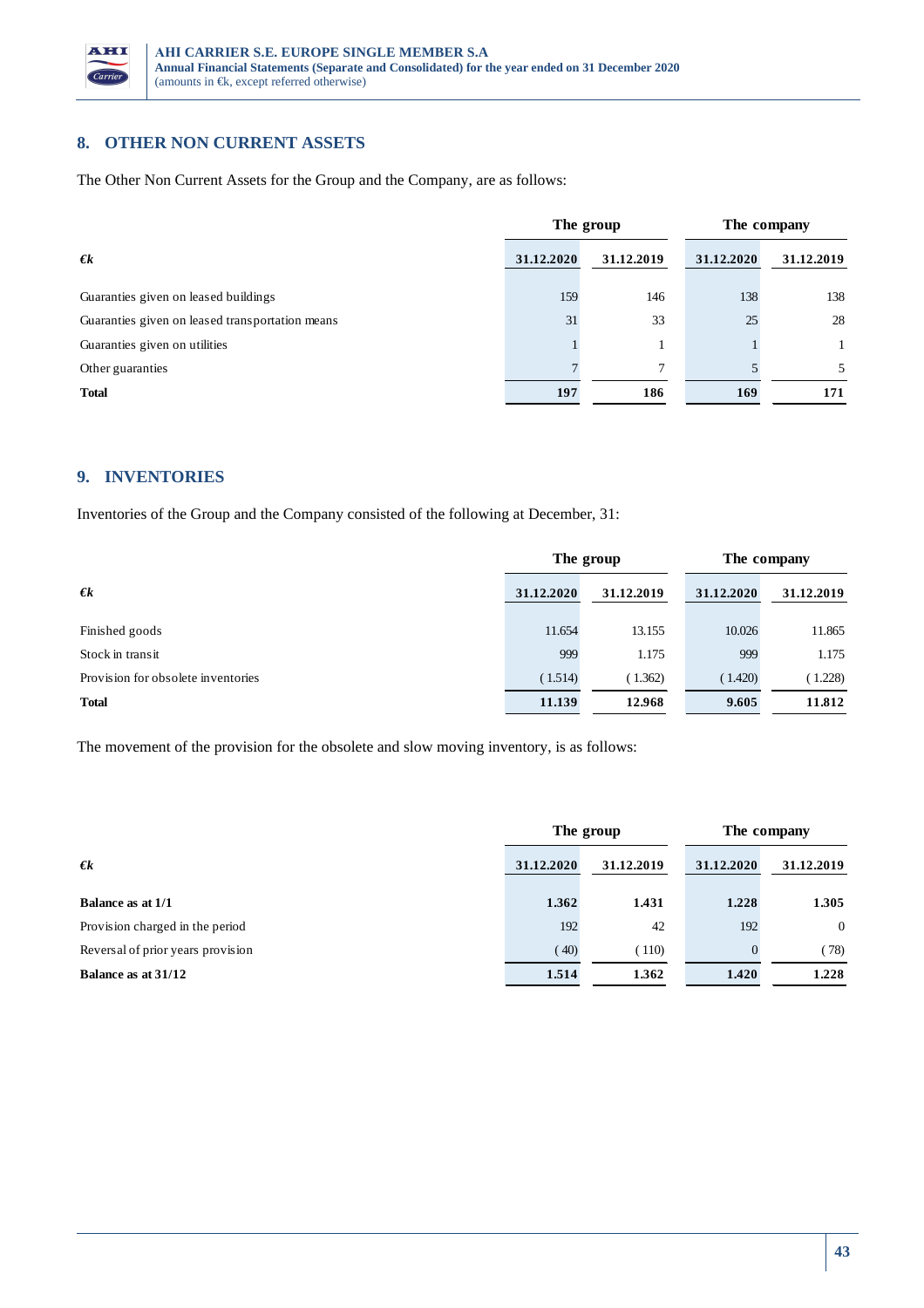

# **10. TRADE RECEIVABLES**

Trade receivables as at 31 December, 2020 are as follows:

|                                  |            | The group  |            | The company |
|----------------------------------|------------|------------|------------|-------------|
| $\epsilon$                       | 31.12.2020 | 31.12.2019 | 31.12.2020 | 31.12.2019  |
| Domestic customers               | 11.198     | 11.290     | 11.198     | 11.290      |
| Foreign customers                | 6.996      | 8.464      | 3.545      | 4.038       |
| Receivables from related parties | 752        | 1.181      | 2.604      | 3.017       |
| Doubtful customers               | 3.551      | 3.539      | 3.479      | 3.466       |
| Notes overdue                    | 1.180      | 1.180      | 1.180      | 1.180       |
| Cheques receivable               | 5.830      | 7.409      | 5.830      | 7.409       |
| Cheques overdue                  | 91         | 91         | 91         | 91          |
| Bad debt provision               | (7.927)    | (7.685)    | (7.729)    | (7.524)     |
| <b>Total</b>                     | 21.670     | 25.469     | 20.198     | 22.967      |

The movement of the provision of Bad Debt is as follows:

|                                    | The group  |            | The company |            |
|------------------------------------|------------|------------|-------------|------------|
| $\epsilon$ k                       | 31.12.2020 | 31.12.2019 | 31.12.2020  | 31.12.2019 |
| <b>Balance as at 1/1</b>           | 7.685      | 7.167      | 7.524       | 7.073      |
| Provision charged in the period    | 0          | 207        | $\Omega$    | 150        |
| Impact of implementation of IFRS 9 | 266        | 339        | 205         | 301        |
| Reversal of prior years provision  | 25)        | (28)       |             | $\Omega$   |
| Balance as at 31/12                | 7.927      | 7.685      | 7.729       | 7.524      |

### The aging of Bad Debt is as follows:

|                           |            | The group  |            | The company |
|---------------------------|------------|------------|------------|-------------|
| $\epsilon$                | 31.12.2020 | 31.12.2019 | 31.12.2020 | 31.12.2019  |
| Not overdue or impaired   | 13.694     | 17.313     | 13.631     | 16.249      |
| Overdue and impaired      |            |            |            |             |
| up to 30 days past due    | 1.674      | 1.022      | 1.414      | 803         |
| $31 - 120$ days past due  | 3.982      | 4.400      | 3.575      | 3.857       |
| $121 - 270$ days past due | 1.752      | 2.271      | 1.423      | 1.697       |
| 271 - 360 days past due   | 569        | 462        | 156        | 360         |
| <b>Total</b>              | 21.670     | 25.469     | 20.198     | 22.967      |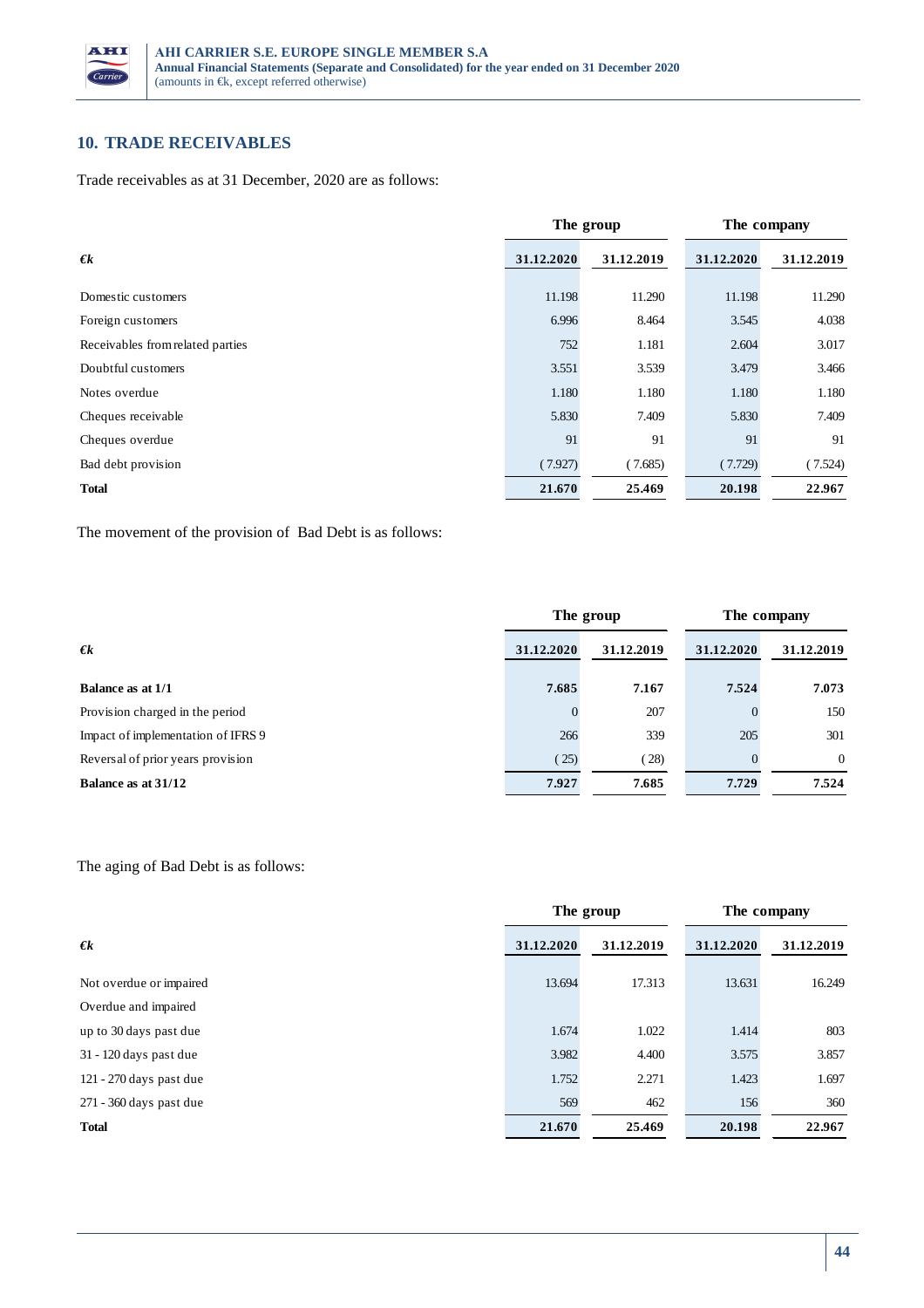

### **11. OTHER RECEIVABLES**

The Other Current assets for the Group and the Company are as follows:

|                                                 | The group  |              | The company |                |
|-------------------------------------------------|------------|--------------|-------------|----------------|
| $\epsilon$                                      | 31.12.2020 | 31.12.2019   | 31.12.2020  | 31.12.2019     |
| Prepaid and withheld taxes                      | 30         | 526          |             | 514            |
| VAT receivable                                  | 67         | 34           | 67          | 34             |
| Public sector other recievables                 |            | 70           |             | 70             |
| Debit balances of vendors and creditors         | 42         | 4            | 40          | $\overline{4}$ |
| Λοιποί γρεώστες διάφοροι                        | 6          | $\mathbf{0}$ |             | $\overline{0}$ |
| Other advances paid (custom brokers, employees) | 102        | 22           | 101         | 22             |
| Prepaid expenses                                | 230        | 156          | 203         | 142            |
| <b>Total</b>                                    | 480        | 813          | 415         | 787            |

## **12. CASH AND CASH EQUIVALENTS**

Cash and cash equivalents as at December, 31 comprise the following:

|                             | The group  |            | The company |            |
|-----------------------------|------------|------------|-------------|------------|
| $\epsilon$                  | 31.12.2020 | 31.12.2019 | 31.12.2020  | 31.12.2019 |
| Cash in transit and in hand |            | 5          |             | 5          |
| Cash at bank                | 10.510     | 4.995      | 7.273       | 2.907      |
| <b>Total</b>                | 10.517     | 5.000      | 7.280       | 2.912      |

### **13. SHARE CAPITAL**

The share capital of the Company amounts to four millions six hundreds sixty two thousands two hundreds seventy six euro and eighty five cents (4.662.276,85) divided into one hundred fifty eight thousands eight hundreds fifty one common registered shares (158.851) with a nominal value of twenty nine euro and thirty five cents (29,35) each.

For the year ended 31 December, 2020, there was no change in Company's share capital.

The share premium, for the year ended 31 December, 2020 and 31 December 2019, amounts to 13.577 euro

The Share Capital of the Company for the year ended 31 December, 2020, is as follows:

| <b>Shareholder</b>  | Number of<br>shares | Percentage<br>$\frac{0}{0}$ | Nominal value<br>per share | Share capital |
|---------------------|---------------------|-----------------------------|----------------------------|---------------|
| AHI CARRIER FZC UAE | 158.851             | 100,00%                     | 29.35                      | 4.662.277     |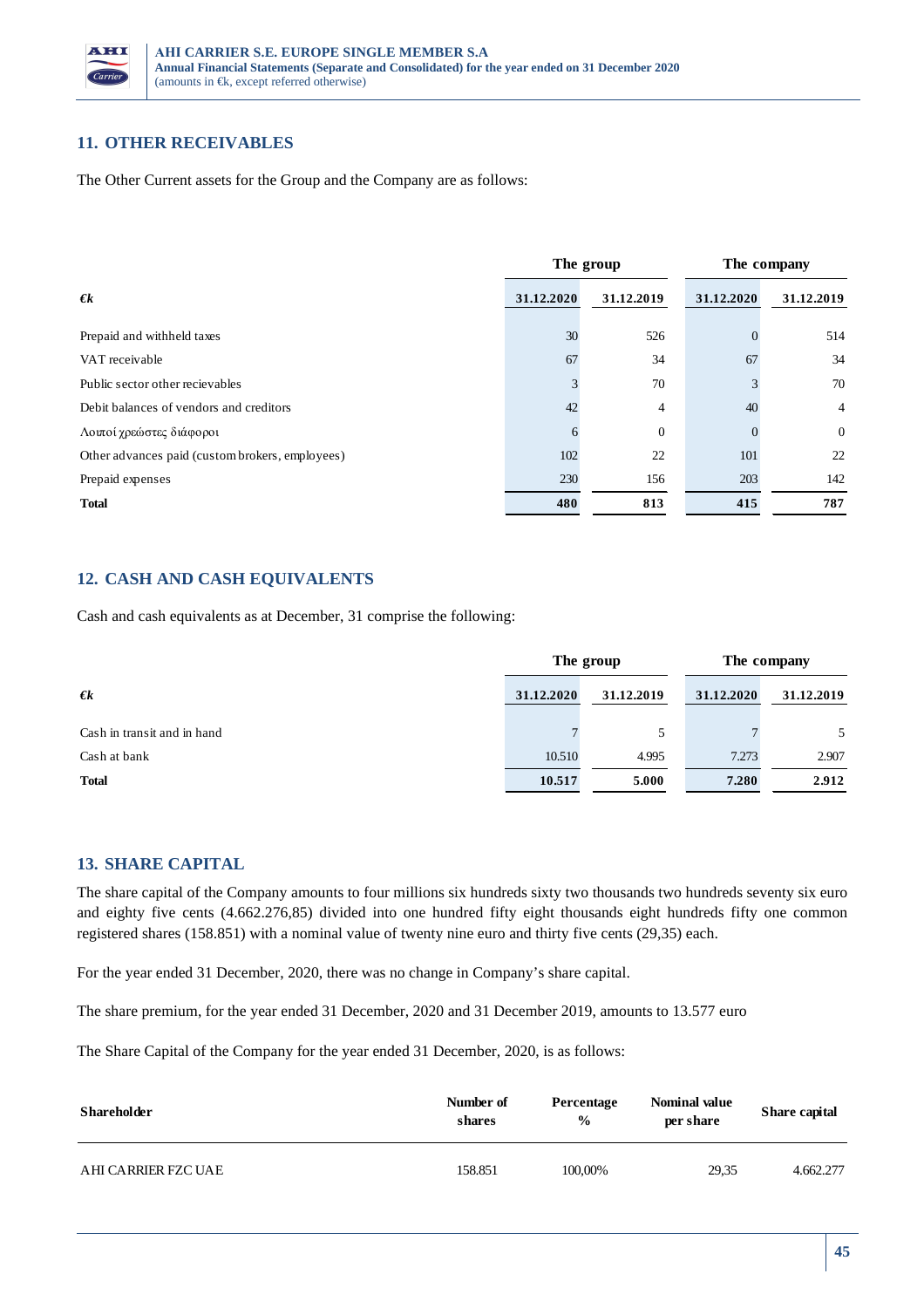

## **14. STATUTORY AND OTHER RESERVES**

In accordance to Greek legislation, all companies are liable to transfer, in an annual base, percentage at least 5% from annual earnings after tax, to statutory reserve, till the cumulative amount of it reaches one third of the share capital. For the year ended 31 December, 2020 and 31 December, 2019, the statutory reserve was 851k euro and 777k euro respectively. The Statutory Reserve cannot be distributed to Shareholders.

The Statutory and Other Reserves are as follow:

|                   | The Group  |            | The Company |                |
|-------------------|------------|------------|-------------|----------------|
| $\epsilon$        | 31/12/2019 | 31/12/2018 | 31/12/2019  | 31/12/2018     |
| Statutory reserve | 777        | 680        | 777         | 680            |
| Other reserves    |            |            |             | $\overline{0}$ |
| <b>Total</b>      | 777        | 681        | 777         | 680            |

# **15. OBLIGATIONS OF BENEFITS TO THE STAFF**

#### **Defined Contribution Plans**

Contributions to social security, for the year ended 31 December, 2020, amounted 906k Euro for the Group and 856k Euro for the Company. (2019: 938k Euro and 897k Euro respectively).

#### **Defined Benefit Plans**

In accordance to Greek Labour Legislation, all employees are subject to compensation, in the case of retirement or dismissal. The amount for the future payment of benefits depends on the individual length of service, the individual salary and the way of leaving the Company (retirement or dismissal). Employees that leave the company voluntarily (except from some special cases) or dismissed due to a law prosecution by the employer have no right of compensation.

The amount of compensation in case of retirement equals 40% of the amount due to dismissal.

The accrued benefits provision of every period, in accordance with I.F.R.S. 19 « Defined Benefit Plans» is stated to the financial statements based on an independent actuarial report.

The cost of provision for compensation due to retirement is recognized at the consolidated Income Statement and is as follows:

|                                      | The group  |            | The company |            |
|--------------------------------------|------------|------------|-------------|------------|
| $\epsilon$                           | 31.12.2020 | 31.12.2019 | 31.12.2020  | 31.12.2019 |
| Service cost component               | 54         | 50         | 52          | 47         |
| Cost of special termination benefits | 191        | 101        | 195         | 102        |
| Interest cost component              |            | 15         |             | 13         |
| <b>Total</b>                         | 253        | 165        | 255         | 163        |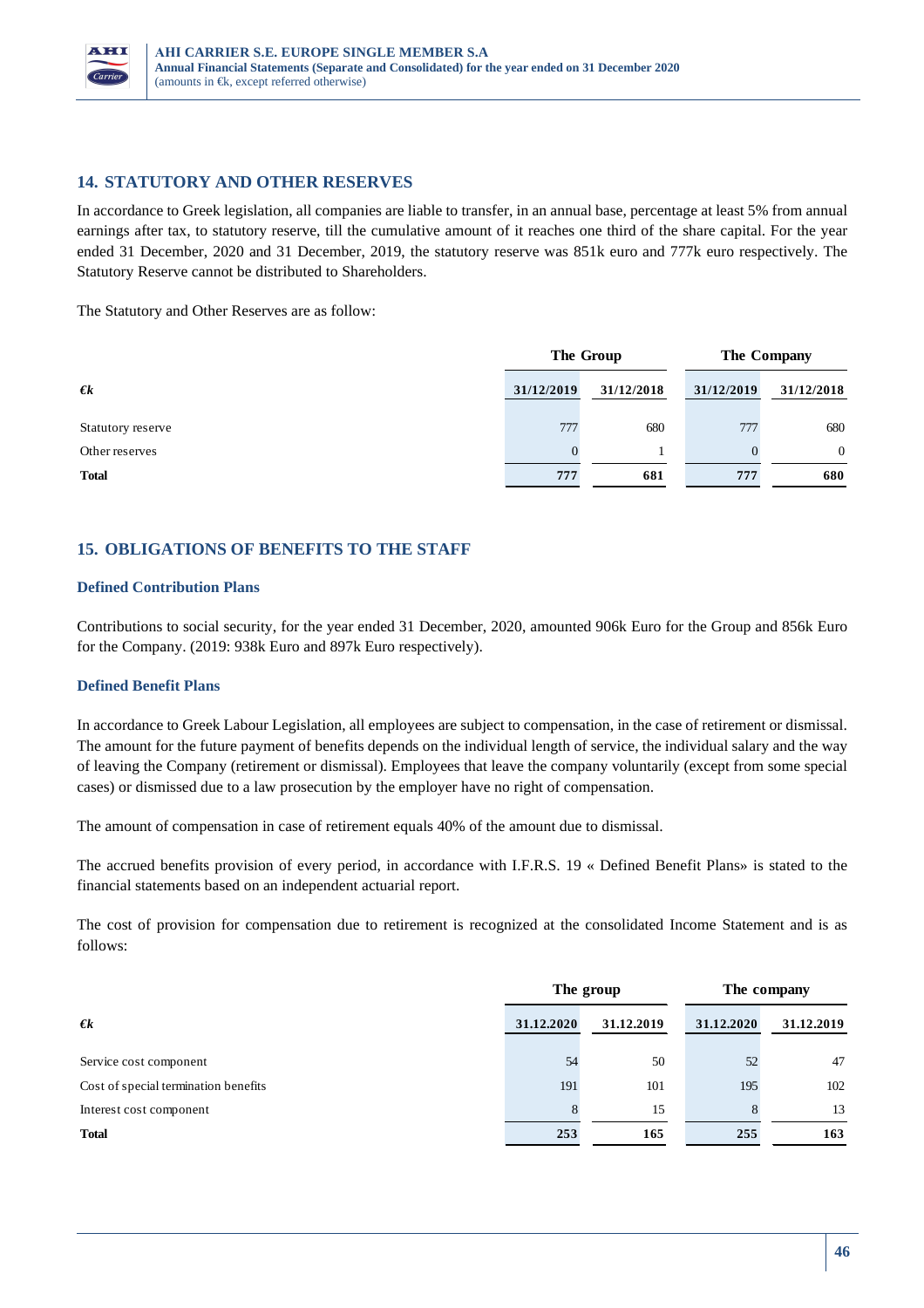

The movement in the current value of compensation due to retirement are as follows:

|                                              | The group  |              | The company |            |
|----------------------------------------------|------------|--------------|-------------|------------|
| $\epsilon$                                   | 31.12.2020 | 31.12.2019   | 31.12.2020  | 31.12.2019 |
| Total obligation recognized as at 01/01      | 705        | 676          | 674         | 647        |
| Interest cost component                      | 8          | 15           | 8           | 13         |
| Service cost component                       | 54         | 50           | 52          | 47         |
| Cost of special termination benefits         | 191        | 101          | 195         | 102        |
| Benefits paid during the fiscal year         | (228)      | (136)        | (228)       | 136)       |
| Αναλογιστικό κέρδος / (ζημία) στην υποχρέωση | 239        | $\mathbf{0}$ | 183         | $\Omega$   |
| <b>Total</b>                                 | 969        | 705          | 884         | 674        |

The basic assumptions applied for the actuarial report, for the Group and the Company, are as follows:

|                                         | The group  |            | The company |            |
|-----------------------------------------|------------|------------|-------------|------------|
|                                         | 31.12.2020 | 31.12.2019 | 31.12.2020  | 31.12.2019 |
|                                         |            |            |             |            |
| Average yearly long term inflation rate | 1,70%      | 1.70%      | 1,70%       | 1,70%      |
| Rate of compensation increase           | 2,20%      | 2,20%      | 2,20%       | 2,20%      |
| Discount Rate                           | 0,40%      | 0.90%      | 0,40%       | 0,90%      |

#### **Risks**

The above-mentioned plan is not financed and therefore no assets are recognized. As a result, risks on assets or similar don't exist. The risks of the specific plan are related to the assumptions of the actuarial report such as changes in bond rates or hypothesis regarding the inflation or the rate of increasing salaries, that could affect future cash flow of the plan.

### **16. LEASE LIABILITIES**

Lease liabilities are as follow:

|                                           | The group  |            | The company |            |
|-------------------------------------------|------------|------------|-------------|------------|
| $\epsilon$                                | 31.12.2020 | 31.12.2019 | 31.12.2020  | 31.12.2019 |
| Lease liabilities under I.F.R.S. 16       | 1.096      | 1.086      | 687         | 958        |
| Minus: Amount due during next fiscal year | (549)      | (493)      | (428)       | (429)      |
| Minus: Amount due during next fiscal year | 547        | 593        | 259         | 529        |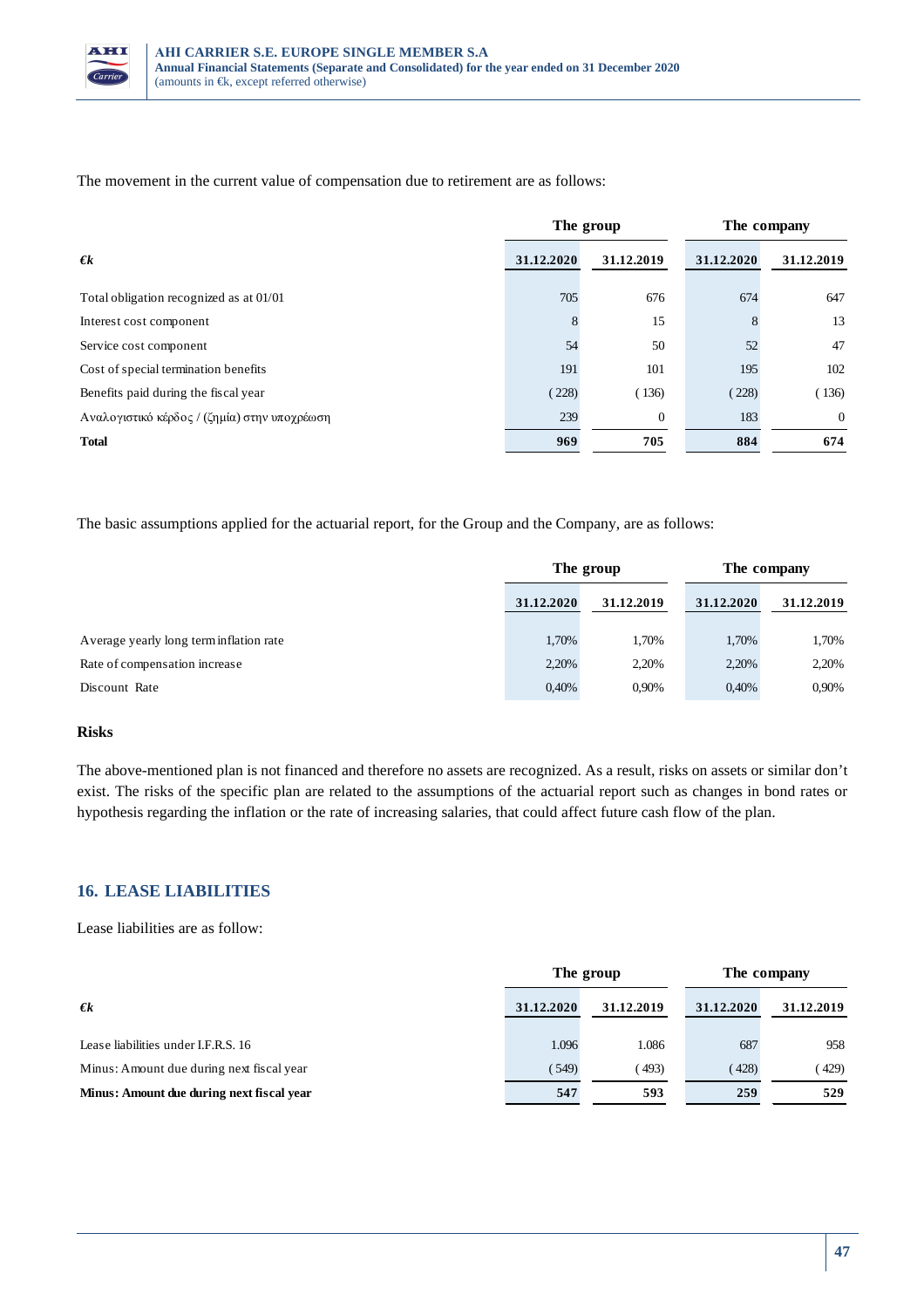

### The movement of lease liabilities is as follows:

|                            | The group  |            | The company |            |
|----------------------------|------------|------------|-------------|------------|
| $\epsilon$                 | 31.12.2020 | 31.12.2019 | 31.12.2020  | 31.12.2019 |
| <b>Balance as at 01/01</b> | 1.086      | 1.303      | 958         | 1.129      |
| Additions                  | 554        | 267        | 172         | 230        |
| Payments                   | (544)      | (484)      | (443)       | (401)      |
| Balance as at 31/12        | 1.096      | 1.086      | 687         | 958        |

Present value analysis of lease liabilities is as follows:

| $\epsilon$        | 31.12.2020 | 31.12.2019   | 31.12.2020 | 31.12.2019     |
|-------------------|------------|--------------|------------|----------------|
| up to 1 year      | 549        | 493          | 428        | 429            |
| From 2 to 5 years | 547        | 593          | 259        | 529            |
| $5 + years$       |            | $\mathbf{0}$ |            | $\overline{0}$ |
| <b>Total</b>      | 1.096      | 1.086        | 687        | 958            |

Minimum leases payables are as follows:

|                                         | The group  |              | The company |                |
|-----------------------------------------|------------|--------------|-------------|----------------|
| $\epsilon$                              | 31.12.2020 | 31.12.2019   | 31.12.2020  | 31.12.2019     |
| up to 1 year                            | 570        | 530          | 449         | 462            |
| From 2 to 5 years                       | 570        | 615          | 272         | 549            |
| $5 + years$                             | 0          | $\mathbf{0}$ | $\Omega$    | $\overline{0}$ |
| <b>Total</b>                            | 1.140      | 1.145        | 722         | 1.011          |
| Minus:                                  |            |              |             |                |
| Future financial expenses               | (44)       | (59)         | (35)        | (53)           |
| Present value of minimum lease payments | 1.096      | 1.086        | 687         | 958            |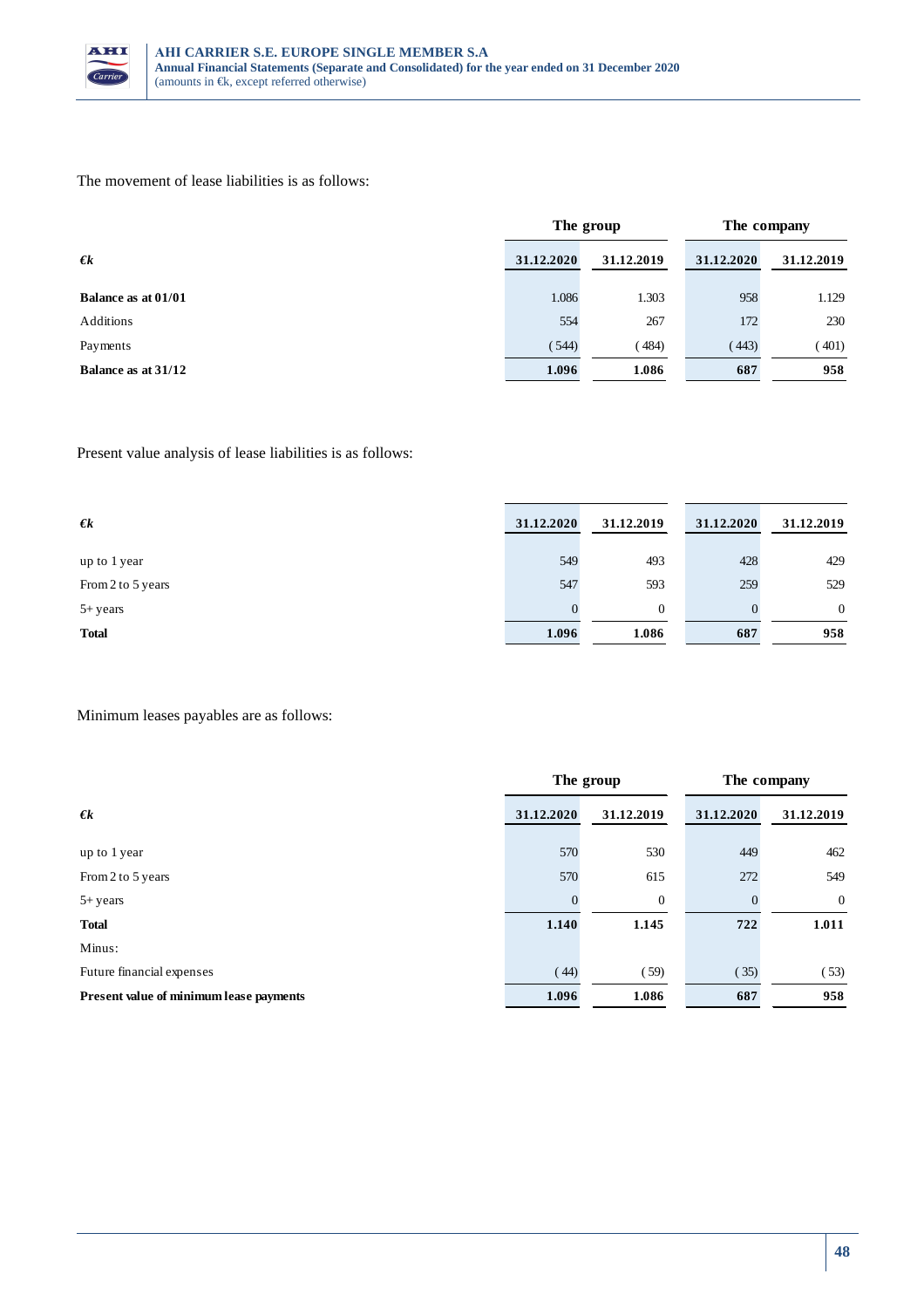

# **17. PROVISIONS**

Provisions are as follows:

|                    | The group  |            | The company |            |
|--------------------|------------|------------|-------------|------------|
| $\epsilon$         | 31.12.2020 | 31.12.2019 | 31.12.2020  | 31.12.2019 |
| Warranty provision | 401        | 411        | 401         | 411        |

#### The movement of the provision is as follows:

|                                   | The group  |              | The company |                |
|-----------------------------------|------------|--------------|-------------|----------------|
| $\epsilon$                        | 31.12.2020 | 31.12.2019   | 31.12.2020  | 31.12.2019     |
| Balance as at 01/01               | 411        | 450          | 411         | 450            |
| Provision charged in the period   |            | $\mathbf{0}$ |             | $\overline{0}$ |
| Reversal of prior years provision | (11)       | 38)          | (11)        | (38)           |
| Balance as at 31/12               | 401        | 411          | 401         | 411            |

Warranty provision is recognized when products or services that are subjects to warranty are sold. The calculation amount is based on historical data and weighting of possible outcomes in relation to their associated probabilities.

# **18. SHORT TERM BANK LOANS**

Balance of short-term loans as at December 31,2020 is zero (December 31,2019: €k 1.500). Loans, if existed, regard the credit lines of the Parent Company.

The movement of these borrowings is as follows:

|                     | The group  |            | The company |            |
|---------------------|------------|------------|-------------|------------|
| $\epsilon$ k        | 31.12.2020 | 31.12.2019 | 31.12.2020  | 31.12.2019 |
| Balance as at 01/01 | 1.500      | 1.400      | 1.500       | 1.400      |
| Amount granted      | 3.000      | 669        | 3.000       | 669        |
| Amount paid         | (4.500)    | 569)       | (4.500)     | (569)      |
| Balance as at 31/12 |            | 1.500      | 0           | 1.500      |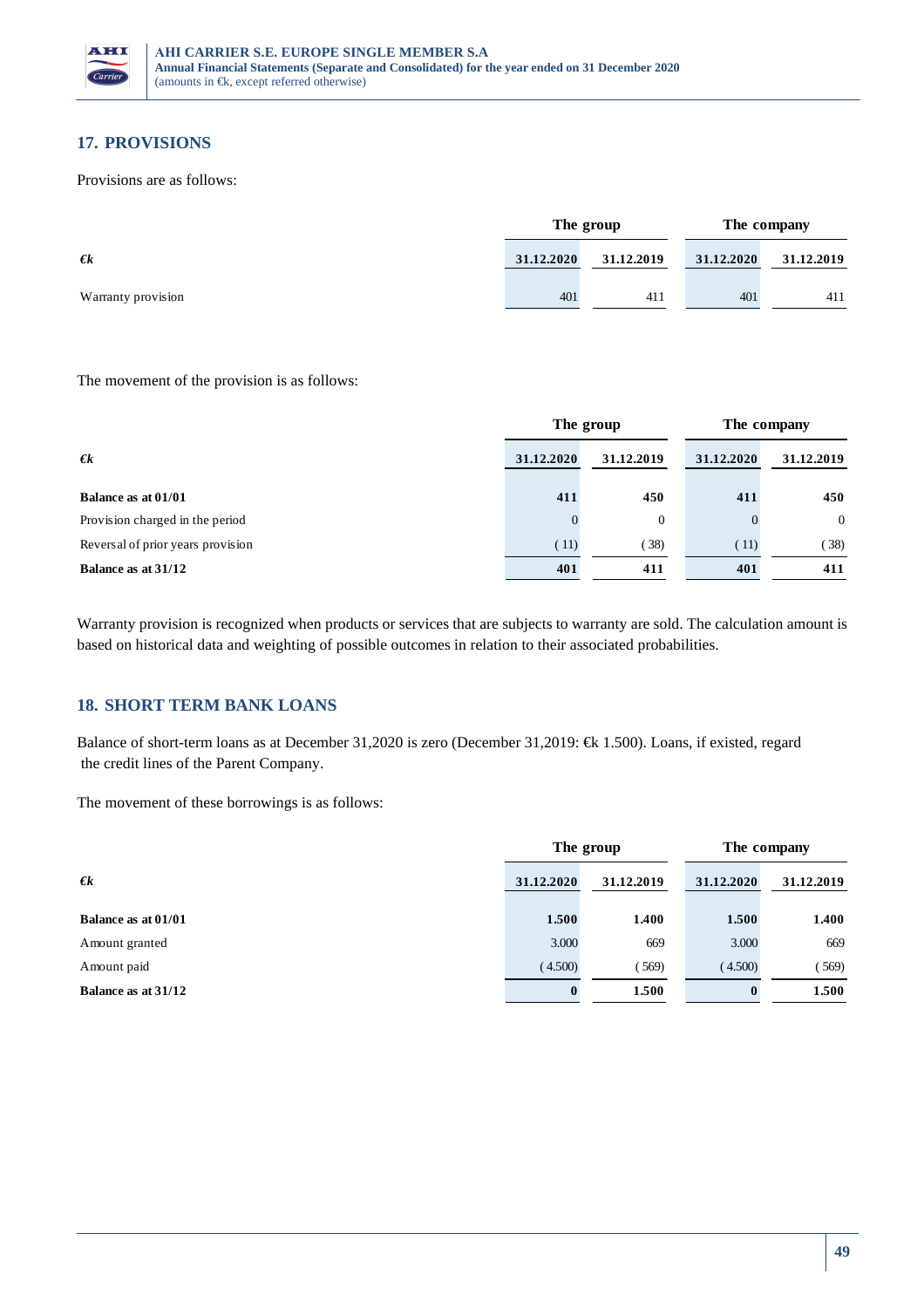

# **19. TRADE PAYABLES**

Trade payables are as follows:

|                              | The group  |            | The company |            |
|------------------------------|------------|------------|-------------|------------|
| $\epsilon$                   | 31.12.2020 | 31.12.2019 | 31.12.2020  | 31.12.2019 |
| Domestic vendors             | 1.325      | 1.518      | 1.325       | 1.518      |
| Foreign vendors              | 464        | 296        | 242         | 217        |
| Payables to related parties  | 5.151      | 6.197      | 4.525       | 5.178      |
| Estimated purchases/expenses | 73         | 50         | 76          | 45         |
| <b>Total</b>                 | 7.013      | 8.061      | 6.167       | 6.958      |

# **20. OTHER CURRENT LIABILITIES**

Other current liabilities are as follows:

|                                  | The group      |              | The company |                |
|----------------------------------|----------------|--------------|-------------|----------------|
| $\epsilon$                       | 31.12.2020     | 31.12.2019   | 31.12.2020  | 31.12.2019     |
| VAT payable                      | 58             | 223          |             | $\overline{0}$ |
| Payroll tax payable              | 126            | 121          | 112         | 121            |
| Other creditors' tax payable     |                | 4            |             | $\overline{4}$ |
| Other tax payable                | 58             | 6            | 55          | 6              |
| National insurance payable       | 191            | 214          | 179         | 204            |
| Other payables to staff          | 317            | 808          | 295         | 716            |
| Sales commissions payable        | 32             | 201          | 31          | 200            |
| Other payables                   | 395            | 521          | 242         | 414            |
| Credit balance of other debtors  | $\mathfrak{D}$ | 6            |             | 6              |
| Dividends Payabe to Shareholders | 950            | $\mathbf{0}$ | 950         | $\overline{0}$ |
| <b>Total</b>                     | 2.137          | 2.103        | 1.874       | 1.669          |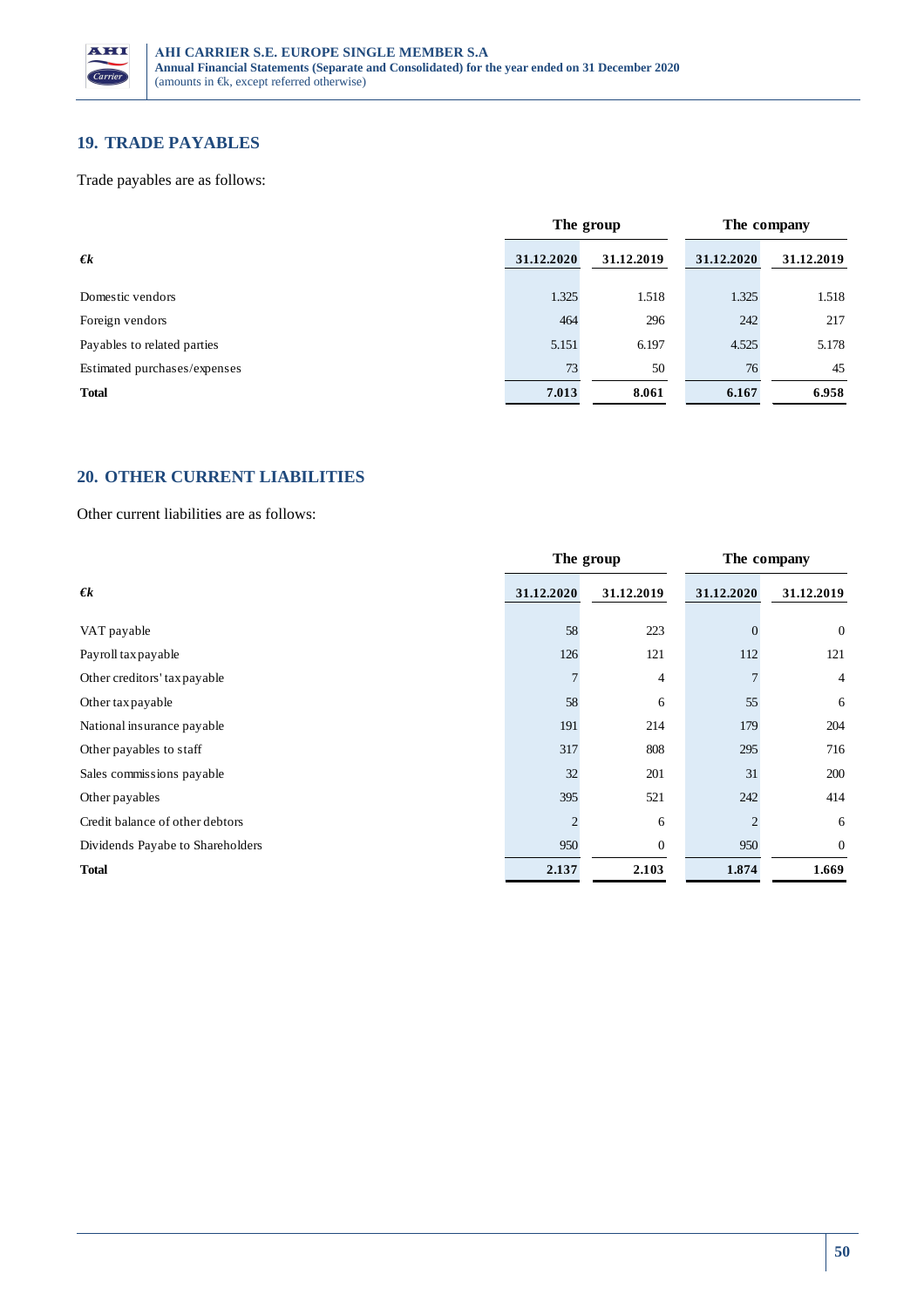

# **21. CONTRACTUAL ASSETS AND LIABILITIES**

The following table gather the information regarding contractual assets and liabilities based on contracts with clients:

|                                      | The group  |                  | The company |                |
|--------------------------------------|------------|------------------|-------------|----------------|
| $\epsilon$                           | 31.12.2020 | 31.12.2019       | 31.12.2020  | 31.12.2019     |
| Contractual assets (long term)       | $\theta$   | $\boldsymbol{0}$ |             | $\overline{0}$ |
| Contractual assets (short term)      | 264        | 44               | 434         | 44             |
| <b>Total contractual assets</b>      | 264        | 44               | 434         | 44             |
|                                      |            |                  |             |                |
| Contractual liabilities (long term)  | 154        | 141              | 154         | 141            |
| Contractual liabilities (short term) | 1.084      | 776              | 843         | 145            |
| <b>Total contractual liabilities</b> | 1.237      | 918              | 997         | 286            |

When the Group or the Company performs by transferring goods or services to a customer before the customer pays consideration or before payment is due, the Group presents the contract as a contract asset, excluding any amounts presented as a receivable. A contract asset is the Group's and the Company's right to consideration in exchange for goods or services that the entity has transferred to a customer

On the contrary, when customer pays consideration, or the Group and the Company have a right to an amount of consideration that is unconditional, before the Group or the Company transfers a good or service to the customer, the Group and the Company present the contract as a contract liability when the payment is made or the payment is due (whichever is earlier). For the Group and the Company, contract liabilities are primarily the result of product sales or services charged to the customer in advance, or prepaid by him, as well as contract liabilities relating to extended warranty services.

At 31th of December, 2020, the company has recognized accrued management fees attributable to subsidiaries of the Group which total €k 170.

### **22. NET SALES**

Net Sales Turnover for the Group and the Company are as follows:

|                                                     | The group                    |                              | The company                  |                              |
|-----------------------------------------------------|------------------------------|------------------------------|------------------------------|------------------------------|
| $\epsilon$                                          | $01.01.2020 -$<br>31.12.2020 | $01.01.2019 -$<br>31.12.2019 | $01.01.2020 -$<br>31.12.2020 | $01.01.2019 -$<br>31.12.2019 |
|                                                     |                              |                              |                              |                              |
| Domestic sales                                      | 26.671                       | 33.659                       | 26.671                       | 33.659                       |
| Domestic returns of sales                           | (145)                        | (323)                        | (145)                        | (323)                        |
| European Union sales                                | 21.259                       | 27.086                       | 12.734                       | 17.123                       |
| European Union returns of sales                     | (24)                         | (42)                         | (8)                          | (3)                          |
| Sales to foreign countries (outside EU)             | 4.510                        | 4.039                        | 4.510                        | 4.039                        |
| Returns of sales to foreign countries (outside EU)  | (0)                          | (5)                          | (0)                          | (5)                          |
| Domestic sales of services                          | 2.373                        | 2.447                        | 2.373                        | 2.447                        |
| European Union sales of services                    | 885                          | 787                          | 130                          | 292                          |
| Sales of services to foreign countries (outside EU) | 16                           | 3                            | 14                           | 3                            |
| <b>Total</b>                                        | 55.545                       | 67.651                       | 46.280                       | 57.234                       |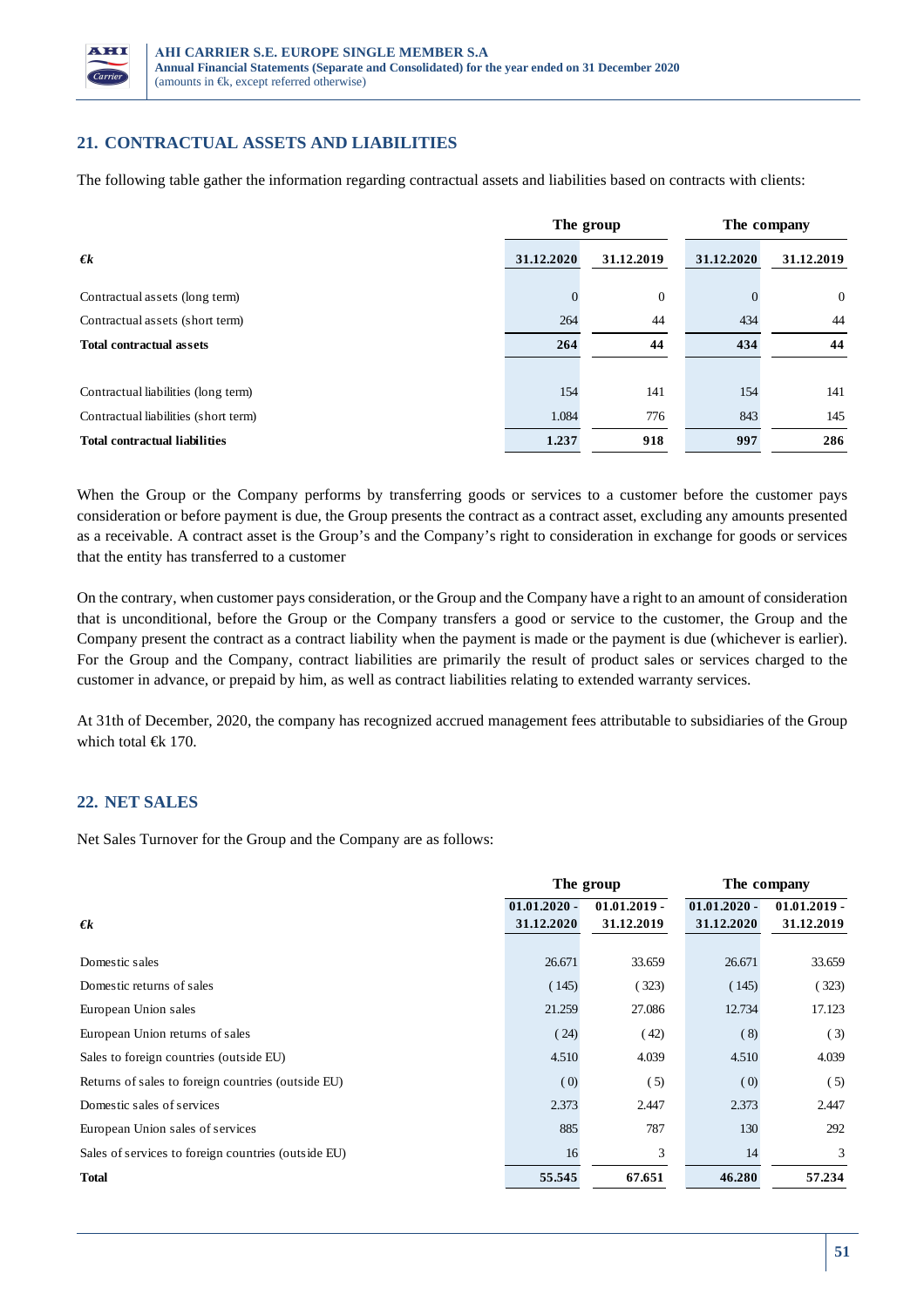

## **23. OTHER INCOME**

Other income for the Group and the Company are as follows:

|                                                                        | The group                    |                              | The company                  |                              |
|------------------------------------------------------------------------|------------------------------|------------------------------|------------------------------|------------------------------|
| $\epsilon$                                                             | $01.01.2020 -$<br>31.12.2020 | $01.01.2019 -$<br>31.12.2019 | $01.01.2020 -$<br>31.12.2020 | $01.01.2019 -$<br>31.12.2019 |
| Revenue from subsidies                                                 | 12                           | $\overline{4}$               | 12                           | 4                            |
| Other revenue related to sales                                         | 23                           | 100                          | 21                           | 28                           |
| Management fees                                                        | 134                          | 47                           | 305                          | 143                          |
| Revenue from recharged expenses                                        | 13                           | 5                            | 13                           | 3                            |
| Gains on fixed assets disposal                                         |                              | $\overline{2}$               |                              | 2                            |
| Revenue from unused inventory impairment provisions                    | 40                           | 78                           |                              | 78                           |
| Revenue from unused bad debt provisions                                | 25                           | $\mathbf{0}$                 |                              | $\mathbf{0}$                 |
| Revenue from unused provisions of obligations of benefits to the staff | $\overline{c}$               | $\mathbf{0}$                 |                              | $\overline{0}$               |
| Other extraordinary gains                                              | 47                           | 13                           | 33                           | 13                           |
| <b>Total</b>                                                           | 296                          | 248                          | 384                          | 270                          |

## **24. EXPENSES PER SEGMENT/CATEGORY**

Cost analysis per segment/category is as follows:

|                           | The group      |                | The company    |                |
|---------------------------|----------------|----------------|----------------|----------------|
|                           | $01.01.2020 -$ | $01.01.2019 -$ | $01.01.2020 -$ | $01.01.2019 -$ |
| $\epsilon$                | 31.12.2020     | 31.12.2019     | 31.12.2020     | 31.12.2019     |
|                           |                |                |                |                |
| Cost of goods sold        | 43.224         | 53.745         | 36.767         | 46.486         |
| <b>Distribution Costs</b> | 4.780          | 5.136          | 3.957          | 4.262          |
| Administrative expenses   | 3.806          | 4.536          | 3.407          | 4.052          |
| <b>Total</b>              | 51.810         | 63.416         | 44.131         | 54.800         |

#### **Staff costs**

|                                    | The group      |                | The company    |                |
|------------------------------------|----------------|----------------|----------------|----------------|
|                                    | $01.01.2020 -$ | $01.01.2019 -$ | $01.01.2020 -$ | $01.01.2019 -$ |
| $\epsilon$                         | 31.12.2020     | 31.12.2019     | 31.12.2020     | 31.12.2019     |
| Wages and salaries                 | 3.776          | 4.268          | 3.108          | 3.567          |
| Employees' allowances and expenses | 124            | 139            | 112            | 127            |
| Social security contributions      | 906            | 938            | 856            | 897            |
| <b>Total</b>                       | 4.806          | 5.345          | 4.075          | 4.592          |

The weighted average of the employees for the Group and Company during fiscal year 2020 was 116 and 95

respectively (Fiscal year 2019: 120 people and 98 people).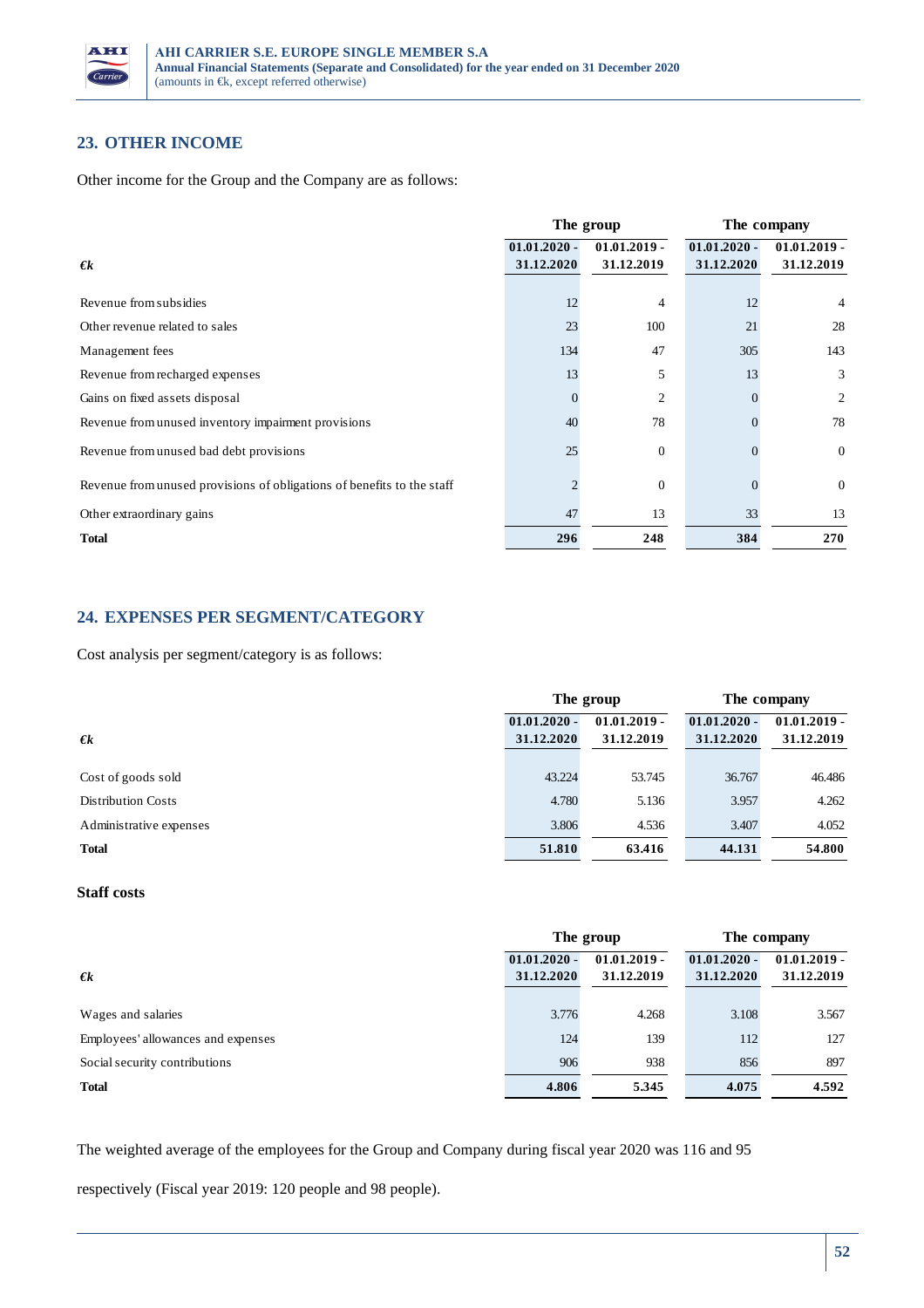

## **Other operating expenses**

|                                                               | The group      |                | The company    |                |
|---------------------------------------------------------------|----------------|----------------|----------------|----------------|
|                                                               | $01.01.2020 -$ | $01.01.2019 -$ | $01.01.2020 -$ | $01.01.2019 -$ |
| $\epsilon$                                                    | 31.12.2020     | 31.12.2019     | 31.12.2020     | 31.12.2019     |
| Cost of inventory and services                                | 40.038         | 49.726         | 34.261         | 43.203         |
| Professionals' fees (service)                                 | 1.887          | 1.977          | 1.436          | 1.609          |
| Other fees                                                    | 705            | 745            | 590            | 619            |
| Other services (telephony, electricity, water)                | 203            | 239            | 185            | 220            |
| Short term leases                                             | 38             | 58             | 21             | 35             |
| Insurances                                                    | 259            | 357            | 188            | 228            |
| Storage cost                                                  | 577            | 804            | 486            | 722            |
| Repair and maintenance expenses                               | 74             | 62             | 53             | 50             |
| Other taxes/duties                                            | 47             | 100            | 43             | 95             |
| Transportation expenses                                       | 441            | 369            | 326            | 250            |
| Travelling expenses                                           | 142            | 325            | 132            | 307            |
| Advertisement expenses                                        | 1.033          | 1.839          | 953            | 1.620          |
| Other expenses                                                | 265            | 229            | 250            | 213            |
| Depreciation on tangible and intangible fixed assets          | 125            | 106            | 109            | 90             |
| Depreciation on right of use                                  | 466            | 431            | 378            | 348            |
| Provisions for employee retirement or redundancy compensation | 247            | 151            | 247            | 149            |
| Provision for Inventory obsolescence                          | 192            | 9              | 192            | $\theta$       |
| Bad debts provision                                           | $\mathbf{0}$   | 207            | $\overline{0}$ | 150            |
| Impact of implementation of I.F.R.S. 9                        | 266            | 339            | 205            | 301            |
| <b>Total</b>                                                  | 47.004         | 58.072         | 40.055         | 50.208         |

### **25. OTHER EXPENSES**

Other expenses for the Group and the Company are as follows:

|                              | The group                    |                              | The company                  |                              |
|------------------------------|------------------------------|------------------------------|------------------------------|------------------------------|
|                              | $01.01.2020 -$<br>31.12.2020 | $01.01.2019 -$<br>31.12.2019 | $01.01.2020 -$<br>31.12.2020 | $01.01.2019 -$<br>31.12.2019 |
| $\epsilon$                   |                              |                              |                              |                              |
| Recycling fees               | 90                           | 99                           | 29                           | 22                           |
| Tax fines                    |                              | $\overline{c}$               |                              | $\overline{0}$               |
| Other extraordinary expenses | 95                           | 80                           | 95                           | 80                           |
| <b>Total</b>                 | 186                          | 180                          | 125                          | 102                          |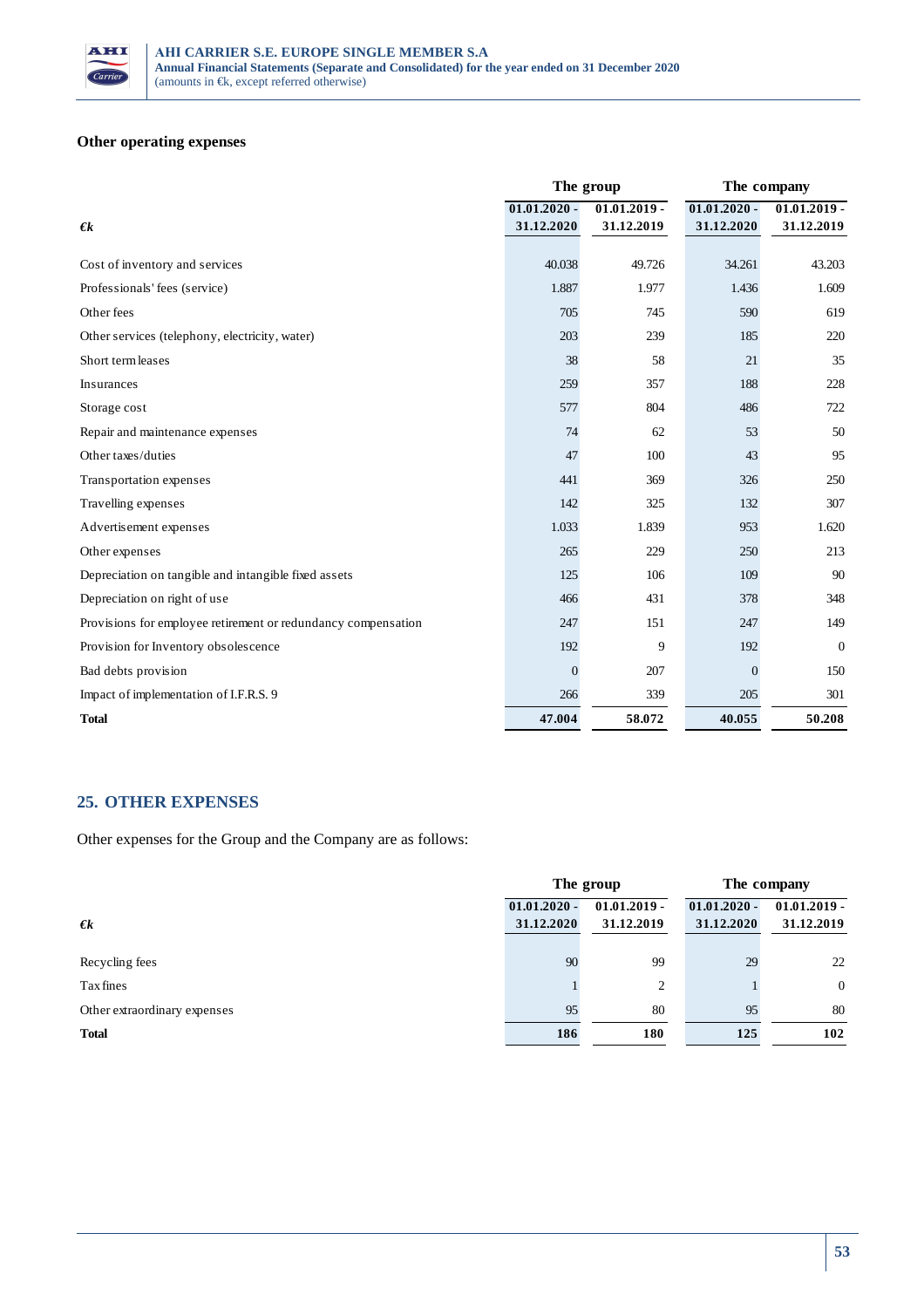

### **26. FINANCE INCOME**

Finance income is as follows:

|                                                        | The group      |                | The company    |                |
|--------------------------------------------------------|----------------|----------------|----------------|----------------|
|                                                        | $01.01.2020 -$ | $01.01.2019 -$ | $01.01.2020 -$ | $01.01.2019 -$ |
| $\epsilon$                                             | 31.12.2020     | 31.12.2019     | 31.12.2020     | 31.12.2019     |
| Interest received from bank deposits                   |                |                |                |                |
| Dividends received                                     |                | $\mathbf{0}$   |                | 300            |
| FX gains                                               | 38             | 48             | 34             | 6              |
| Income from discounts due to early payments to vendors | 30             | $\mathbf{0}$   | 30             | $\Omega$       |
| <b>Total</b>                                           | 69             | 49             | -64            | 307            |

### **27. FINANCE EXPENSES**

Finance expenses are as follows:

|                                      | The group                    |                              | The company                  |                              |
|--------------------------------------|------------------------------|------------------------------|------------------------------|------------------------------|
| $\epsilon$                           | $01.01.2020 -$<br>31.12.2020 | $01.01.2019 -$<br>31.12.2019 | $01.01.2020 -$<br>31.12.2020 | $01.01.2019 -$<br>31.12.2019 |
| Discounts due to downpayments        | 107                          | 172                          | 107                          | 172                          |
| Interest expense of short term loans | 27                           | 60                           | 27                           | 60                           |
| Letters of guarantee fees            | 8                            | 10                           |                              | 10                           |
| Other bank fees and expenses         | 39                           | 51                           | 31                           | 37                           |
| Interest expense of actuarial report | 8                            | 15                           |                              | 13                           |
| Financial cost of leases             | 44                           | 53                           | 37                           | 46                           |
| FX losses                            | 112                          | 162                          | $\mathbf Q$                  | 20                           |
| <b>Total</b>                         | 345                          | 521                          | 226                          | 358                          |

### **28. INCOME AND DEFERRED TAX**

In accordance with Greek tax legislation, income tax rate applied on Greek legal entities for the fiscal year ended at 31th of December 2020 is 24% (31th of December 2019: 24%)

Income tax rate applied on legal entities established in Bulgaria and Romania is 10% and 16% respectively (2019: 10% and 16%).

From January 2014 onwards, dividends paid within the same group of companies established in E.U. are exempted from tax under the condition that the parent entity holds a percentage of at least 10% of the share capital of the subsidiary that pays the dividend for at least the last two years.

In accordance with Law 4646/2020, no tax is applied on sales of shares from July 1,2020 onwards, under the condition that the seller holds a percentage of at least 10% of the share capital for at least the last two years.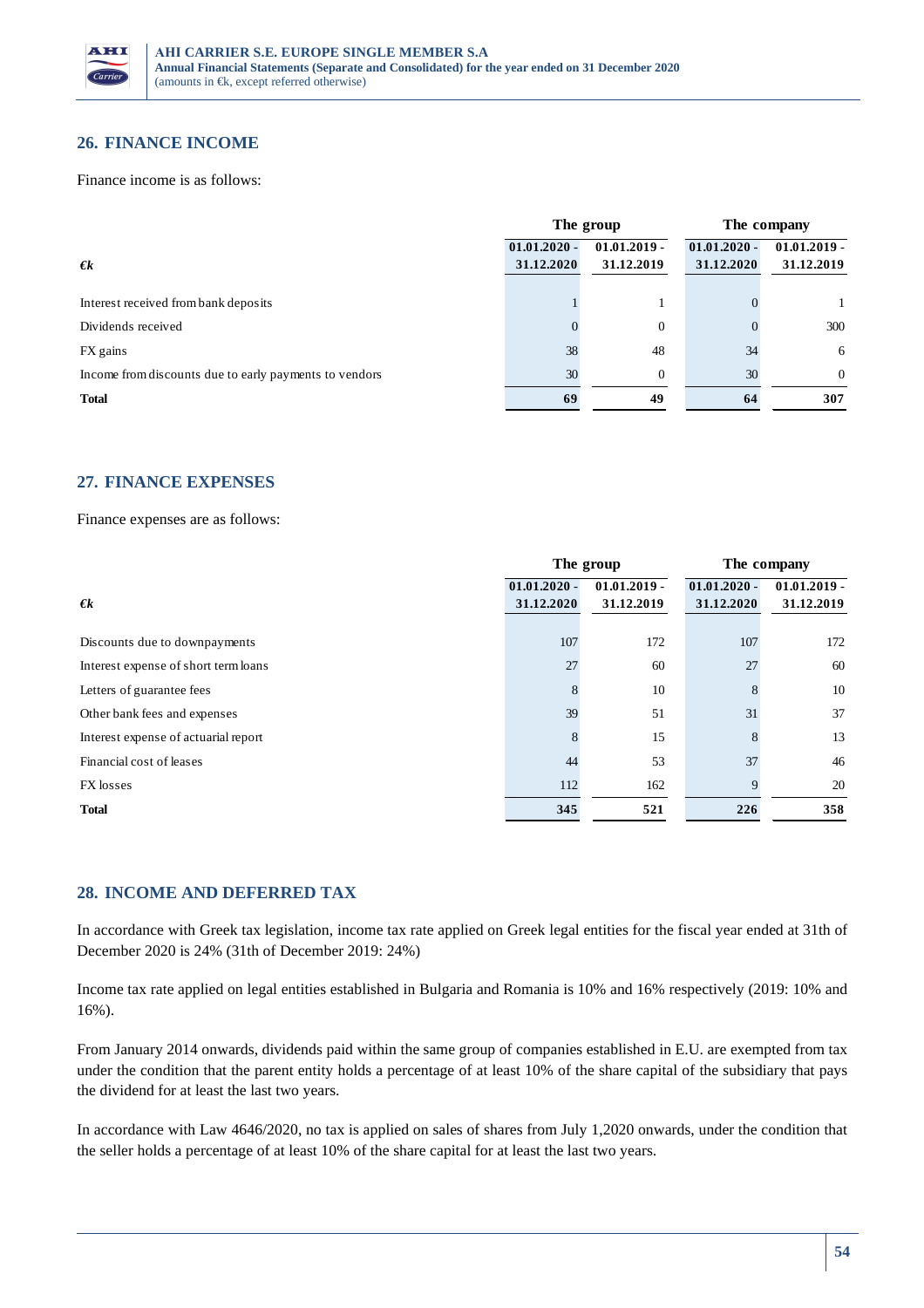

Greek tax legislation is under interpretation of Greek Tax Authorities and Greek courts. Income tax returns must be submitted annually. Income tax results declared (gains or losses) are considered not temporary till a tax audit from Greek Tax Authorities takes place. In accordance with Greek tax legislation (article 36, law 4174/2013), Greek ax Authorities can charge extra taxes and fines based on a tax audit within the predicted period which is five calendar years after the end of the calendar year when the submission of income tax return is mandatory to take place. Based on the above, fiscal years till 2014 are considered final and closed.

From fiscal year 2011 onwards, tax returns are subject to the procedure of receiving "Annual Tax Certificate" as described below.

Income tax losses recognized by Greek Tax Authorities can be transferred and deducted from future income tax gains for five years.

In accordance with Greek Tax Law 4799/2021:

- a. Income tax rate applied on Greek legal entities for fiscal years 2021 onwards, is reduced at 22% and
- b. A prepayment of income tax is obligatory calculated on 80% of the current income tax. This prepayment is offset with the income tax of the next year after a tax audit from Greek tax authorities. Exceptionally, for fiscal year 2020, the prepayment income tax is calculated on 70% of the current income tax applicable by 18/05/2021.

Based on section "a" above, and taking into account paragraph 48 of I.F.R.S. 12, Management recognized deferred tax as at 31th of December 2020 using a tax rate of 22%.

### **Annual Tax Certificate**

For fiscal years 2011 onwards, the Greek Societe Anonyme and Limited Liability Companies whose annual financial statements are obligatory audited, are obtaining an "Annual Tax Certificate" as provided to paragraph 5 of article 82 of Law 2238/1994 and to article 82A of Law 4174/2013. This "Annual Tax Certificate" is issued by the same statutory auditor or audit firm that conducts the annual financial statements audit. Upon completion of this special tax compliance audit, the statutory auditor or audit firm issues the Company "Tax Compliance Report", and then the statutory auditor or audit firm submit it electronically to the Ministry of Finance.

Regarding the Parent Company, which is established in Greece and subject to the "Annual Tax Certificate" procedure, Tax Compliance Report has been granted for fiscal years 2011 – 2019. These "Annual Tax Certificates" have been granted with no significant adjustments regarding income tax expense and relevant provision, as stated in the financial statements. It is noted that based on Greek tax legislation (circular of ministry of finance 1006/2016), entities that have received an "Annual Tax Certificate" are not excluded from a tax audit performed by Greek Tax Authorities. Therefore, Greek Tax Authorities preserve their right of a tax audit within the dates above-mentioned.

Special tax compliance audit for fiscal year 2020 is still in progress by PKF EUROAIDITING S.A. Upon completion of this audit, the Management expects no material additional tax liabilities.

The Group sets up a provision for additional taxes when it's considered necessary for each entity of the Group.

Income tax expense for the years ended December 31, 2020 and December 31, 2019 is as follows: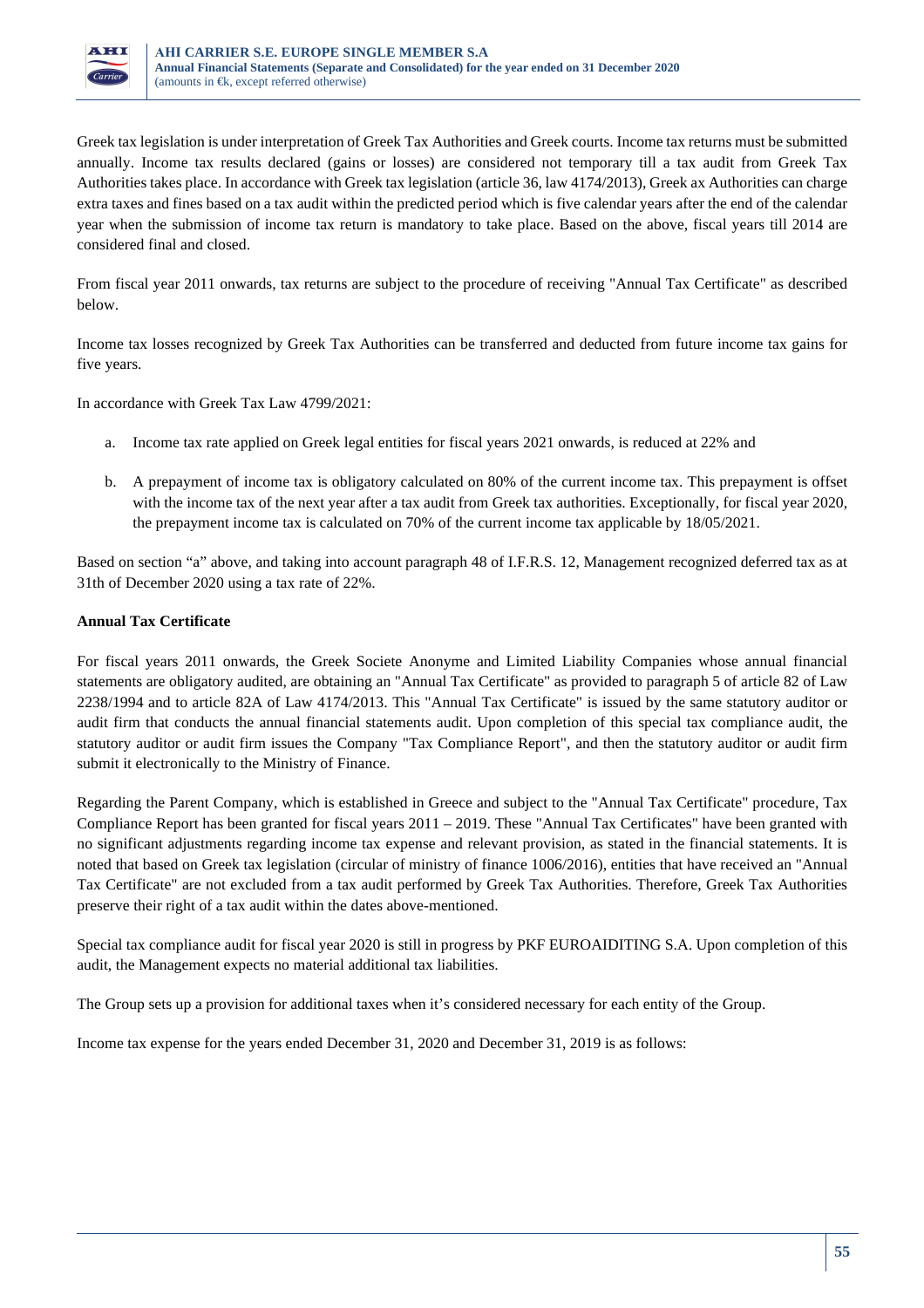

|                                  | The group                    |                              | The company                  |                              |
|----------------------------------|------------------------------|------------------------------|------------------------------|------------------------------|
| $\epsilon$                       | $01.01.2020 -$<br>31.12.2020 | $01.01.2019 -$<br>31.12.2019 | $01.01.2020 -$<br>31.12.2020 | $01.01.2019 -$<br>31.12.2019 |
| Current income tax expense       |                              |                              |                              |                              |
| Current fiscal year              | (624)                        | (1.046)                      | (475)                        | (814)                        |
| Prior year adjustments           | 27                           | (8)                          | 27                           | (8)                          |
| Current income tax expense       | (597)                        | (1.054)                      | (448)                        | (822)                        |
|                                  |                              |                              |                              |                              |
| Deferred tax                     |                              |                              |                              |                              |
| Tax rate reduction               | (158)                        | (336)                        | (158)                        | (336)                        |
| Temporary tax differences effect | (126)                        | 231                          | (156)                        | 152                          |
| Deferred tax expense             | (284)                        | (105)                        | (314)                        | (184)                        |
|                                  |                              |                              |                              |                              |
| Income tax expense               | (881)                        | (1.159)                      | (762)                        | (1.006)                      |

Reconciliation of income tax expense driving by the current tax rate for the Greek entity (2020: 24%, 2019: 29%) is as follows:

|                                              | The group                    |                              | The company                  |                              |
|----------------------------------------------|------------------------------|------------------------------|------------------------------|------------------------------|
| $\epsilon$                                   | $01.01.2020 -$<br>31.12.2020 | $01.01.2019 -$<br>31.12.2019 | $01.01.2020 -$<br>31.12.2020 | $01.01.2019 -$<br>31.12.2019 |
| Profit before tax                            | 3.569                        | 3.831                        | 2.246                        | 2.551                        |
| Tax using the Company's domestic tax rate    | (890)                        | (919)                        | (539)                        | (612)                        |
| Tax effect of:                               |                              |                              |                              |                              |
| Tax-exempt income                            | 233                          | $\overline{0}$               | 228                          | 72                           |
| Non-deductible expenses                      | (294)                        | (106)                        | (320)                        | (122)                        |
| Prior years adjustments                      | 27                           | (8)                          | 27                           | (8)                          |
| Effect of tax rates in foreign jurisdictions | 202                          | 211                          | $\theta$                     | $\overline{0}$               |
| Changes in domestic tax rate                 | (158)                        | (336)                        | (158)                        | (336)                        |
| Income tax expense                           | (881)                        | (1.159)                      | (762)                        | 1.006                        |

Income tax payable for the Group and the Company as at December 31, 2020 amounts €k 85 and €k 85 respetively (December 31, 2019:  $\in$ k 8 and  $\in$ k 0 respectively).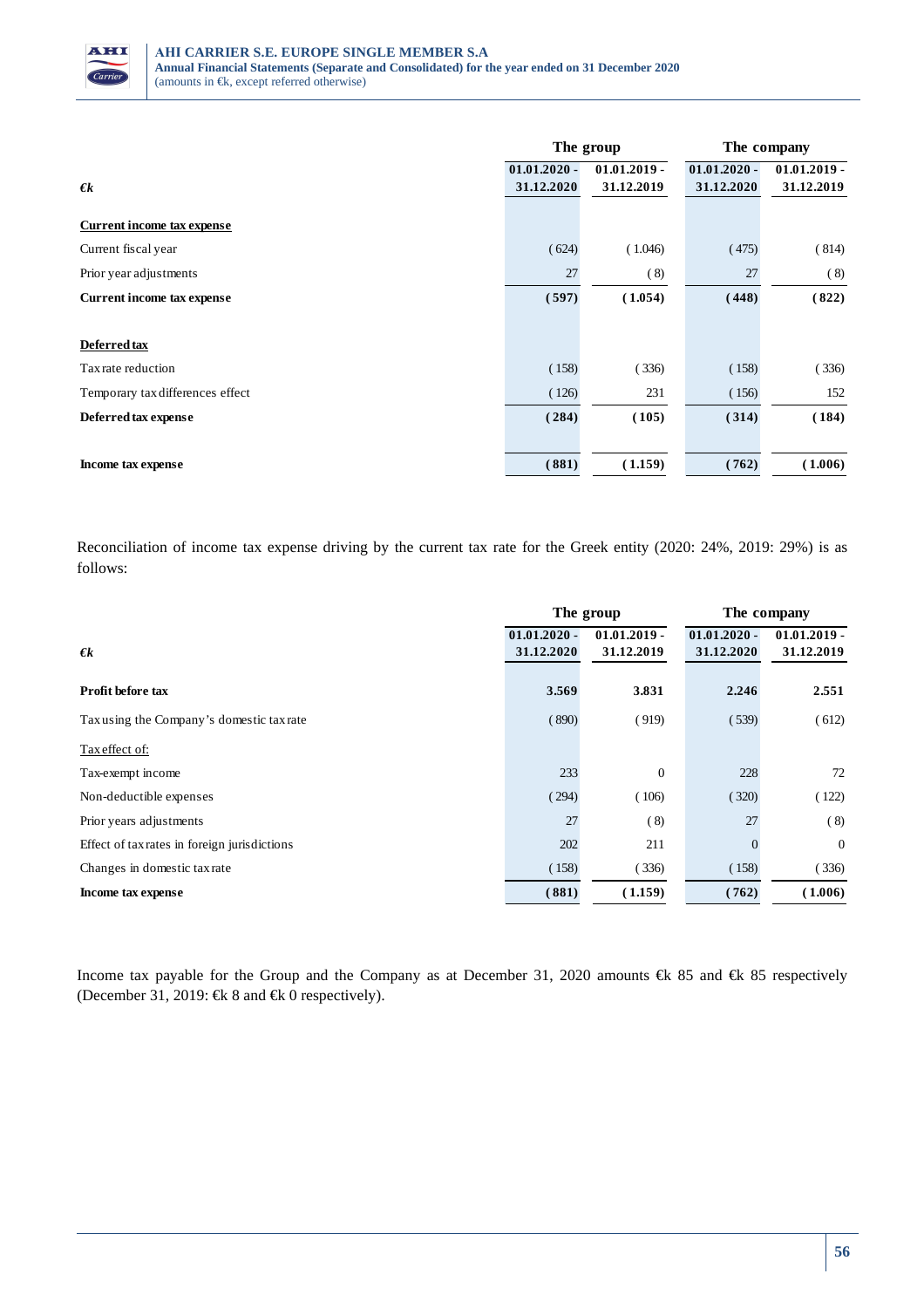

#### Deferred tax assets are as follows:

|                                      |                                  | The group  |                                              |                                    |                     |                           |
|--------------------------------------|----------------------------------|------------|----------------------------------------------|------------------------------------|---------------------|---------------------------|
| $\epsilon$                           | <b>Balance as at</b><br>1/1/2020 | P&L effect | Αναγνώριση<br>στα<br>Λοιπά Συνολικά<br>Έσοδα | <b>Balance</b> as at<br>31/12/2020 | Deferred tax assets | Deferred tax<br>liability |
|                                      | 39                               |            |                                              | 21                                 |                     |                           |
| Right of use of fixed assets         |                                  | (18)       | $\overline{0}$                               |                                    | 21                  |                           |
| Inventories                          | 340                              | 43         | 30)                                          | 353                                | 353                 | $\overline{\phantom{a}}$  |
| Trade receivables                    | 1.276                            | (129)      | $\Omega$                                     | 1.147                              | 1.147               |                           |
| Obligations of benefits to the staff | 162                              | (8)        | 46                                           | 200                                | 200                 |                           |
| Provisions                           | 99                               | (11)       | $\theta$                                     | 88                                 | 88                  | $\overline{\phantom{a}}$  |
| Other current liabilities            | 199                              | 162)       | $\theta$                                     | 37                                 | 37                  | $\overline{\phantom{a}}$  |
| <b>Total</b>                         | 2.114                            | (284)      | 16                                           | 1.846                              | 1.846               | $\bf{0}$                  |

|                                      | The company                      |            |                                     |                                    |                     |                           |
|--------------------------------------|----------------------------------|------------|-------------------------------------|------------------------------------|---------------------|---------------------------|
|                                      | <b>Balance as at</b><br>1/1/2020 | P&L effect | Αναγνώριση<br>στα<br>Λοιπά Συνολικά | <b>Balance as at</b><br>31/12/2020 | Deferred tax assets | Deferred tax<br>liability |
| $\epsilon$                           |                                  |            | Έσοδα                               |                                    |                     |                           |
| Right of use of fixed assets         | 38                               | (17)       | $\mathbf{0}$                        | 21                                 | 21                  | $\overline{\phantom{0}}$  |
| Inventories                          | 295                              | 18         | $\mathbf{0}$                        | 312                                | 312                 | $\overline{\phantom{a}}$  |
| Trade receivables                    | 1.255                            | (131)      | $\mathbf{0}$                        | 1.124                              | 1.124               | $\overline{\phantom{a}}$  |
| Obligations of benefits to the staff | 162                              | (8)        | 40                                  | 194                                | 194                 | $\overline{\phantom{a}}$  |
| Provisions                           | 99                               | (11)       | $\mathbf{0}$                        | 88                                 | 88                  | $\overline{\phantom{a}}$  |
| Other current liabilities            | 167                              | (165)      | $\overline{0}$                      |                                    | ↑                   |                           |
| <b>Total</b>                         | 2.015                            | (314)      | 40                                  | 1.741                              | 1.741               | $\bf{0}$                  |

|                                          | The group                        |            |                         |                                    |                     |                           |
|------------------------------------------|----------------------------------|------------|-------------------------|------------------------------------|---------------------|---------------------------|
|                                          | <b>Balance as at</b><br>1/1/2019 | P&L effect | Αναγνώριση<br>στα       | <b>Balance as at</b><br>31/12/2019 | Deferred tax assets | Deferred tax<br>liability |
| $\epsilon$                               |                                  |            | Λοιπά Συνολικά<br>Έσοδα |                                    |                     |                           |
| Δικαιώματα χρήσης περιουσιακών στοιχείων | $\theta$                         | 39         | $\theta$                | 39                                 | 39                  |                           |
| Inventories                              | 365                              | (25)       | $\overline{0}$          | 340                                | 340                 |                           |
| Trade receivables                        | 1.380                            | (104)      | $\theta$                | 1.276                              | 1.276               |                           |
| Obligations of benefits to the staff     | 181                              | (19)       | $\Omega$                | 162                                | 162                 |                           |
| Provisions                               | 126                              | (27)       | $\theta$                | 99                                 | 99                  |                           |
| Other current liabilities                | 168                              | 32         | $\theta$                | 199                                | 199                 | $\overline{\phantom{a}}$  |
| <b>Total</b>                             | 2.220                            | 105)       | $\bf{0}$                | 2.114                              | 2.114               | $\bf{0}$                  |

|                                          | The company                      |            |                                              |                                    |                     |                           |
|------------------------------------------|----------------------------------|------------|----------------------------------------------|------------------------------------|---------------------|---------------------------|
| €k                                       | <b>Balance as at</b><br>1/1/2019 | P&L effect | Αναγνώριση<br>στα<br>Λοιπά Συνολικά<br>Έσοδα | <b>Balance as at</b><br>31/12/2019 | Deferred tax assets | Deferred tax<br>liability |
|                                          |                                  |            |                                              |                                    |                     |                           |
| Δικαιώματα χρήσης περιουσιακών στοιχείων | $\Omega$                         | 38         | $\theta$                                     | 38                                 | 38                  |                           |
| Inventories                              | 365                              | (71)       | $\Omega$                                     | 295                                | 295                 |                           |
| Trade receivables                        | 1.380                            | (125)      | $\Omega$                                     | 1.255                              | 1.255               |                           |
| Obligations of benefits to the staff     | 181                              | (19)       | $\Omega$                                     | 162                                | 162                 |                           |
| Provisions                               | 126                              | (27)       | $\overline{0}$                               | 99                                 | 99                  |                           |
| Other current liabilities                | 147                              | 20         | $\mathbf{0}$                                 | 167                                | 167                 |                           |
| <b>Total</b>                             | 2.199                            | 184)       | $\bf{0}$                                     | 2.015                              | 2.015               | $\bf{0}$                  |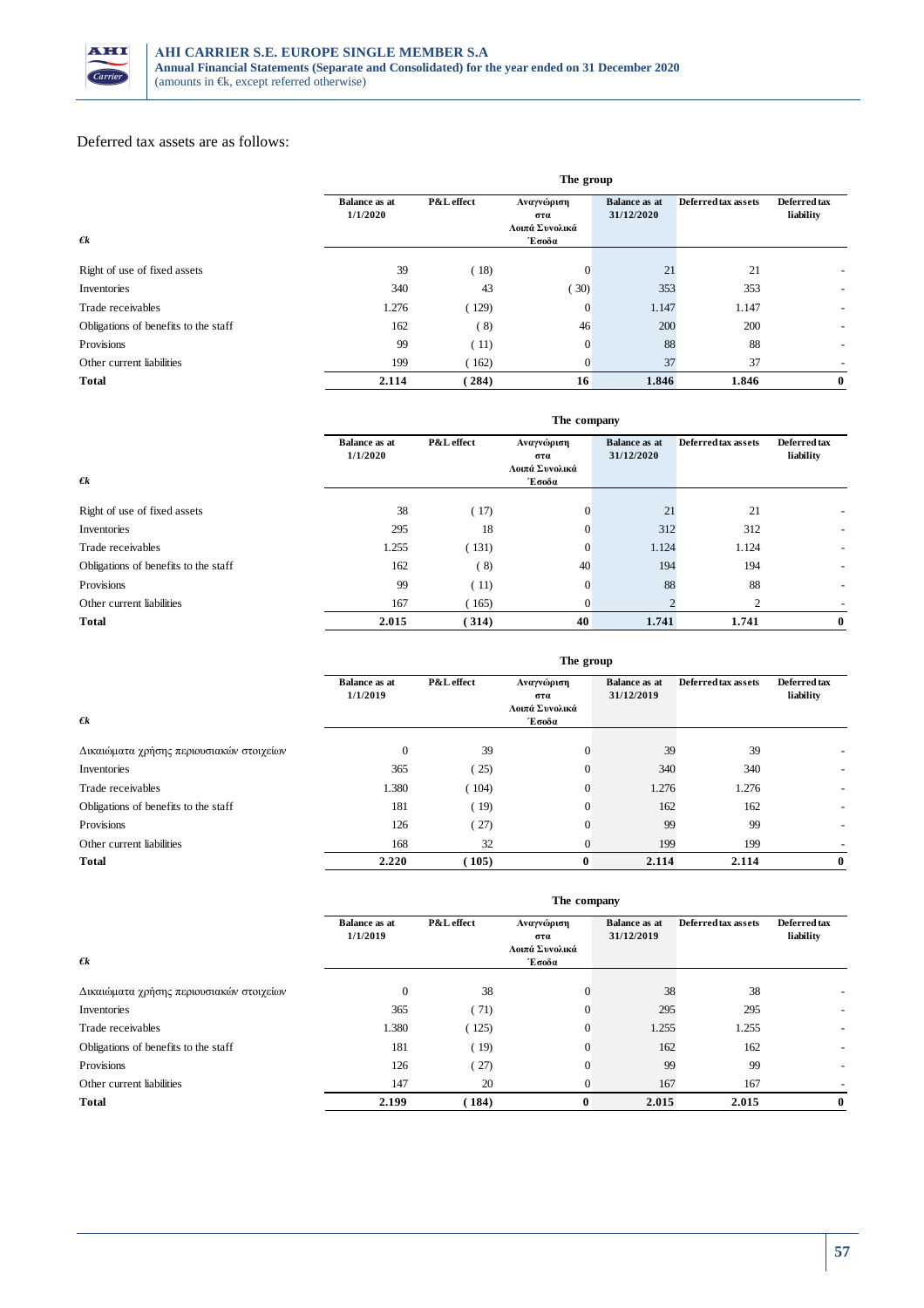

### **29. TRANSACTIONS WITH RELATED PARTIES**

As related parties of the Company are the entities as defined by IAS 24 "Related parties Disclosures"

The company can purchase finished goods and provides services from the related parties and provide services and finished goods to them. Furthermore, the company can provide and receive loans to and from related parties respectively, as well as to receive and distribute dividends.

Company's sales and purchases to/from related parties are as follows:

|                                                        | $01.01.2020 - 31.12.2020$ |                  | 01.01.2019 - 31.12.2019 |                  |
|--------------------------------------------------------|---------------------------|------------------|-------------------------|------------------|
| €k                                                     | <b>Sales</b>              | <b>Purchases</b> | <b>Sales</b>            | <b>Purchases</b> |
| AHI CARRIER CZ s.r.o.                                  | 398                       | 18               | 494                     | 22               |
| <b>AHI CARRIER FZC</b>                                 | 72                        | 51               | 22                      | 57               |
| <b>AHI CARRIER GmbH</b>                                | 90                        | 5                | 69                      | 18               |
| AHI CARRIER HVAC BULGARIA EOOD                         | 3.624                     | 3                | 4.317                   | $\overline{2}$   |
| AHI CARRIER ROMANIA SRL                                | 1.487                     | $\mathfrak{2}$   | 2.309                   | $\Omega$         |
| ALARKO CARRIER SANAYI VE TICARET AS                    | 3                         | 91               | $\boldsymbol{0}$        | 432              |
| AUTOMATED LOGIC CORPORATION                            | $\boldsymbol{0}$          | $\boldsymbol{0}$ | $\Omega$                | 15               |
| BEIJER DEUTSCHLAND GMBH                                | $\mathbf{1}$              | $\overline{2}$   | 10                      | 1                |
| BEIJER ECR IBERICA, S.L.                               | $\mathbf{0}$              | $\overline{c}$   | 3                       | $\Omega$         |
| <b>BEIJER REF ITALY SRL</b>                            | $\overline{0}$            | 208              | $\Omega$                | 324              |
| <b>CARRIER ERCD</b>                                    | $\mathbf{0}$              | 1.046            | $\Omega$                | 1.489            |
| CARRIER FRIGEL ΑΠΟΣΤΟΛΟΥ ΑΕ                            | 838                       | 3                | 1.101                   | $\overline{0}$   |
| CARRIER REFRIG OPERAT CZECH REP.SRO                    | $\mathbf{0}$              | 69               | 21                      | 2.729            |
| <b>CARRIER SCS</b>                                     | 12                        | 5.998            | $\tau$                  | 7.982            |
| <b>CARRIER TRANSICOLD LTD</b>                          | 9                         | 7                | 18                      | 28               |
| CARRIER DISTRIBUTION ITALY S.R.L.                      | $\overline{0}$            | 117              | $\mathbf{0}$            | $\overline{0}$   |
| CENTURY CARRIER RESIDENTIAL AIR-CON                    | (0)                       | 8.320            | 43                      | 8.129            |
| <b>CLK CORPORATION</b>                                 | $\boldsymbol{0}$          | 140              | $\overline{0}$          | 152              |
| COMPAGNIE INDUST.D'APPLIC.THERMIQUE                    | $\Omega$                  | 682              | $\Omega$                | 276              |
| COMPANIA INDUS.DE APLIC.TERMICAS SA                    | 43                        | 2.738            | 39                      | 1.358            |
| MIDEA ELECTRIC TRADING CO.PTE.LTD                      | $\boldsymbol{0}$          | 77               | $\Omega$                | 599              |
| PROFROID (CARRIER SCS)                                 | $\mathbf{1}$              | 103              | $\overline{0}$          | 121              |
| Foshan Midea Carrier Air Conditioning Equipment Co Ltd | 17                        | $\mathbf{0}$     | $\Omega$                | $\Omega$         |
| <b>TOSHIBA CARRIER CORPORATION</b>                     | $\boldsymbol{0}$          | $\mathbf{0}$     | 5                       | $\Omega$         |
| <b>TOSHIBA CARRIER EUROPE S.A.S</b>                    | 5                         | 8.192            | $\overline{0}$          | 11.056           |
| <b>TOSHIBA CARRIER UK LTD</b>                          | $\overline{0}$            | 399              | $\overline{0}$          | 515              |
| TOSHIBA CLIMATISATION TFD SND                          | $\mathbf{0}$              | 40               | $\overline{0}$          | $\overline{0}$   |
| <b>BEPEMHE X.-OTIS ABETE</b>                           | 3                         | 1                | 3                       | 6                |
| Carrier CR Magyarország Kft.                           | $\overline{0}$            | $\theta$         | 12                      | $\Omega$         |
| <b>CIPRIANI PHE SRL</b>                                | $\overline{0}$            | 41               | $\boldsymbol{0}$        | 43               |
| <b>Total</b>                                           | 6.603                     | 28.355           | 8.473                   | 35.352           |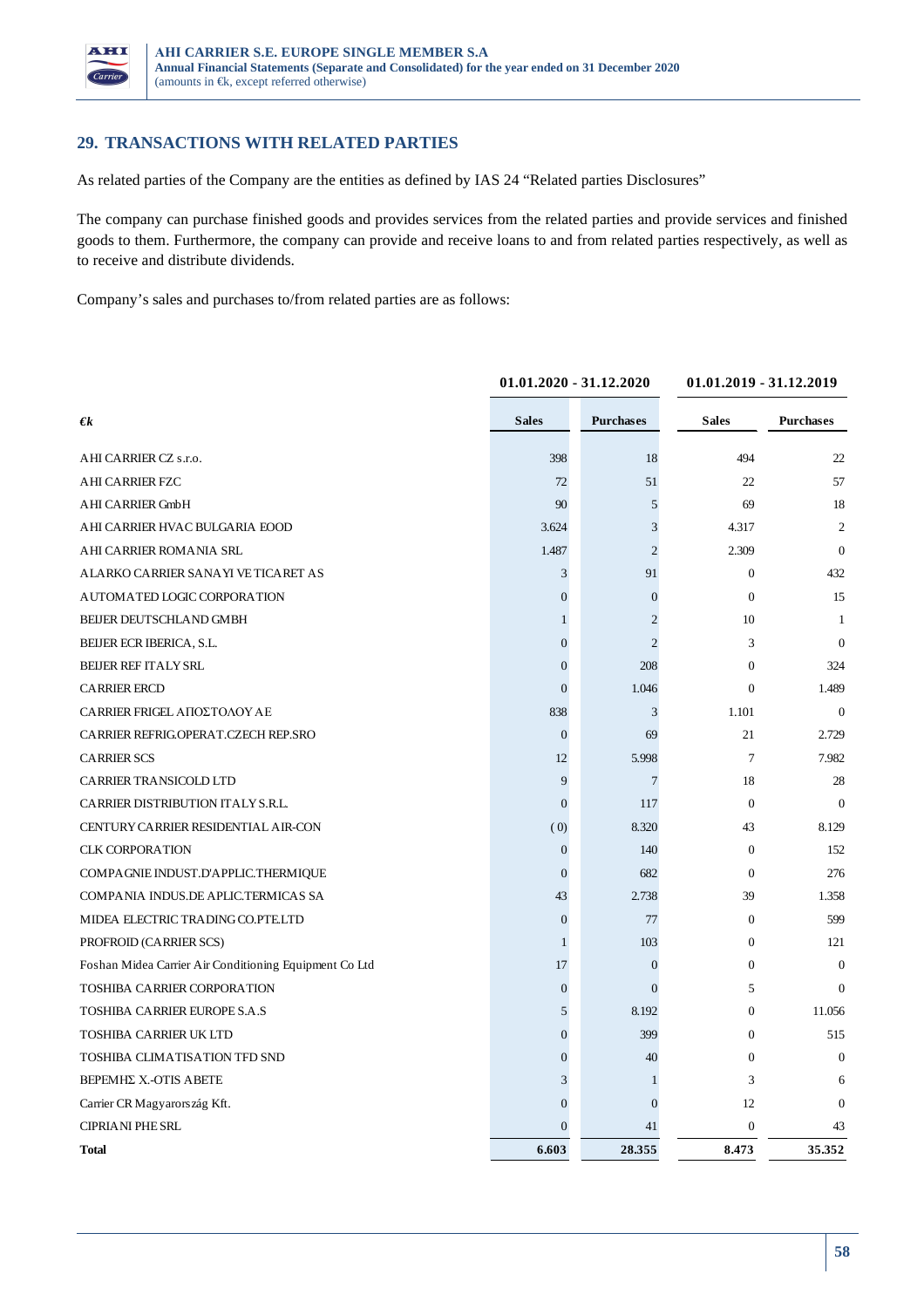

Group's sales and purchases to/from related parties (no elimination under consolidation process), are as follows:

|                                                        | $01.01.2020 - 31.12.2020$ |                  | 01.01.2019 - 31.12.2019 |                  |
|--------------------------------------------------------|---------------------------|------------------|-------------------------|------------------|
| $\boldsymbol{\epsilon}$                                | <b>Sales</b>              | <b>Purchases</b> | <b>Sales</b>            | <b>Purchases</b> |
| AHI CARRIER CZ s.r.o.                                  | 398                       | 18               | 494                     | 22               |
| <b>AHI CARRIER FZC</b>                                 | 72                        | 51               | 22                      | 289              |
| <b>AHI CARRIER GmbH</b>                                | 90                        | 5                | 69                      | 20               |
| ALARKO CARRIER SANAYI VE TICARET AS                    | 3                         | 139              | $\overline{0}$          | 711              |
| AUTOMATED LOGIC CORPORATION                            | 0                         | $\overline{0}$   | $\overline{0}$          | 15               |
| BEIJER DEUTSCHLAND GMBH                                | 1                         | 3                | 10                      | 1                |
| BEIJER ECR IBERICA, S.L.                               | $\theta$                  | 2                | 3                       | $\theta$         |
| <b>BEIJER REF ITALY SRL</b>                            | $\boldsymbol{0}$          | 208              | $\overline{0}$          | 324              |
| CARRIER DISTRIBUTION ITALY SPA                         | 0                         | $\Omega$         | 1                       | $\theta$         |
| <b>CARRIER ERCD</b>                                    | $\mathbf{0}$              | 1.167            | $\mathbf{0}$            | 1.547            |
| CARRIER FRIGEL ΑΠΟΣΤΟΛΟΥ ΑΕ                            | 838                       | 3                | 1.101                   | $\mathbf{0}$     |
| CARRIER REFRIG.OPERAT.CZECH REP.SRO                    | $\mathbf{0}$              | 80               | 21                      | 3.272            |
| <b>CARRIER SCS</b>                                     | 12                        | 7.562            | 7                       | 9.924            |
| CARRIER TRANSICOLD LTD                                 | 9                         | 7                | 18                      | 28               |
| CARRIER DISTRIBUTION ITALY S.R.L.                      | $\overline{0}$            | 117              | 5                       | $\theta$         |
| <b>CIAT FRANCE</b>                                     | $\overline{0}$            | 253              | $\overline{0}$          | 630              |
| CENTURY CARRIER RESIDENTIAL AIR-CON                    | (0)                       | 8.320            | 43                      | 8.129            |
| <b>CLK CORPORATION</b>                                 | $\boldsymbol{0}$          | 140              | $\overline{0}$          | 152              |
| COMPAGNIE INDUST.D'APPLIC.THERMIQUE                    | $\mathbf{0}$              | 705              | $\overline{0}$          | 276              |
| COMPANIA INDUS.DE APLIC.TERMICAS SA                    | 43                        | 3.166            | 39                      | 1.358            |
| MIDEA ELECTRIC TRADING CO.PTE.LTD                      | $\boldsymbol{0}$          | 77               | $\overline{0}$          | 599              |
| PROFROID (CARRIER SCS)                                 | 1                         | 103              | $\overline{0}$          | 121              |
| <b>CIAT SPAIN</b>                                      | $\overline{0}$            | $\overline{0}$   | $\mathbf{0}$            | 503              |
| Foshan Midea Carrier Air Conditioning Equipment Co Ltd | 17                        | $\Omega$         | $\overline{0}$          | $\theta$         |
| <b>TOSHIBA CARRIER CORPORATION</b>                     | $\mathbf{0}$              | $\Omega$         | 5                       | $\theta$         |
| TOSHIBA CARRIER EUROPE S.A.S                           | 5                         | 11.601           | $\overline{0}$          | 12.864           |
| TOSHIBA CARRIER UK LTD                                 | $\overline{0}$            | 589              | 1                       | 642              |
| TOSHIBA CLIMATISATION TFD SND                          | $\overline{0}$            | 40               | $\overline{0}$          | $\boldsymbol{0}$ |
| ΒΕΡΕΜΗΣ Χ.-ΟΤΙS ΑΒΕΤΕ                                  | 3                         |                  | 3                       | 6                |
| Carrier CR Magyarország Kft.                           | $\mathbf{0}$              | $\Omega$         | 12                      | $\boldsymbol{0}$ |
| CIPRIANI PHE SRL                                       | $\overline{0}$            | 59               | $\boldsymbol{0}$        | 43               |
| <b>HYDRONIC</b>                                        | $\mathbf{0}$              | $\mathbf{0}$     | $\boldsymbol{0}$        | 13               |
| <b>Total</b>                                           | 1.491                     | 34.417           | 1.854                   | 41.489           |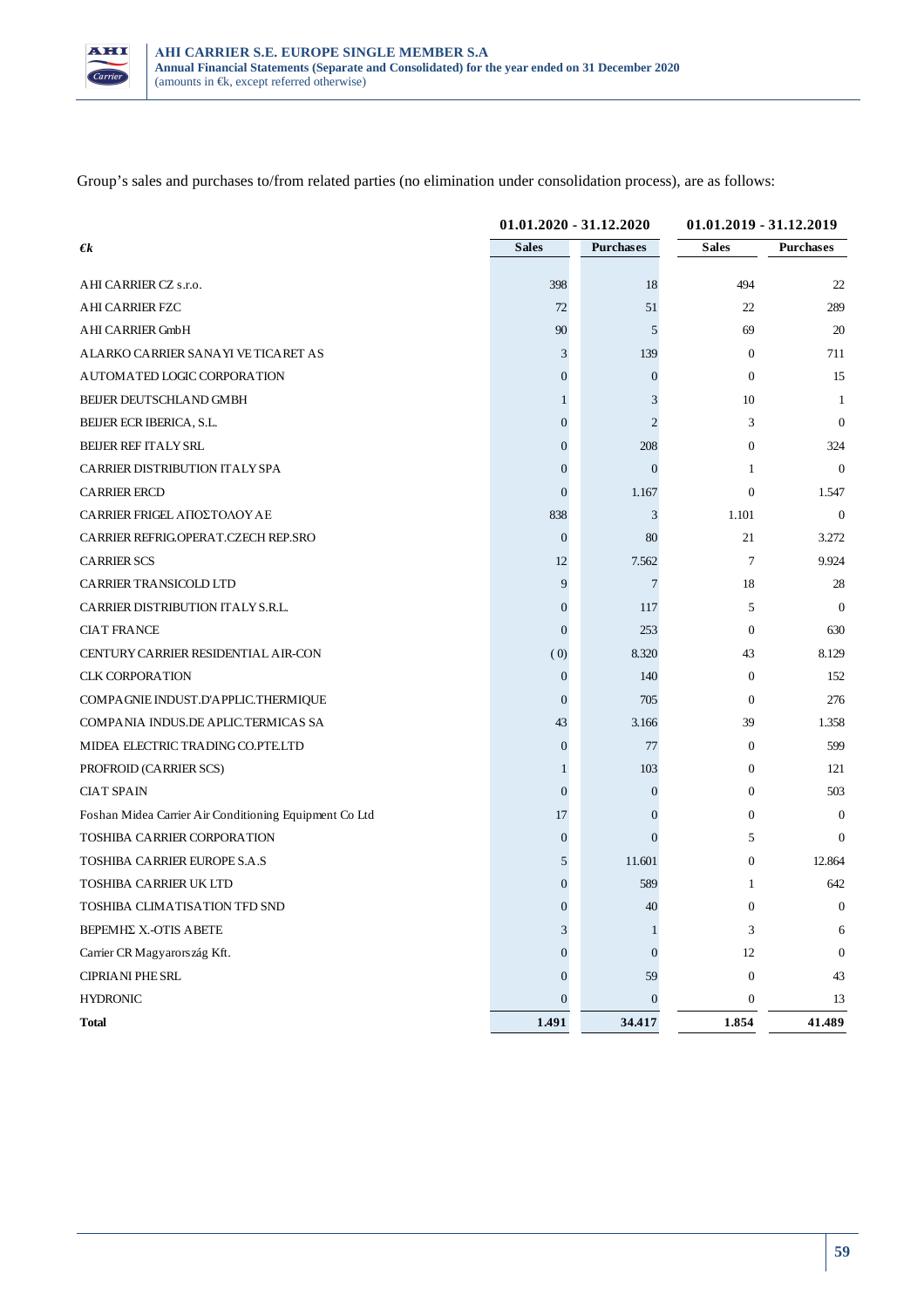

Receivables and Liabilities, of the Company to the Related Parties, are as follows:

|                                                        | 01.01.2020 - 31.12.2020                |                                  | 01.01.2019 - 31.12.2019                |                           |
|--------------------------------------------------------|----------------------------------------|----------------------------------|----------------------------------------|---------------------------|
| €k                                                     | <b>Receivables</b><br>(The<br>Company) | <b>Payables</b> (The<br>Company) | <b>Receivables</b><br>(The<br>Company) | Payables (The<br>Company) |
|                                                        |                                        |                                  |                                        |                           |
| AHI CARRIER CZ s.r.o.                                  | 9                                      | $\boldsymbol{0}$                 | 49                                     | $\boldsymbol{0}$          |
| <b>AHI CARRIER FZC</b>                                 | $\overline{0}$                         | $\theta$                         | $\overline{2}$                         | 6                         |
| <b>AHI CARRIER GmbH</b>                                | $\overline{0}$                         | $\theta$                         | 98                                     | $\Omega$                  |
| AHI CARRIER HVAC BULGARIA EOOD                         | 871                                    | $\overline{c}$                   | 224                                    | $\Omega$                  |
| AHI CARRIER ROMANIA SRL                                | 1.069                                  | $\theta$                         | 1.616                                  | $\Omega$                  |
| ALARKO CARRIER SANAYI VE TICARET AS                    | $\overline{0}$                         | $\Omega$                         | $\mathbf{0}$                           | 72                        |
| BEIJER DEUTSCHLAND GMBH                                | 0                                      | $\theta$                         | $\overline{0}$                         | 1                         |
| BEIJER ECR IBERICA, S.L.                               | $\overline{0}$                         | $\overline{c}$                   | $\mathbf{0}$                           | $\theta$                  |
| <b>BEIJER REF ITALY SRL</b>                            | $\boldsymbol{0}$                       | 41                               | $\overline{0}$                         | 20                        |
| <b>CARRIER ERCD</b>                                    | $\overline{0}$                         | 121                              | $\mathbf{0}$                           | 132                       |
| CARRIER FRIGEL ΑΠΟΣΤΟΛΟΥ ΑΕ                            | 533                                    | $\overline{0}$                   | 853                                    | $\overline{0}$            |
| CARRIER REFRIG.OPERAT.CZECH REP.SRO                    | $\overline{0}$                         | $\Omega$                         | 33                                     | 71                        |
| <b>CARRIER SCS</b>                                     | 13                                     | 1.209                            | 13                                     | 1.703                     |
| <b>CARRIER TRANSICOLD LTD</b>                          | 3                                      | $\theta$                         | 12                                     | $\overline{0}$            |
| CARRIER DISTRIBUTION ITALY S.R.L.                      | $\overline{0}$                         | $\overline{c}$                   | $\theta$                               | $\overline{2}$            |
| CENTURY CARRIER RESIDENTIAL AIR-CON                    | $\overline{0}$                         | 1.877                            | 53                                     | 226                       |
| <b>CLK CORPORATION</b>                                 | $\overline{0}$                         | 1                                | $\mathbf{0}$                           | $\Omega$                  |
| COMPAGNIE INDUST.D'APPLIC.THERMIQUE                    | $\overline{0}$                         | 138                              | $\theta$                               | 32                        |
| COMPANIA INDUS.DE APLIC.TERMICAS SA                    | 85                                     | 321                              | 39                                     | 799                       |
| MIDEA ELECTRIC TRADING CO.PTE.LTD                      | $\overline{0}$                         | $\overline{0}$                   | $\overline{0}$                         | 154                       |
| PROFROID (CARRIER SCS)                                 | $\boldsymbol{0}$                       | 4                                | $\mathbf{0}$                           | 6                         |
| Foshan Midea Carrier Air Conditioning Equipment Co Ltd | 21                                     | $\theta$                         | 10                                     | $\Omega$                  |
| TOSHIBA CARRIER CORPORATION                            | $\overline{0}$                         | $\Omega$                         | 1                                      | $\Omega$                  |
| TOSHIBA CARRIER EUROPE S.A.S                           | $\overline{0}$                         | 741                              | $\mathbf{0}$                           | 1.912                     |
| <b>TOSHIBA CARRIER UK LTD</b>                          | $\overline{0}$                         | 65                               | $\mathbf{0}$                           | 34                        |
| <b>BEPEMHE X.-OTIS ABETE</b>                           | 1                                      | $\overline{0}$                   | $\overline{2}$                         | 7                         |
| Carrier CR Magyarország Kft.                           | $\overline{0}$                         | $\Omega$                         | 12                                     | $\theta$                  |
| <b>CIPRIANI PHE SRL</b>                                | $\Omega$                               | $\Omega$                         | $\theta$                               | $\overline{c}$            |
| Total                                                  | 2.604                                  | 4.525                            | 3.017                                  | 5.178                     |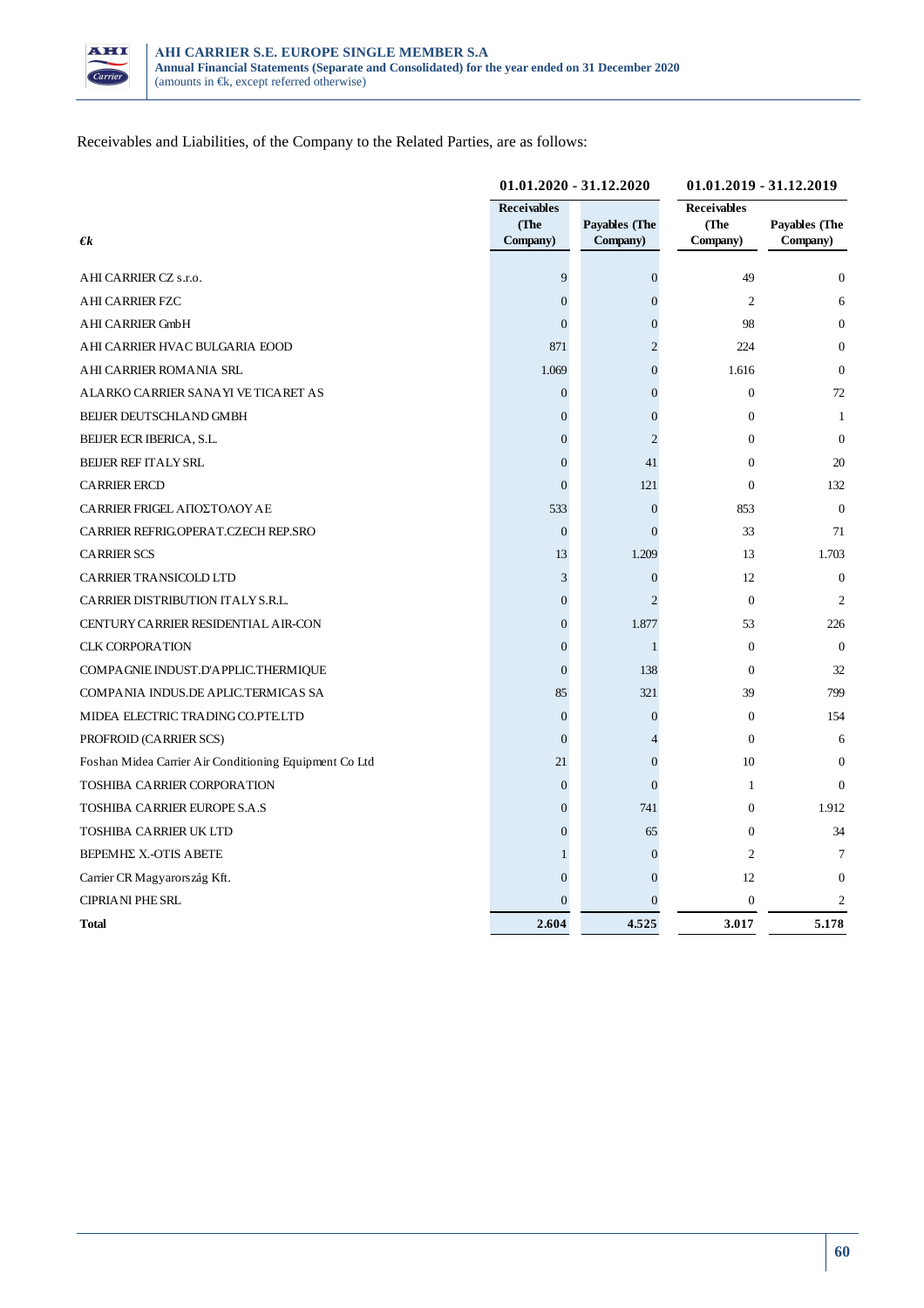

Receivables and Liabilities, of the Group to the Related Parties, are as follows:

|                                                        | $01.01.2020 - 31.12.2020$         |                         | 01.01.2019 - 31.12.2019           |                                |
|--------------------------------------------------------|-----------------------------------|-------------------------|-----------------------------------|--------------------------------|
| $\epsilon$                                             | <b>Receivables</b><br>(The Group) | Payables (The<br>Group) | <b>Receivables</b><br>(The Group) | <b>Payables</b> (The<br>Group) |
| AHI CARRIER CZ s.r.o.                                  | 9                                 | $\boldsymbol{0}$        | 49                                | $\Omega$                       |
| <b>AHI CARRIER FZC</b>                                 | $\boldsymbol{0}$                  | $\boldsymbol{0}$        | 2                                 | 6                              |
| <b>AHI CARRIER GmbH</b>                                | $\boldsymbol{0}$                  | $\overline{0}$          | 98                                | $\theta$                       |
| ALARKO CARRIER SANAYI VE TICARET AS                    | $\boldsymbol{0}$                  | $\overline{0}$          | $\overline{0}$                    | 91                             |
| BEIJER DEUTSCHLAND GMBH                                | $\boldsymbol{0}$                  | $\overline{0}$          | $\overline{0}$                    | 1                              |
| BEIJER ECR IBERICA, S.L.                               | $\boldsymbol{0}$                  | $\overline{2}$          | $\overline{0}$                    | $\overline{0}$                 |
| <b>BEIJER REF ITALY SRL</b>                            | $\overline{0}$                    | 41                      | $\overline{0}$                    | 20                             |
| CARRIER DISTRIBUTION ITALY SPA                         | $\boldsymbol{0}$                  | $\theta$                | $\mathbf{1}$                      | $\Omega$                       |
| <b>CARRIER ERCD</b>                                    | $\overline{0}$                    | 130                     | $\overline{0}$                    | 190                            |
| CARRIER FRIGEL ΑΠΟΣΤΟΛΟΥ ΑΕ                            | 533                               | $\boldsymbol{0}$        | 853                               | $\boldsymbol{0}$               |
| CARRIER REFRIG.OPERAT.CZECH REP.SRO                    | $\boldsymbol{0}$                  | $\Omega$                | 33                                | 287                            |
| <b>CARRIER SCS</b>                                     | 13                                | 1.346                   | 13                                | 2.175                          |
| CARRIER TRANSICOLD LTD                                 | 3                                 | $\overline{0}$          | 12                                | $\overline{0}$                 |
| CARRIER DISTRIBUTION ITALY S.R.L.                      | $\overline{0}$                    | $\overline{c}$          | $\overline{0}$                    | $\overline{2}$                 |
| <b>CIAT FRANCE</b>                                     | $\boldsymbol{0}$                  | $\Omega$                | $\boldsymbol{0}$                  | 110                            |
| CENTURY CARRIER RESIDENTIAL AIR-CON                    | $\boldsymbol{0}$                  | 1.877                   | 53                                | 226                            |
| <b>CLK CORPORATION</b>                                 | $\boldsymbol{0}$                  | 1                       | $\overline{0}$                    | $\boldsymbol{0}$               |
| COMPAGNIE INDUST.D'APPLIC.THERMIQUE                    | $\overline{0}$                    | 230                     | $\boldsymbol{0}$                  | 32                             |
| COMPANIA INDUS.DE APLIC.TERMICAS SA                    | 172                               | 454                     | 39                                | 799                            |
| MIDEA ELECTRIC TRADING CO.PTE.LTD                      | $\boldsymbol{0}$                  | $\overline{0}$          | $\overline{0}$                    | 154                            |
| PROFROID (CARRIER SCS)                                 | $\boldsymbol{0}$                  | 4                       | $\overline{0}$                    | 6                              |
| <b>CIAT SPAIN</b>                                      | $\overline{0}$                    | $\theta$                | $\overline{0}$                    | 123                            |
| Foshan Midea Carrier Air Conditioning Equipment Co Ltd | 21                                | $\overline{0}$          | 10                                | $\boldsymbol{0}$               |
| TOSHIBA CARRIER CORPORATION                            | $\boldsymbol{0}$                  | $\overline{0}$          | $\mathbf{1}$                      | 0                              |
| TOSHIBA CARRIER EUROPE S.A.S                           | $\boldsymbol{0}$                  | 970                     | $\overline{0}$                    | 1.912                          |
| <b>TOSHIBA CARRIER UK LTD</b>                          | $\boldsymbol{0}$                  | 93                      | $\mathbf{1}$                      | 56                             |
| TOSHIBA ITALIA MULTICLIMA DIVECR                       | $\overline{0}$                    | $\overline{0}$          | $\overline{c}$                    | $\overline{0}$                 |
| <b>BEPEMHE X.-OTIS ABETE</b>                           | 1                                 | $\overline{0}$          | $\overline{c}$                    | 7                              |
| Carrier CR Magyarország Kft.                           | $\overline{0}$                    | $\Omega$                | 12                                | $\theta$                       |
| <b>CIPRIANI PHE SRL</b>                                | $\mathbf{0}$                      | $\Omega$                | $\boldsymbol{0}$                  | 2                              |
| <b>Total</b>                                           | 751                               | 5.151                   | 1.181                             | 6.197                          |

Members of the Board and Senior Management as well as a close member to them, are defined as related parties under IAS 24 "Related parties Disclosures". The remuneration includes salaries and other short-term benefits as well as the compensation due to retirement (as defined under IAS 19 "Employee Benefits".

The remuneration of Board members and Senior Management for the years ended 31 December, 2020 and 31 December, 2019 amounted to Euro 840k and Euro 732k respectively.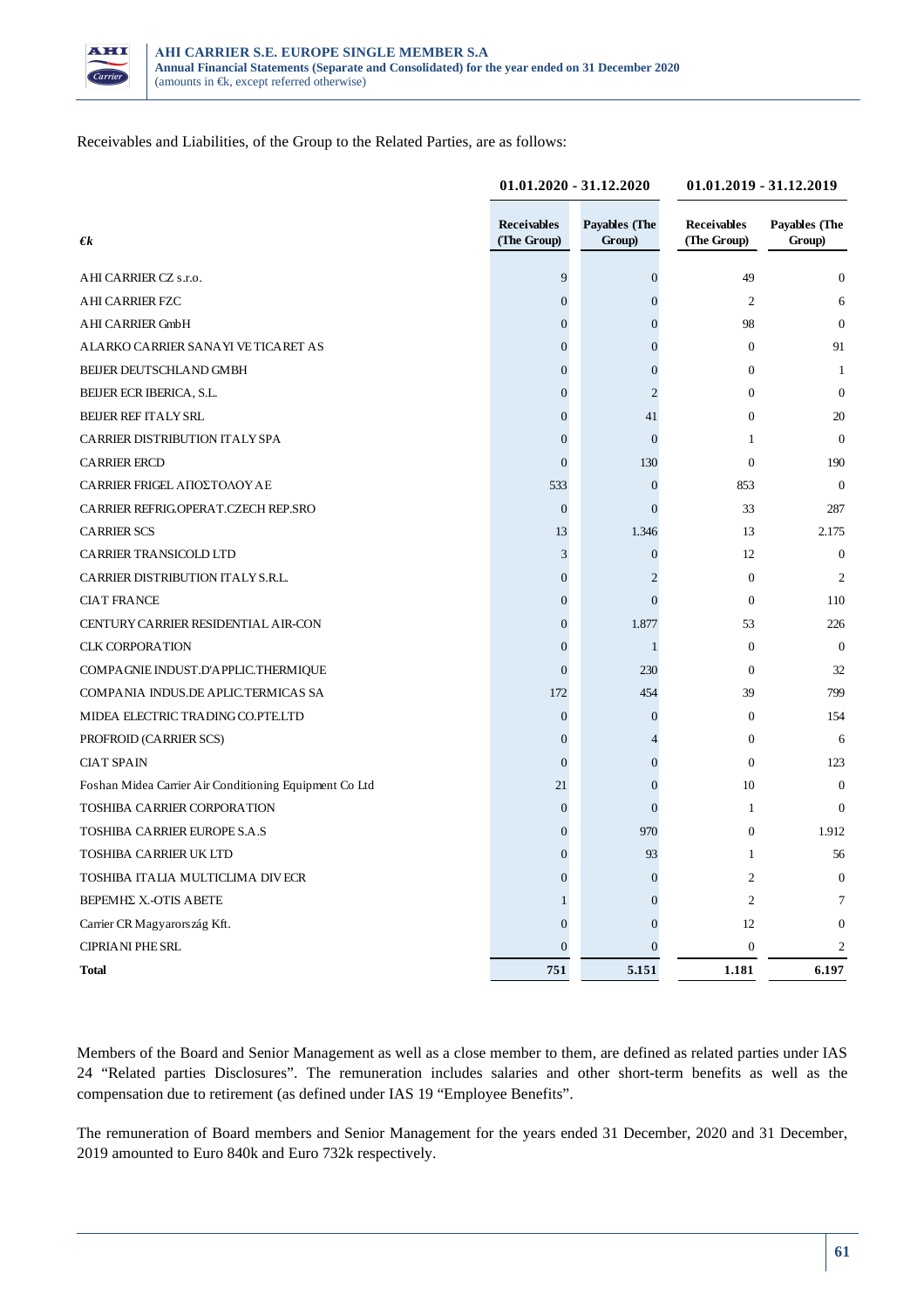

# **30. LEGAL CASES - COMMITMENTS**

#### **Pending legal cases**

The Company and the Group is subject to various disputes and legal cases. The Company and the Group review the status of each significant case on a periodic basis and evaluate the potential risk, partially based on the opinion of legal consultants. The determination of probability and risk upon reliable estimation requires management judgement. The Company's and Group's management believes that any liability arises for the Company and the Group as a result of these legal proceedings will not have a material adverse effect on the consolidation income statement, cash flow, or the financial condition of the Company and the Group as a whole.

If the potential loss from any disputes and legal cases considered probable and the amount can be reliably estimated, the Company and the Group recognize a liability for the estimated loss.

#### **Other commitments**

The Parent Company, in the frames of core business, has been issued letters of guarantee, in the amount of Euro 360k as at 31 December, 2020. (31 December, 2019 Euro 331k).

### **31. FINANCIAL ASSETS AND FINANCIAL RISK MANAGEMENT**

#### **Fair Value**

The Group use the below hierarchy for the definition of Fair Value:

Level 1 inputs: comprise quoted prices in active markets for identical assets and liabilities at the measurement date.

Level 2 input: Directly or indirectly observable inputs

Level 3 inputs: Are unobservable inputs for items based upon best information available

The Fair Value of Financial Assets and Financial Liabilities is closed to their book value.

#### **Financial Risk Management**

The Management continuous evaluates the possible impact of any change in Macro-economic and Financial environment in Greece and Balkans, in order to take all necessary actions as to eliminate any effect in the Group's operations in Greece. Based on its current evaluation, there is no need for extra provisions for impairment losses for Financial and non-Financial assets of the Group as at 31 December, 2020.

#### **Brexit**

The Group evaluates the possible effect from Brexit and takes actions as to eliminate them. Taking into account the analysis till today, Brexit has and is estimated to have no effect in the Group's Operations.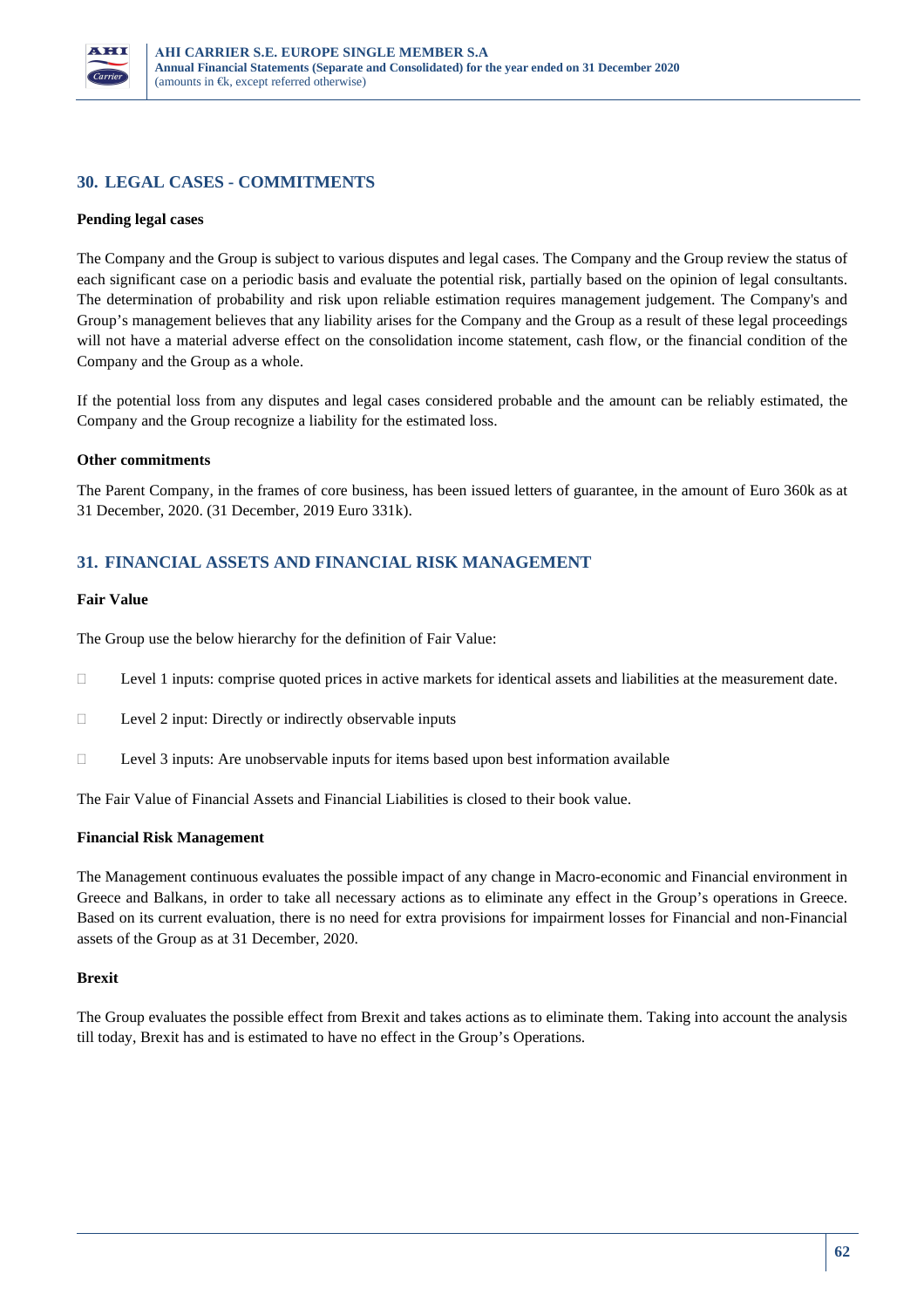

### **Financial Risks**

The below risks are significantly affected by the Macro and Micro Environment in Greece.

#### **a) Credit Risk**

Credit risk is the possibility of a loss resulting from a borrower's failure to repay a loan or meet contractual obligations to the Group and the Company.

The primary credit risk for the Group and the Company, as at the Financial Statements date, is the book value of their Financial Assets.

The default payments from company's customers, can possibly have a negative impact in normal liquidity of the Group and the Company. As a result of the high number of customers and the diversity of customer base of the Group, there is no significant credit risk in relationship with the receivables. Nevertheless, partial credit risk can be found in specific primar customers, due to high volume of transactions with the Group and the Company. For this specific category, the Group and the Company evaluate the credit risk in accordance with the established policies and procedures and a Bad Debt provision provided.

The Group and the Company apply specific Credit and Insurance policy, for the monitoring of customers', based on initial credit assessment and the efficient management of receivables before they characterized as "past due" as well as when they characterized as expired or unsecured. For the Credit Risk monitoring, the company groups the customers based on the category, the main credit risk characteristics, the aging of receivables and possible former receivable collection problems, taking into account future events and general economic environment in which they operate.

The Cash and Cash Equivalent of the Group and the Company are mainly invested for a short period, in bank institutions with a high credit rating.

#### **Impairment of Financial Assets**

The Group and the Company have the following categories of Financial Assets, which are under new Financial model for expected credit losses:

- □ Trade receivables
- Contractual assets
- Other current assets

The Group and the Company apply the simplified IFRS 9 for the measurement of expected losses, in which the loss allowance is measured at an amount equal to lifetime expected losses for the Trade Receivables, the Contractual Assets and the Other Current Assets.

The following table, presents the Group's and the Company's credit risk exposure for the year ended 31 December 2020 and the year ended 31 December, 2019, for the Trade Receivables, The Current Assets and the Other Currents Assets: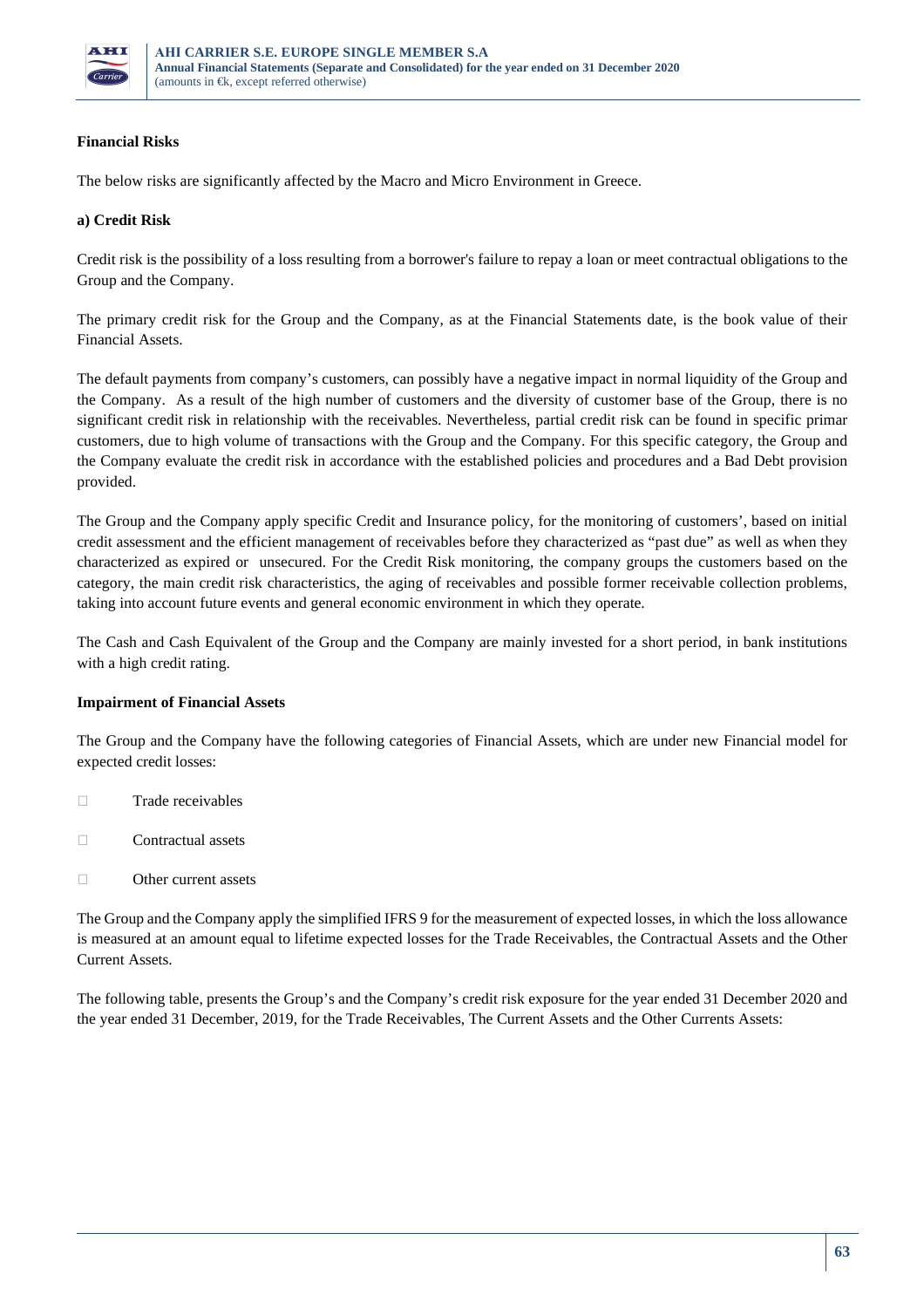

|                    | The group                       |                                              |                              |                            |  |  |  |
|--------------------|---------------------------------|----------------------------------------------|------------------------------|----------------------------|--|--|--|
| $\epsilon$         | <b>Performing</b><br>31/12/2020 | <b>Partially</b><br>performing<br>31/12/2020 | Non performing<br>31/12/2020 | <b>Total</b><br>31/12/2020 |  |  |  |
| Trade receivables  | 13.694                          | 7.976                                        | 7.927                        | 29.597                     |  |  |  |
| Contractual assets | 264                             | $\theta$                                     | $\Omega$                     | 264                        |  |  |  |
| <b>Total</b>       | 13.958                          | 7.976                                        | 7.927                        | 29.861                     |  |  |  |

| $\epsilon$         |                          | The group                                    |                              |                            |  |  |
|--------------------|--------------------------|----------------------------------------------|------------------------------|----------------------------|--|--|
|                    | Performing<br>31/12/2019 | <b>Partially</b><br>performing<br>31/12/2019 | Non performing<br>31/12/2019 | <b>Total</b><br>31/12/2019 |  |  |
| Trade receivables  | 17.321                   | 8.506                                        | 7.327                        | 33.154                     |  |  |
| Contractual assets | 44                       | $\theta$                                     | $\theta$                     | 44                         |  |  |
| <b>Total</b>       | 17.365                   | 8.506                                        | 7.327                        | 33.198                     |  |  |

|                    |                                                                          | The company |                                                            |        |  |  |  |
|--------------------|--------------------------------------------------------------------------|-------------|------------------------------------------------------------|--------|--|--|--|
| $\epsilon$         | <b>Partially</b><br>Performing<br>performing<br>31/12/2020<br>31/12/2020 |             | Non performing<br><b>Total</b><br>31/12/2020<br>31/12/2020 |        |  |  |  |
| Trade receivables  | 13.631                                                                   | 6.566       | 7.729                                                      | 27.927 |  |  |  |
| Contractual assets | 434                                                                      | $\theta$    | $\theta$                                                   | 434    |  |  |  |
| <b>Total</b>       | 14.066                                                                   | 6.566       | 7.729                                                      | 28.361 |  |  |  |

| $\epsilon$         |                          | The company                                  |                              |                            |  |  |
|--------------------|--------------------------|----------------------------------------------|------------------------------|----------------------------|--|--|
|                    | Performing<br>31/12/2019 | <b>Partially</b><br>performing<br>31/12/2019 | Non performing<br>31/12/2019 | <b>Total</b><br>31/12/2019 |  |  |
| Trade receivables  | 16.255                   | 7.013                                        | 7.223                        | 30.491                     |  |  |
| Contractual assets | 44                       | $\theta$                                     | $\Omega$                     | 44                         |  |  |
| <b>Total</b>       | 16.299                   | 7.013                                        | 7.223                        | 30.535                     |  |  |

Other Financial Assets for the Group and the Company assumed to have low credit risk and therefore the balance is considered without credit risk.

The Financial Assets which performed with low risk of default and high ability for fulfillment of cash flow are defined as "Performing" while the Financial Assets for which the credit risk has significantly increased from the initial recognition without indication of credit risk are defined as "Non Performing". Non performing Financial Assets are those which significant indications of credit losses exist, as at the reference date, and limited expectations for Cash Flow recovery exist.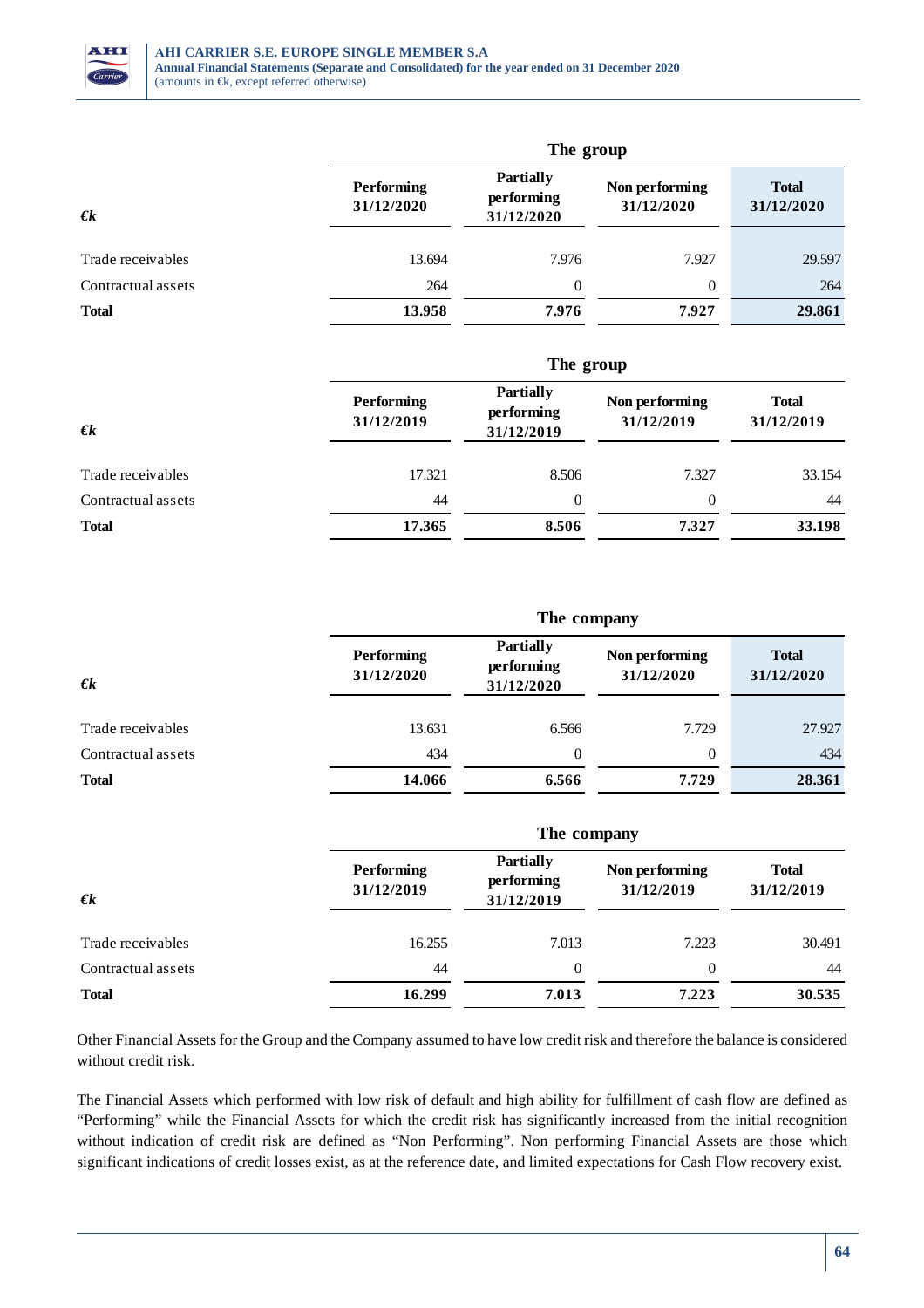

The main customer and assets allocation in the above categories and the identification for the increased credit risk in Group's level, is evaluated based on optimal assumptions for each entity, taking into account specific events and occasions.

#### **b) Liquidity Risk**

The liquidity risk refers to the lack of marketability of a security or asset, which cannot be sold or bought quickly enough to prevent or minimize a loss. The liquidity risk for the Group and the Company, is in low levels, due to the sufficiency of cash and cash equivalents or/and the company's credit limits, which ensure the financial liabilities performance in the next 12 months. The Cash and Cash Equivalent for the Group and the Company at 31 December 2020 was Euro 10.517k and Euro 7.280k respectively. There are no short-term loans as at the end of the fiscal year.

For better monitoring and managing the Liquidity Risk, the entities within the Group prepare Cash Flow provisions in a tactical basis.

The analysis of contractual payables of financial liabilities for the Group and the Company are as follows:

|                           | The group    |                   |             |                            |  |
|---------------------------|--------------|-------------------|-------------|----------------------------|--|
| $\bm{\epsilon}$           | Up to 1 year | From 2 to 5 years | $5 + years$ | <b>Total</b><br>31/12/2020 |  |
| Lease liabilities         | 549          | 547               | $\theta$    | 1.096                      |  |
| Contractual liabilities   | 913          | 154               | $\theta$    | 1.067                      |  |
| Trade payables            | 7.013        | $\theta$          | $\theta$    | 7.013                      |  |
| Income tax liability      | 85           | $\theta$          | $\theta$    | 85                         |  |
| Other current liabilities | 2.308        | $\Omega$          | $\theta$    | 2.308                      |  |
| <b>Total</b>              | 10.868       | 701               | $\bf{0}$    | 11.568                     |  |

|                           | The company  |                   |             |                            |  |
|---------------------------|--------------|-------------------|-------------|----------------------------|--|
| $\epsilon$                | Up to 1 year | From 2 to 5 years | $5 + years$ | <b>Total</b><br>31/12/2020 |  |
| Lease liabilities         | 428          | 259               | $\theta$    | 687                        |  |
| Contractual liabilities   | 843          | 154               | $\theta$    | 997                        |  |
| Trade payables            | 6.167        | 0                 | $\theta$    | 6.167                      |  |
| Income tax liability      | 85           | $\overline{0}$    | $\theta$    | 85                         |  |
| Other current liabilities | 1.874        | $\Omega$          | $\theta$    | 1.874                      |  |
| <b>Total</b>              | 9.397        | 412               | $\bf{0}$    | 9.810                      |  |

#### **c) Market Risk**

Market risk is the risk of losses on financial investments caused by adverse price movements. Examples of market risk are: changes in equity prices or commodity prices, interest rate moves or foreign exchange fluctuations of the Group and the Company. The Market risk management of the Group and the Company constitutes the monitoring and management of the exposure within acceptable limits.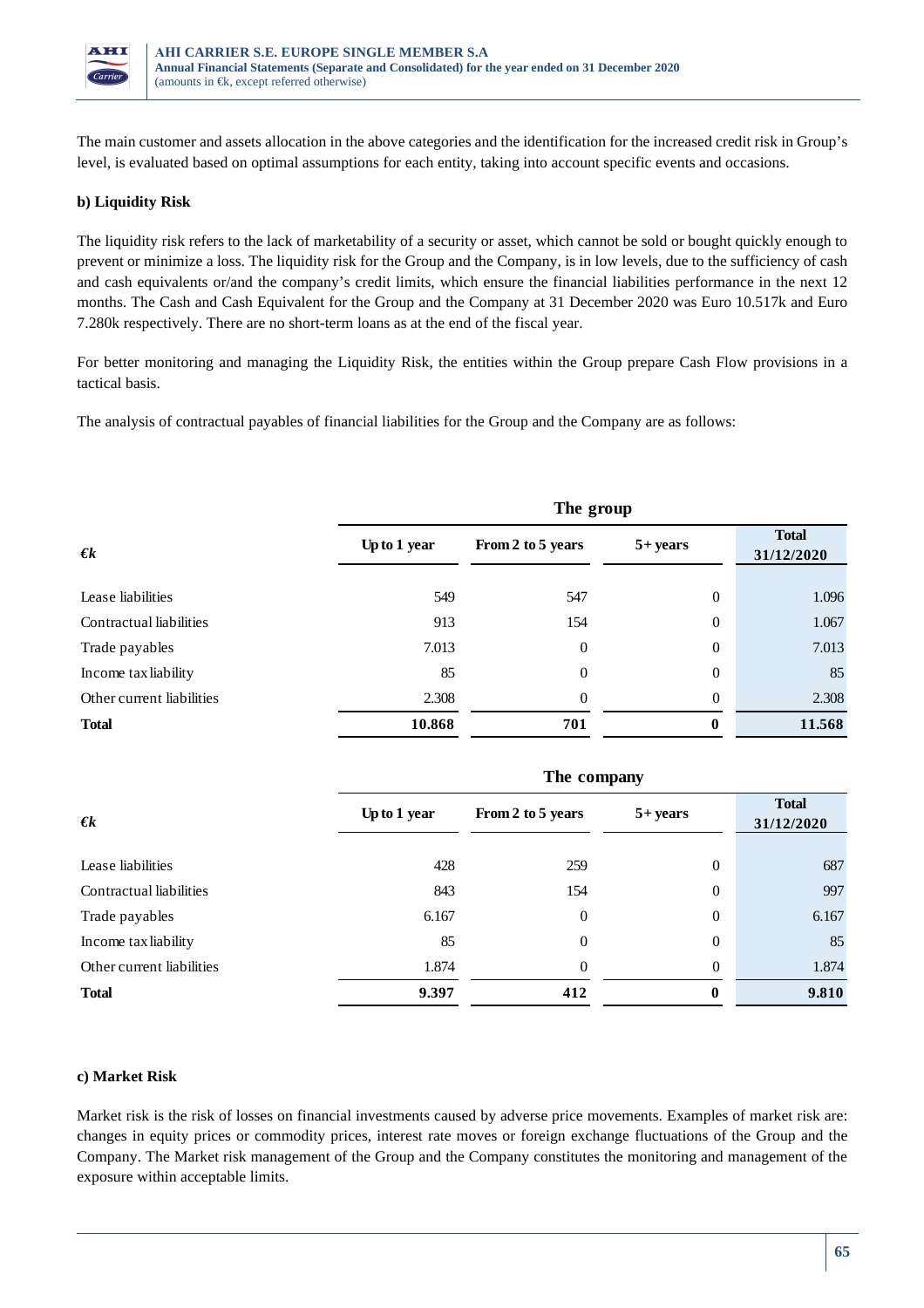

The main Market Risks along with their management policies are described below:

#### **a. Interest rate risk**

Interest rate risk is the probability of a decline in the value of an asset resulting from unexpected fluctuations in interest rates. The Group's exposure in Interest Rate Risk derived mainly from the Group's Financial loans.

The Group manages the Interest Rate Risk making use of (non-hedging) Financial Instruments.

The borrowings according to Interest rate, are as follows:

|                           | The group  |            | The company |            |
|---------------------------|------------|------------|-------------|------------|
| $\epsilon$                | 31.12.2020 | 31.12.2019 | 31.12.2020  | 31.12.2019 |
| Loans under standard rate |            | 1.500      |             | 1.500      |
| <b>Total</b>              |            | 1.500      | $\bf{0}$    | 1.500      |

#### **b. Currency Risk**

Currency risk arises from the change in price of one currency in relation to another. Investors or companies that have assets or business operations across national borders are exposed to currency risk that may create unpredictable profits and losses

The Group has business operations in South-East Europe and therefore is exposed to currency risk, which is derived from the changes in currencies of those countries. The main currencies for the Group's and company's transactions are Euro, Bulgarian BGN and Romanian RON

The Group monitors the changes in those currencies, as to, any time, has sufficient deposits in foreign currencies in order to eliminate the exposure of currency risk in Cash Flow. There is no hedging for currency risks which has no impact in Cash Flow (e.g. currency conversion of financial statements for consolidation purpose).

#### **c. Capital Risk**

The main purpose of the Group and the Company when managing capital is to ensure continuous activity in order to provide profit for shareholders and benefits for other stakeholders and also to maintain an optimal capital structure, which will reduce the cost of capital.

The Group and the Company manage the Capital Structure and proceed to adjustments, where is necessary, as to conform to the General Economic environment.

The basic financial tool for the Capital monitoring is the "Leverage ratio" which is monitored under Group level. The net Financial leverage includes the Interest loans as well as the long term and short-term liabilities from Leases (after adapting the new IFRS 16 from 1 January 2020), deducting the cash and cash equivalents.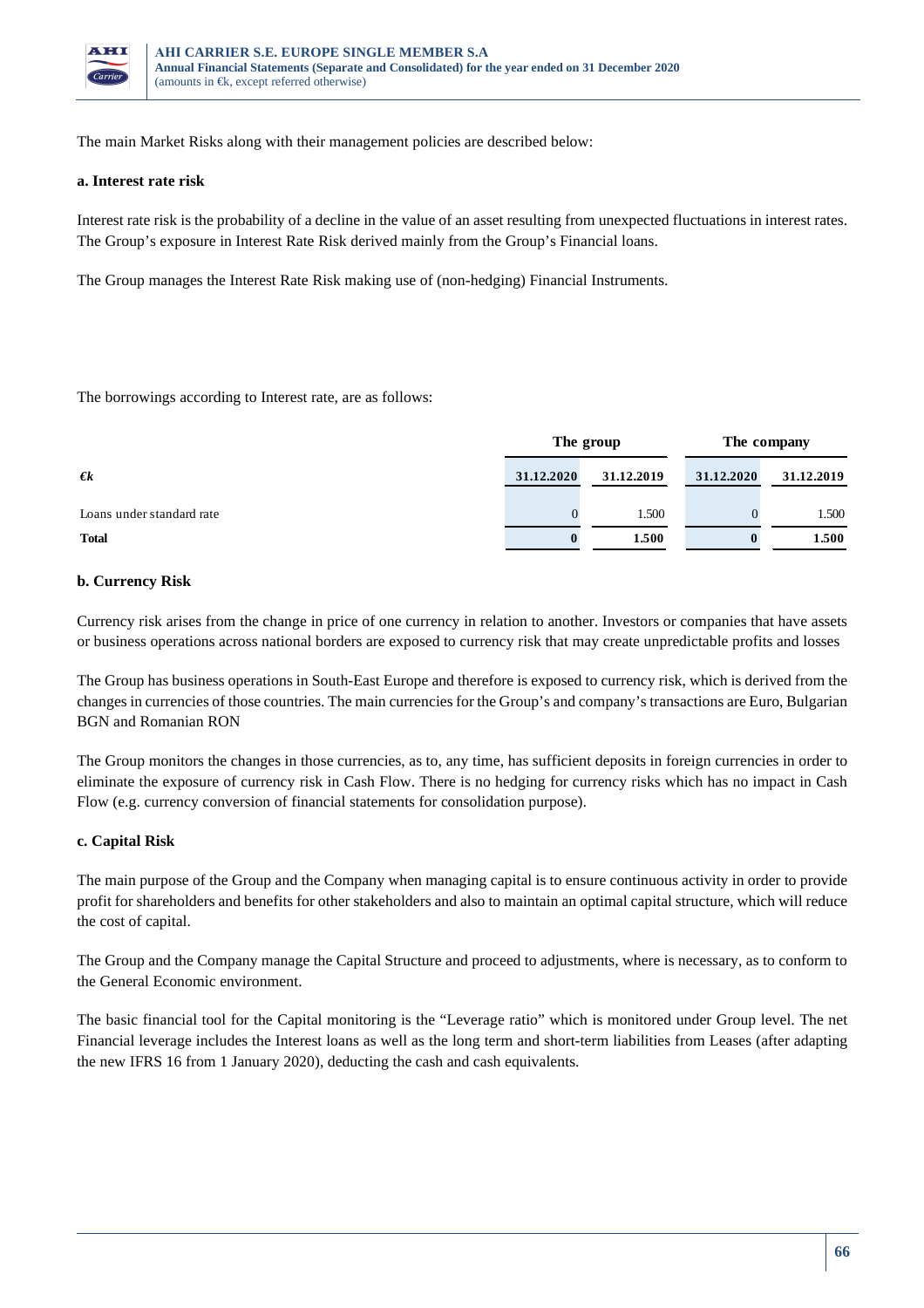

|                                  |            | The group  | The company |            |  |
|----------------------------------|------------|------------|-------------|------------|--|
| $\boldsymbol{\epsilon}$          | 31.12.2020 | 31.12.2019 | 31.12.2020  | 31.12.2019 |  |
| Short term bank loans            | $\Omega$   | 1.500      |             | 1.500      |  |
| Lease liabilities (long term)    | 547        | 593        | 259         | 529        |  |
| Lease liabilities (short term)   | 549        | 493        | 428         | 429        |  |
| Minus: Cash and cash equivalents | (10.517)   | (5.000)    | (7.280)     | (2.912)    |  |
| <b>Total leverage</b>            | (9.421)    | (2.414)    | (6.593)     | (453)      |  |
| Total equity                     | 34.951     | 33.378     | 30.027      | 29.686     |  |
| Leverage rate                    | (0,27)     | (0,07)     | (0,22)      | (0,02)     |  |

# **32. EFFECTS OF THE COVID-19 PANDEMIC**

2020 was marked by the unprecedented crisis in global health and economy led by the spread of the Covid-19 pandemic and the response measures taken at domestic and international level. A significant part of the domestic and global economy ceased activity in whole or partially for a significant period of time and significant restrictions were placed on the movement of citizens, with the result that all domestic and international consumption was dealt a major blow in both quantitative and qualitative terms.

In Greece, the virus was first detected at the end of February 2020, leading to national quarantine and the Management adopting a pandemic plan, implemented in the first half of March, and responding immediately to national and international changes. In early May, a gradual relaxation of quarantine restrictions began, which continued until June. During the summer, however, the increase in Covid-19 cases in Greece led to the early end of the tourist season and the reintroduction of restrictive measures while measures of limited reopening of shops were implemented during the Christmas holiday season. Throughout the pandemic, the Management acted continuously on the basis of the instructions and decisions of all relevant public organizations, in accordance with the requirements and action plan adopted by the Greek authorities.

The pandemic significantly accelerated the Group's digital transformation, as changes were made to its day-to-day operations. Since the start of quarantine, the Management has also taken a number of preventive measures, with regard to the health and safety of its employees, which is its main priority, implementing all protocols required in accordance with the instructions of the competent health authorities and taking all necessary measures by activating strict regulations, such as the extensive use of "teleworking", the restriction on internal and external meetings with a physical presence, the distribution of protective equipment to workers, the organization of seminars on how to deal with the new conditions created by the pandemic, ensuring the existence of continuous ventilation of buildings in order to significantly eliminate the concentration of particles indoors as well as the rearrangement of office spaces , so that the layout of the jobs ensures comfort, proper ventilation and adequate safety distances between workers.

The pandemic, as was normal, brought about a significant recession and insecurity in the global and Greek economy. The decrease in consumption and in the construction sector and the restriction of investments led, as expected, to a significant delay in the execution of projects which combined with the overall decrease in consumer expenditure led to a decrease in sales of the Company and the Group. As a result, management has adjusted its cost structure to limit the negative effects of the fall in its sales, with the aim of keeping the profitability of the Company and the Group stable.

Next year, 2021, the challenges that businesses will have to face are expected to be significant. The way economies operate at both domestic and international level has undergone structural changes during 2020 and these changes are expected to have an impact on consumer habits as well. Consumers and businesses will be faced with the consequences of the prolonged cessation of economic activity due to the measures taken to tackle the pandemic and it is very likely that pressure will be exerted on household consumption and, by extension, on the financial figures of businesses due to the recession in which both the European and Greek economy have been affected.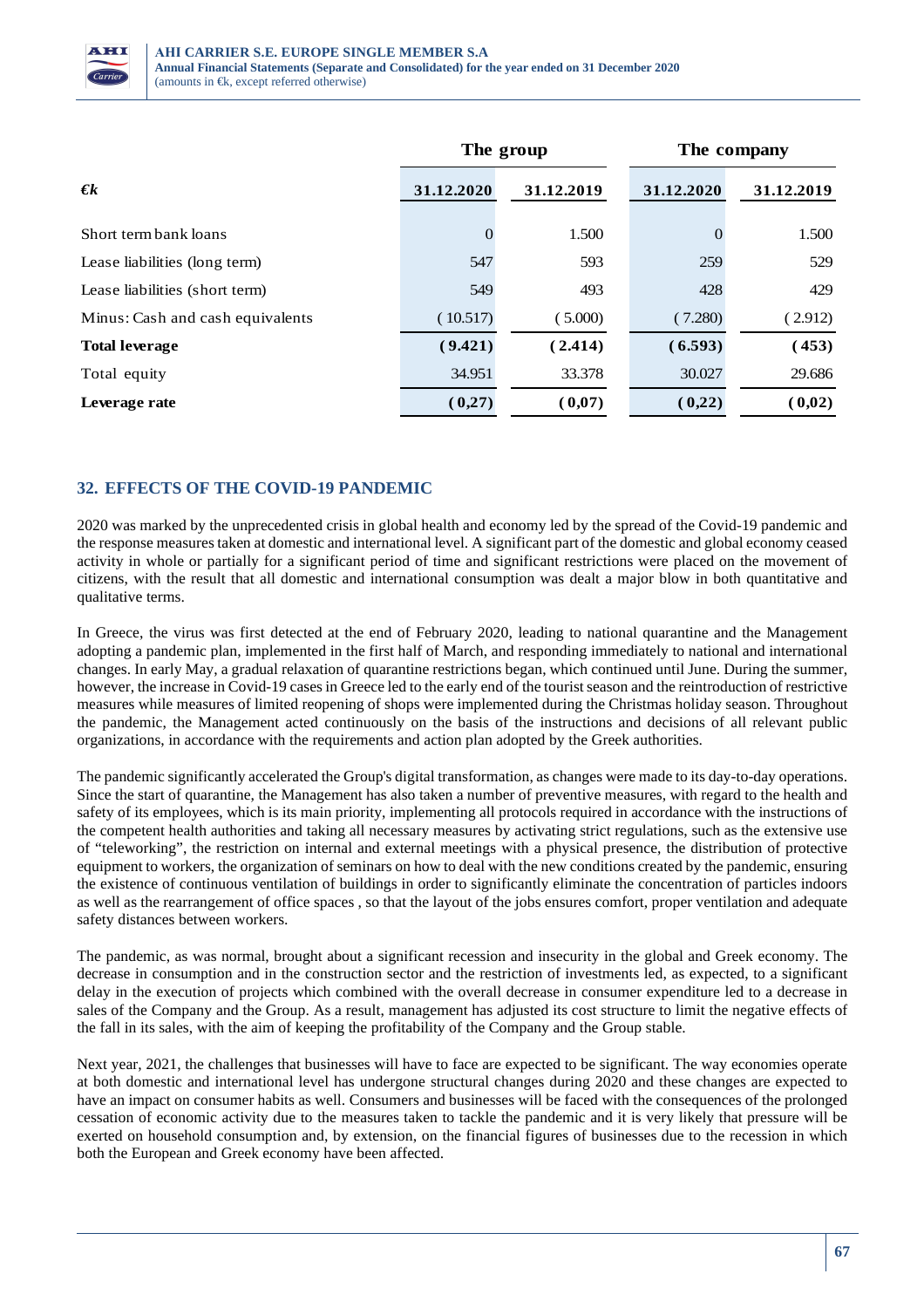

While the negative impact of the Covid-19 pandemic is expected to gradually subside in 2021 as the pace of vaccinations accelerates, travel restrictions will be lifted and travel and tourism will return, AHI Carrier Group expects, through the opening up of the economy and investment, a progressive but measured return to better operating conditions and revenue growth , from the second half of the year onwards, as the EU's recovery and resilience plans, if implemented, are also expected to significantly boost demand in all the countries where the Group operates.

In this context, management remains vigilant and continues to implement strict cost rationalization measures in all sectors to support the Group's profitability and cash flow, while continuing to invest in infrastructures that ensure its comparative advantage and future growth. Management also continuously examines the very demanding conditions and risks to which the Group is exposed for its business activities and has concluded that coronavirus disease is not expected to have a material impact on the results of its operations and its financial performance in the next financial year (01/01/2021 - 31/12/2021) as it is estimated that there will be growth in turnover and improved profitability. The Administration, however, will continue to closely monitor the situation and assess the need for individual actions if the period of disruption is extended again.

The Group will remain committed in 2021 to achieving its annual business objectives, while creating the conditions for its long-term development. Special emphasis will be placed on customer-oriented processes and internal corporate processes, further improving the customer experience and achieving a more unassuming and flexible operating model.

## **33. SUBSEQUENT EVENTS**

In respect of an audit carried out by the Directorate-General for Competition at the Company's offices on 7 February 2019, following an own-initiative investigation and pursuant to No. Cfi. 683/29.01.2019 control order of the Chairman of the Competition Committee during which various documents were displayed and collected, the Company was requested, by letter of 3 December 2020 from the Competition Committee, to provide additional information, which the Company also submitted to the Commission on 7 January 2021. In addition, on April 1, 2021, the Company received a summons from the Competition Commission to submit a memorandum. At this stage, any assessment of the duration and outcome of this investigation is still considered premature and therefore no provision has been made in the corporate and consolidated financial statements in this respect.

There were no significant events after the reporting period, other than those listed above, that are relevant to the understanding of the separate and consolidated financial statements that are required to be reported in accordance with International Financial Reporting Standards.

Peristeri, May 20, 2021

Chairman of the Board and CEO Vice President of the Board

**Aikaterini Dimas ID ΑΝ 007393** 

**Madhanagopal Chandrakumar Passport no. Ζ3314661** 

Chief Accountant

Member of the Board & C.F.O.

**Thomas Adamidis ID ΑΕ 504276** 

**Stavros Koutroulis ID Σ 471701 A' Class Signature license** 

**No 0098485**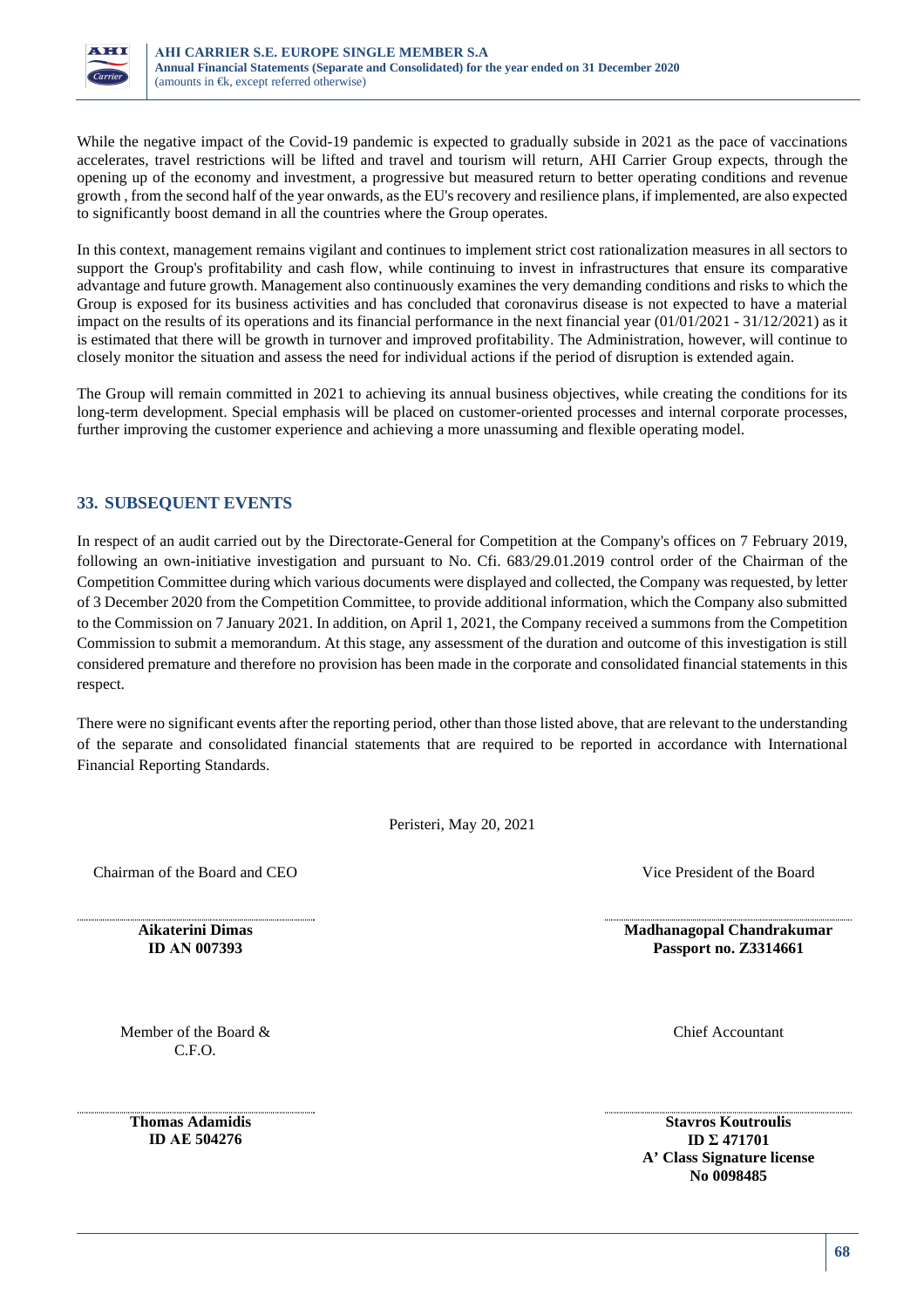PKF Euroauditing S.A. Certified Public Accountants



Audit Tax & **Business advisory** 

# **Independent Auditors' Report (Translated from the original in Greek)**

To the sole Shareholder of

# ΑΗΙ CARRIER SOUTH EASTERN EUROPE AIR-CONDITIONING SINGLE MEMBER SOCIETE ANONYME

# **Report on the Audit of the Separate and Consolidated Financial Statements**

# **Opinion**

We have audited the accompanying separate and consolidated financial statements of ΑΗΙ CARRIER SOUTH EASTERN EUROPE AIR-CONDITIONING SINGLE MEMBER SOCIETE ANONYME (the "Company") which comprise the separate and consolidated statement of financial position as at 31 December 2020, the separate and consolidated statements of comprehensive income, changes in equity and cash flows for the year then ended, and notes, comprising a summary of significant accounting policies and other explanatory information.

In our opinion, the accompanying separate and consolidated financial statements present fairly, in all material respects, the financial position of ΑΗΙ CARRIER SOUTH EASTERN EUROPE AIR-CONDITIONING SINGLE MEMBER SOCIETE ANONYME and its subsidiaries (the "Group") as at 31 December 2020 and its financial performance and its cash flows for the year then ended, in accordance with International Financial Reporting Standards as adopted by the European Union.

# **Basis for Opinion**

We conducted our audit in accordance with International Standards on Auditing (ISA), which have been incorporated in Greek legislation. Our responsibilities under those standards are further described in the "Auditors' Responsibilities for the Audit of the Separate and Consolidated Financial Statements" section of our report. We are independent of the Company and its consolidated subsidiaries in accordance with the International Ethics Standards Board for Accountants' Code of Ethics for Professional Accountants and the ethical requirements that are relevant to the audit of the separate and consolidated financial statements in Greece and we have fulfilled our ethical responsibilities in accordance with the

PKF EUROAUDITING S.A. is a member firm of the PKF International Limited family of legally independent firms<br>and does not accept any responsibility or liability for the actions or inactions of any individual member or corre

Athens | 124 Kifissias Ave. | 115 26 | Greece | Tel +30 210 7480600 | Fax+30 210 7483600 | Email athens@pkf.gr | www.pkf.gr Thessaloniki | 20 Voulgari str. & Kath. Papadaki | 542 48 | Greece | Tel +30 2310 334600 - 944991 | Fax +30 2310 334601<br>Ioannina | 67 Ioanninon str. - Anatoli Ioanninon | 452 21 | Greece | Tel +30 26510 21899 | Fax +30 265 **Trikala** | 15 lakovaki str. | 421 00 | Greece | Tel/Fax +30 24310 30073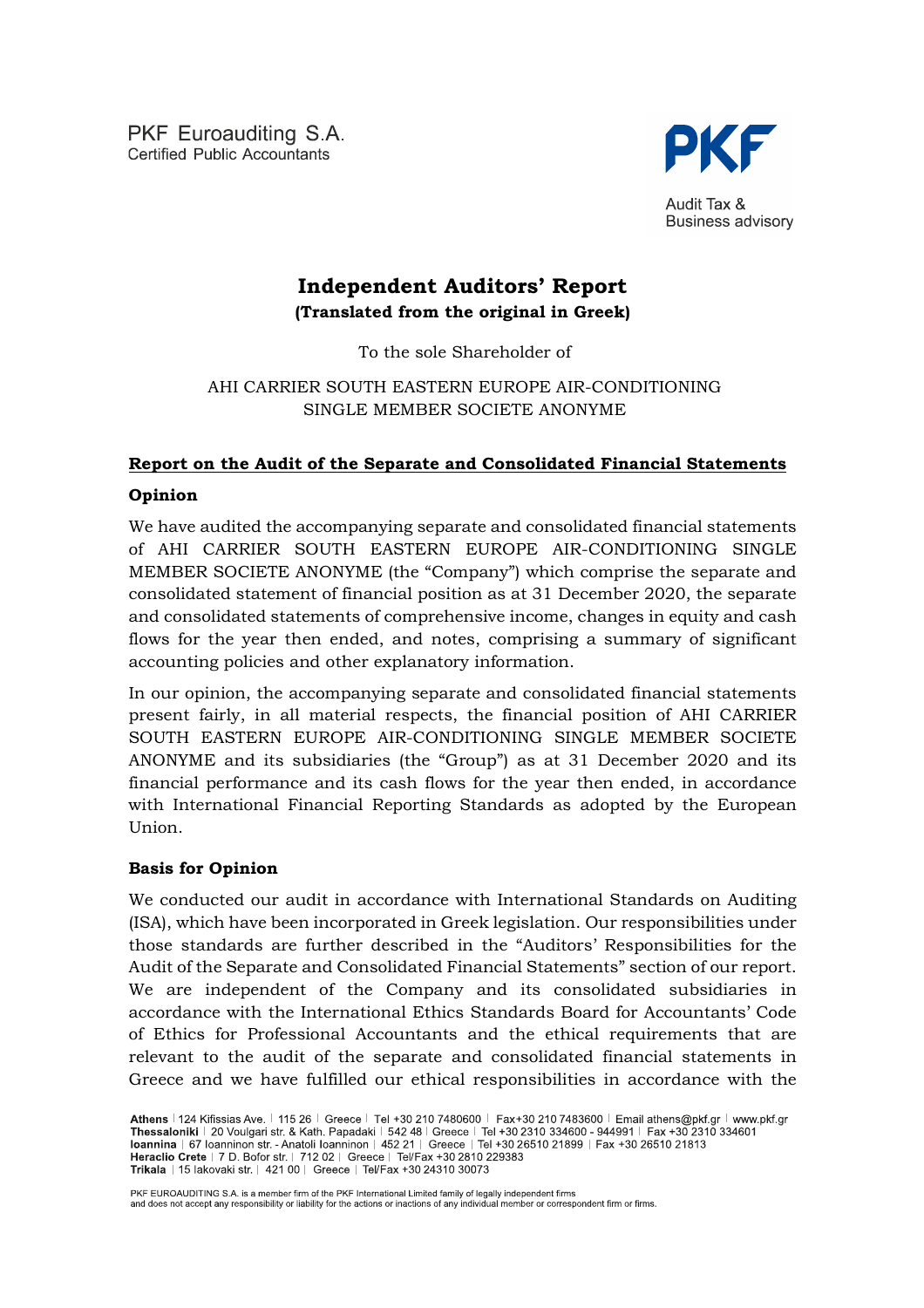

requirements of the applicable legislation and the aforementioned Code of Ethics. We believe that the audit evidence we have obtained is sufficient and appropriate to provide a basis for our opinion.

# **Management's Responsibilities for the Separate and Consolidated Financial Statements**

Management is responsible for the preparation and fair presentation of the separate and consolidated financial statements in accordance with International Financial Reporting Standards as adopted by the European Union, and for such internal control as Management determines is necessary to enable the preparation of separate and consolidated financial statements that are free from material misstatement, whether due to fraud or error.

In preparing the separate and consolidated financial statements, management is responsible for assessing the Company's and the Group's ability to continue as a going concern, disclosing, as applicable, matters related to going concern and using the going concern basis of accounting unless management either intends to liquidate the Company and the Group or to cease operations, or has no realistic alternative but to do so.

# **Auditors' Responsibilities for the Audit of the Separate and Consolidated Financial Statements**

Our objectives are to obtain reasonable assurance about whether the separate and consolidated financial statements as a whole are free from material misstatement, whether due to fraud or error, and to issue an auditors' report that includes our opinion. Reasonable assurance is a high level of assurance, but is not a guarantee that an audit conducted in accordance with ISAs which have been incorporated in Greek legislation will always detect a material misstatement when it exists. Misstatements can arise from fraud or error and are considered material if, individually or in the aggregate, they could reasonably be expected to influence the economic decisions of users taken on the basis of these separate and consolidated financial statements.

As part of an audit in accordance with ISAs, which have been incorporated in Greek legislation, we exercise professional judgment and maintain professional skepticism throughout the audit. We also:

 Identify and assess the risks of material misstatement of the separate and consolidated financial statements, whether due to fraud or error, design and perform audit procedures responsive to those risks, and obtain audit evidence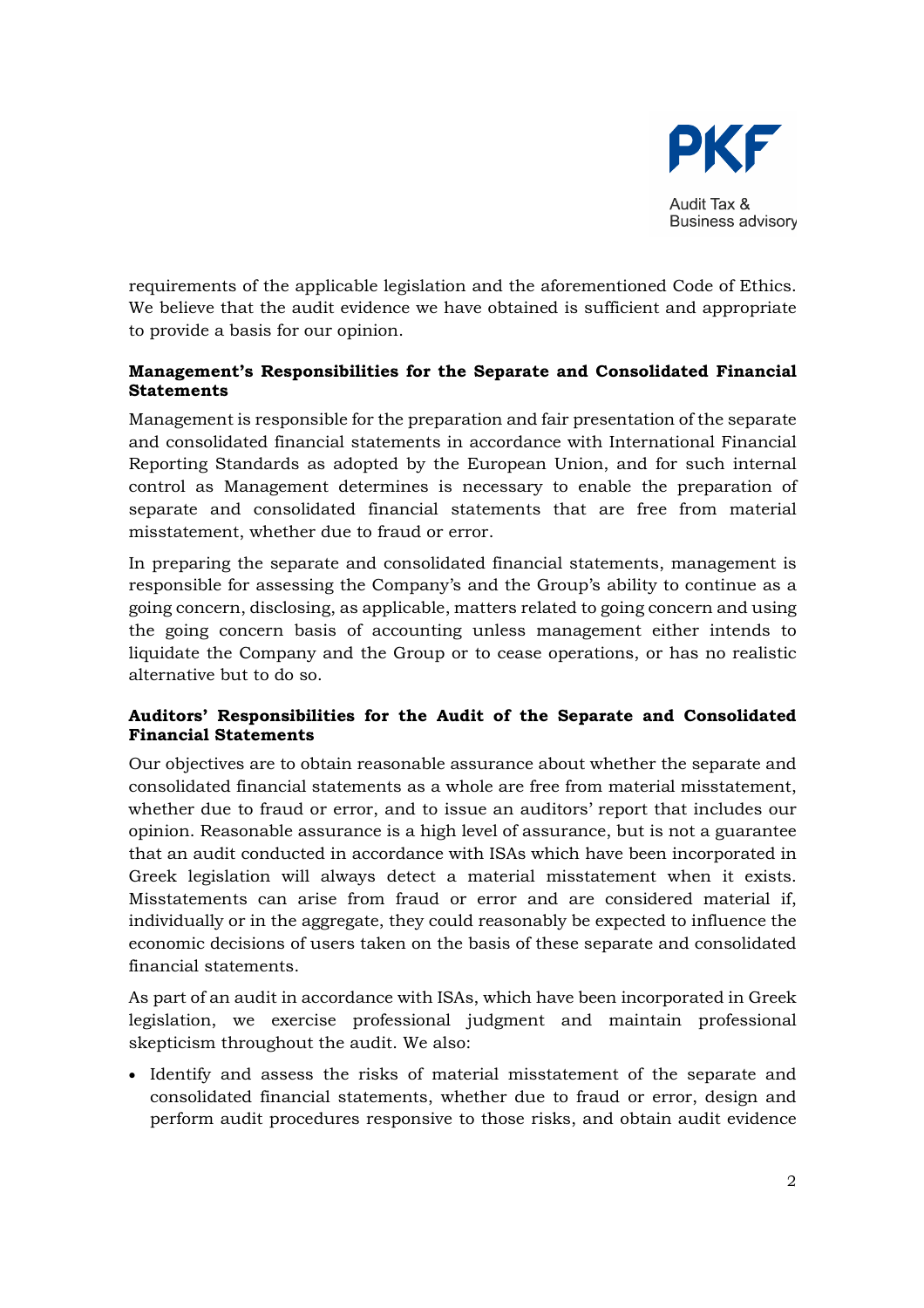

that is sufficient and appropriate to provide a basis for our opinion. The risk of not detecting a material misstatement resulting from fraud is higher than for one resulting from error, as fraud may involve collusion, forgery, intentional omissions, misrepresentations, or the override of internal control.

- Obtain an understanding of internal control relevant to the audit in order to design audit procedures that are appropriate in the circumstances, but not for the purpose of expressing an opinion on the effectiveness of the Company's and the Group's internal control.
- Evaluate the appropriateness of accounting policies used and the reasonableness of accounting estimates and related disclosures made by Management.
- Conclude on the appropriateness of Management's use of the going concern basis of accounting and, based on the audit evidence obtained, whether a material uncertainty exists related to events or conditions that may cast significant doubt on the Company's and the Group's ability to continue as a going concern. If we conclude that a material uncertainty exists, we are required to draw attention in our auditors' report to the related disclosures in the separate and consolidated financial statements or, if such disclosures are inadequate, to modify our opinion. Our conclusions are based on the audit evidence obtained up to the date of our auditors' report. However, future events or conditions may cause the Company and the Group to cease to continue as a going concern.
- Evaluate the overall presentation, structure and content of the separate and consolidated financial statements, including the disclosures, and whether the separate and consolidated financial statements represent the underlying transactions and events in a manner that achieves fair presentation.
- Obtain sufficient appropriate audit evidence regarding the financial information of the entities or business activities within the Group to express an opinion on these consolidated financial statements. We are responsible for the direction, supervision and performance of the group audit. We remain solely responsible for our audit opinion.

We communicate with Management regarding, among other matters, the planned scope and timing of the audit and significant audit findings, including any significant deficiencies in internal control that we identify during our audit.